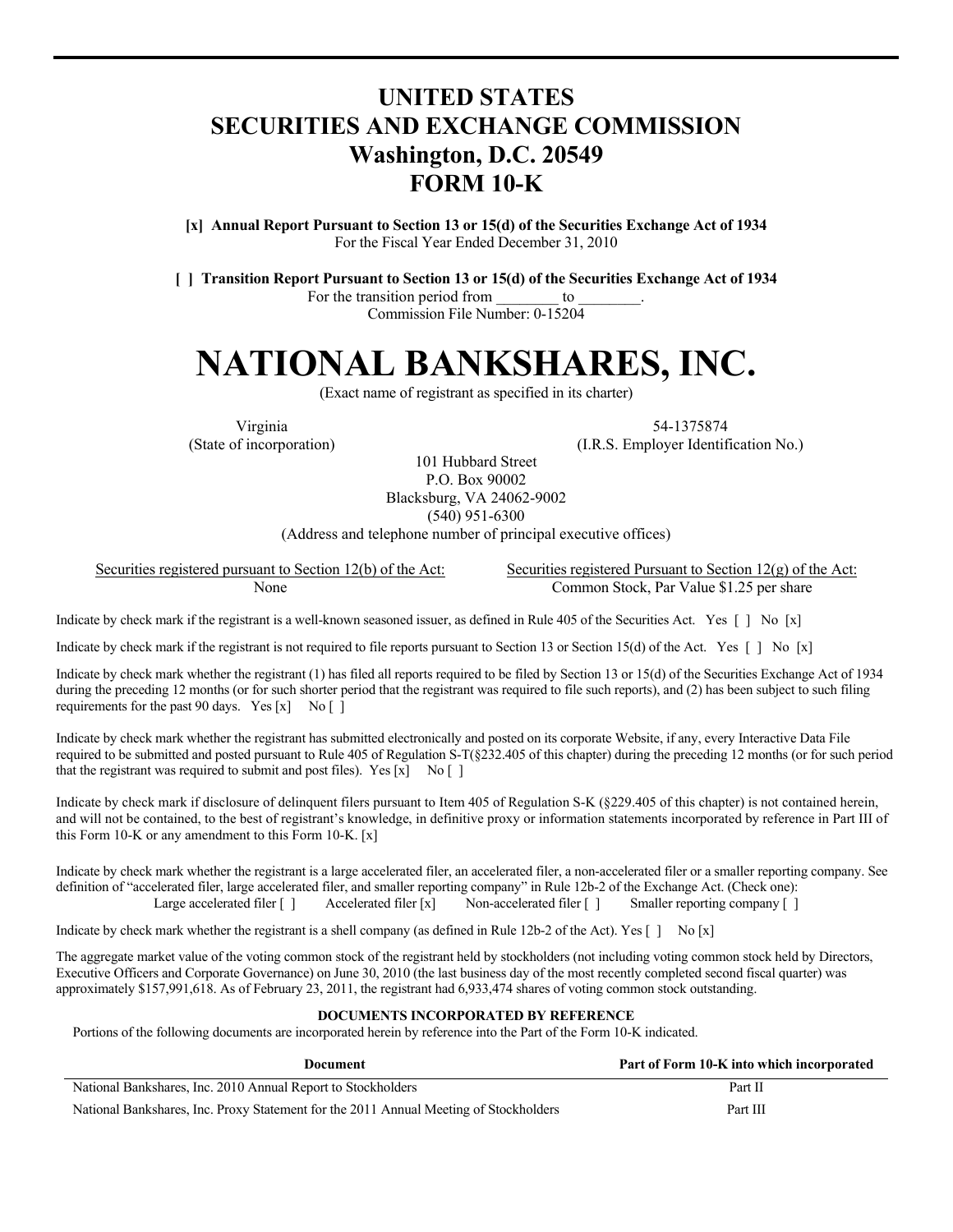## **NATIONAL BANKSHARES, INC. AND SUBSIDIARIES**

## Form 10-K Index

| Part I                   |                                                                                                                 | Page        |
|--------------------------|-----------------------------------------------------------------------------------------------------------------|-------------|
| Item 1.                  | <b>Business</b>                                                                                                 | 3           |
| Item 1A.                 | <b>Risk Factors</b>                                                                                             | $\,8\,$     |
| Item 1B.                 | <b>Unresolved Staff Comments</b>                                                                                | $\,$ 8 $\,$ |
| Item 2.                  | Properties                                                                                                      | 9           |
| Item 3.                  | <b>Legal Proceedings</b>                                                                                        | 9           |
| Item 4.                  | Reserved                                                                                                        | 9           |
| Part II                  |                                                                                                                 |             |
| Item 5.                  | Market for Registrant's Common Equity, Related Stockholder Matters and Issuer Purchases<br>of Equity Securities | 9           |
| Item 6.                  | Selected Financial Data                                                                                         | 11          |
| Item 7.                  | Management's Discussion and Analysis of Financial Condition and Results of Operations                           | 12          |
| Item 7A.                 | Quantitative and Qualitative Disclosures About Market Risk                                                      | 30          |
| Item 8.                  | Financial Statements and Supplementary Data                                                                     | 31          |
| Item 9.                  | Changes In and Disagreements With Accountants on Accounting and Financial Disclosure                            | 67          |
| Item 9A.                 | <b>Controls and Procedures</b>                                                                                  | 67          |
| Item 9B.                 | Other Information                                                                                               | 68          |
| Part III                 |                                                                                                                 |             |
| Item 10.                 | Directors, Executive Officers and Corporate Governance                                                          | 68          |
| Item 11.                 | <b>Executive Compensation</b>                                                                                   | 68          |
| Item 12.                 | Security Ownership of Certain Beneficial Owners and Management and Related Stockholder<br><b>Matters</b>        | 69          |
| Item 13.                 | Certain Relationships and Related Transactions, and Director Independence                                       | 69          |
| Item 14.                 | Principal Accounting Fees and Services                                                                          | 69          |
| Part IV                  |                                                                                                                 |             |
| Item 15.                 | <b>Exhibits, Financial Statement Schedules</b>                                                                  | 70          |
| <b>Signatures</b>        |                                                                                                                 | 71          |
| <b>Index of Exhibits</b> |                                                                                                                 | 76          |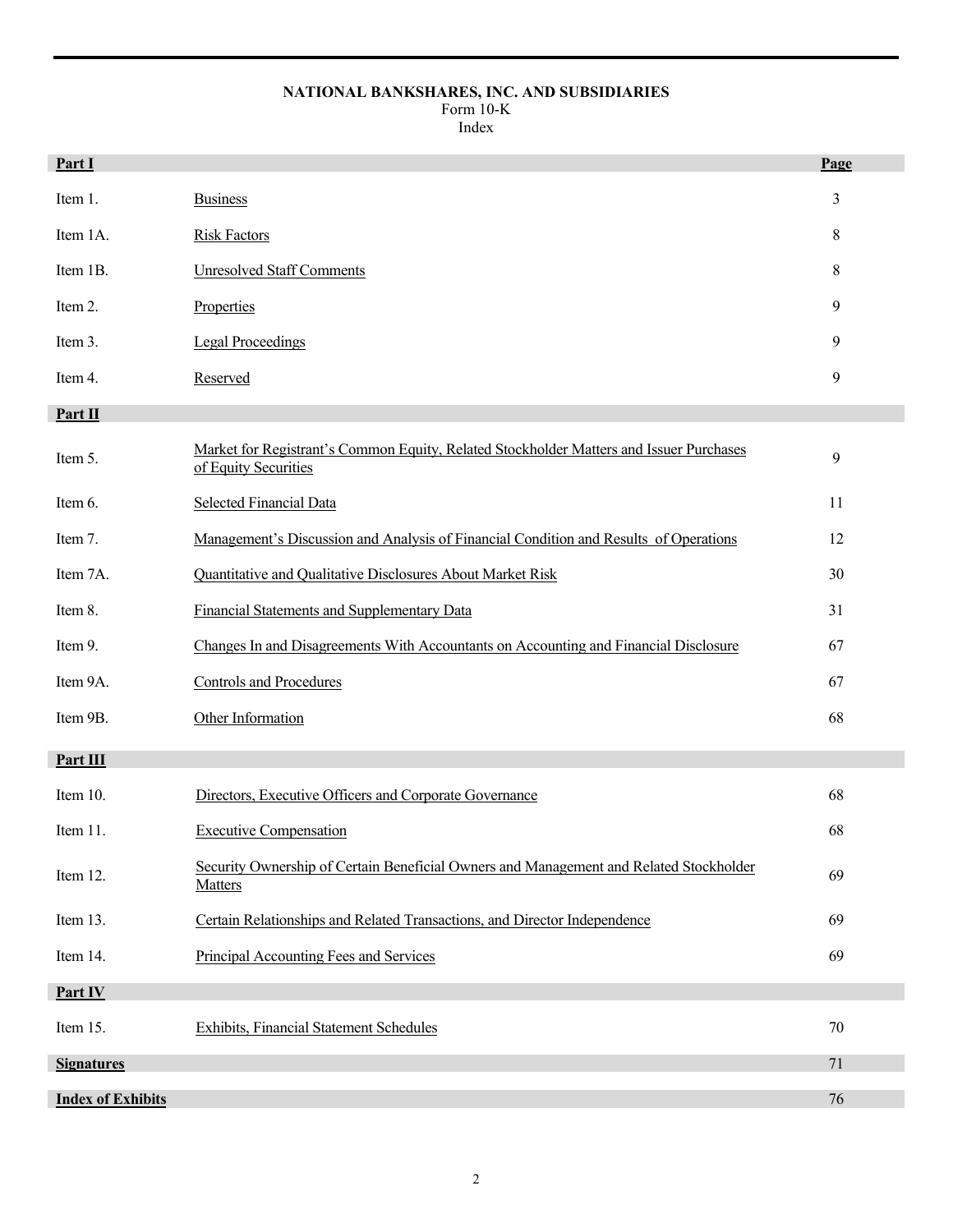### **Part I**

\$ in thousands, except per share data

#### **Item 1. Business**

#### **History and Business**

 National Bankshares, Inc. (the Company or NBI) is a financial holding company that was organized in 1986 under the laws of Virginia and is registered under the Bank Holding Company Act of 1956. It conducts most of its operations through its wholly-owned community bank subsidiary, the National Bank of Blacksburg (NBB). It also owns National Bankshares Financial Services, Inc. (NBFS), which does business as National Bankshares Insurance Services and National Bankshares Investment Services.

#### **The National Bank of Blacksburg**

 The National Bank of Blacksburg, which does business as National Bank, was originally chartered in 1891 as the Bank of Blacksburg. Its state charter was converted to a national charter in 1922 and it became the National Bank of Blacksburg. In 2004, NBB purchased Community National Bank of Pulaski, Virginia. In May, 2006, Bank of Tazewell County, a Virginia bank which since 1996 had also been a wholly-owned subsidiary of NBI, was merged with and into NBB.

 NBB is community-oriented, and it offers a full range of retail and commercial banking services to individuals, businesses, nonprofits and local governments from its headquarters in Blacksburg, Virginia and its twenty-four branch offices throughout southwest Virginia. NBB has telephone and internet banking and it operates twenty-five automated teller machines in its service area. Lending is focused at small and mid-sized businesses and at individuals. Loan types include commercial, agricultural, real estate, home equity and consumer. Merchant credit card services and business and consumer debit and credit cards are available. Deposit accounts offered include demand deposit accounts, money market deposit accounts, savings accounts and certificates of deposit. NBB offers other miscellaneous services normally provided by commercial banks, such as letters of credit, night depository, safe deposit boxes, travelers checks, utility payment services and automatic funds transfer. NBB conducts a general trust business that has wealth management and trust and estate services for individual and business customers.

 At December 31, 2010, NBB had total assets of \$1,018,622 and total deposits of \$884,658. NBB's net income for 2010 was \$15,935, which produced a return on average assets of 1.62% and a return on average equity of 12.65%. Refer to Note 12 of the Notes to Consolidated Financial Statements for NBB's risk-based capital ratios.

#### **National Bankshares Financial Services, Inc.**

 In 2001, National Bankshares Financial Services, Inc. was formed in Virginia as a wholly-owned subsidiary of NBI. NBFS offers non-deposit investment products and insurance products for sale to the public. NBFS works cooperatively with Infinex Investments, Inc. to provide investments and with Bankers Insurance, LLC for insurance products. NBFS does not significantly contribute to NBI's net income.

#### **Operating Revenue**

 The percentage of total operating revenue attributable to each class of similar service that contributed 15% or more of the Company's total operating revenue for the years ended December 31, 2010, 2009 and 2008 is set out in the following table.

| Period            | <b>Class of Service</b>    | Percentage of<br><b>Total Revenues</b> |
|-------------------|----------------------------|----------------------------------------|
| December 31, 2010 | Interest and Fees on Loans | 64.22%                                 |
|                   | Interest on Investments    | 21.03%                                 |
| December 31, 2009 | Interest and Fees on Loans | 63.38%                                 |
|                   | Interest on Investments    | 21.62%                                 |
| December 31, 2008 | Interest and Fees on Loans | 62.68%                                 |
|                   | Interest on Investments    | $21.21\%$                              |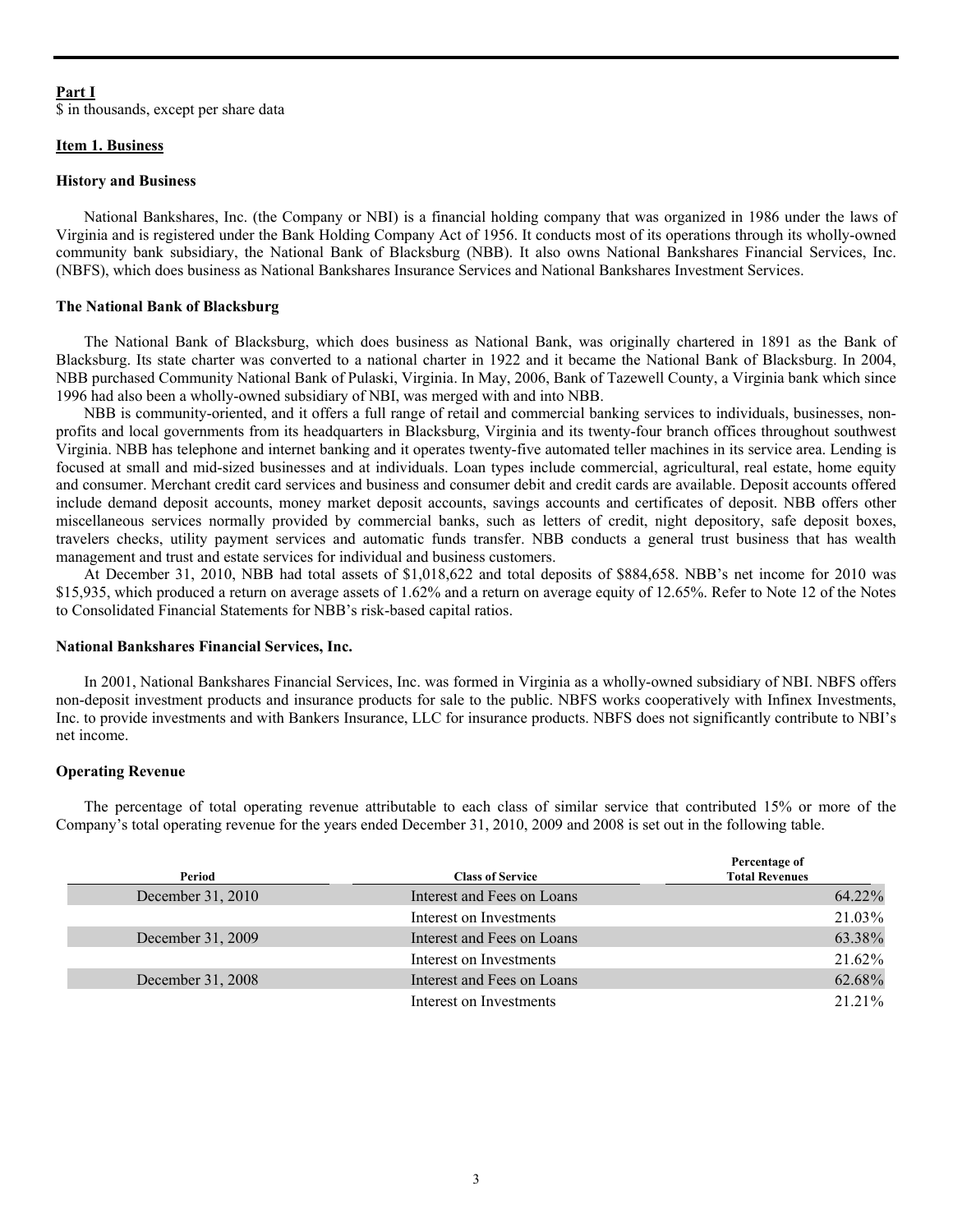#### **Market Area**

 The Company's market area in southwest Virginia is made up of the counties of Montgomery, Giles, Pulaski, Tazewell, Wythe, Smyth and Washington. It includes the independent cities of Radford and Galax, and the portions of Carroll and Grayson Counties that are adjacent to Galax. The Company also serves those portions of Mercer County and McDowell County, West Virginia that are contiguous with Tazewell County, Virginia. Although largely rural, the market area is home to two major universities, Virginia Tech and Radford University, and to three community colleges. Virginia Tech, located in Blacksburg, Virginia, is the area's largest employer and is the Commonwealth's second largest university. A second state supported university, Radford University, is located nearby. State support for public colleges and universities, like Virginia Tech and Radford University, has been adversely affected by the recession and State budget considerations. As a result, the normally stable base of university employment is likely to be reduced. In recent years, Virginia Tech's Corporate Research Center has brought a number of technology related companies to Montgomery County. However, the recession has slowed the growth of new jobs in the Center.

In addition to education, the market area has a diverse economic base, with manufacturing, agriculture, tourism, healthcare, retail and service industries all represented. Large manufacturing facilities in the region include Celanese Acetate, the largest employer in Giles County, and Volvo Heavy Trucks, the largest company in Pulaski County. Both of these firms have experienced layoffs within the past several years. During the past year, Volvo Heavy Trucks has begun to slowly re-hire some employees whose jobs were cut in the previous year in response to a rapid decline in the demand for trucks because of the economic downturn. Pulaski and Galax have in the past been centers for furniture manufacturing. However, this industry has been declining because of growing furniture imports and the loss of demand. Several furniture companies have gone out of business in the recent past. Tazewell County is largely dependent on the coal mining industry and on agriculture for its economic base. Coal production is a cyclical industry that was negatively affected by the economic decline. Montgomery County, Bluefield in Tazewell County and Abingdon in Washington County are regional retail centers and have facilities to provide basic health care for the region.

NBI's market area offers the advantages of a good quality of life, scenic beauty, moderate climate and historical and cultural attractions. The region has some recent success attracting retirees, particularly from the Northeast and urban northern Virginia.

 Because NBI's market area is economically diverse and includes large public employers, it has historically avoided the most extreme effects of past economic downturns. However, because the current national and state economic problems have been severe and prolonged, most the Company's market area is experiencing higher levels of unemployment and very slow economic growth. For the Company, the result is a higher number of loan defaults than its historical average and a lower loan demand.

#### **Competition**

 The banking and financial services industry in NBI's market area is highly competitive. The competitive business environment is a result of changes in regulation, changes in technology and product delivery systems and competition from other financial institutions as well as non-traditional financial services. NBB competes for loans and deposits with other commercial banks, credit unions, securities and brokerage companies, mortgage companies, insurance companies, retailers, automobile companies and other nonbank financial service providers. Many of these competitors are much larger in total assets and capitalization, have greater access to capital markets and offer a broader array of financial services than NBB. In order to compete, NBB relies upon a deep knowledge of its markets, a service-based business philosophy, personal relationships with customers, specialized services tailored to meet customers' needs and the convenience of office locations. In addition, the bank is generally competitive with other financial institutions in its market area with respect to interest rates paid on deposit accounts, interest rates charged on loans and other service charges on loans and deposit accounts.

#### **Organization and Employment**

NBI, NBB and NBFS are organized in a holding company/subsidiary structure. Functions that serve both subsidiaries, including audit, compliance, loan review and human resources, are at the holding company level, and fees are charged to the respective subsidiary for those services.

 At December 31, 2010, NBI employed 18 full time employees, NBB had 199 full time equivalent employees and NBFS had 3 full time employees.

#### **Regulation, Supervision and Government Policy**

NBI and NBB are subject to state and federal banking laws and regulations that provide for general regulatory oversight of all aspects of their operations. As a result of substantial regulatory burdens on banking, financial institutions like NBI and NBB are at a disadvantage to other competitors who are not as highly regulated, and NBI and NBB's costs of doing business are accordingly higher. Legislative efforts to prevent a repeat of the 2008 financial crisis culminated in the Dodd-Frank Wall Street Reform Act of 2010. This legislation, together with existing and planned implementing regulations, has dramatically increased the regulatory burden on commercial banks. The burden falls disproportionately on community banks like NBB, which must devote a higher proportion of their human and other resources to compliance than do their larger competitors. The financial crisis has also heightened the examination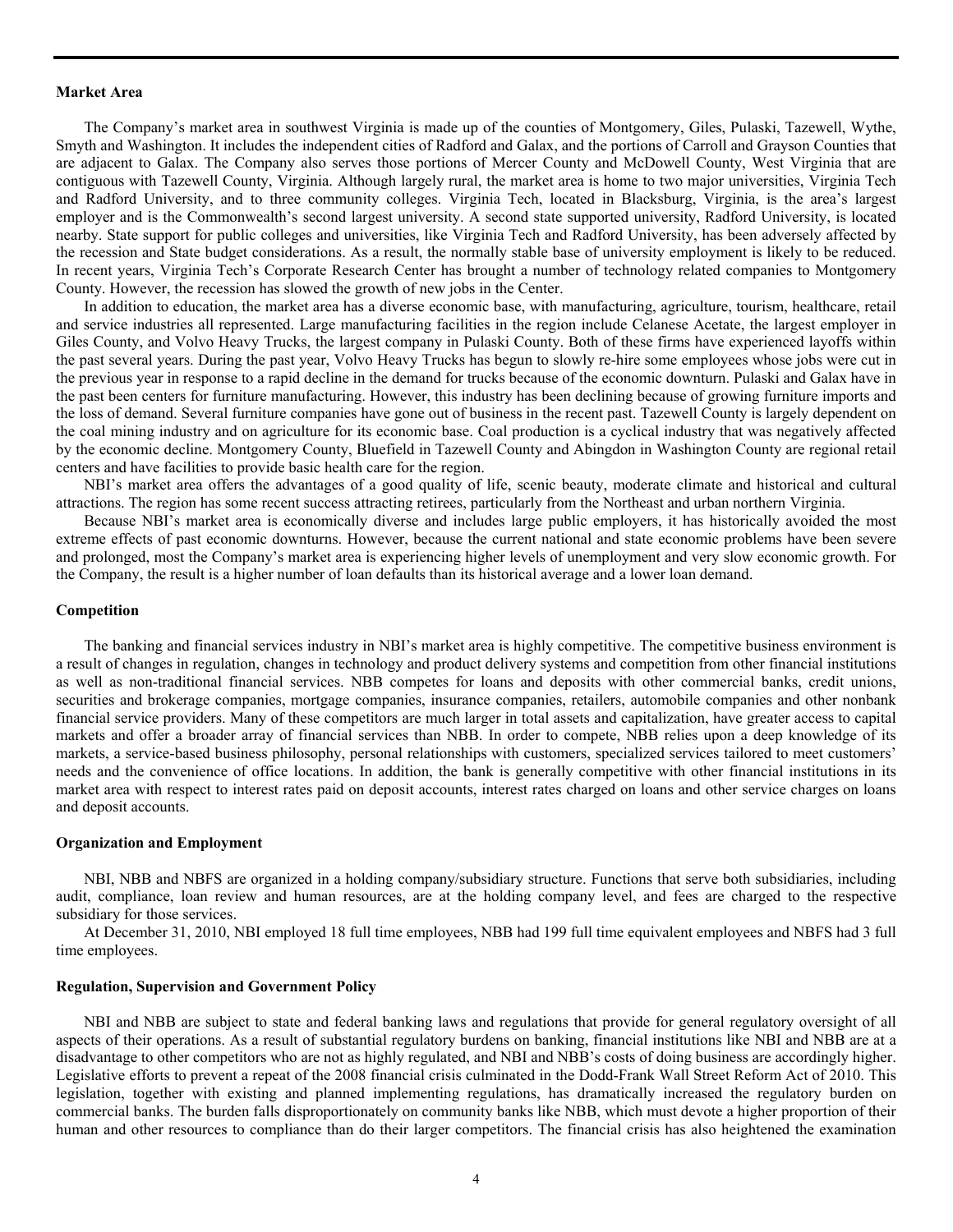focus by banking regulators, particularly on real estate related assets and commercial loans. In the current environment, the potential for additional laws and regulations that will impact the Company, as well as heightened examination standards with regard to asset quality, cannot be ruled out. The following is a brief summary of certain laws, rules and regulations that affect NBI and NBB.

#### **National Bankshares, Inc.**

NBI is a bank holding company qualified as a financial holding company under the Federal Bank Holding Company Act (BHCA), which is administered by the Board of Governors of the Federal Reserve System (the Federal Reserve). NBI is required to file an annual report with the Federal Reserve and may be required to furnish additional information pursuant to the BHCA. The Federal Reserve is authorized to examine NBI and its subsidiaries. With some limited exceptions, the BHCA requires a bank holding company to obtain prior approval from the Federal Reserve before acquiring or merging with a bank or before acquiring more than 5% of the voting shares of a bank unless it already controls a majority of shares.

*The Bank Holding Company Act.* Under the BHCA, a bank holding company is generally prohibited from engaging in nonbanking activities unless the Federal Reserve has found those activities to be incidental to banking. Bank holding companies also may not acquire more than 5% of the voting shares of any company engaged in nonbanking activities. Amendments to the BHCA that were included in the Gramm-Leach-Bliley Act of 1999 (see below) permitted any bank holding company with bank subsidiaries that are well-capitalized, well-managed and which have a satisfactory or better rating under the Community Reinvestment Act (see below) to file an election with the Federal Reserve to become a financial holding company. A financial holding company may engage in any activity that is (i) financial in nature (ii) incidental to a financial activity or (iii) complementary to a financial activity. Financial activities include insurance underwriting, securities dealing and underwriting and providing financial, investment or economic advising services. NBI is a financial holding company.

*The Virginia Banking Act.* The Virginia Banking Act requires all Virginia bank holding companies to register with the Virginia State Corporation Commission (the Commission). NBI is required to report to the Commission with respect to financial condition, operations and management. The Commission may also make examinations of any bank holding company and its subsidiaries and must approve the acquisition of ownership or control of more than 5% of the voting shares of any Virginia bank or bank holding company.

*The Gramm-Leach-Bliley Act.* The Gramm-Leach-Bliley Act (GLBA) permits significant combinations among different sectors of the financial services industry, allows for expansion of financial service activities by bank holding companies and offers financial privacy protections to consumers. GLBA preempts most state laws that prohibit financial holding companies from engaging in insurance activities. GBLA permits affiliations between banks and securities firms in the same holding company structure, and it permits financial holding companies to directly engage in a broad range of securities and merchant banking activities.

*The Sarbanes-Oxley Act.* The Sarbanes-Oxley Act (SOX) enacted major reforms of the federal securities laws intended to protect investors by improving the accuracy and reliability of corporate disclosures. It impacts all companies with securities registered under the Securities Exchange Act of 1934, including NBI. SOX creates increased responsibility for chief executive officers and chief financial officers with respect to the content of filings with the Securities and Exchange Commission. Section 404 of SOX and related Securities and Exchange Commission rules focused increased scrutiny by internal and external auditors on NBI's systems of internal controls over financial reporting, which is designed to insure that those internal controls are effective in both design and operation. SOX sets out enhanced requirements for audit committees, including independence and expertise, and it includes stronger requirements for auditor independence and limits the types of non-audit services that auditors can provide. Finally, SOX contains additional and increased civil and criminal penalties for violations of securities laws.

*Capital Requirements.* The Federal Reserve has adopted risk-based capital guidelines that are applicable to NBI. The guidelines provide that the Company must maintain a minimum ratio of 8% of qualified total capital to risk-weighted assets (including certain off-balance sheet items, such as standby letters of credit). At least half of total capital must be comprised of Tier 1 capital, for a minimum ratio of Tier 1 capital to risk-weighted assets of 4%. In addition, the Federal Reserve has established minimum leverage ratio guidelines of 4% for banks that meet certain specified criteria. The leverage ratio is the ratio of Tier 1 capital to total average assets, less intangibles. NBI is expected to be a source of capital strength for its subsidiary bank, and regulators can undertake a number of enforcement actions against NBI if its subsidiary bank becomes undercapitalized. NBI's bank subsidiary is well capitalized and fully in compliance with capital guidelines.

 Bank regulators could choose to raise capital requirements for banking organizations beyond current levels. NBI is unable to predict if higher capital levels may be mandated in the future.

*Emergency Economic Stabilization Act of 2008.* On October 14, 2008, the U.S. Treasury announced the Troubled Asset Relief Program (TARP) under the Emergency Economic Stabilization Act of 2008. In the program, the Treasury was authorized to purchase up to \$250 billion of senior preferred shares in qualifying U.S. banks, saving and loan associations and bank and savings and loan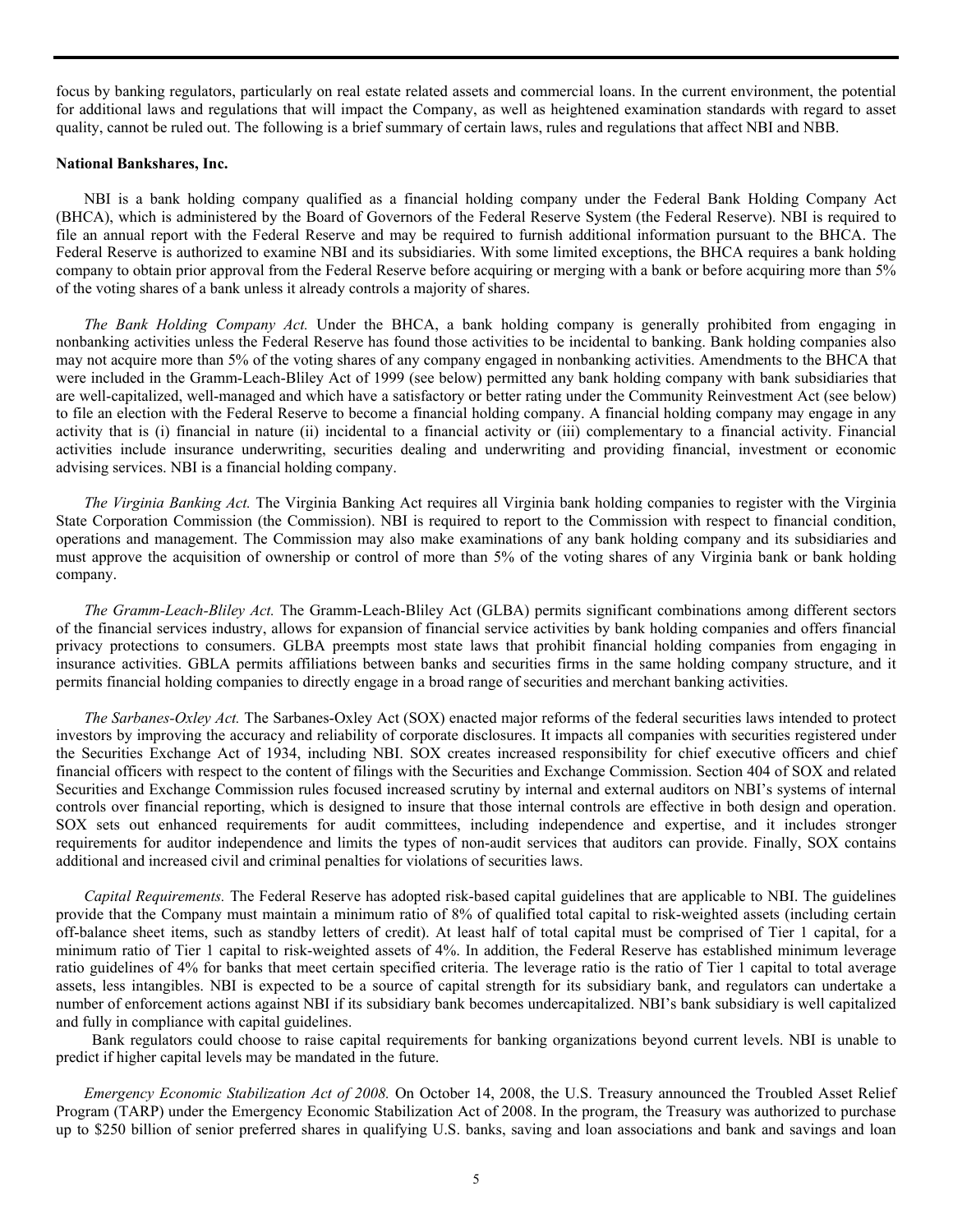holding companies. The amount of TARP funds was later increased to \$350 billion. The minimum subscription amount was 1% of risk-weighted assets and the maximum amount was the lesser of \$25 billion or 3% of risk-weighted assets. NBI did not participate in TARP.

*American Recovery and Reinvestment Act of 2009.* The ARRA was enacted in 2009 and includes a wide range of programs to stimulate economic recovery. In addition, it also imposed new executive compensation and corporate governance obligations on TARP Capital Purchase Program recipients. Because NBI did not participate in TARP, it is not affected by these requirements.

*Dodd-Frank Wall Street Reform and Consumer Protection Act.* The Dodd-Frank Act was signed into law on July 21, 2010. Its wide ranging provisions affect all federal financial regulatory agencies and nearly every aspect of the American financial services industry. Among the provisions of the Dodd-Frank Act that directly impact the Company is the creation of an independent Consumer Financial Protection Bureau (CFPB), which has the ability to write rules for consumer protections governing all financial institutions. All consumer protection responsibility formerly handled by other banking regulators is consolidated in the CFPB. It will also oversee the enforcement of all federal laws intended to ensure fair access to credit. For smaller financial institutions such as NBI and NBB, the CFPB will coordinate its examination activities through their primary regulators.

 The Dodd-Frank Act contains provisions designed to reform mortgage lending, which includes the requirement of additional disclosures for consumer mortgages. In addition, the Federal Reserve must issue new rules that will have the effect of limiting the fees charged to merchants by credit card companies for debit card transactions. The result of these rules will be to limit the amount of interchange fee income available to the Company. The Dodd-Frank Act also contains provisions that affect corporate governance and executive compensation.

 Although the Dodd-Frank Act provisions themselves are extensive, the ultimate impact on the Company of this massive legislation is unknown. The Act provides that several federal agencies, including the Federal Reserve and the Securities and Exchange Commission, shall issue regulations implementing major portions of the legislation, and this process is ongoing.

#### **The National Bank of Blacksburg**

 NBB is a national banking association incorporated under the laws of the United States, and the bank is subject to regulation and examination by the Office of the Comptroller of the Currency (OCC). NBB's deposits are insured by the Federal Deposit Insurance Corporation (FDIC) up to the limits of applicable law. The OCC, as the primary regulator, and the FDIC regulate and monitor all areas of NBB's operation. These areas include adequacy of capitalization and loss reserves, loans, deposits, business practices related to the charging and payment of interest, investments, borrowings, payment of dividends, security devices and procedures, establishment of branches, corporate reorganizations and maintenance of books and records. NBB is required to maintain certain capital ratios. It must also prepare quarterly reports on its financial condition for the OCC and conduct an annual audit of its financial affairs. OCC requires NBB to adopt internal control structures and procedures designed to safeguard assets and monitor and reduce risk exposure. While appropriate for the safety and soundness of banks, these requirements add to overhead expense for NBB and other banks.

*The Community Reinvestment Act.* NBB is subject to the provisions of the Community Reinvestment Act (CRA), which imposes an affirmative obligation on financial institutions to meet the credit needs of the communities they serve, including low and moderate income neighborhoods. The OCC monitors NBB's compliance with the CRA and assigns public ratings based upon the bank's performance in meeting stated assessment goals. Unsatisfactory CRA ratings can result in restrictions on bank operations or expansion. NBB received a "satisfactory" rating in its last CRA examination by the OCC.

*The Gramm-Leach-Bliley Act*. In addition to other consumer privacy provisions, the Gramm-Leach-Bliley Act (GLBA) restricts the use by financial institutions of customers' nonpublic personal information. At the inception of the customer relationship and annually thereafter, NBB is required to provide its customers with information regarding its policies and procedures with respect to handling of customers' nonpublic personal information. GLBA generally prohibits a financial institution from providing a customer's nonpublic personal information to unaffiliated third parties without prior notice and approval by the customer.

*The USA Patriot Act.* The USA Patriot Act (Patriot Act) facilitates the sharing of information among government entities and financial institutions to combat terrorism and money laundering. The Patriot Act imposes an obligation on NBB to establish and maintain anti-money laundering policies and procedures, including a customer identification program. The bank is also required to screen all customers against government lists of known or suspected terrorists. There is additional regulatory oversight to insure compliance with the Patriot Act.

*Consumer Laws and Regulations.* There are a number of laws and regulations that regulate banks' consumer loan and deposit transactions. Among these are the Truth in Lending Act, the Truth in Savings Act, the Expedited Funds Availability Act, the Equal Credit Opportunity Act, the Fair Housing Act, the Fair Credit Reporting Act, the Electronic Funds Transfer Act and the Fair Debt Collections Practices Act. NBB is required to comply with these laws and regulations in its dealings with customers. There are numerous disclosure and other compliance requirements associated with the consumer laws and regulations.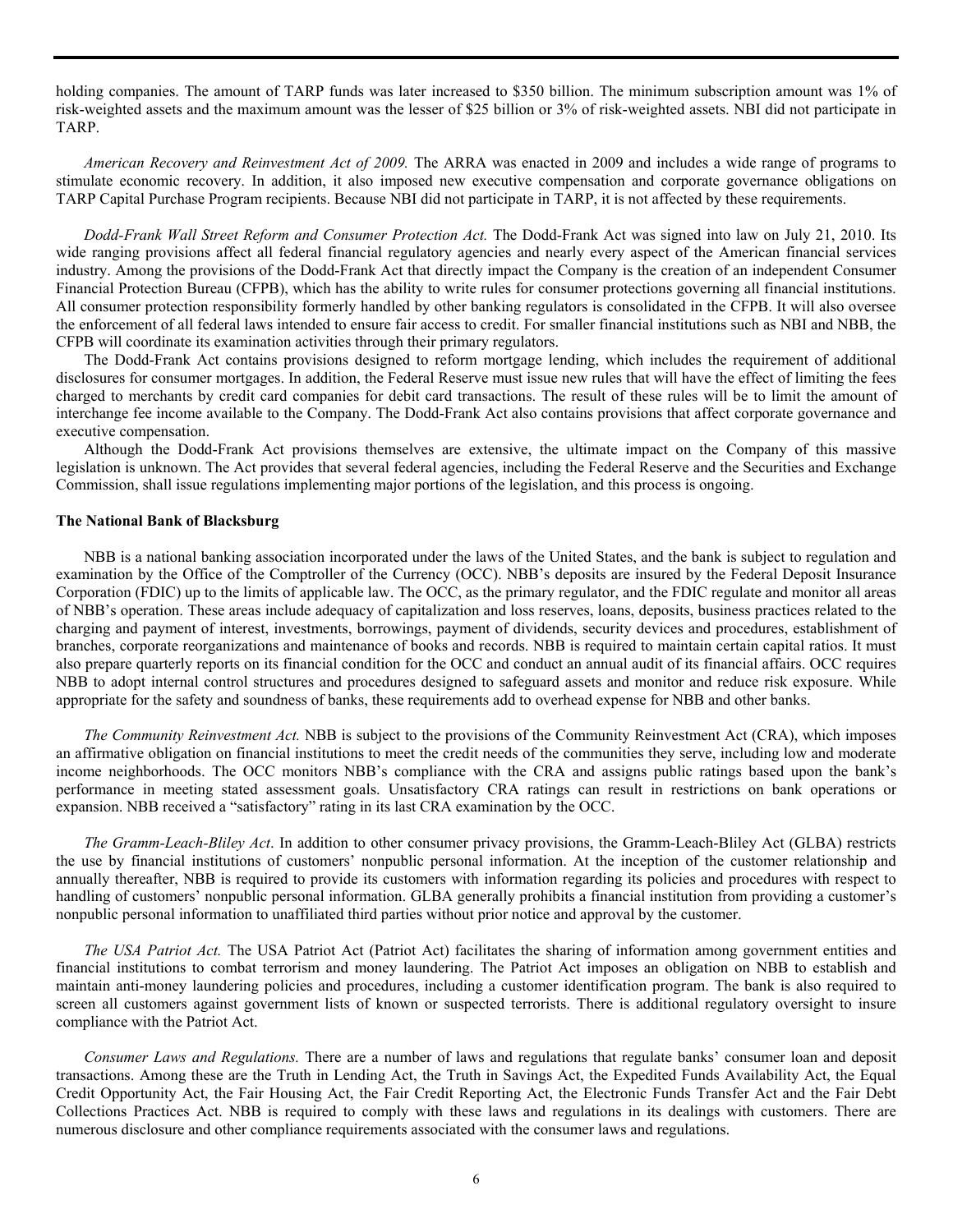*Deposit Insurance.* NBB has deposits that are insured by the Federal Deposit Insurance Corporation (FDIC). FDIC maintains a Deposit Insurance Fund (DIF) that is funded by risk-based insurance premium assessments on insured depository institutions. Assessments are determined based upon several factors, including the level of regulatory capital and the results of regulatory examinations. FDIC may adjust assessments if the insured institution's risk profile changes or if the size of the DIF declines in relation to the total amount of insured deposits. In 2009, because of the troubled economy and the number of failed banks nationwide, there was pressure on the reserve ratio of the DIF. In order to rebuild the Fund and to help maintain public confidence in the banking system, on June 30, 2009, the FDIC imposed a special assessment of five basis points of NBB's FDIC insured assets, minus Tier 1 capital. The special assessment, which was in addition to regular DIF assessments was payable on September 30, 2009. In an effort to further strengthen the Fund, on November 12, 2009 the FDIC adopted a rule requiring insured depository institutions (including NBB) to prepay their estimated quarterly regular risk-based assessments for the fourth quarter of 2009, and for all of 2010, 2011 and 2012 on December 30, 2009. These changes in FDIC assessments have resulted in significant increased costs to NBB.

 On May 20, 2009, the FDIC announced that the increase in deposit insurance to at least \$250,000 from \$100,000, which became effective in October 2008, would be extended to December 31, 2013.

 FDIC announced its Transaction Account Guarantee Program on October 14, 2008. On July 21, 2010, the Dodd-Frank Act made the increase permanent and made it retroactive to January 1, 2008. The Transaction Account Guarantee Program, which was a part of the Temporary Liquidity Guarantee Program, provided unlimited coverage for noninterest bearing deposit accounts for FDIC-insured institutions that elected to participate. NBB elected to participate in this program, and its DIF assessments increased to reflect the additional FDIC coverage. The Dodd-Frank Act expanded the program to all FDIC insured depository institutions and extended it until December 31, 2012.

 After giving primary regulators an opportunity to first take action, FDIC may initiate an enforcement action against any depository institution it determines is engaging in unsafe or unsound actions or which is in an unsound condition, and the FDIC may terminate that institution's deposit insurance. NBB has no knowledge of any matter that would threaten its FDIC insurance coverage.

*Capital Requirements.* The same capital requirements that are discussed above with relation to NBI are applied to NBB by the OCC. The OCC guidelines provide that banks experiencing internal growth or making acquisitions are expected to maintain strong capital positions well above minimum levels, without reliance on intangible assets.

*Limits on Dividend Payments.* A significant portion of NBI's income is derived from dividends paid by NBB. As a national bank, NBB may not pay dividends from its capital, and it may not pay dividends if the bank would become undercapitalized, as defined by regulation, after paying the dividend. Without prior OCC approval, NBB's dividend payments in any calendar year are restricted to the bank's retained net income for that year, as that term is defined by the laws and regulations, combined with retained net income from the preceding two years, less any required transfer to surplus.

 The OCC and FDIC have authority to limit dividends paid by NBB if the payments are determined to be an unsafe and unsound banking practice. Any payment of dividends that depletes the bank's capital base could be deemed to be an unsafe and unsound banking practice.

*Branching.* As a national bank, NBB is required to comply with the state branch banking laws of Virginia, the state in which the bank is located. NBB must also have the prior approval of OCC to establish a branch or acquire an existing banking operation. Under Virginia law, NBB may open branch offices or acquire existing banks or bank branches anywhere in the state. Virginia law also permits banks domiciled in the state to establish a branch or to acquire an existing bank or branch in another state. The Dodd-Frank Act permits the OCC to approve applications by national banks like NBB to establish *de novo* branches in any state in which a bank located in that state is permitted to establish a branch.

#### **Monetary Policy**

The monetary and interest rate policies of the Federal Reserve, as well as general economic conditions, affect the business and earnings of NBI. NBB and other banks are particularly sensitive to interest rate fluctuations. The spread between the interest paid on deposits and that which is charged on loans is the most important component of the bank's earnings. In addition, interest earned on investments held by NBI and NBB has a significant effect on earnings. As conditions change in the national and international economy and in the money markets, the Federal Reserve's actions, particularly with regard to interest rates, can impact loan demand, deposit levels and earnings at NBB. It is not possible to accurately predict the effects on NBI of economic and interest rate changes.

#### **Other Legislative and Regulatory Concerns**

 Particularly because of uncertain economic conditions and the current political environment, federal and state laws and regulations are regularly proposed that could affect the regulation of financial institutions. New regulations could add to the regulatory burden on banks and other financial service providers and increase the costs of compliance, or they could change the products that can be offered and the manner in which financial institutions do business. We cannot foresee how regulation of financial institutions may change in the future and how those changes might affect NBI.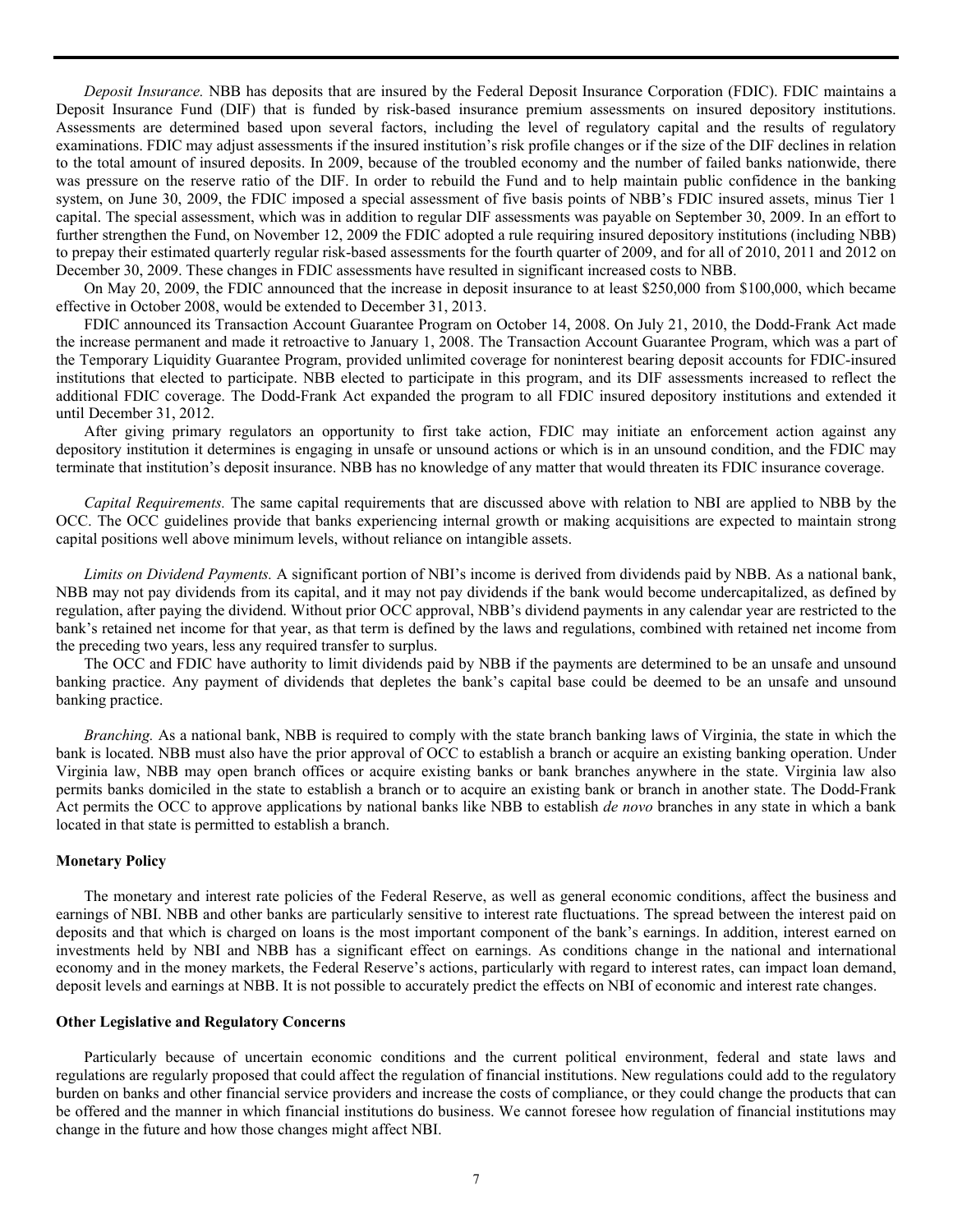#### **Company Website**

 NBI maintains a website at www.nationalbankshares.com. The Company's annual report on Form 10-K, quarterly reports on Form 10-Q, current reports on Form 8-K and all amendments to those reports are made available on its website as soon as is practical after the material is electronically filed with the Securities and Exchange Commission. The Company's proxy materials for the 2011 annual meeting of stockholders are also posted on a separate website at www.nationalbanksharesproxy.com.

#### **Item 1A. Risk Factors**

#### **If recovery from the economic downturn is delayed, our credit risk will increase and there could be greater loan losses.**

A slow economic recovery is likely to result in a higher rate of business closures and increased job losses in the region in which we do business. In addition, reduced State funding for the public colleges and universities that are large employers in our market area could have an adverse effect on employment levels and on the area's economy. These factors would increase the likelihood that more of our customers would become delinquent or default on their loans. A higher level of loan defaults could result in higher loan losses, which could adversely affect our performance.

#### **An extended economic recovery could increase the risk of losses in our investment portfolio.**

We hold both corporate and municipal bonds in our investment portfolio. A slow recovery could increase the actual or perceived risk of default by both corporate and government issuers and, in either case, could adversely affect the value of these investments.

#### **If the real estate market remains depressed for an extended period, our business could be negatively affected.**

A depressed real estate market can impact us in several ways. First, the demand for new real estate loans will decline, and existing loans may become delinquent. In addition, if there is a general devaluation in real estate, loan collateral values will decline.

#### **Market interest rates are currently low. If market interest rates rise, our net interest income can be negatively affected in the short term.**

The direction and speed of interest rate changes affect our net interest margin and net interest income. In the short term, rising interest rates may negatively affect our net interest income, because our interest-bearing liabilities (generally deposits) reprice sooner than our interest-earning assets (generally loans).

#### **A large number of bank failures nationwide could significantly increase the cost of FDIC insurance.**

Since insured depositary institutions, including our bank, bear the full cost of deposit insurance provided by FDIC, a high number of bank failures could put additional pressure on a stressed Deposit Insurance Fund. This possibility could in turn lead to higher assessments that could negatively impact our earnings.

#### **If more competitors come into our market area, our business could suffer.**

 The financial services industry in our market area is highly competitive, with a number of commercial banks, credit unions, insurance companies and stockbrokers seeking to do business with our customers. If there is additional competition from new business or if our existing competitors focus more attention on our market, we could lose customers and our business could suffer.

#### **Additional laws and regulations could lead to a significant increase in our regulatory burden.**

The Dodd-Frank Act and its implementing regulations will result in greater compliance costs and may reduce the profitability of some of our products and services. Both federal and state governments could enact new laws affecting financial institutions that would increase our regulatory burden and could negatively affect our profits.

#### **New laws and regulations could limit our sources of noninterest income.**

New laws and regulations could limit our ability to offer certain profitable products and services or require that we offer unprofitable products and services. This could have a negative effect on the level of noninterest income.

#### **Intense oversight by regulators could result in stricter requirements and higher overhead costs.**

The regulatory environment could cause financial industry regulators to impose additional requirements, such as higher capital limits, which would impact the Company's earnings.

#### **Item 1B. Unresolved Staff Comments**

There are none.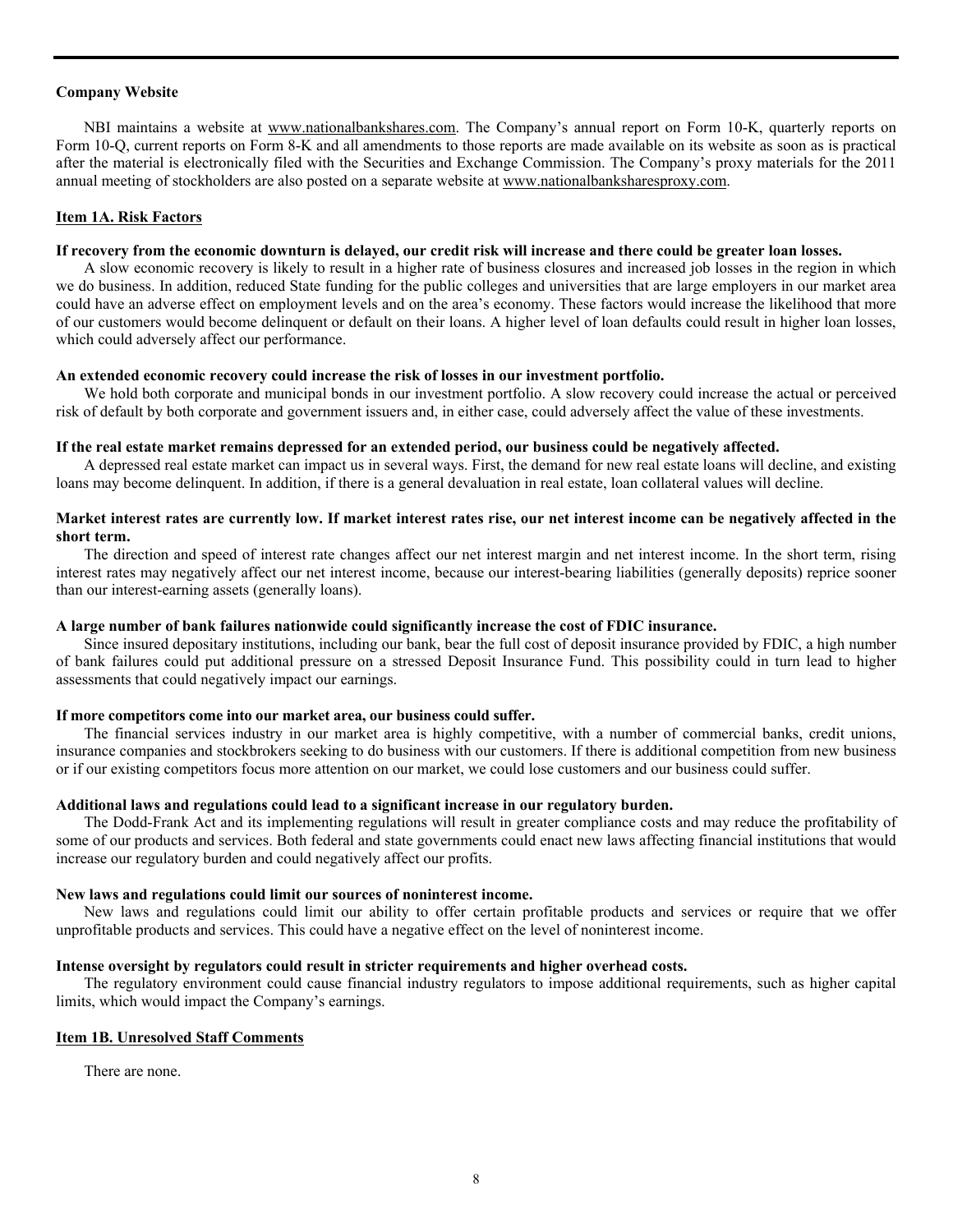#### **Item 2. Properties**

 NBB owns and has a branch bank in NBI's headquarters building located at 101 Hubbard Street, Blacksburg, Virginia. The bank's main office is at 100 South Main Street, Blacksburg, Virginia. NBB owns an additional nineteen branch offices and it leases four. NBI owns a building in Pulaski, Virginia that is rented. We believe that existing facilities are adequate for current needs and to meet anticipated growth.

#### **Item 3. Legal Proceedings**

NBI, NBB, and NBFS are not currently involved in any material pending legal proceedings.

#### **Item 4. Reserved**

#### **Part II**

#### **Item 5. Market for Registrant's Common Equity, Related Stockholder Matters and Issuer Purchases of Equity Securities**

#### **Common Stock Information and Dividends**

 National Bankshares, Inc.'s common stock is traded on the NASDAQ Capital Market under the symbol "NKSH". As of December 31, 2010, there were 837 record stockholders of NBI common stock. The following is a summary of the market price per share and cash dividend per share of the common stock of National Bankshares, Inc. for 2010 and 2009.

Common Stock Market Prices

|                       |    | 2010  |       | 2009 |       |          | Dividends per share |                        |  |  |
|-----------------------|----|-------|-------|------|-------|----------|---------------------|------------------------|--|--|
|                       |    | High  | Low   |      | High  | Low      | 2010                | 2009                   |  |  |
| <b>First Quarter</b>  | ٨D | 29.15 | 23.01 |      | 20.50 | 17.91 \$ | $--3$               | $\qquad \qquad \cdots$ |  |  |
| <b>Second Quarter</b> |    | 28.50 | 22.96 |      | 25.80 | 18.51    | 0.44                | 0.41                   |  |  |
| <b>Third Quarter</b>  |    | 25.88 | 21.76 |      | 26.90 | 24.27    | $---$               | $\qquad \qquad \cdots$ |  |  |
| Fourth Quarter        |    | 32.28 | 25.39 |      | 29.21 | 25.08    | 0.47                | 0.43                   |  |  |

NBI's primary source of funds for dividend payments is dividends from its bank subsidiary, NBB. Bank dividend payments are restricted by regulators, as more fully disclosed in Note 11 of Notes to Consolidated Financial Statements.

 On May 12, 2010, NBI's Board of Directors approved the repurchase of up to 100,000 shares of equity securities that are registered by the Company pursuant to Section 12 of the Securities Exchange Act of 1934. During the fourth quarter of 2010 there were no shares repurchased, and 100,000 shares may yet be purchased under the program.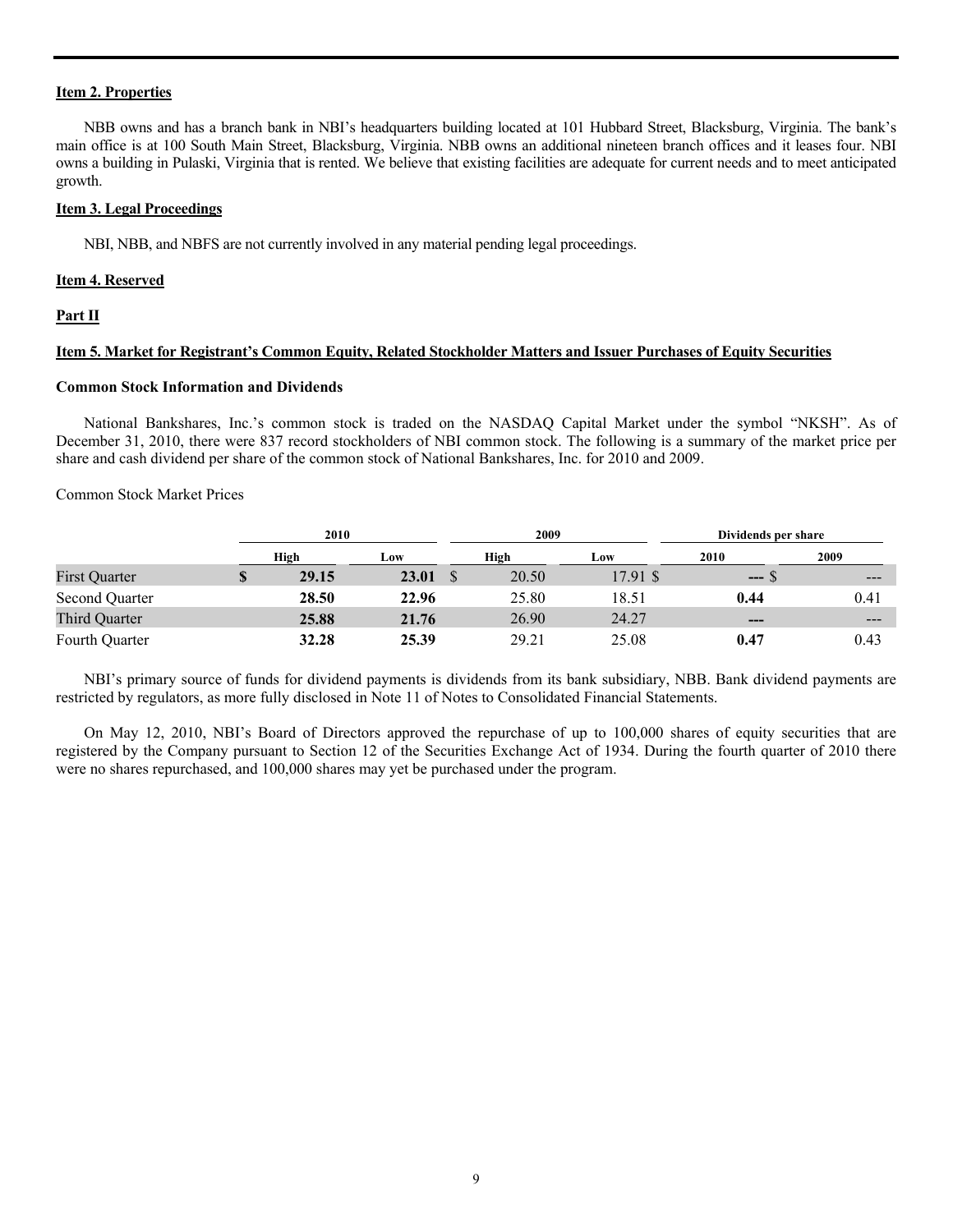#### **Stock Performance Graph**

 The following graph compares the yearly percentage change in the cumulative total of stockholder return on NBI common stock with the cumulative return on the NASDAQ Index and a peer group index comprised of southeastern independent community banks and bank holding companies for the five-year period commencing on December 31, 2005. These comparisons assume the investment of \$100 in National Bankshares, Inc. common stock in each of the indices on December 31, 2005, and the reinvestment of dividends.



| NATIONAL BANKSHARES, INC. | 100 | .06 | 78 |    | 160                  |
|---------------------------|-----|-----|----|----|----------------------|
| INDEPENDENT BANK INDEX    | .00 |     | 90 | 88 | O <sub>7</sub><br>Ο. |
| NASDAQ INDEX              | 100 | 10  |    |    | 98                   |

 The peer group Independent Bank Index is the compilation of the total return to stockholders over the past five years of the following group of 23 independent community banks and bank holding companies located in the southeastern states of Alabama, Florida, Georgia, North Carolina, South Carolina, Tennessee, Virginia and West Virginia. The banks and bank holding companies are: American National Bankshares, Inc., Auburn National Bancorporations, Inc., BNC Bancorp, C&F Financial Corporation, Carolina Trust Bank, Central Virginia Bankshares, Inc., Community First, CNB Corporation, Fidelity Southern Corporation, First Century Bankshares, Inc., First Community Bank Corporation of America, First Pulaski National Corporation, Four Oaks Fincorp, Inc., Geer Bancshares Incorporated, Monarch Financial Holdings, Inc., National Bankshares, Inc., New Bridge Bancorp, Peoples Bancorporation, Inc., Savannah Bancorp, Inc., Southeastern Banking Corporation, Southwest Georgia Financial Corp., United Security Bancshares, Inc. and Uwharrie Capital Corp.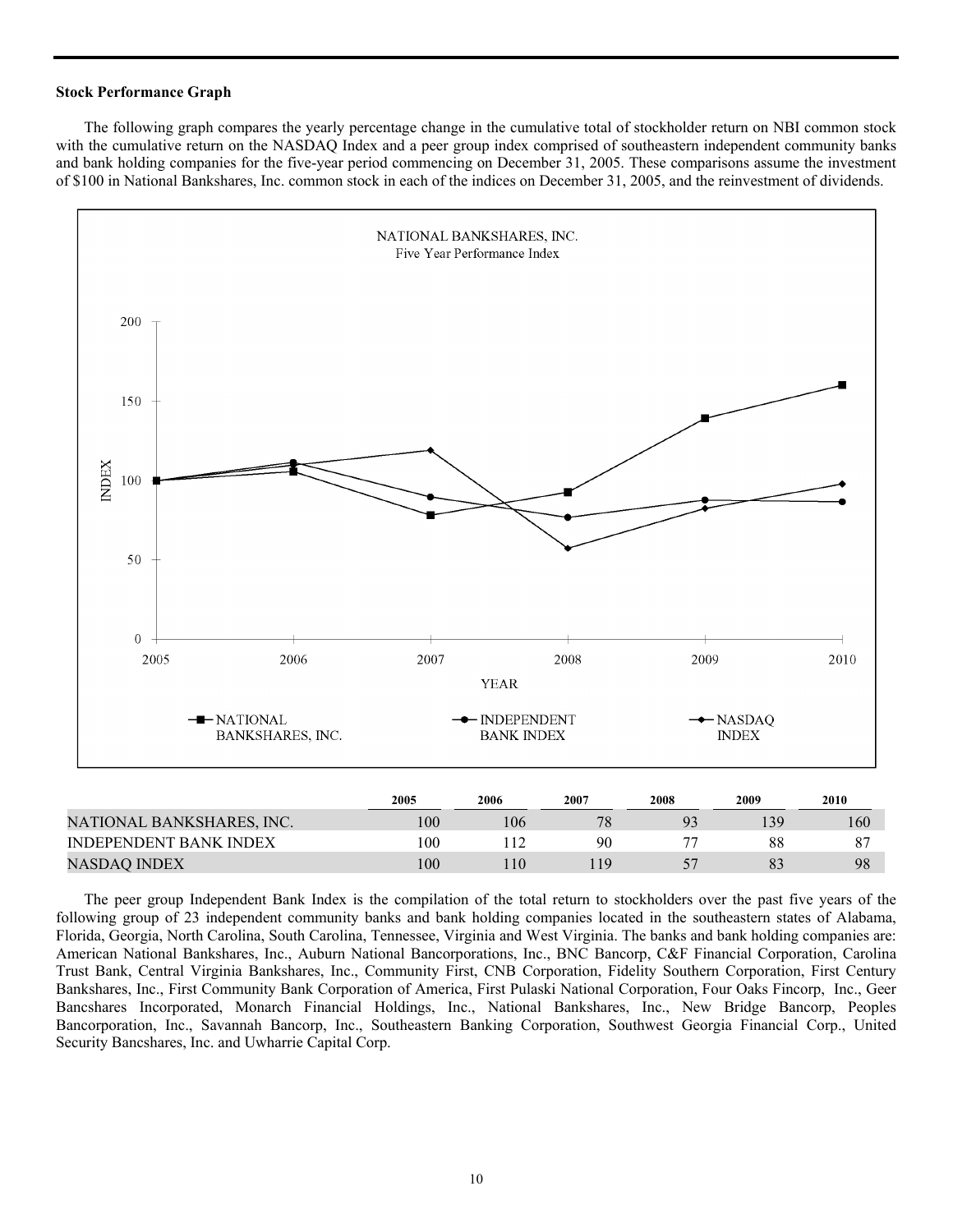## **Item 6. Selected Financial Data**

## **National Bankshares, Inc. and Subsidiaries Selected Consolidated Financial Data**

| \$ in thousands, except per share data             | Years ended December 31, |           |    |         |    |         |    |         |    |         |
|----------------------------------------------------|--------------------------|-----------|----|---------|----|---------|----|---------|----|---------|
|                                                    |                          | 2010      |    | 2009    |    | 2008    |    | 2007    |    | 2006    |
| <b>Selected Income Statement Data:</b>             |                          |           |    |         |    |         |    |         |    |         |
| Interest income                                    | \$                       | 49,139    | \$ | 50,487  | \$ | 50,111  | \$ | 50,769  | \$ | 47,901  |
| Interest expense                                   |                          | 11,158    |    | 15,825  |    | 18,818  |    | 21,745  |    | 18,564  |
| Net interest income                                |                          | 37,981    |    | 34,662  |    | 31,293  |    | 29,024  |    | 29,337  |
| Provision for loan losses                          |                          | 3,409     |    | 1,634   |    | 1,119   |    | 423     |    | 49      |
| Noninterest income                                 |                          | 8,347     |    | 8,804   |    | 9,087   |    | 8,760   |    | 8,802   |
| Noninterest expense                                |                          | 23,127    |    | 23,853  |    | 22,023  |    | 20,956  |    | 21,670  |
| Income taxes                                       |                          | 4,223     |    | 3,660   |    | 3,645   |    | 3,730   |    | 3,788   |
| Net income                                         |                          | 15,569    |    | 14,319  |    | 13,593  |    | 12,675  |    | 12,632  |
| <b>Per Share Data:</b>                             |                          |           |    |         |    |         |    |         |    |         |
| Basic net income                                   |                          | 2.25      |    | 2.07    |    | 1.96    |    | 1.82    |    | 1.80    |
| Diluted net income                                 |                          | 2.24      |    | 2.06    |    | 1.96    |    | 1.82    |    | 1.80    |
| Cash dividends declared                            |                          | 0.91      |    | 0.84    |    | 0.80    |    | 0.76    |    | 0.73    |
| Book value                                         |                          | 18.63     |    | 17.61   |    | 15.89   |    | 15.07   |    | 13.86   |
| <b>Selected Balance Sheet Data at End of Year:</b> |                          |           |    |         |    |         |    |         |    |         |
| Loans, net                                         |                          | 568,779   |    | 583,021 |    | 569,699 |    | 518,435 |    | 495,486 |
| <b>Total securities</b>                            |                          | 315,907   |    | 297,417 |    | 264,999 |    | 273,343 |    | 285,489 |
| Total assets                                       |                          | 1,022,238 |    | 982,367 |    | 935,374 |    | 887,647 |    | 868,203 |
| Total deposits                                     |                          | 884,583   |    | 852,112 |    | 817,848 |    | 776,339 |    | 764,692 |
| Stockholders' equity                               |                          | 129,187   |    | 122,076 |    | 110,108 |    | 104,800 |    | 96,755  |
|                                                    |                          |           |    |         |    |         |    |         |    |         |
| <b>Selected Balance Sheet Daily Averages:</b>      |                          |           |    |         |    |         |    |         |    |         |
| Loans, net                                         |                          | 577,210   |    | 572,438 |    | 533,190 |    | 505,070 |    | 488,624 |
| <b>Total securities</b>                            |                          | 289,532   |    | 298,237 |    | 281,367 |    | 282,734 |    | 271,066 |
| Total assets                                       |                          | 989,952   |    | 971,538 |    | 899,462 |    | 867,061 |    | 840,080 |
| Total deposits                                     |                          | 852,953   |    | 846,637 |    | 783,774 |    | 758,657 |    | 741,071 |
| Stockholders' equity                               |                          | 129,003   |    | 117,086 |    | 108,585 |    | 100,597 |    | 94,194  |
| <b>Selected Ratios:</b>                            |                          |           |    |         |    |         |    |         |    |         |
| Return on average assets                           |                          | $1.57\%$  |    | 1.47%   |    | 1.51%   |    | 1.46%   |    | 1.50%   |
| Return on average equity                           |                          | 12.07%    |    | 12.23%  |    | 12.52%  |    | 12.60%  |    | 13.41%  |
| Dividend payout ratio                              |                          | 40.52%    |    | 40.67%  |    | 40.78%  |    | 41.80%  |    | 40.44%  |
| Average equity to average assets                   |                          | 13.03%    |    | 12.05%  |    | 12.07%  |    | 11.60%  |    | 11.21%  |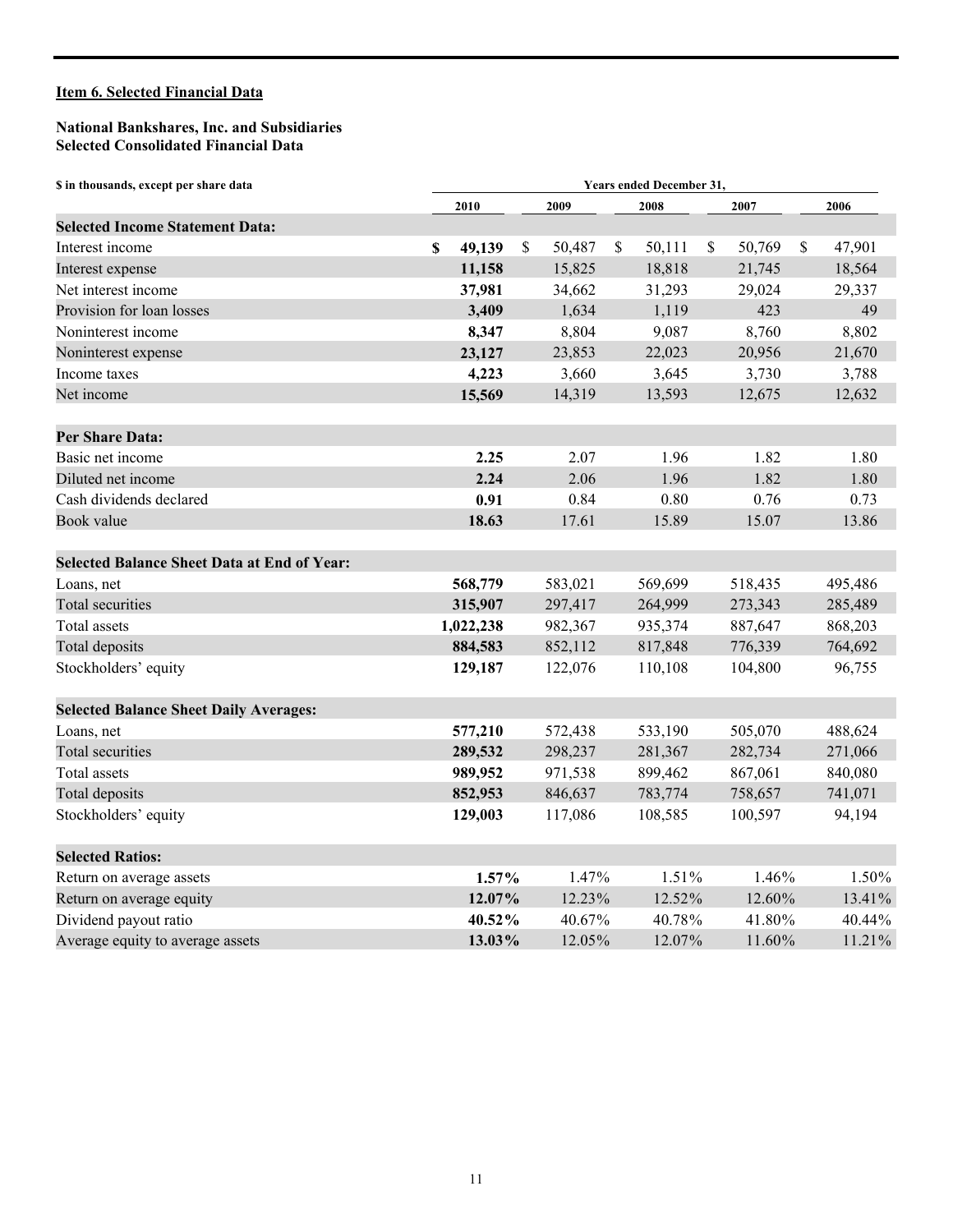#### **Item 7. Management's Discussion and Analysis of Financial Condition and Results of Operations**

\$ in thousands, except per share data

 The purpose of this discussion and analysis is to provide information about the results of operations, financial condition, liquidity and capital resources of National Bankshares, Inc. and its subsidiaries (the Company). The discussion should be read in conjunction with the material presented in Item 8, "Financial Statements and Supplementary Data", of this Form 10-K.

Per share data has been adjusted to reflect a 2-for-1 stock split effective March 31, 2006.

Subsequent events have been considered through the date on which the Form 10-K was issued.

#### **Cautionary Statement Regarding Forward-Looking Statements**

We make forward-looking statements in this Form 10-K that are subject to significant risks and uncertainties. These forwardlooking statements include statements regarding our profitability, liquidity, allowance for loan losses, interest rate sensitivity, market risk, growth strategy, and financial and other goals, and are based upon our management's views and assumptions as of the date of this report. The words "believes," "expects," "may," "will," "should," "projects," "contemplates," "anticipates," "forecasts," "intends," or other similar words or terms are intended to identify forward-looking statements.

 These forward-looking statements are based upon or are affected by factors that could cause our actual results to differ materially from historical results or from any results expressed or implied by such forward-looking statements. These factors include, but are not limited to, changes in:

- interest rates,
- general economic conditions,
- the legislative/regulatory climate,
- monetary and fiscal policies of the U.S. Government, including policies of the U.S. Treasury, the Office of the Comptroller of the Currency, the Federal Reserve Board and the Federal Deposit Insurance Corporation, and the impact of any policies or programs implemented pursuant to the Emergency Economic Stabilization Act of 2008 (EESA) the Dodd-Frank Wall Street Reform and Consumer Protection Act of 2010 (the Dodd-Frank Act) and other financial reform legislation,
- unanticipated increases in the level of unemployment in the Company's trade area,
- the quality or composition of the loan and/or investment portfolios,
- demand for loan products,
- deposit flows,
- competition,
- demand for financial services in the Company's trade area,
- the real estate market in the Company's trade area,
- the Company's technology initiatives, and
- applicable accounting principles, policies and guidelines.

 These risks and uncertainties should be considered in evaluating the forward-looking statements contained in this report. We caution readers not to place undue reliance on those statements, which speak only as of the date of this report. This discussion and analysis should be read in conjunction with the description of our "Risk Factors" in Item 1A. of this Form 10-K.

 The Company was not negatively impacted during the initial phases of the economic slowdown in late 2008. Its markets did not experience the dramatic declines in real estate values seen in some other areas of the country. In addition, the diverse economy of the Company's market area, including several large employers that are public colleges or universities, helped to insulate the Company from the worst effects of the recession. As the recession continued into 2009, real estate values in the Company's trade area declined moderately. In 2010, the Company experienced an increasing level of nonperforming assets, including nonperforming loans and other real estate owned. If the economic recovery progresses slowly or is reversed, it is likely that unemployment will continue to rise in the Company's trade area. Because of the importance to the Company's markets of state-funded universities, cutbacks in the funding provided by the State as a result of the recession could also negatively impact employment. This could lead to an even higher rate of delinquent loans and a greater number of real estate foreclosures. Higher unemployment and the fear of layoffs causes reduced consumer demand for goods and services, which negatively impacts the Company's business and professional customers. In conclusion, a slow economic recovery could have an adverse effect on all financial institutions, including the Company.

#### **Critical Accounting Policies**

#### **General**

 The Company's financial statements are prepared in accordance with accounting principles generally accepted in the United States (GAAP). The financial information contained within our statements is, to a significant extent, financial information that is based on measures of the financial effects of transactions and events that have already occurred. A variety of factors could affect the ultimate value that is obtained when earning income, recognizing an expense, recovering an asset or relieving a liability. The Company uses historical loss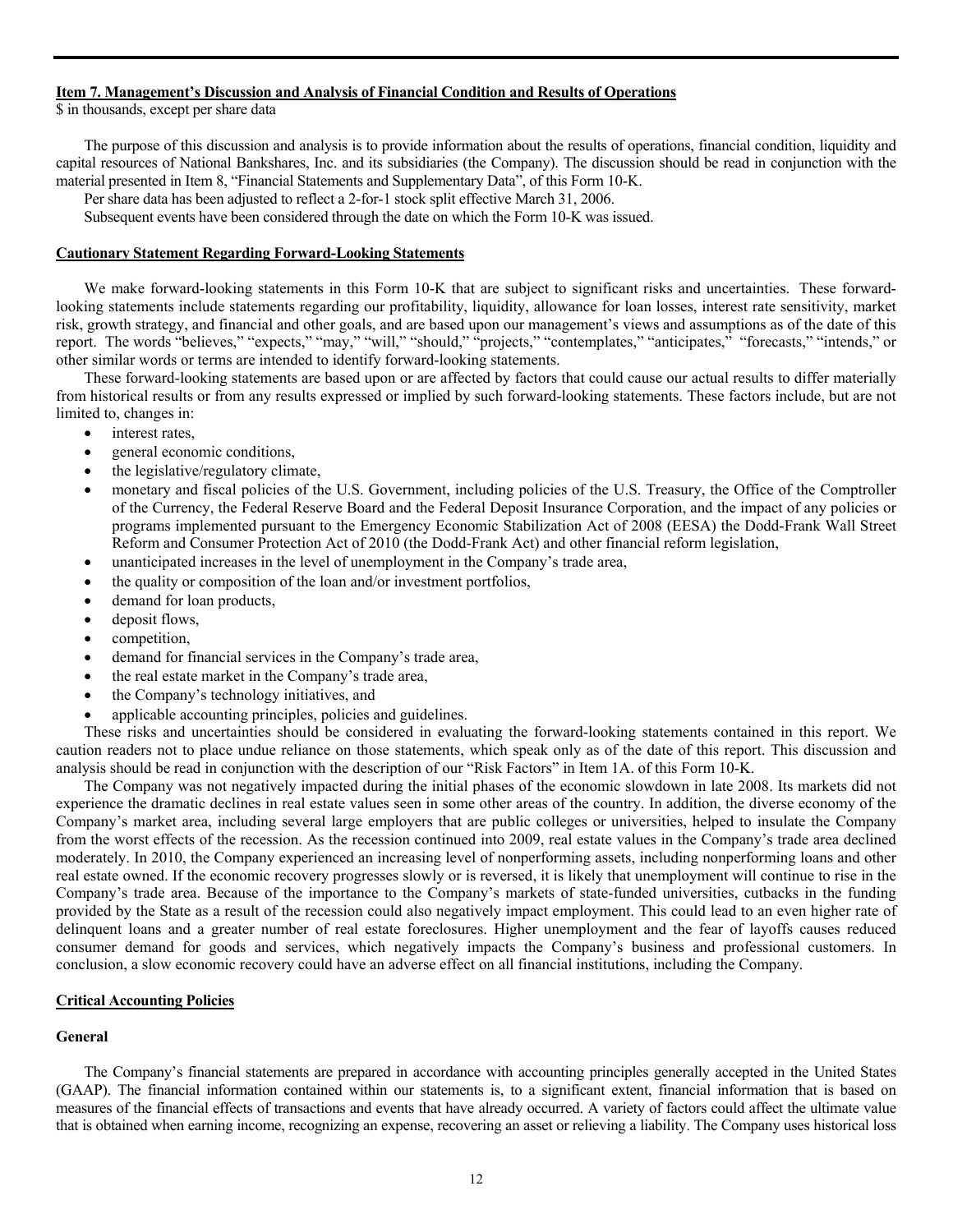factors as one factor in determining the inherent loss that may be present in the loan portfolio. Actual losses could differ significantly from one previously acceptable method to another method. Although the economics of the Company's transactions would be the same, the timing of events that would impact the transactions could change.

#### **Allowance for Loan Losses**

 The allowance for loan losses is an accrual of estimated losses that have been sustained in our loan portfolio. The allowance is reduced by charge-offs of loans and increased by the provision for loan losses and recoveries of previously charged-off loans. The determination of the allowance is based on two accounting principles, FASB Topic 450-20 (Contingencies) which requires that losses be accrued when occurrence is probable and the loss is reasonably estimable, and FASB Topic 310-10 (Receivables) which requires accrual of losses on impaired loans if the recorded investment exceeds fair value.

 Probable losses are accrued through two calculations, individual evaluation of impaired loans and evaluation on a group basis of the remainder of the portfolio. Impaired loans are larger nonhomogeneous loans for which there is a probability that collection will not occur according to the loan terms, as well as loans whose terms have been modified in a troubled debt restructuring. Impaired loans are individually evaluated for potential loss. Impaired loans with an estimated impairment loss are placed on nonaccrual status.

 Estimated loss for an impaired loan is the amount of recorded investment that exceeds the loan's fair value. Fair value of an impaired loan is measured by one of three methods, the fair value (less cost to sell) of collateral, the present value of future cash flows, or observable market price. For loans that are not collateral dependent, the potential loss is accrued in the allowance. For collateraldependent loans, the potential loss is charged off against the allowance, instead of being accrued. Impaired loans with partial chargeoffs are maintained as impaired until it becomes evident that the borrower can repay the remaining balance of the loan according to the terms.

 For impaired loans for which the collateral method is elected, the Company requires a current third-party appraisal of "as is" value. If an existing appraisal is older than 12 months, a new appraisal is ordered immediately after the date of impairment designation. If a current appraisal cannot be obtained prior to reporting deadlines, the existing appraisal is discounted according to published independent indices. The Company believes this serves as a conservative estimate of fair value until the updated appraisal can be obtained.

 Impaired loans are measured for impairment at least quarterly. Loss reserves and nonaccrual designation, or partial charge-off for estimated losses on impaired loans are recorded at the first measurement date and at each measurement date thereafter.

 In the third quarter of 2010, the Company revised its policy for evaluation of nonimpaired loans. The policy formalized criteria used to group loans for purposes of estimating losses; provided for analysis of trends and current levels of risk indicators; and designated loans that the Company determines to have inherently higher risk.

 Nonimpaired loans are grouped according to risk characteristic into portfolio segments and loan classes. Loans within a segment or class have similar risk characteristics. Each segment and class is evaluated for probable loss by applying quantitative and qualitative factors, including net charge-off trends, delinquency rates, concentration trends and economic trends. Net charge-off trends are evaluated by segment within a two to three year time frame. The Company accrues additional reserves for criticized loans within each class and for loans designated high risk. High risk loans are defined as junior lien mortgages, loans with high loan-to-value ratios and loans with payments of interest-only required. Both classified loans and high risk loans are included in the base risk analysis for each class and are allocated additional reserves.

 The change in methodology did not materially affect the total estimated accrual; however, previously unallocated amounts became allocated with the new methodology.

 The estimation of the accrual involves analysis of internal and external variables, methodologies, assumptions and our judgment and experience. Key judgments used in determining the allowance for loan losses include internal risk ratings, market and collateral values, discount rates, loss rates, and our view of current economic conditions. The inherent subjectivity of these judgments, as well as the lagging of credit quality measurements relative to the performance of the loan portfolio, create a degree of imprecision. Our actual losses could be greater or less than the estimate. Future estimates of the allowance could increase or decrease based on changes in the financial condition of individual borrowers, concentrations of various types of loans, economic conditions or the markets in which collateral may be sold. The estimate of the allowance accrual determines the amount of provision expense and directly affects our financial results.

 During 2009 and 2010, the Company experienced increases in delinquencies and net charge-offs due to deterioration of the real estate market and the economy as a whole. The estimate of the allowance incorporated these market conditions in determining the accrual. However, given the continued economic difficulties, the ultimate amount of loss could vary from that estimate. For additional discussion of the allowance, see Note 5 of the Notes to Consolidated Financial Statements and "Asset Quality", and "Provision and Allowance for Loan Losses".

#### **Goodwill and Core Deposit Intangibles**

 Goodwill is subject to at least an annual assessment for impairment by applying a fair value based test. The Company performs impairment testing in the fourth quarter. The Company's goodwill impairment analysis considered three valuation techniques appropriate to the measurement. The first technique uses the Company's market capitalization as an estimate of fair value; the second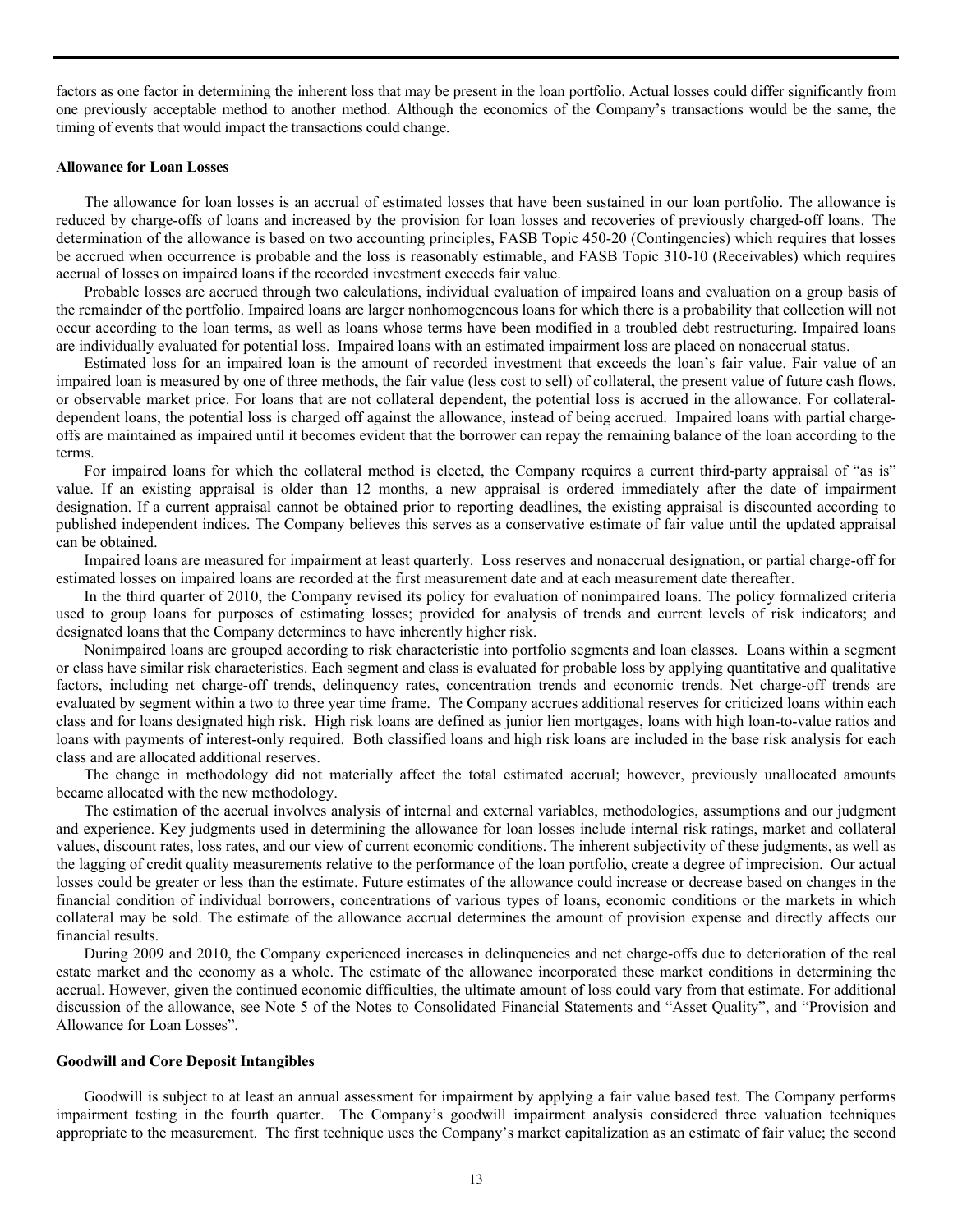technique estimates fair value using current market pricing multiples for companies comparable to NBI; while the third technique uses current market pricing multiples for change-of-control transactions involving companies comparable to NBI. Each measure indicated that the Company's fair value exceeded its book value, validating that goodwill is not impaired.

 Certain key judgments were used in the valuation measurement. Goodwill is held by the Company's bank subsidiary. The bank subsidiary is 100% owned by the Company, and no market capitalization is available. Because most of the Company's assets are comprised of the subsidiary bank's equity, the Company's market capitalization was used to estimate the Bank's. Other judgments include the assumption that the companies and transactions used as comparables for the second and third technique were appropriate to the estimate of the Company's fair value, and that the comparable multiples are appropriate indicators of fair value, and compliant with accounting guidance.

 Acquired intangible assets (such as core deposit intangibles) are recognized separately from goodwill if the benefit of the asset can be sold, transferred, licensed, rented, or exchanged, and amortized over its useful life. The Company amortizes intangible assets arising from branch transactions over their useful life. Core deposit intangibles are subject to a recoverability test based on undiscounted cash flows, and to the impairment recognition and measurement provisions required for other long-lived assets held and used. The impairment testing showed that the expected cash flows of the intangible assets exceeded the carrying value.

#### **Overview**

 National Bankshares, Inc. is a financial holding company incorporated under the laws of Virginia. Located in southwest Virginia, NBI has two wholly-owned subsidiaries, the National Bank of Blacksburg and National Bankshares Financial Services, Inc. The National Bank of Blacksburg, which does business as National Bank from twenty-five office locations, is a community bank. NBB is the source of nearly all of the Company's revenue. National Bankshares Financial Services, Inc. does business as National Bankshares Investment Services and National Bankshares Insurance Services. Income from NBFS is not significant at this time, nor is it expected to be so in the near future.

 National Bankshares, Inc. common stock is listed on the NASDAQ Capital Market and is traded under the symbol "NKSH." National Bankshares, Inc. has been included in the Russell Investments Russell 3000 and Russell 2000 Indexes since June 29, 2009.

#### **Performance Summary**

The following table presents NBI's key performance ratios for the years ending December 31, 2010 and December 31, 2009:

|                                      |   | 12/31/10 |   | 12/31/09 |
|--------------------------------------|---|----------|---|----------|
| Return on average assets             |   | $1.57\%$ |   | 1.47%    |
| Return on average equity             |   | 12.07%   |   | 12.23%   |
| Basic net earnings per share         |   | 2.25     | S | 2.07     |
| Fully diluted net earnings per share | S | 2.24     |   | 2.06     |
| Net interest margin $^{(1)}$         |   | 4.52%    |   | 4.23%    |
| Noninterest margin <sup>(2)</sup>    |   | 1.49%    |   | 1.55%    |

(1) Net Interest Margin – Year-to-date tax equivalent net interest income divided by year-to-date average earning assets.

(2) Noninterest Margin – Noninterest income (excluding securities gains and losses) less noninterest expense (excluding the provision for bad debts and income taxes) divided by average year-to-date assets.

 The return on average assets for the year ended December 31, 2010 was 1.57%, an increase of 10 basis points from the 1.47% for the year ended December 31, 2009. The return on average equity declined from 12.23% for the year ended December 31, 2009 to 12.07% for the year ended December 31, 2010. Earnings benefited from reduced assessments for Federal Deposit Insurance Corporation Deposit Insurance Fund. The total FDIC assessments for the year ended December 31, 2010 were \$1,080, as compared with \$1,727 for 2009. Please refer to the discussion of "Noninterest Expense" for additional details about FDIC assessments. Reflecting both the effects of the low interest rate environment throughout 2010 on NBI's funding costs and the Company's asset/liability management practices, the net interest margin increased from 4.23% at year-end 2009 to 4.52% at December 31, 2010. The noninterest margin decreased from 1.55% to 1.49% over the same period due to decreases in both FDIC assessment and salaries and benefits expense.

 The higher net interest margin, together with decreases in FDIC assessments and controllable noninterest expenses, are largely responsible for the increase in basic net earnings per share, from \$2.07 for the year ended December 31, 2009 to \$2.25 for the year ended December 31, 2010.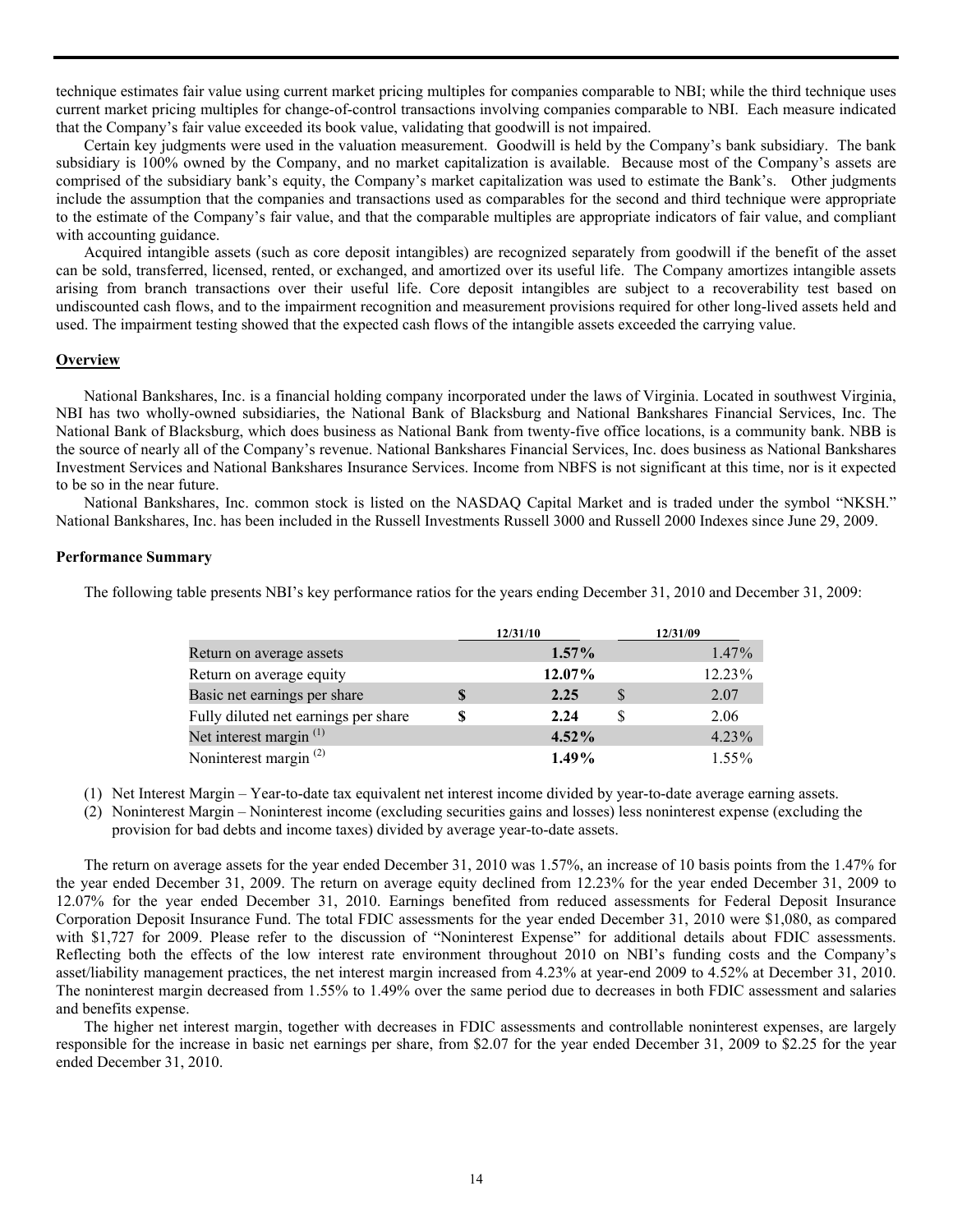#### **Growth**

NBI's key growth indicators are shown in the following table:

|                   | 12/31/10  | 12/31/09 |         |  |  |  |
|-------------------|-----------|----------|---------|--|--|--|
| <b>Securities</b> | 315,907   |          | 297,417 |  |  |  |
| Loans, net        | 568,779   |          | 583,021 |  |  |  |
| Deposits          | 884,583   |          | 852,112 |  |  |  |
| Total assets      | 1,022,238 |          | 982,367 |  |  |  |

Securities, deposits and total assets all experienced growth, while loans declined when December 31, 2010 and 2009 are compared. Deposits grew \$32,471, or 3.81%, from December 31, 2009, with increases mainly from municipal deposits and individuals seeking to safeguard principal by avoiding more volatile investments in financial markets. Net loans at year-end 2010 were \$568,779, a decrease of \$14,242, or 2.44%, when compared to \$583,021 at December 31, 2009. The excess liquidity from increased deposits and decreased loans was held in interest-bearing deposits and securities, which grew by \$18,490, or 6.22%, from December 31, 2009 to December 31, 2010. The Company's total assets at December 31, 2010 were \$1,022,238, an increase of \$39,871, or 4.06%, when compared with total assets of \$982,367 at December 31, 2009.

In both 2009 and 2010, the Company's growth was internally generated and was not the result of acquisitions.

#### **Asset Quality**

Key indicators of NBI's asset quality are presented in the following table:

|                                    |   | 12/31/10 | 12/31/09 |          |  |  |
|------------------------------------|---|----------|----------|----------|--|--|
| Nonperforming loans                | S | 8,421    |          | 6,750    |  |  |
| Loans past due 90 days or more     |   | 1,336    |          | 1,697    |  |  |
| Other real estate owned            |   | 1,723    |          | 2,126    |  |  |
| Allowance for loan losses to loans |   | $1.33\%$ |          | $1.17\%$ |  |  |
| Net charge-off ratio               |   | $0.46\%$ |          | $0.10\%$ |  |  |

 Nonperforming loans at December 31, 2010 were \$8,421, or 1.46% of loans net of unearned income and deferred fees, plus other real estate owned. This compares with \$6,750 in nonperforming loans reported at year-end 2009. Of the nonperforming loans reported at December 31, 2010, all are nonaccrual loans, with the exception of one restructured loan.

 Loans designated as troubled debt restructurings totaled \$6,483. Loans past due 90 days or more and still accruing at year-end 2010 totaled \$1,336, a decrease of \$361, or 21.27%, from \$1,697 at December 31, 2009.

 The increase in nonperforming loans from 2009 to 2010 has pushed the ratio of nonperforming loans to net loans to a level that is higher than it has been for the Company in the recent past. However, the level of nonperforming loans remains manageable and below that of peers. Sufficient resources have been dedicated to working out problem assets, and exposure to loss is somewhat mitigated because most of the non-performing loans are collateralized. In addition, the Company's conservative loan underwriting policies help to limit potential loss. More information about nonaccrual and past due loans is provided in "Balance Sheet – Loans – Risk Elements". Management also dedicates sufficient resources to monitoring loan portfolio quality on an ongoing basis.

 In response to an increase in problem loans, the ratio of the allowance for loan losses to loans grew from 1.17% at December 31, 2009 to 1.33% at the same period in 2010. For more information see "Allowance for Loan Losses".

 The net charge-off ratio was 0.10% at year-end 2009 and 0.46% at December 31, 2010. Other real estate owned declined from \$2,126 at December 31, 2009 to \$1,723 at the same period in 2010, a decrease of \$403, or 18.96%. Management anticipates that the level of other real estate owned may still increase as a consequence of the process of working through loan delinquencies.

#### **Net Interest Income**

 Net interest income for the period ended December 31, 2010 was \$37,981, an increase of \$3,319, or 9.58%, when compared to the prior year. Net interest income for the period ended December 31, 2009 was \$34,662, an increase of \$3,369, or 10.71%, from 2008. The net interest margin for 2010 was 4.52%, compared to 4.23% for 2009. Total interest income for the period ended December 31, 2010 was \$49,139, a decrease of \$1,348 from the period ended December 31, 2009. Interest expense was down by \$4,667 during the same time frame, from \$15,825 for 2009 to \$11,158 for the year ended December 31, 2010. The decline in interest expense came about because higher priced certificates of deposit renewed at a lower interest rate and noninterest-bearing deposits grew at a faster rate than interest-bearing deposits. In summary, the rates paid on the Company's deposit liabilities declined at a more rapid pace than the interest rates on its interest-earning assets.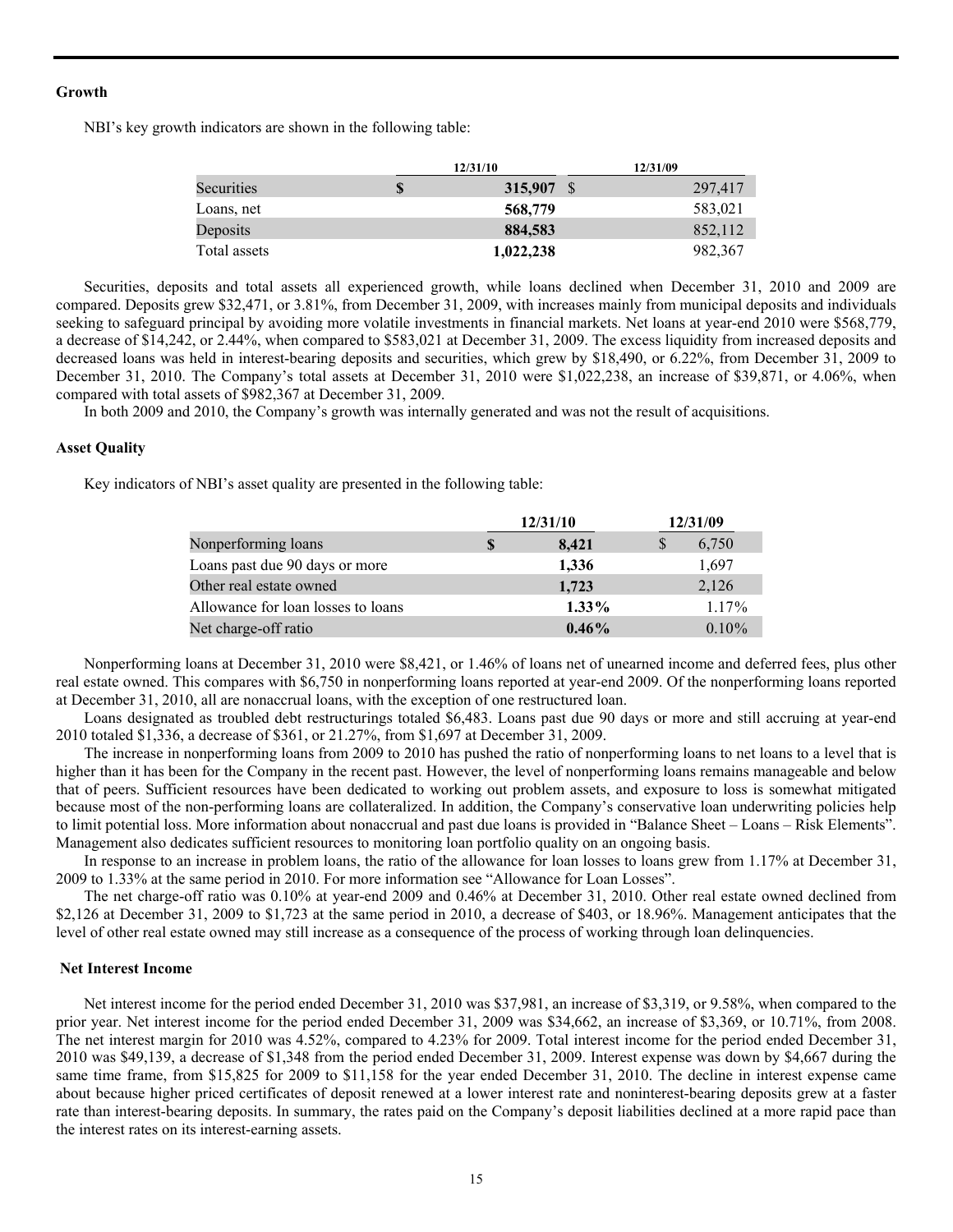The amount of net interest income earned is affected by various factors, including changes in market interest rates due to the Federal Reserve Board's monetary policy, the level and composition of the earning assets, and the composition of interest-bearing liabilities. The Company has the ability to respond over time to interest rate movements and reduce volatility in the net interest margin. However, the frequency and/or magnitude of changes in market interest rates are difficult to predict and may have a greater impact on net interest income than adjustments by management.

 During 2010, interest rates continued at historic lows, and low and stable interest rates benefited the Company. Offsetting the positive effect of low interest rates is the fact that some higher yielding securities in the Company's investment portfolio were called and were replaced with securities yielding at the lower market rate. Another negative effect of the low interest rate environment is the level of interest earned on overnight funds. These assets are used primarily to provide liquidity. The yield on these assets in 2010 was 0.23%, while the cost to fund them was 1.21% in the same period.

 The primary source of funds used to support the Company's interest-earning assets is deposits. Deposits are obtained in the Company's trade area through traditional marketing techniques. Other funding sources, such as the Federal Home Loan Bank, while available, are only used occasionally. The cost of funds is dependent on interest rate levels and competitive factors. This limits the ability of the Company to react to interest rate movements.

 If interest rates remain low and stable, management does not anticipate any further improvement in the net interest margin. If interest rates rise quickly, the net interest margin would narrow, because deposit rates would increase at a faster rate than loan rates. If interest rates rise more slowly, the negative effect on the net interest margin would be less pronounced.

 Because interest rates are at historic lows, interest rates can only trend up in the future. Management cannot predict the timing and level of interest rate increases.

#### **Analysis of Net Interest Earnings**

 The following table shows the major categories of interest-earning assets and interest-bearing liabilities, the interest earned or paid, the average yield or rate on the daily average balance outstanding, net interest income and net yield on average interest-earning assets for the years indicated.

|                                                    |    |                           |    | December 31, 2010 |                           |    |                           | December 31, 2009 |                 |                           |              | December 31, 2008         |    |                 |                           |
|----------------------------------------------------|----|---------------------------|----|-------------------|---------------------------|----|---------------------------|-------------------|-----------------|---------------------------|--------------|---------------------------|----|-----------------|---------------------------|
|                                                    |    | Average<br><b>Balance</b> |    | <b>Interest</b>   | Average<br>Yield/<br>Rate |    | Average<br><b>Balance</b> |                   | <b>Interest</b> | Average<br>Yield/<br>Rate |              | Average<br><b>Balance</b> |    | <b>Interest</b> | Average<br>Yield/<br>Rate |
| Interest-earning assets:                           |    |                           |    |                   |                           |    |                           |                   |                 |                           |              |                           |    |                 |                           |
| Loans, net $(1)(2)(3)$                             | \$ | 585,933                   | S. | 37,282            | $6.36\%$                  | -S | 579,581                   | \$.               | 37,903          | 6.54%                     | -S           | 538,868                   | \$ | 37,356          | 6.93%                     |
| Taxable securities                                 |    | 123,920                   |    | 5,588             | 4.51%                     |    | 134,607                   |                   | 6,273           | 4.66%                     |              | 137,497                   |    | 6,817           | 4.96%                     |
| Nontaxable securities<br>(1)(4)                    |    | 161,571                   |    | 10,074            | $6.24\%$                  |    | 162,889                   |                   | 10,154          | 6.23%                     |              | 144,137                   |    | 8,911           | 6.18%                     |
| Interest-bearing deposits                          |    | 55,477                    |    | 128               | $0.23\%$                  |    | 35,841                    |                   | 90              | $0.25\%$                  |              | 21,440                    |    | 449             | 2.09%                     |
| Total interest-earning<br>assets                   | S  | 926,901                   |    | \$53,072          | 5.73%                     | S. | 912,918                   | S.                | 54,420          | 5.96%                     | <sup>S</sup> | 841,942                   |    | \$53,533        | 6.36%                     |
| Interest-bearing<br>liabilities:                   |    |                           |    |                   |                           |    |                           |                   |                 |                           |              |                           |    |                 |                           |
| Interest-bearing demand<br>deposits                | S  | 322,705                   | S  | 3,332             | $1.03\%$                  | -S | 282,532                   | \$                | 3,076           | 1.09%                     | S            | 243,409                   | \$ | 3,486           | 1.43%                     |
| Savings deposits                                   |    | 54,543                    |    | 51                | $0.09\%$                  |    | 48.992                    |                   | 52              | $0.11\%$                  |              | 45,796                    |    | 132             | 0.29%                     |
| Time deposits                                      |    | 352,887                   |    | 7,775             | 2.20%                     |    | 399,873                   |                   | 12,694          | 3.17%                     |              | 381,961                   |    | 15,188          | 3.98%                     |
| Short-term borrowings                              |    |                           |    |                   | $--\frac{9}{6}$           |    | 49                        |                   | 3               | 6.12%                     |              | 297                       |    | 12              | 4.04%                     |
| Total interest-bearing<br>liabilities              | S  | 730,135                   |    | \$11,158          | $1.53\%$                  |    | 731,446                   | \$                | 15,825          | 2.16%                     | S            | 671,463                   |    | \$18,818        | 2.80%                     |
| Net interest income and<br>interest rate spread    |    |                           |    | \$41,914          | 4.20%                     |    |                           | \$                | 38,595          | 3.80%                     |              |                           |    | \$34,715        | 3.56%                     |
| Net yield on average<br>interest-earning<br>assets |    |                           |    |                   | $4.52\%$                  |    |                           |                   |                 | 4.23%                     |              |                           |    |                 | 4.12%                     |

(1) Interest on nontaxable loans and securities is computed on a fully taxable equivalent basis using a Federal income tax rate of 35% in the three years presented.

(2) Loan fees of \$863 in 2010, \$956 in 2009 and \$859 in 2008 are included in total interest income.

(3) Nonaccrual loans are included in average balances for yield computations.

(4) Daily averages are shown at amortized cost.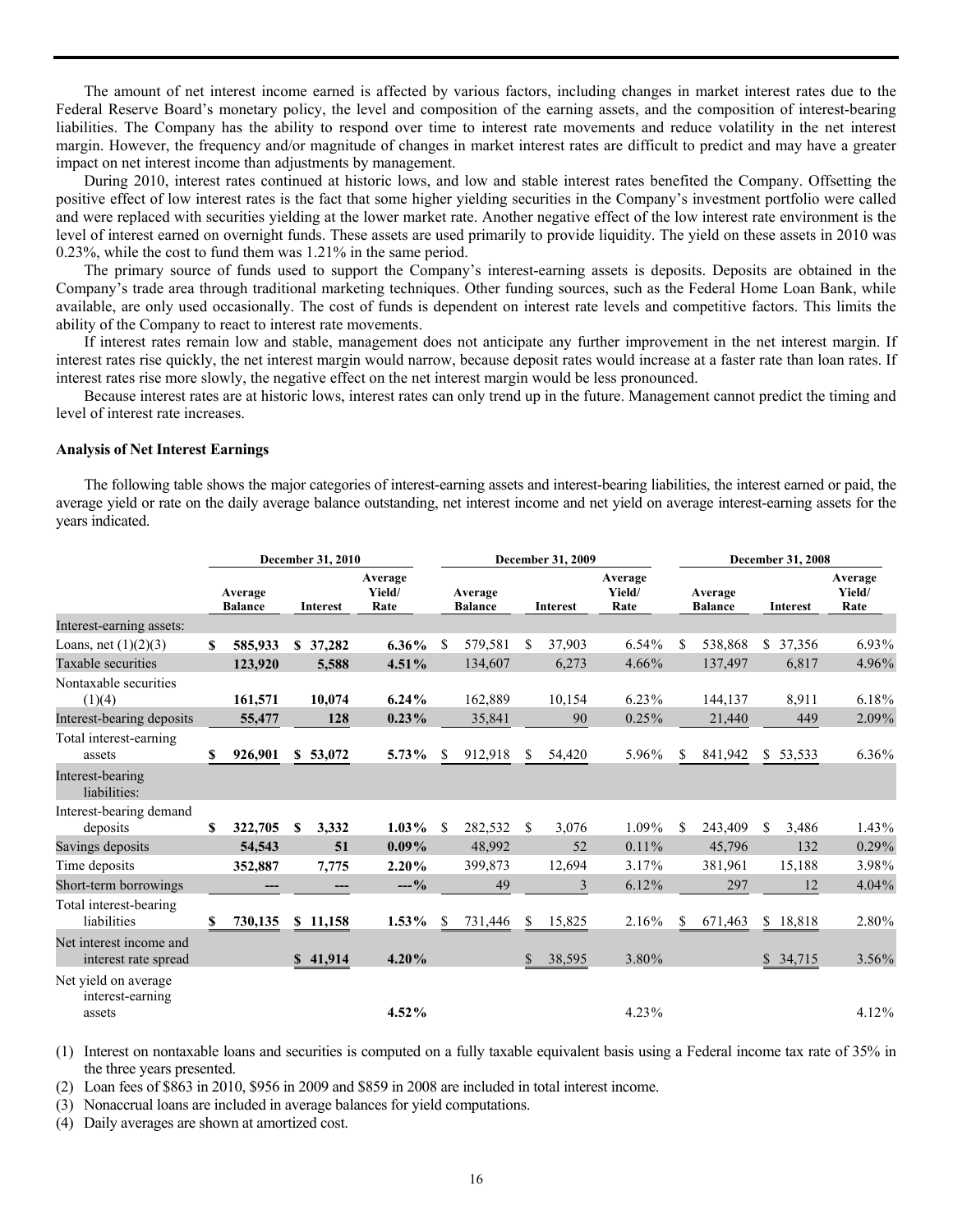#### **Analysis of Changes in Interest Income and Interest Expense**

 The Company's primary source of revenue is net interest income, which is the difference between the interest and fees earned on loans and investments and the interest paid on deposits and other funds. The Company's net interest income is affected by changes in the amount and mix of interest-earning assets and interest-bearing liabilities and by changes in yields earned on interest-earning assets and rates paid on interest-bearing liabilities. The following table sets forth, for the years indicated, a summary of the changes in interest income and interest expense resulting from changes in average asset and liability balances (volume) and changes in average interest rates (rate).

|                                                                   |                                                                | 2010 Over 2009 |         |     | 2009 Over 2008 |                       |                |           |       |                             |           |
|-------------------------------------------------------------------|----------------------------------------------------------------|----------------|---------|-----|----------------|-----------------------|----------------|-----------|-------|-----------------------------|-----------|
|                                                                   | <b>Changes Due To</b>                                          |                |         |     |                | <b>Changes Due To</b> |                |           |       |                             |           |
|                                                                   | <b>Net Dollar</b><br>$\text{ Rates}(2)$<br>Change<br>Volume(2) |                |         |     |                | $\text{ Rates}(2)$    |                | Volume(2) |       | <b>Net Dollar</b><br>Change |           |
| Interest income: $(1)$                                            |                                                                |                |         |     |                |                       |                |           |       |                             |           |
| Loans                                                             | (1,033)                                                        | S              | 412     | \$  | (621)          | S                     | (2,184)        | \$        | 2,731 | \$                          | 547       |
| Taxable securities                                                | (198)                                                          |                | (487)   |     | (685)          |                       | (403)          |           | (141) |                             | (544)     |
| Nontaxable securities                                             | 2                                                              |                | (82)    |     | (80)           |                       | 75             |           | 1,168 |                             | 1,243     |
| Interest-bearing deposits                                         | (8)                                                            |                | 46      |     | 38             |                       | (651)          |           | 292   |                             | (359)     |
| Increase (decrease) in income on interest-earning<br>assets       | (1,237)                                                        | S              | (111)   | S.  | (1,348)        | -S                    | (3,163)        | S         | 4,050 | \$                          | 887       |
| Interest expense:                                                 |                                                                |                |         |     |                |                       |                |           |       |                             |           |
| Interest-bearing demand deposits                                  | \$<br>(165)                                                    | \$.            | 421     | \$. | 256            | \$.                   | (916)          | \$.       | 506   | \$                          | (410)     |
| Savings deposits                                                  | (7)                                                            |                | 6       |     | (1)            |                       | (89)           |           | 9     |                             | (80)      |
| Time deposits                                                     | (3,553)                                                        |                | (1,366) |     | (4,919)        |                       | (3,179)        |           | 685   |                             | (2, 494)  |
| Short-term borrowings                                             |                                                                |                | (3)     |     | (3)            |                       | $\overline{4}$ |           | (13)  |                             | (9)       |
| Increase (decrease) in expense of interest-bearing<br>liabilities | (3,725)                                                        | S              | (942)   | S.  | (4,667)        | S                     | (4,180)        | S         | 1,187 |                             | \$(2,993) |
| Increase in net interest income                                   | \$2,488                                                        | S              | 831     | \$  | 3,319          | \$                    | 1,017          | S         | 2,863 |                             | \$3,880   |

(1) Taxable equivalent basis using a Federal income tax rate of 35% in 2010, 2009 and 2008.

(2) Variances caused by the change in rate times the change in volume have been allocated to rate and volume changes proportional to the relationship of the absolute dollar amounts of the change in each.

With interest rates remaining at historic lows throughout 2010, interest expense declined by \$4,667 when 2010 and 2009 are compared. For the same period, there was a decrease of \$1,348 in interest income. The result was an increase of \$3,319 in net interest income in 2010 over 2009. Of this increase, \$2,488 was attributable to rates, and \$831 came from higher volume.

 The lower interest rate environment led to a decline of \$1,033 in interest income from loans. This was partially offset by interest on a higher volume of loans. The average balance of loans increased from \$579,581 in 2009 to \$585,933 in 2010, causing an increase in interest income of \$412. The net decrease in loan interest income was \$621.

 Interest income on taxable securities decreased \$198 due to rates and \$487 because of average volume, for a total decrease of \$685 compared to 2009. The low interest rate environment increased the number of called securities in 2010 and reduced the opportunity to reinvest the proceeds in securities with more attractive yields. Because of low yields in the securities markets and flat loan demand, the Company did not aggressively pursue deposit growth.

 Interest on time deposits declined \$4,919 from 2009 to 2010, with a decline of \$3,553 due to rates and \$1,366 attributable to volume. See "Net Interest Income" for additional information related to the decline in interest expense.

 If the volume of interest bearing liabilities remains at December 31, 2010 levels and interest rates remain low and stable, management does not anticipate any further improvement in the net interest margin. However, any interest rate increases would have a negative effect on net interest income. The negative effect would be more pronounced if rates were to rise rapidly.

 Interest rates began to fall in 2008. As compared with 2008, there was a \$2,993 decline in interest expense associated with time deposits in 2009. Of the total decline, \$4,180 was due to rates, offset by \$1,187 from higher deposit volume. Management focused on deposit pricing in 2009 and took advantage of falling rates to lower interest expense.

 From 2008 to 2009 interest on loans increased by \$547. Loan interest income attributable to rates was \$2,184 lower, offset to a large degree to an increase of \$2,731 because of volume. As compared with 2008, there was an increase of \$3,880 in net interest income in 2009, \$1,017 of the increase was due to rates and \$2,863 due to volume.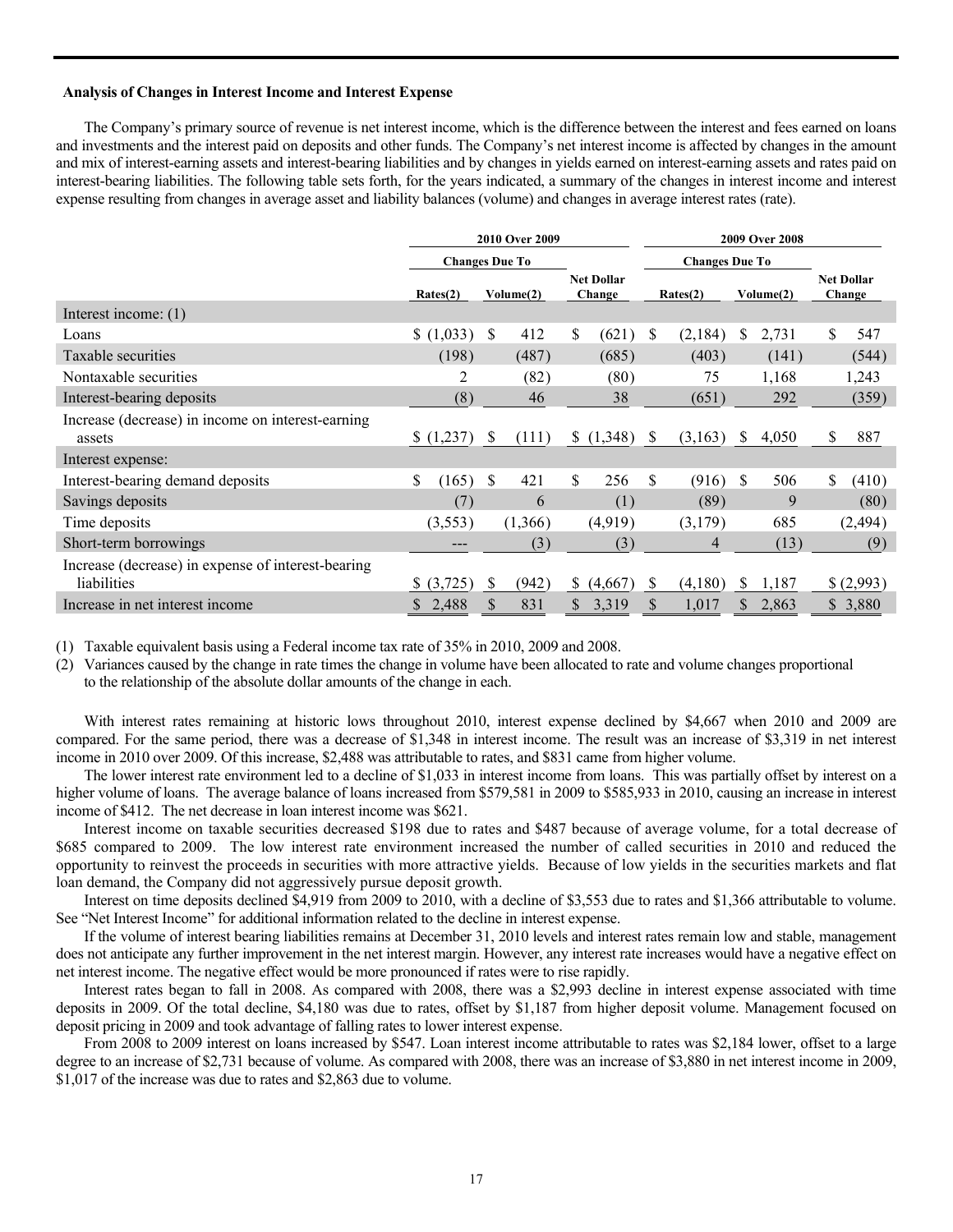### **Interest Rate Sensitivity**

 The Company considers interest rate risk to be a significant market risk and has systems in place to measure the exposure of net interest income and fair market values to movement in interest rates. Among the tools available to management is interest rate sensitivity analysis, which provides information related to repricing opportunities. Interest rate shock simulations indicate potential economic loss due to future interest rate changes. Shock analysis is a test that measures the effect of a hypothetical, immediate and parallel shift in interest rates. The following table shows the results of a rate shock and the effects on the return on average assets and the return on average equity projected at December 31, 2010 and 2009. For purposes of this analysis, noninterest income and expenses are assumed to be flat.

| Rate Shift (bp) | <b>Return on Average Assets</b> |          | <b>Return on Average Equity</b> |        |  |  |  |  |
|-----------------|---------------------------------|----------|---------------------------------|--------|--|--|--|--|
|                 | 2010                            | 2009     | 2010                            | 2009   |  |  |  |  |
| 300             | 1.04%                           | $0.87\%$ | 7.93%                           | 8.60%  |  |  |  |  |
| 200             | 1.22%                           | $1.11\%$ | 9.28%                           | 10.84% |  |  |  |  |
| 100             | $1.40\%$                        | 1.33%    | 10.54%                          | 12.92% |  |  |  |  |
| $(-100)$        | 1.70%                           | 1.79%    | 12.68%                          | 17.08% |  |  |  |  |
| $(-)200$        | $1.62\%$                        | 1.72%    | $12.12\%$                       | 16.40% |  |  |  |  |
| $(-)300$        | 1.50%                           | 1.59%    | 11.27%                          | 15.26% |  |  |  |  |

 Simulation analysis is another tool available to the Company to test asset and liability management strategies under rising and falling rate conditions. As a part of the simulation process, certain estimates and assumptions must be made. These include, but are not limited to, asset growth, the mix of assets and liabilities, rate environment and local and national economic conditions. Asset growth and the mix of assets can, to a degree, be influenced by management. Other areas, such as the rate environment and economic factors, cannot be controlled. In addition, competitive pressures can make it difficult to price deposits and loans in a manner that optimally minimizes interest rate risk. Therefore, actual results may vary materially from any particular forecast or shock analysis. This shortcoming is offset somewhat by the periodic reforecasting of the balance sheet to reflect current trends and economic conditions. Shock analysis must also be updated periodically as a part of the asset and liability management process.

#### **Noninterest Income**

|                                    | <b>Year Ended</b> |                          |     |                   |  |                          |  |  |  |  |  |  |
|------------------------------------|-------------------|--------------------------|-----|-------------------|--|--------------------------|--|--|--|--|--|--|
|                                    |                   | <b>December 31, 2010</b> |     | December 31, 2009 |  | <b>December 31, 2008</b> |  |  |  |  |  |  |
| Service charges on deposits        |                   | 2,858                    | - S | 3,314             |  | 3,425                    |  |  |  |  |  |  |
| Other service charges and fees     |                   | 317                      |     | 343               |  | 326                      |  |  |  |  |  |  |
| Credit card fees                   |                   | 2,954                    |     | 2,803             |  | 2,808                    |  |  |  |  |  |  |
| Trust fees                         |                   | 1,118                    |     | 1,053             |  | 1,231                    |  |  |  |  |  |  |
| Bank-owned life insurance income   |                   | 760                      |     | 756               |  | 684                      |  |  |  |  |  |  |
| Other income                       |                   | 354                      |     | 491               |  | 438                      |  |  |  |  |  |  |
| Realized securities gains (losses) |                   | (14)                     |     | 44                |  | 175                      |  |  |  |  |  |  |
| Total noninterest income           |                   | 8,347                    |     | 8,804             |  | 9,087                    |  |  |  |  |  |  |

 Service charges on deposit accounts totaled \$2,858 for the year ended December 31, 2010. This is a decline of \$456, or 13.76%, from \$3,314 for the year ended December 31, 2009. Service charges on deposit accounts decreased \$111, or 3.24%, from 2008 to 2009. This expense category is affected by the number of deposit accounts, the level of service charges and the number of checking account overdrafts. The 2010 and 2009 decline resulted from a decrease in fees from checking account overdrafts and fees for checks returned for insufficient funds. This decline was caused by two factors. First, we believe consumers have become more conscientious about managing bank accounts so as to avoid overdraft fees in a challenging economy. Second, and to a lesser extent, in mid-2010 banking regulations were changed to prevent all banks, including NBB, from charging overdraft fees associated with ATM or debit card transactions.

 Other service charges and fees included charges for official checks, income from the sale of checks to customers, safe deposit box rent, fees from letters of credit and income from commissions on the sale of credit life, accident and health insurance. These fees were \$317 for the year ended December 31, 2010, down by \$26, or 7.58%, from the \$343 for 2009. The total for the year ended December 31, 2009 was \$17 above the \$326 posted for the year ended December 31, 2008. Both the \$26 decrease in 2010 and the \$17 increase in 2009 in other service charges and fees were the result of small changes in several categories of fees, none of which is significant by itself.

 Credit card fees for the year ended December 31, 2010, were \$151 above the \$2,803 reported for the year ended December 31, 2009. From 2008 to 2009, credit card fees declined \$5, or 0.18%. The increase in 2010 is due to increased volume of merchant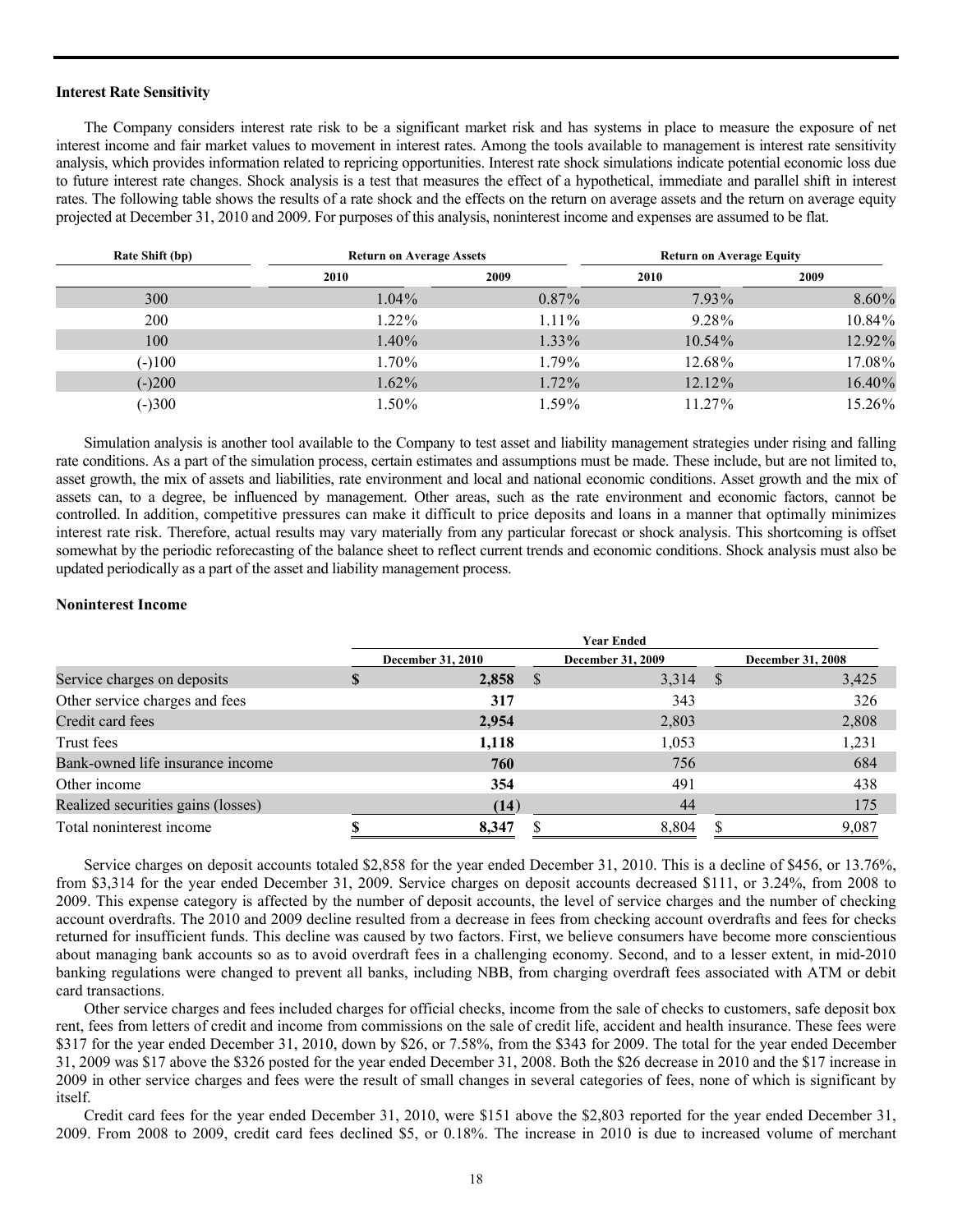transaction fees and credit card fees, while the small decline in 2009 was the result of lower volume.

 Trust fees, at \$1,118, increased by \$65, or 6.17%, when the years ended December 31, 2010 and 2009 are compared. For the year ended December 31, 2009 trust fees were \$1,053, a decline of \$178, or 14.46%, from 2008. Trust fees are generated from a number of different types of accounts, including estates, personal trusts, employee benefit trusts, investment management accounts, attorney-infact accounts and guardianships. Trust income varies depending on the number and type of accounts under management and financial market conditions. The significant declines in the financial markets in 2008 and early 2009 negatively affected Trust fee income in both years. Recovering financial markets in 2010 resulted in a higher level of Trust fee income. The mix of account types also affected the level of Trust fees in 2009 and 2010.

 Noninterest income from bank-owned life insurance (BOLI) increased \$4, or 0.53%, from \$756 for the year ended December 31, 2009 to \$760 for 2010. It grew from \$684 to \$756 from December 31, 2008 to December 31, 2009, an increase of \$72, or 10.53%. The Company purchased additional BOLI in mid-2009. The additional insurance purchase and the performance of the variable rate policies are the source of growth in BOLI income for 2010 and 2009.

 Other income is income that cannot be classified in another category. Some examples include net gains from the sales of fixed assets, rent from foreclosed properties and revenue from investment and insurance sales. Other income for the year 2010 was \$354, a decrease of \$137, or 27.90%, when compared with \$491 for the year ended December 31, 2009. Other income for 2009 increased by \$53, or 12.10%, when compared with 2008. The decrease from 2009 to 2010 was primarily due to a one-time contract signing incentive of \$150 received in 2009.

 Realized securities gains decreased \$58, from gains of \$44 for the year ended December 31, 2009 to losses of \$14 for December 31, 2010. The losses were associated with called securities with premiums that were amortizable to a date beyond the call date. The unamortized premium at the date of the call constituted the amount of the loss. Gains in 2009 fell \$131 from \$175 in 2008. The decrease in gains from 2008 to 2009 was due to a gain in 2008 of \$290 from the initial public offering of Visa, Inc. stock.

#### **Noninterest Expense**

|                                      | <b>Year Ended</b> |                          |              |                          |  |                          |  |  |  |  |
|--------------------------------------|-------------------|--------------------------|--------------|--------------------------|--|--------------------------|--|--|--|--|
|                                      |                   | <b>December 31, 2010</b> |              | <b>December 31, 2009</b> |  | <b>December 31, 2008</b> |  |  |  |  |
| Salaries and employee benefits       |                   | 10,963                   | $\mathbb{S}$ | $11,336$ \$              |  | 11,168                   |  |  |  |  |
| Occupancy, furniture and fixtures    |                   | 1,875                    |              | 1,792                    |  | 1,751                    |  |  |  |  |
| Data processing and ATM              |                   | 1,499                    |              | 1,371                    |  | 1,381                    |  |  |  |  |
| FDIC assessment                      |                   | 1,080                    |              | 1,727                    |  | 209                      |  |  |  |  |
| Credit card processing               |                   | 2,300                    |              | 2,121                    |  | 2,105                    |  |  |  |  |
| Intangibles amortization             |                   | 1,083                    |              | 1,093                    |  | 1,119                    |  |  |  |  |
| Net costs of other real estate owned |                   | 214                      |              | 393                      |  | 100                      |  |  |  |  |
| Franchise taxes                      |                   | 963                      |              | 885                      |  | 823                      |  |  |  |  |
| Other operating expenses             |                   | 3,150                    |              | 3,135                    |  | 3,367                    |  |  |  |  |
| Total noninterest expense            |                   | 23,127                   |              | 23,853                   |  | 22,023                   |  |  |  |  |

Salary and benefits expense decreased \$373, or 3.29%, from \$11,336 for the year ended December 31, 2009 to \$10,963 for the year ended December 31, 2010. The decline is the result of the Company's efforts to control salary costs. There was also a decrease of \$94 in net periodic pension expense associated with the Company's defined benefit pension plan. Net periodic expense varies because of changes in the number of plan participants, the age of participants, the investment performance of the plan trust and the interest rate environment. The modest increase in salary and benefits expense from 2008 to 2009 was also the result of the Company's efforts to control salary costs.

 Occupancy, furniture and fixtures expense was \$1,875 for the year ended December 31, 2010, an increase of \$83, or 4.63%, from the prior year. The 2009 total was \$1,792, an increase of \$41, or 2.34%, from the \$1,751 reported at year-end 2008. The small increases reported in both 2010 and 2009 are reflective of the Company's emphasis on containing controllable expenses. On June 30, 2009, NBB consolidated one of its Tazewell, Virginia branch offices with a nearby office. Although this closure at mid-year did not produce significant cost savings in 2009, it is expected to assist in the Company's future efforts to control its occupancy expense.

 Data processing and ATM expense was \$1,499 in 2010, \$1,371 in 2009 and \$1,381 in 2008. The increase of \$128 or 9.34% from 2009 to 2010 was due to replacement of the Company's host computer.

 When the year ended December 31, 2009 and December 31, 2010 are compared, there was a significant decline in the Federal Deposit Insurance Corporation Deposit Insurance Fund assessment. The total expense for 2009 was \$1,727, which compares to \$1,080 for 2010. During the second quarter of 2009, all FDIC-insured banks, including NBB, were required to pay a one-time special assessment of five basis points of total assets, less Tier 1 Capital. There were no special assessments in 2010. By December 31, 2009, all FDIC-insured banks prepaid the estimated regular quarterly risk-based assessments for the fourth quarter of 2009 and all of 2010, 2011 and 2012. Given the severe impact of the economic downturn on some of the nation's banks, the Company has no assurance that the FDIC will not impose future special assessments on insured banks or increase regular assessments to maintain the integrity of the Deposit Insurance Fund.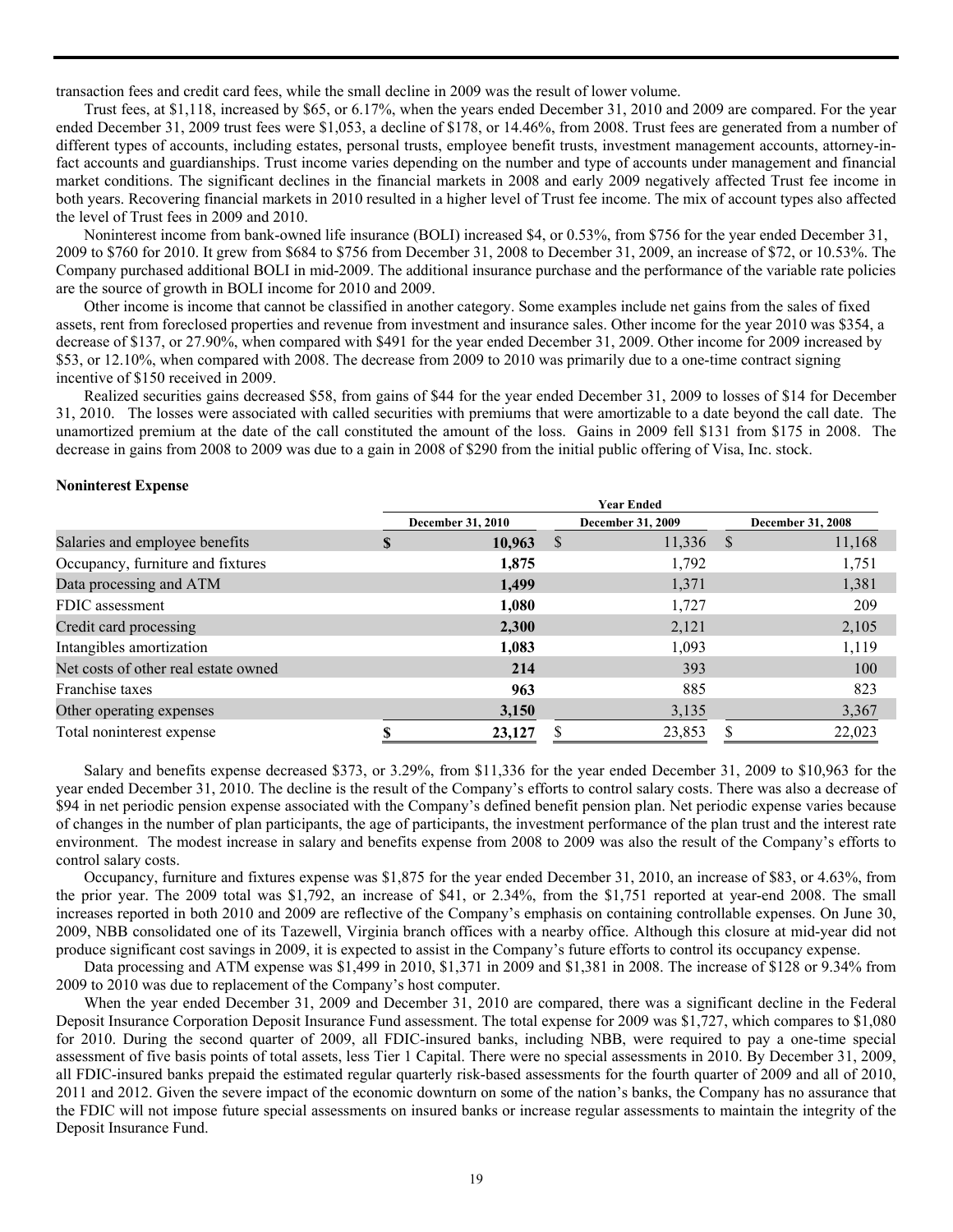Credit card processing expense was \$2,300 for the period ended December 31, 2010, an increase of \$179, or 8.44% from 2009's total of \$2,121. Credit card processing expense in 2008 totaled \$2,105. Credit card processing expense in 2009 increased \$16, or 0.76%, from \$2,105 in 2008. This expense is driven by the volume of credit card, debit card and merchant account transactions and by the level of merchant discount fees. It is subject to a degree of variability.

 The expense for intangibles and goodwill amortization is related to acquisitions. There were no acquisitions in the last year, and certain expenses from past transactions have been fully amortized. This accounts for the \$10, or 0.91% decline in 2010, from \$1,093 for 2009 to \$1,083 for 2010 and the \$26, or 2.32%, decline reported for 2009.

 Net costs of other real estate owned have decreased from \$393 for the period ended December 31, 2009 to \$214 in 2010. From 2008 to 2009, net costs of other real estate owned increased from \$100 to \$393. This expense category varies with the number of foreclosed properties owned by NBB and with the expense associated with each. It includes write-downs on other real estate owned plus other costs associated with carrying these properties, as well as gains or losses on the sale of other real estate. In 2010, writedowns on other real estate were \$34. This compares with \$308 in 2009. Other costs for these properties in 2010 were \$151, while they were \$79 in 2009. There was a total of \$29 in losses on the sale of other real estate for 2010 and \$6 in gains for 2009. Because the Company's market area continues to experience the effects of the prolonged recession, it is anticipated that there will be additional foreclosures in the near future. This will result in an associated increase in the costs of other real estate owned.

 Franchise taxes were \$963 for the period ended December 31, 2010 and \$885 for 2009. They increased from \$823 to \$885 from 2008 to 2009. State bank franchise taxes are based upon total equity, which increased in both 2009 and 2010.

 The category of other operating expenses includes noninterest expense items such as professional services, stationery and supplies, telephone costs and charitable donations. For the year ended December 31, 2010, other operating expenses were \$3,150. This compares with \$3,135 for 2009 and \$3,367 for 2008. The nominal \$15 increase from 2009 to 2010 is the result of changes in several categories of expense, with no one item making a significant contribution to the total.

#### **Income Taxes**

 Income tax expense for 2010 was \$4,223 compared to \$3,660 in 2009 and \$3,645 in 2008. Tax exempt income is the primary difference between expected and actual income tax expense. The Company's effective tax rates for 2010, 2009 and 2008 were 21.34%, 20.36% and 21.15%, respectively. The Company is subject to the 35% marginal tax rate. See Note 10 of the Notes to Consolidated Financial Statements for addition information relating to income taxes.

#### **Effects of Inflation**

 The Company's consolidated statements of income generally reflect the effects of inflation. Since interest rates, loan demand and deposit levels are related to inflation, the resulting changes are included in net income. The most significant item which does not reflect the effects of inflation is depreciation expense. Historical dollar values used to determine depreciation expense do not reflect the effects of inflation on the market value of depreciable assets after their acquisition.

#### **Provision and Allowance for Loan Losses**

 The national recession and its effects on the local economy continued to impact the Company's asset quality in 2010. Historically, national economic downturns have affected the Company's market area less severely than other areas of the country. In addition, downturns and recoveries in the national economy typically have a delayed effect on the Company's local economy.

 At December 31, 2010 total nonperforming assets were \$10,144 compared to \$8,876 at December 31, 2009. See "Balance Sheet – Loans – Risk Elements" for additional detail about nonperforming assets. Net charge-offs increased by \$2,105, with the ratio of net charge-offs to average loans increasing 36 basis points, from 0.10% in 2009 to 0.46% in 2010.

 The Company's internal credit risk analysis takes into consideration these trends in nonperforming loans and charge-offs. Based on the analysis, the Company increased the allowance for loan losses to \$7,664, or 1.33% of loans at December 31, 2010. At December 31, 2009, the allowance for loan losses was \$6,926, or 1.17% of loans. The provision for loan losses for 2010 was \$3,409, an increase of \$1,775 over 2009.

 The current level of nonperforming assets is manageable in management's opinion. Core earnings remain strong, and there are sufficient resources available to deal with these assets.

 As previously mentioned, the increase in nonperforming assets is primarily the result of local economic conditions created by the recent national recession and a prolonged economic recovery. A high degree of uncertainty remains concerning the speed of recovery, and in particular the speed of the recovery in the Company's relatively limited market area. For that reason, management is unable to predict with any degree of certainty whether and how much its asset quality may improve or continue to deteriorate. Based on current information, management believes the level of nonperforming assets will continue to compare well with peers, but will likely be high when considering its own historic level of nonperforming assets. Please see "Critical Accounting Policies" above for additional information.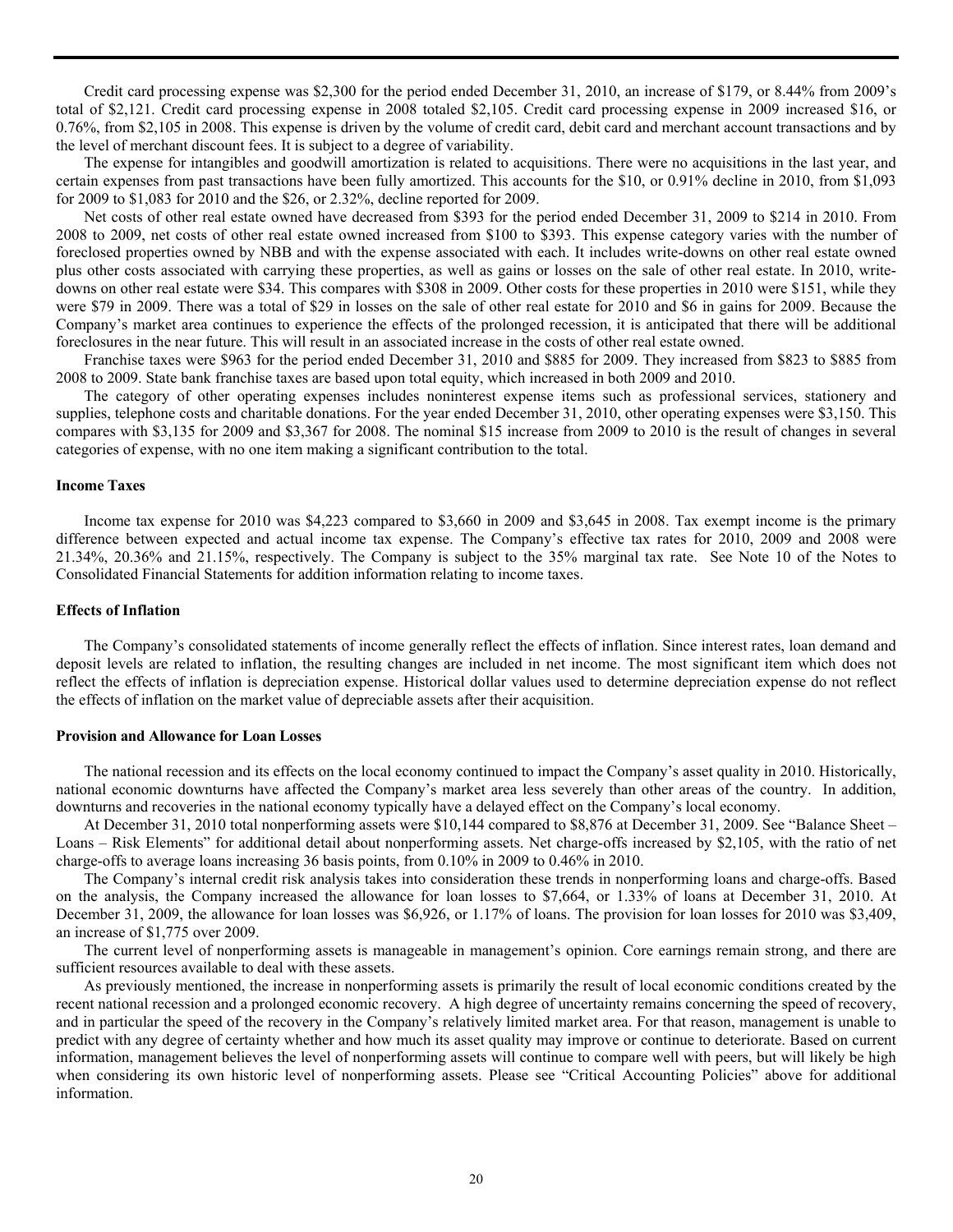#### **Summary of Loan Loss Experience**

#### **A. Analysis of the Allowance for Loan Losses**

 The following tabulation shows average loan balances at the end of each period; changes in the allowance for loan losses arising from loans charged off and recoveries on loans previously charged off by loan category; and additions to the allowance which have been charged to operating expense:

|                                                  |    |          |     |         |              | December 31, |              |                |              |          |
|--------------------------------------------------|----|----------|-----|---------|--------------|--------------|--------------|----------------|--------------|----------|
|                                                  |    | 2010     |     | 2009    |              | 2008         | 2007         |                |              | 2006     |
| Average net loans outstanding                    | S. | 586,133  | S.  | 579,581 | $\mathbb{S}$ | 538,868      | $\mathbb{S}$ | 505,070        | $\mathbb{S}$ | 488,624  |
| Balance at beginning of year                     |    | 6,926    |     | 5,858   |              | 5,219        |              | 5,157          |              | 5,449    |
| Charge-offs:                                     |    |          |     |         |              |              |              |                |              |          |
| Commercial and industrial loans                  |    | 1,969    |     | 83      |              | 146          |              |                |              | 101      |
| Real estate mortgage loans                       |    | 53       |     | 181     |              | 24           |              | 66             |              | 6        |
| Real estate construction loans                   |    | 415      |     |         |              | ---          |              | 64             |              |          |
| Loans to individuals                             |    | 373      |     | 383     |              | 441          |              | 341            |              | 352      |
| Total loans charged off                          |    | 2,810    |     | 647     |              | 611          |              | 471            |              | 459      |
| Recoveries:                                      |    |          |     |         |              |              |              |                |              |          |
| Commercial and industrial loans                  |    | 63       |     | 3       |              | 37           |              | 18             |              | 29       |
| Real estate mortgage loans                       |    | 9        |     | 16      |              | ---          |              | $\overline{2}$ |              |          |
| Real estate construction loans                   |    |          |     |         |              | ---          |              | ---            |              |          |
| Loans to individuals                             |    | 67       |     | 62      |              | 94           |              | 90             |              | 88       |
| Total recoveries                                 |    | 139      |     | 81      |              | 131          |              | 110            |              | 118      |
| Net loans charged off                            |    | 2,671    |     | 566     |              | 480          |              | 361            |              | 341      |
| Additions charged to operations                  |    | 3,409    |     | 1,634   |              | 1,119        |              | 423            |              | 49       |
| Balance at end of year                           |    | 7,664    | \$. | 6,926   |              | 5,858        |              | 5,219          |              | 5,157    |
| Net charge-offs to average net loans outstanding |    | $0.46\%$ |     | 0.10%   |              | $0.09\%$     |              | $0.07\%$       |              | $0.07\%$ |

 The majority of 2010 charge-offs stemmed from commercial and industrial loans, which increased \$1,886 from 2009. Of the total commercial and industrial loan charge-offs, 69% was attributable to a small number of commercial real estate loans. The loans were designated impaired in 2009, and the Company's impairment reserve as of December 31, 2009 exceeded the amount of the charge-offs taken in 2010.

 The company charges off commercial loans at the time that a loss is confirmed. When delinquency status or other information indicates that the borrower will not repay the loan, the Company considers collateral value based upon a current appraisal. Any loan amount in excess of collateral value is charged off and the collateral is taken into other real estate owned.

 Factors influencing management's judgment in determining the amount of the loan loss provision charged to operating expense include: the quality of the loan portfolio as determined by management, the historical loan loss experience, diversification as to type of loans in the portfolio, the amount of secured as compared with unsecured loans and the value of underlying collateral, banking industry standards and averages, and general economic conditions.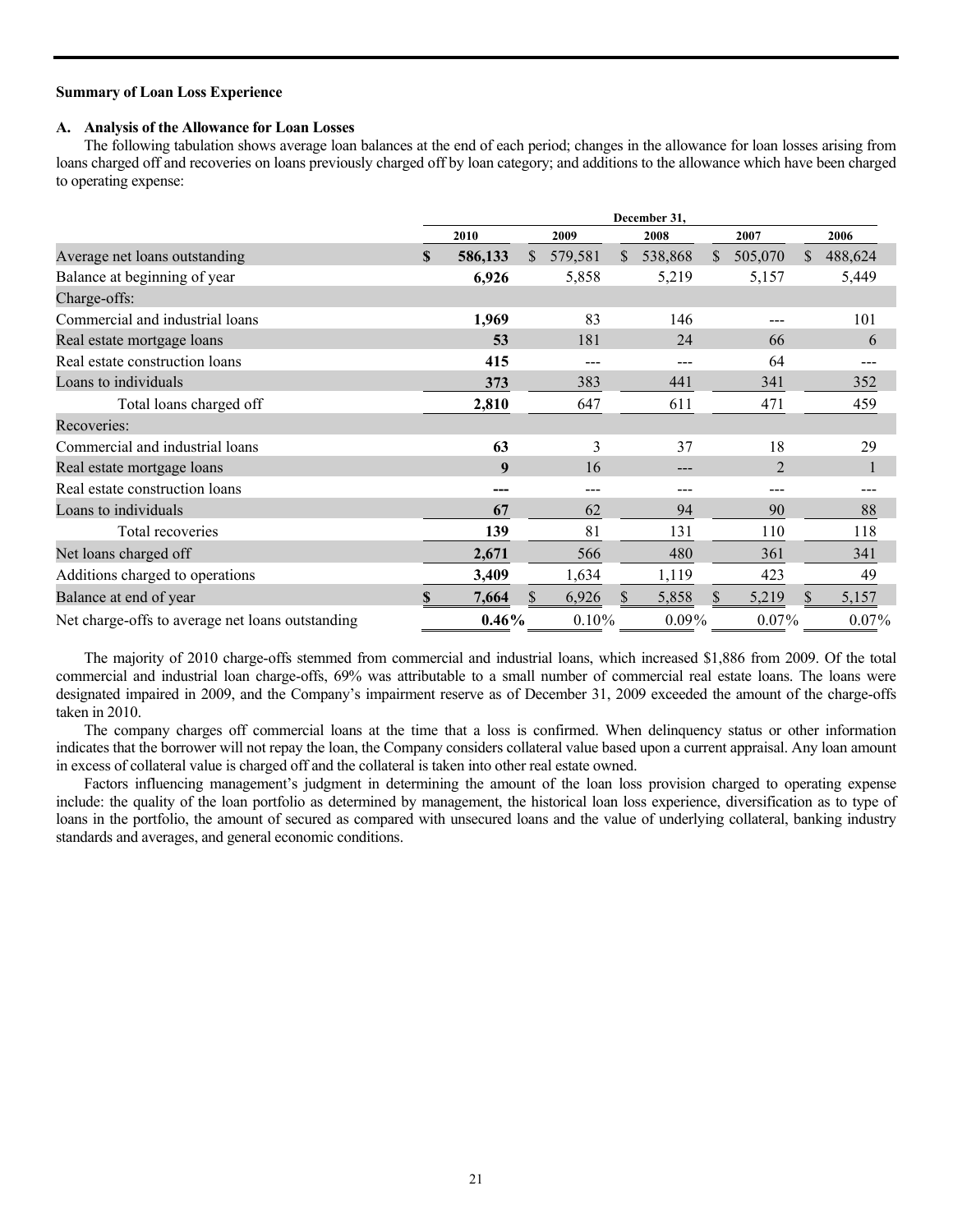#### **B. Allocation of the Allowance for Loan Losses**

 The allowance for loan losses has been allocated according to the amount deemed necessary to provide for anticipated losses within the categories of loans for the years indicated as follows:

|                                          |             |                            |                                                                 |                     |                                                                        | December 31,        |                                                                 |                            |                                                                 |                            |                                                                 |  |
|------------------------------------------|-------------|----------------------------|-----------------------------------------------------------------|---------------------|------------------------------------------------------------------------|---------------------|-----------------------------------------------------------------|----------------------------|-----------------------------------------------------------------|----------------------------|-----------------------------------------------------------------|--|
|                                          |             |                            | 2010                                                            |                     | 2009                                                                   |                     | 2008                                                            |                            | 2007                                                            | 2006                       |                                                                 |  |
|                                          |             | <b>Allowance</b><br>Amount | Percent of<br>Loans in<br>Each<br>Category to<br>Total<br>Loans | Allowance<br>Amount | Percent of<br>Loans in<br>Each<br>Category to<br><b>Total</b><br>Loans | Allowance<br>Amount | Percent of<br>Loans in<br>Each<br>Category to<br>Total<br>Loans | <b>Allowance</b><br>Amount | Percent of<br>Loans in<br>Each<br>Category to<br>Total<br>Loans | <b>Allowance</b><br>Amount | Percent of<br>Loans in<br>Each<br>Category to<br>Total<br>Loans |  |
| Commercial<br>and<br>industrial<br>loans | $\mathbf S$ | 4,790                      | $46.73\%$                                                       | \$2,670             |                                                                        | 48.05% \$2,861      |                                                                 | 42.70% \$1,894             |                                                                 | 41.32% \$1,651             | 42.90%                                                          |  |
| Real estate<br>mortgage<br>loans         |             | 1,014                      | 30.05%                                                          | 980                 | 28.01%                                                                 | 1,213               | 28.22%                                                          | 951                        | 27.73%                                                          | 935                        | 25.17%                                                          |  |
| Real estate<br>construction<br>loans     |             | 1,151                      | $8.00\%$                                                        | 1,941               | 7.72%                                                                  | 614                 | $10.54\%$                                                       | 396                        | 8.90%                                                           | 342                        | 6.75%                                                           |  |
| Loans to<br>individuals                  |             | 580                        | 15.22%                                                          | 1,049               | 16.22%                                                                 | 1,048               | 18.54%                                                          | 1,830                      | 22.05%                                                          | 1,867                      | 25.18%                                                          |  |
| Unallocated                              | \$          | 129<br>7,664               | $100.00\%$                                                      | 286<br>\$6,926      | $100.00\%$ \$                                                          | 122<br>5,858        |                                                                 | 148<br>100.00% \$5,219     |                                                                 | 362<br>100.00% \$ 5,157    | 100.00%                                                         |  |

An analysis of the allowance for loan losses by impairment basis follows:

|                                                          | December 31, |              |                        |          |  |  |  |  |  |
|----------------------------------------------------------|--------------|--------------|------------------------|----------|--|--|--|--|--|
|                                                          |              | 2010         | 2009                   | 2008     |  |  |  |  |  |
| Impaired loans                                           | $\mathbf{s}$ | 8,791<br>-\$ | <sup>\$</sup><br>7,680 | 3,576    |  |  |  |  |  |
| Allowance related to impaired loans                      |              | 1,200        | 2,495                  | 679      |  |  |  |  |  |
| Allowance to impaired loans                              |              | 13.65%       | 32.49%                 | 18.99%   |  |  |  |  |  |
| Nonimpaired loans                                        |              | 567,652      | 582,267                | 571,981  |  |  |  |  |  |
| Allowance related to nonimpaired<br>loans                |              | 6,464        | 4,431                  | 5,179    |  |  |  |  |  |
| Allowance to nonimpaired loans                           |              | 1.14%        | 0.76%                  | $0.91\%$ |  |  |  |  |  |
| Total loans, net of unearned income<br>and deferred fees |              | 576,443      | 589,947                | 575,557  |  |  |  |  |  |
| Total allowance for loan losses                          |              | 7,664        | 6,926                  | 5,858    |  |  |  |  |  |
| Total allowance for total loans                          |              | $1.33\%$     | $1.17\%$               | $1.02\%$ |  |  |  |  |  |

 The allowance percentage for impaired loans was 13.65%, 32.49% and 18.99% as of December 31, 2010, 2009 and 2008 respectively. The ratio is subject to fluctuation because impaired loans are individually evaluated. The amount of the individual impaired loan balances that exceeds the fair value is accrued in the allowance for loan losses.

 The allowance percentage for nonimpaired loans was 1.14%, 0.76% and 0.91% as of December 31, 2010, 2009 and 2008 respectively. The allowance for nonimpaired loans is determined by applying historical charge-off percentages, as well as additional percentages for internal and external credit risk factors to groups of non-impaired loans. The ratio increased from prior years because of increased charge-off percentages and higher risk indications from other factors. The increase in the ratio for nonimpaired loans directed the increase in the ratio of total allowance to total loans.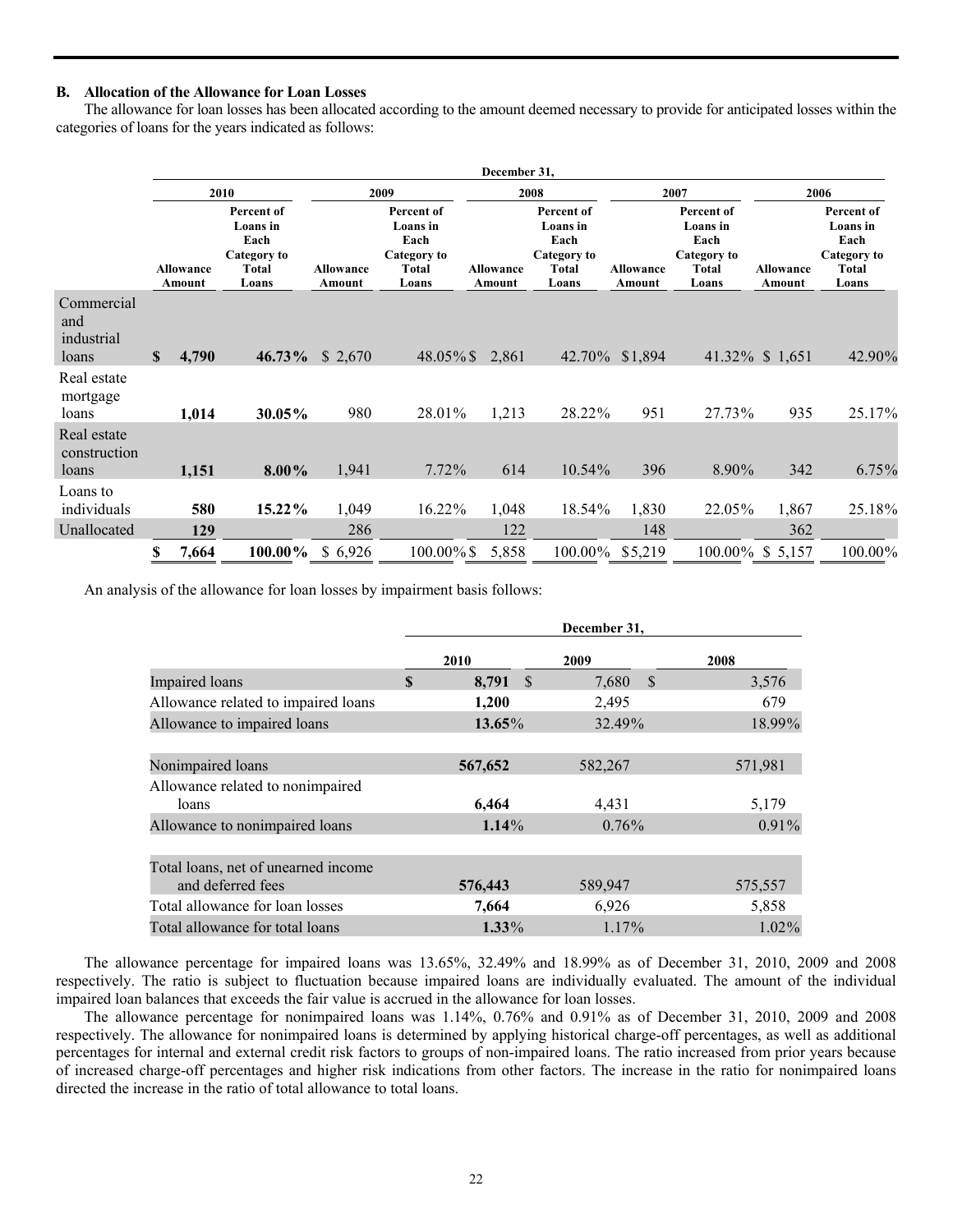#### **Balance Sheet**

 On December 31, 2010, the Company had total assets of \$1,022,238, an increase of \$39,871, or 4.06%, over the total of \$982,367 on December 31, 2009. For 2010, the growth in assets was entirely internally generated and was not the result of acquisitions. Total assets at December 31, 2009 were up by \$46,993, or 5.02%, over the total in 2008.

#### **Loans**

The Company divides loans into four groups. Commercial and industrial loans include demand loans, single-payment loans, municipal loans, lines of credit, and commercial real estate secured by farmland, multi-family dwellings and non-farm/non-residential buildings. Real estate mortgage includes personal real estate loans and commercial real estate loans secured by 1-4 family properties. Real estate construction includes personal and commercial construction loans. Loans to individuals include dealer loans, unsecured and secured personal installment loans, equity lines and installment loans.

### **A. Types of Loans**

|                                        | December 31. |         |              |         |              |          |    |          |              |         |
|----------------------------------------|--------------|---------|--------------|---------|--------------|----------|----|----------|--------------|---------|
|                                        |              | 2010    |              | 2009    |              | 2008     |    | 2007     |              | 2006    |
| Commercial and industrial loans        | S            | 269,818 | <sup>8</sup> | 283,998 | <sup>S</sup> | 246,218  | S. | 216,830  | <sup>S</sup> | 215,244 |
| Real estate mortgage loans             |              | 173,533 |              | 165,542 |              | 162,757  |    | 145,542  |              | 126,302 |
| Real estate construction loans         |              | 46,169  |              | 45,625  |              | 60,798   |    | 46,697   |              | 33,840  |
| Loans to individuals                   |              | 87,868  |              | 95,844  |              | 106,907  |    | 115,704  |              | 126,316 |
| Total loans                            | S            | 577,388 | <sup>S</sup> | 591,009 | <sup>S</sup> | 576,680  | S  | 524,773  | <b>S</b>     | 501,702 |
| Less unearned income and deferred fees |              | (945)   |              | (1,062) |              | (1, 123) |    | (1, 119) |              | (1,059) |
| Total loans, net of unearned income    | S            | 576,443 | <sup>S</sup> | 589,947 | S            | 575,557  | \$ | 523,654  | <b>S</b>     | 500,643 |
| Less allowance for loans losses        |              | (7,664) |              | (6,926) |              | (5,858)  |    | (5,219)  |              | (5,157) |
| Total loans, net                       |              | 568,779 |              | 583,021 |              | 569,699  |    | 518,435  |              | 495,486 |

## **B. Maturities and Interest Rate Sensitivities**

|                                              | <b>December 31, 2010</b> |               |   |             |  |               |              |  |  |  |  |
|----------------------------------------------|--------------------------|---------------|---|-------------|--|---------------|--------------|--|--|--|--|
|                                              |                          | $\leq$ 1 Year |   | $1-5$ Years |  | After 5 Years | <b>Total</b> |  |  |  |  |
| Commercial and industrial                    |                          | 59,744        | S | 52,872      |  | 157,202       | 269,818<br>S |  |  |  |  |
| Real estate construction                     |                          | 28,575        |   | 17,594      |  | ---           | 46,169       |  |  |  |  |
| Total                                        |                          | 88,319        |   | 70,466      |  | 157,202       | 315,987      |  |  |  |  |
| Less loans with predetermined interest rates |                          | 25,740        |   | 10.049      |  | 21,733        | 57,522       |  |  |  |  |
| Loans with adjustable rates                  |                          | 62,579        |   | 60,417      |  | 135,469       | 258,465      |  |  |  |  |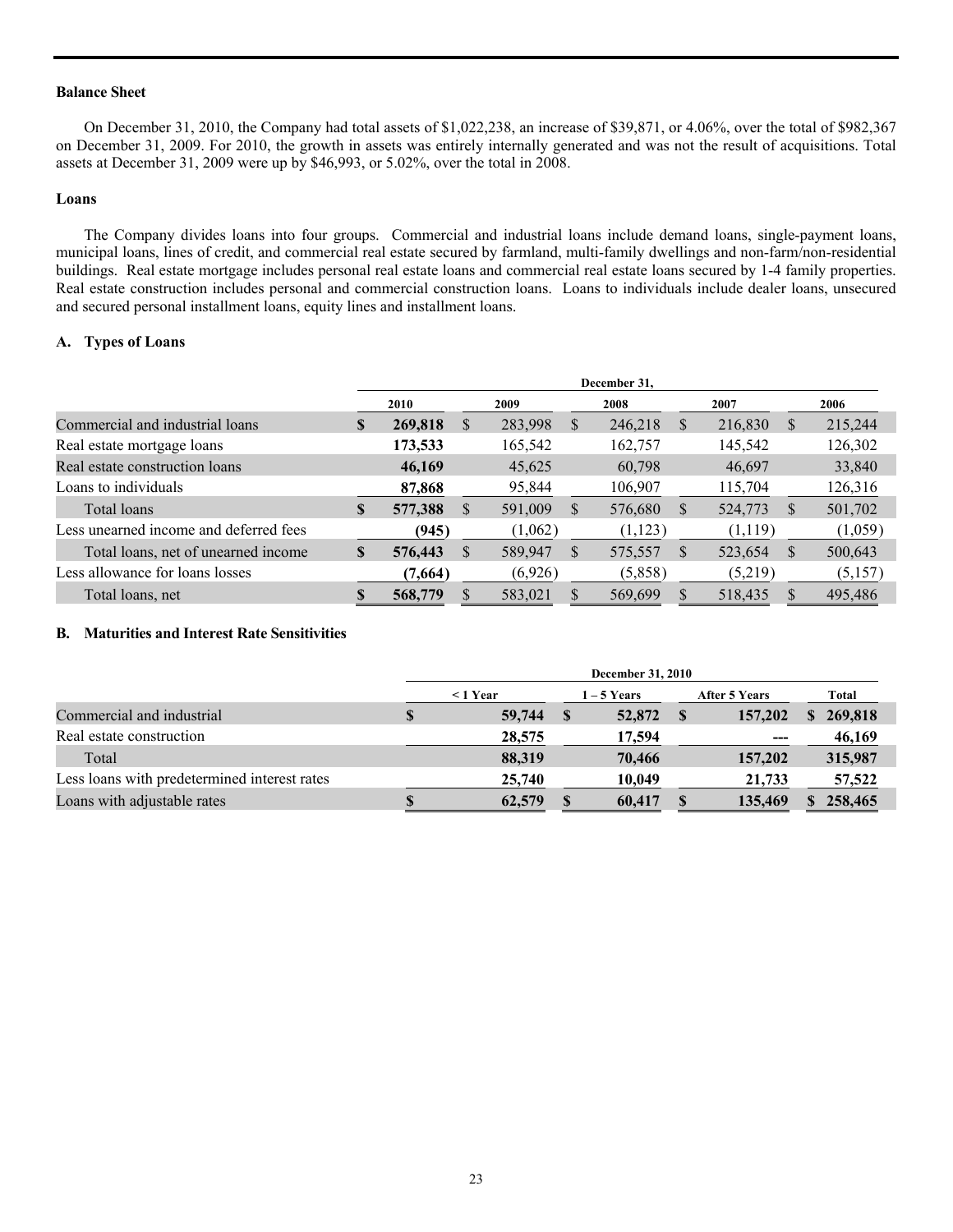## **C. Risk Elements**

Nonaccrual, Restructured Loans and Past Due.

 The following table presents aggregate amounts for nonaccrual loans, restructured loans, other real estate owned net, and accruing loans which are contractually past due ninety days or more as to interest or principal payments.

|                                          |             | December 31, |                           |       |               |       |               |       |                    |      |
|------------------------------------------|-------------|--------------|---------------------------|-------|---------------|-------|---------------|-------|--------------------|------|
|                                          |             | 2010         |                           | 2009  |               | 2008  |               | 2007  |                    | 2006 |
| Nonaccrual loans:                        |             |              |                           |       |               |       |               |       |                    |      |
| Commercial and industrial                | \$          | 974          | \$                        | 1,455 | \$            | 1,333 | \$            | 1,144 | \$                 |      |
| Real estate mortgage                     |             | 964          |                           | $---$ |               | ---   |               |       |                    |      |
| Real estate construction                 |             |              |                           | 2,643 |               | ---   |               |       |                    |      |
| Loans to individuals                     |             |              |                           |       |               | ---   |               | 6     |                    |      |
| Total nonaccrual loans                   | \$          | 1,938        | \$                        | 4,098 | \$            | 1,333 | \$            | 1,150 | \$                 | ---  |
| Restructured loans: (TDR Loans)          |             |              |                           |       |               |       |               |       |                    |      |
| Commercial and industrial                | \$          | 4,011        | \$                        | 2,652 | \$            |       | \$            |       | \$                 |      |
| Real estate mortgage                     |             | 287          |                           |       |               |       |               |       |                    |      |
| Real estate construction                 |             | 2,185        |                           |       |               | ---   |               |       |                    |      |
| Loans to individuals                     |             |              |                           |       |               | ---   |               |       |                    |      |
| Total restructured loans                 |             | 6,483        |                           | 2,652 |               | ---   |               |       |                    |      |
| Total nonperforming loans                | $\mathbf S$ | 8,421        | $\mathbb{S}$              | 6,750 | \$            | 1,333 | $\mathbb{S}$  | 1,150 | \$                 |      |
| Other real estate owned, net             |             | 1,723        |                           | 2,126 |               | 1,984 |               | 263   |                    | 390  |
| Total nonperforming assets               | S           | 10,144       | $\boldsymbol{\mathsf{S}}$ | 8,876 | \$            | 3,317 | \$            | 1,413 | \$                 | 390  |
| Accruing loans past due 90 days or more: |             |              |                           |       |               |       |               |       |                    |      |
| Commercial and industrial                | $\mathbf$   | 658          | $\mathcal{S}$             | 762   | $\mathcal{S}$ | 663   | $\mathcal{S}$ | 984   | $\mathbf{\hat{S}}$ | 338  |
| Real estate mortgage                     |             | 612          |                           | 864   |               | 394   |               | 55    |                    | 274  |
| Real estate construction                 |             |              |                           | $---$ |               | ---   |               | ---   |                    |      |
| Loans to individuals                     |             | 66           |                           | 71    |               | 70    |               | 142   |                    | 69   |
|                                          | S           | 1,336        | $\mathcal{S}$             | 1,697 | \$            | 1,127 | \$            | 1,181 | \$                 | 681  |

Loan loss and other industry indicators related to asset quality are presented in the Loan Loss Data table.

## **Loan Loss Data Table**

|                                                                                                          |   | 2010      |    | 2009       |            | 2008     |
|----------------------------------------------------------------------------------------------------------|---|-----------|----|------------|------------|----------|
| Provision for loan losses                                                                                |   | 3,409     | S  | $1,634$ \$ |            | 1,119    |
| Net charge-offs to average net loans                                                                     |   | $0.46\%$  |    | $0.10\%$   |            | $0.09\%$ |
| Allowance for loan losses to loans, net of unearned<br>income and deferred fees                          |   | $1.33\%$  |    | $1.17\%$   |            | $1.02\%$ |
| Allowance for loan losses to nonperforming loans                                                         |   | 91.01%    |    | $102.61\%$ |            | 439.46%  |
| Allowance for loan losses to nonperforming assets                                                        |   | $75.55\%$ |    | 78.03%     |            | 176.61%  |
| Nonperforming assets to loans, net of unearned income<br>and deferred fees, plus other real estate owned |   | $1.75\%$  |    | 1.50%      |            | $0.23\%$ |
| Nonaccrual loans                                                                                         | S | 1,938     | -S | 4,098      | $\sqrt{s}$ | 1,333    |
| Restructured loans                                                                                       |   | 6,483     |    | 2,652      |            |          |
| Other real estate owned, net                                                                             |   | 1,723     |    | 2,126      |            | 1,984    |
| Total nonperforming assets                                                                               |   | 10,144    |    | 8,876      | S          | 3,317    |
| Accruing loans past due 90 days or more                                                                  |   | 1,336     |    | 1,697      |            | 1,127    |

 Nonperforming loans include nonaccrual loans and restructured loans ("Troubled debt restructurings" or "TDR loans"), but do not include accruing loans 90 days or more past due. Impaired loans, or loans in which management has identified a weakness, but which may or may not be nonperforming, are presented in Note 5 of Notes to Consolidated Financial Statements. Total impaired loans at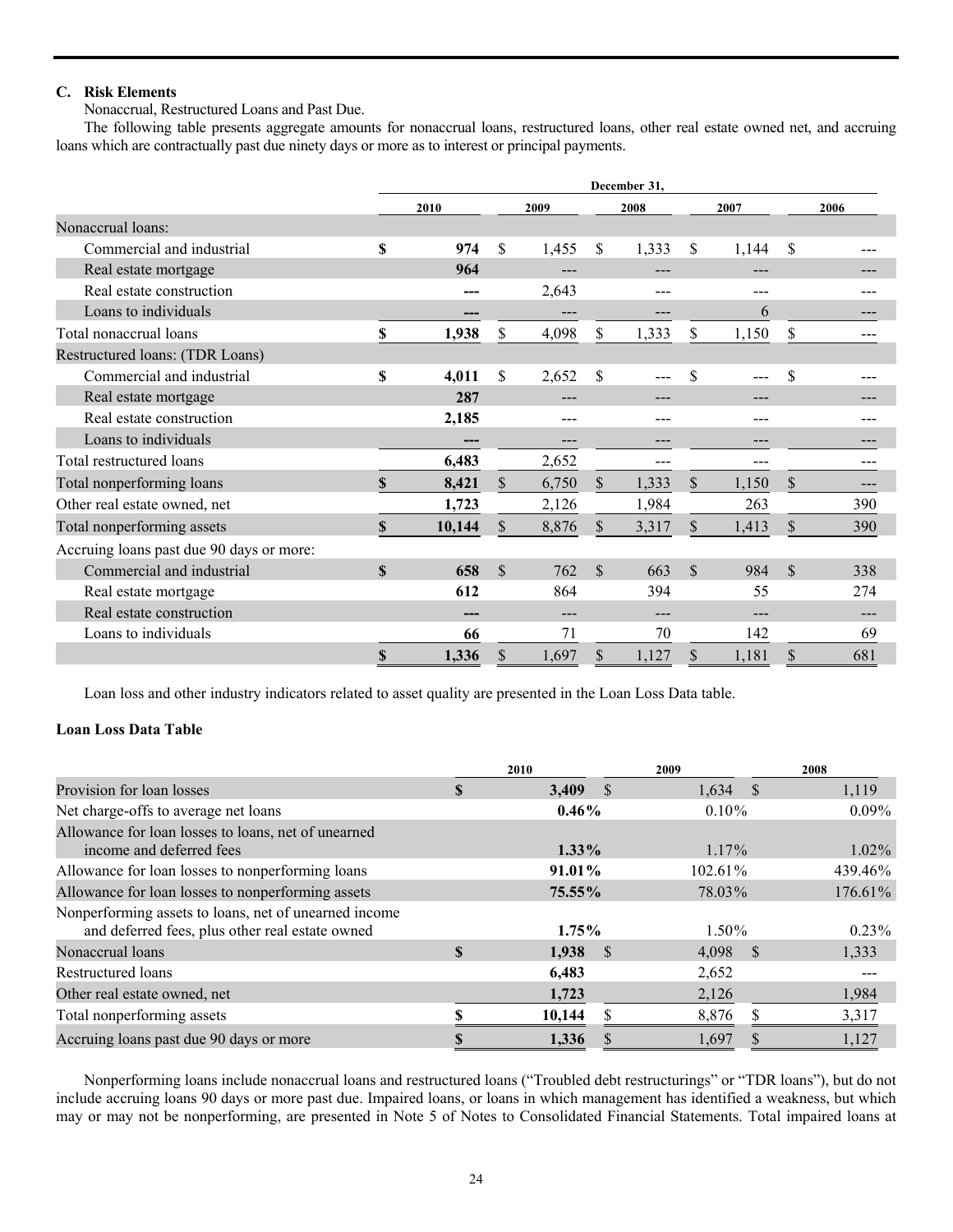December 31, 2010 were \$8,791, including \$6,483 in troubled debt restructurings. Impaired loans in nonaccrual status amounted to \$7,612. Impaired loans at December 31, 2009 and 2008 were \$7,680 and \$1,333, respectively. Impaired loans at December 31, 2009 included nonaccrual loans of \$4,098 and one accruing restructured loan of \$2,652. All impaired loans in 2008 were nonaccrual loans.

 The ratio of the allowance for loan losses to total nonperforming loans decreased from 102.61% in 2009 to 91.01% in 2010. The Company believes the allowance for loan losses is adequate for the credit risk inherent in the loan portfolio. The decline in 2010 in the ratio stems from an increase in troubled debt restructuring (shown as "Restructured loans" above). While the increase in troubled debt restructurings caused an increase in nonperforming assets, troubled debt restructurings are also individually evaluated for impairment. Individual impairment measurement is a more precise estimate of the risk of loss than the estimate used for loans that are not designated as impaired.

 Loans in nonaccrual status, including nonaccrual troubled debt restructurings, were \$8,071 at December 31, 2010. Two credits composed \$3,875 of nonaccruals, or 48%. The credits are secured by real estate, one by residential property and one by incomeproducing commercial property. Both credits are designated impaired, with a combined allowance of \$144.

#### **D. Troubled Debt Restructurings (TDR Loans)**

 In the ordinary course of business the Company modifies loan terms on a case-by-case basis, including both consumer and commercial loans, for a variety of reasons. Modifications to consumer loans generally involve short-term deferrals to accommodate specific, temporary circumstances. The Company may grant extensions to consumers who have demonstrated a willingness and ability to repay their loan but who are dealing with the consequences of a specific unforeseen temporary hardship event.

 An extension defers monthly payments and requires a balloon payment at the original contractual maturity. Where the temporary event is not expected to impact a borrower's ability to repay the debt, and where the Company expects to collect all amounts due including interest accrued at the contractual interest rate for the period of delay at contractual maturity, the modification is not designated a TDR.

 Modifications to commercial loans may include, but are not limited to, changes in interest rate, maturity, amortization and financial covenants. In the original underwriting, loan terms are established that represent the then current and projected financial condition of the borrower. If the modified terms are consistent with competitive market conditions and representative of terms the borrower could otherwise obtain in the open market, the modified loan is not categorized as a TDR.

 For a loan modification to be a TDR, the following three conditions must all be present: (1) the borrower is experiencing financial difficulty, (2) the Company makes a concession to the original contractual loan terms, and (3) the concessions are for economic or legal reasons related to the borrower's financial difficulty that the Company would not otherwise consider.

 Modifications of loan terms to borrowers experiencing financial difficulty are made in an attempt to protect as much of the Company's investment in the loan as possible. The determination of whether a modification should be accounted for as a TDR requires significant judgment after consideration of all facts and circumstances surrounding the transaction.

 Assuming all other TDR criteria are met, the Corporation considers one or a combination of the following concessions to the loan terms to indicate TDR status: a reduction of the stated interest rate, an extension of the maturity date at an interest rate lower than the current market rate for a new loan with a similar term, or forgiveness of principal or accrued interest.

 The Company recognizes that the current economy, elevated levels of unemployment and depressed real estate values have resulted in many customers experiencing financial difficulties. The Company has restructured loan terms for certain qualified financially distressed borrowers who have agreed to work in good faith and have demonstrated the ability to make the restructured payments in order to avoid a foreclosure.

 The Company had \$6,483 in TDRs as of December 31, 2010 and \$2,652 as of December 31, 2009. Accruing TDR loans amounted to \$350 at December 31, 2010 compared to \$2,652 at December 31, 2009. All TDR loans are specifically assessed for impairment for purposes of determining the allowance for loan losses. TDR loans with an impairment loss are maintained on nonaccrual until the borrower demonstrates sustained repayment history under the restructured terms and continued repayment is not in doubt. Otherwise, interest income is recognized using a cost recovery method.

 Restructuring generally results in loans with either lower payments or an extended maturity beyond that originally required, and are expected to have a lower risk of loss due to nonperformance than loans classified as nonperforming. The Company's experience with TDR loan performance is relatively new, and it has not yet gained historical experience with TDR loans. The Company has not observed a consistent pattern regarding the frequency of redefaults based on the passage of time.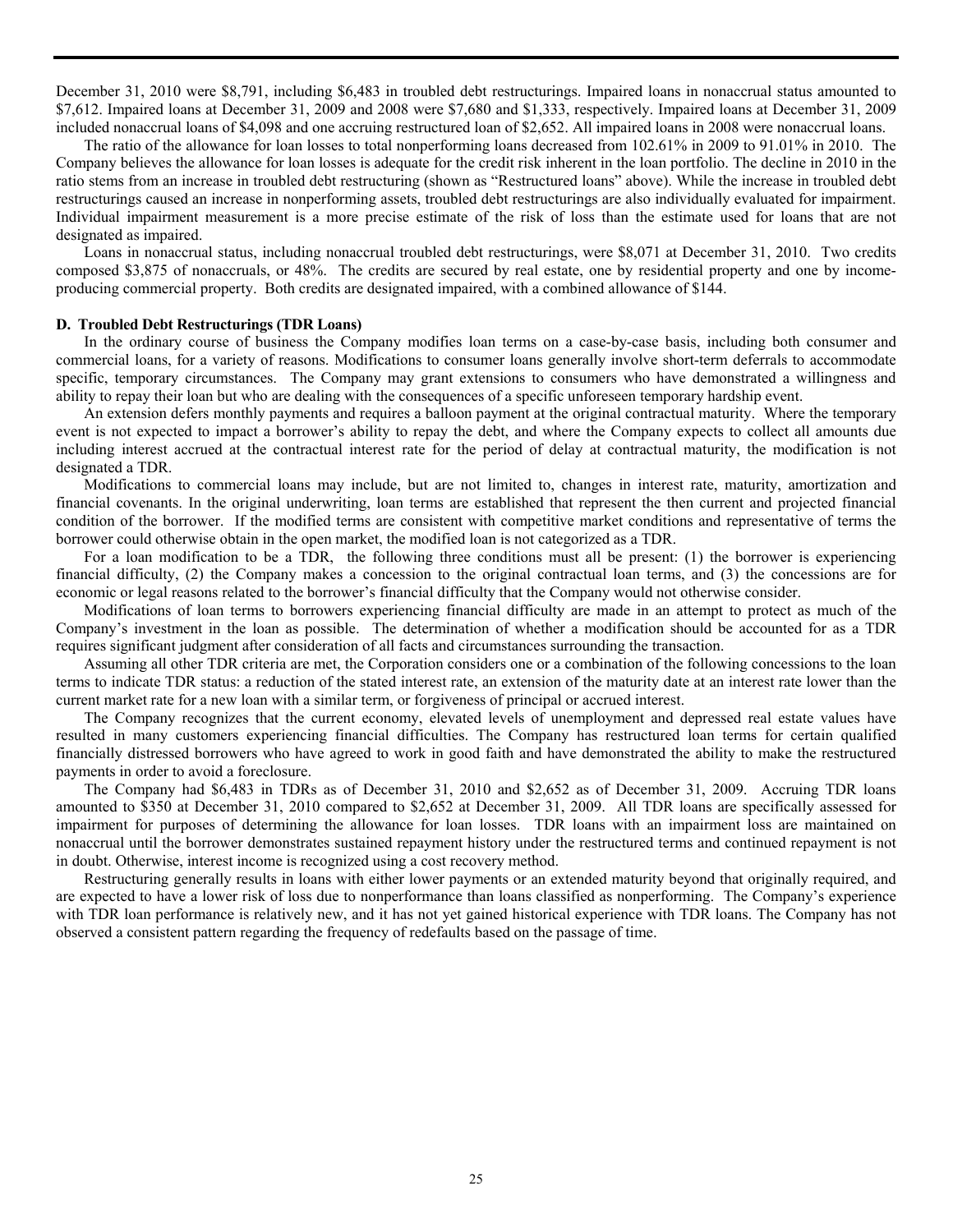At December 31, 2010, the delinquency status of the Company's TDR loans was as follows:

|                                 |                                     |         |                                  | Accruing |                                |       |                   |
|---------------------------------|-------------------------------------|---------|----------------------------------|----------|--------------------------------|-------|-------------------|
|                                 | <b>Total</b><br><b>TDR</b><br>Loans | Current | 30-89<br>Davs<br><b>Past Due</b> |          | $90 +$ Days<br><b>Past Due</b> |       | <b>Nonaccrual</b> |
| Commercial & Industrial         | \$<br>4.011                         | 350 \$  |                                  | $---$    |                                | $---$ | 3,661             |
| Real Estate Mortgage            | 287                                 |         |                                  |          |                                |       | 287               |
| <b>Construction Real Estate</b> | 2,185                               | ---     |                                  | ---      |                                |       | 2,185             |
| <b>Total TDR Loans</b>          | 6,483                               | 350 S   |                                  |          |                                |       | 6,133             |

 At December 31, 2009, the Company had one commercial real estate loan of \$2,652 designated as a TDR. The increase in TDR loans stems from the ongoing negative economic environment and from recent accounting guidance. The Company expects that troubled debt restructurings will continue until the economy recovers, bringing improvement in the unemployment rate and the depressed real estate market.

#### **Securities**

 The total amortized cost of securities available for sale at December 31, 2010 was \$185,045, and total fair value was \$184,907. This represents an increase of \$16,866, or 10.04%, when compared with the fair value of securities available for sale of \$168,041 at December 31, 2009.

 At December 31, 2010, the total amortized cost of securities held to maturity was \$131,000 and fair value was \$129,913. This compares with amortized cost of \$129,376 and fair value of \$129,892 at the same period in 2009 and represents an increase of \$1,624, or 1.26%, when amortized cost for the two periods is compared. Both categories of securities increased in 2010, as liquidity from deposit growth outpaced loan opportunities. The Company elected to designate a greater portion of new securities as available for sale instead of held to maturity.

 Additional information about securities available for sale and securities held to maturity can be found in Note 3 of the Notes to Consolidated Financial Statements.

 The financial markets have experienced increased volatility and increased risk during the economic downturn. The risk in financial markets affects the Company in the same way that it affects other institutional and individual investors. The Company's investment portfolio includes corporate bonds. If, because of economic hardship, the corporate issuers were to default, there could be a delay in the payment of interest, or there could be a loss of principal and accrued interest. To date, there have been no defaults in any of the corporate bonds held in the portfolio. The Company's investment portfolio also contains a large percentage of municipal bonds. The recession and a slow recovery may negatively impact the ability of states and municipalities to make scheduled principal and interest payments on their outstanding indebtedness. If their income from taxes and other sources declines significantly because of the recession, states and municipalities could default on their bond obligations. The risk is at this point hypothetical, because there have been no defaults among the municipal bonds in the Company's investment portfolio.

In making investment decisions, management follows internal policy guidelines that help to limit risk by specifying parameters for both security quality and industry and geographic concentrations. Management regularly monitors the quality of the investment portfolio and tracks changes in financial markets. The value of individual securities will be written down if a decline in fair value is considered to be other than temporary, given the totality of the circumstances.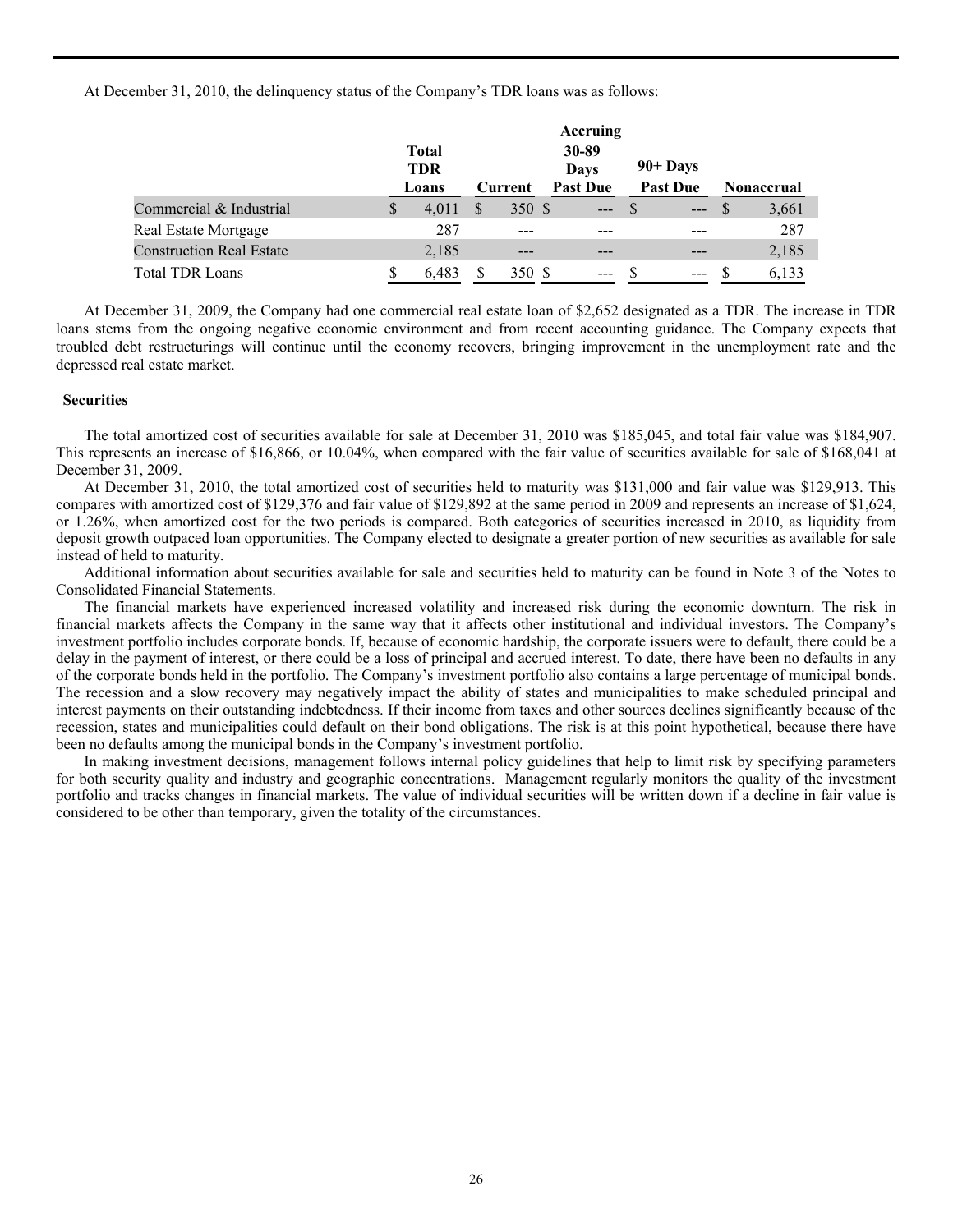#### **Maturities and Associated Yields**

 The following table presents the maturities for securities available for sale and held to maturity at their carrying values as of December 31, 2010 and weighted average yield for each range of maturities.

|                                                     |             |            |                |               | <b>Maturities and Yields</b> |                |              |            |                |
|-----------------------------------------------------|-------------|------------|----------------|---------------|------------------------------|----------------|--------------|------------|----------------|
| \$ in thousands, except percent data                |             |            |                |               | <b>December 31, 2010</b>     |                |              |            |                |
|                                                     |             |            |                |               |                              | >10            |              |            | Total          |
| Available for Sale:                                 |             | $< 1$ Year | 1-5 Years      |               | 5-10 Years                   | Years          |              | None       |                |
|                                                     | $\mathbf S$ |            | \$             | $\mathbb{S}$  |                              | \$             | $\mathbb{S}$ |            | \$             |
| U.S. Treasury                                       |             | ---        | 2,183<br>3.97% |               | $---$                        | $---$<br>---   |              | ---<br>--- | 2,183<br>3.97% |
| U.S. Government agencies                            |             | 1,004      | 4,250          |               | 5,955                        | 76,943         |              | ---        | 88,152         |
|                                                     |             | 4.50%      | 4.16%          |               | 3.97%                        | 4.15%          |              | ---        | 4.14%          |
| Mortgage-backed securities                          |             | 292        | 3,937          |               | 2,747                        | 4,403          |              | ---        | 11,379         |
|                                                     |             | 4.03%      | 4.81%          |               | 5.07%                        | 5.33%          |              |            | 5.05%          |
| States and political subdivision - taxable          |             | 981        | 1,777          |               | ---                          | ---            |              | ---        | 2,758          |
|                                                     |             | 4.20%      | 4.83%          |               | ---                          | $\overline{a}$ |              | ---        | 4.61%          |
| States and political subdivision – nontaxable $(1)$ |             | 7,247      | 26,412         |               | 13,267                       | 11,998         |              | ---        | 58,924         |
|                                                     |             | 5.56%      | 5.74%          |               | 5.73%                        | 5.80%          |              | $---$      | 5.73%          |
| Corporate                                           |             | 1,037      | 16,643         |               |                              | ---            |              | ---        | 17,680         |
|                                                     |             | 5.03%      | 4.85%          |               | $---$                        | $--$           |              | $---$      | 4.86%          |
| Federal Home Loan Bank stock                        |             |            | ---            |               |                              | ---            |              | 1,677      | 1,677          |
|                                                     |             |            |                |               |                              |                |              | 0.01%      | 0.01%          |
| Federal Reserve Bank stock                          |             | ---        | ---            |               | ---                          | ---            |              | 92         | 92             |
|                                                     |             | ---        | ---            |               | ---                          | ---            |              | $6.0\%$    | $6.0\%$        |
| Other securities                                    |             | 492        | $---$          |               | ---                          | ---            |              | 1,570      | 2,062          |
|                                                     |             | 0.16%      | ---            |               | ---                          | ---            |              | 2.65%      | 2.05%          |
| Total                                               |             | \$11,053   | \$55,202       | $\mathcal{S}$ | 21,969                       | \$93,344       |              | \$3,339    | \$184,907      |
|                                                     |             | 5.02%      | 5.18%          |               | 5.17%                        | 4.42%          |              | 1.41%      | 4.72%          |
| Held to Maturity:                                   |             |            |                |               |                              |                |              |            |                |
| U.S. Government agencies                            | \$          | 1,999      | \$<br>1,000    | \$            | 2,008                        | \$<br>8,067    | \$           | ---        | \$<br>13,074   |
|                                                     |             | 4.36%      | 5.00%          |               | 4.39%                        | 4.30%          |              | ---        | 4.38%          |
| Mortgage-backed securities                          |             |            | $---$          |               | $---$                        | 1,142          |              | ---        | 1,142          |
|                                                     |             |            |                |               | $---$                        | 5.63%          |              | ---        | 5.63%          |
| States and political subdivision - taxable          |             | ---        | 2,000          |               | 1,021                        | 1,012          |              | ---        | 4,033          |
|                                                     |             | ---        | 5.32%          |               | 4.47%                        | 5.52%          |              | ---        | 5.15%          |
| States and political subdivision – nontaxable (1)   |             | 1,674      | 17,958         |               | 12,755                       | 76,205         |              | $---$      | 108,592        |
|                                                     |             | 5.91%      | 6.15%          |               | 5.71%                        | 6.11%          |              | $---$      | 6.07%          |
| Corporate                                           |             | 500        | 1,659          |               | 2,000                        | ---            |              | ---        | 4,159          |
|                                                     |             | 6.50%      | 4.01%          |               | 5.03%                        | ---            |              | $---$      | 4.80%          |
| Total                                               | \$          | 4,173      | \$22,617       | $\mathbb{S}$  | 17,784                       | \$86,426       | \$           | $---$      | \$131,000      |
|                                                     |             | 5.24%      | 5.87%          |               | 5.41%                        | 5.93%          |              | $---$      | 5.83%          |

(1) Rates shown represent weighted average yield on a fully taxable basis.

 The majority of mortgage-backed securities and collateralized mortgage obligations held at December 31, 2010 were backed by U.S. agencies. Certain holdings are required to be periodically subjected to the Federal Financial Institution Examination Council's (FFIEC) high risk mortgage security test. These tests address possible fluctuations in the average life and variances caused by the change in rate times the change in volume have been allocated to rate and volume changes proportional to the relationship of the absolute dollar amounts of the change in each. Except for U.S. Government securities, the Company has no securities with any issuer that exceeds 10% of stockholders' equity.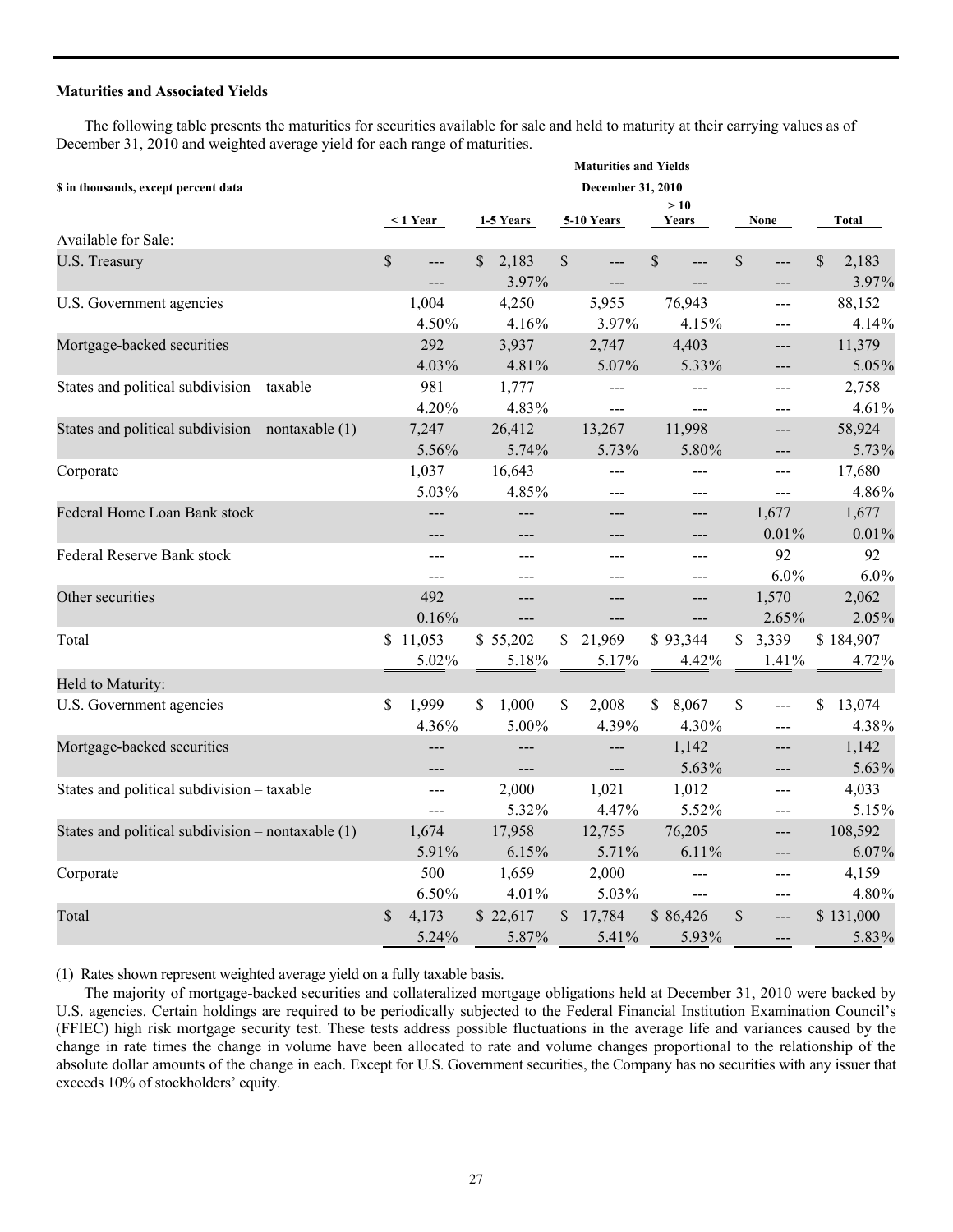## **Deposits**

 Total deposits increased by \$32,471, or 3.81%, from \$852,112 at December 31, 2009 to \$884,583 at December 31, 2010. Total deposits grew \$34,264, or 4.19%, from \$817,848 at December 31, 2008 to the same period in 2009. A portion of the increase in both 2010 and 2009 is attributable to a higher level of municipal deposits. The increases in total deposits for 2010 and 2009 were internally generated and not the result of acquisitions.

#### **A. Average Amounts of Deposits and Average Rates Paid**

Average amounts and average rates paid on deposit categories are presented below:

|                                     | <b>Year Ended December 31.</b> |                    |                          |                    |                          |                           |                          |  |  |  |  |  |  |  |
|-------------------------------------|--------------------------------|--------------------|--------------------------|--------------------|--------------------------|---------------------------|--------------------------|--|--|--|--|--|--|--|
|                                     |                                | 2010               |                          | 2009               |                          | 2008                      |                          |  |  |  |  |  |  |  |
| Noninterest-bearing demand deposits |                                | Average<br>Amounts | Average<br>Rates<br>Paid | Average<br>Amounts | Average<br>Rates<br>Paid | Average<br><b>Amounts</b> | Average<br>Rates<br>Paid |  |  |  |  |  |  |  |
|                                     | S.                             | 122,817            | ---                      | 115,241            | $---$                    | 112,608                   | ---                      |  |  |  |  |  |  |  |
| Interest-bearing demand deposits    |                                | 322,705            | $1.03\%$                 | 282,532            | $1.09\%$                 | 243,409                   | 1.43%                    |  |  |  |  |  |  |  |
| Savings deposits                    |                                | 54,543             | $0.09\%$                 | 48,992             | $0.11\%$                 | 45,796                    | 0.29%                    |  |  |  |  |  |  |  |
| Time deposits                       |                                | 352,888            | $2.20\%$                 | 399,872            | 3.17%                    | 381,961                   | 3.98%                    |  |  |  |  |  |  |  |
| Average total deposits              |                                | 852,953            | $1.53\%$ \$              | 846,637            | $2.16\%$ \$              | 783,774                   | 2.80%                    |  |  |  |  |  |  |  |

#### **B. Time Deposits of \$100,000 or More**

The following table sets forth time certificates of deposit and other time deposits of \$100,000 or more:

|                                              | <b>December 31, 2010</b> |  |                                                 |  |                                           |                |        |  |         |
|----------------------------------------------|--------------------------|--|-------------------------------------------------|--|-------------------------------------------|----------------|--------|--|---------|
|                                              | 3 Months or Less         |  | <b>Over 3 Months</b><br><b>Through 6 Months</b> |  | Over 6 Months<br><b>Through 12 Months</b> | Over 12 Months |        |  | Total   |
| Total time deposits of<br>$$100,000$ or more | 30,185                   |  | 19.242                                          |  | 45.393                                    |                | 44.661 |  | 139,481 |

#### **Derivatives and Market Risk Exposures**

 The Company is not a party to derivative financial instruments with off-balance sheet risks such as futures, forwards, swaps, and options. The Company is a party to financial instruments with off-balance sheet risks such as commitments to extend credit, standby letters of credit, and recourse obligations in the normal course of business to meet the financing needs of its customers. See Note 14, of Notes to Consolidated Financial Statements for additional information relating to financial instruments with off-balance sheet risk. Management does not plan any future involvement in high risk derivative products. The Company has investments in mortgagebacked securities, principally GNMA's and FNMA's, with a fair value of approximately \$12,617. See Note 3 of Notes to Consolidated Financial Statements for additional information relating to securities.

 The Company's securities and loans are subject to credit and interest rate risk, and its deposits are subject to interest rate risk. Management considers credit risk when a loan is granted and monitors credit risk after the loan is granted. The Company maintains an allowance for loan losses to absorb losses in the collection of its loans. See Note 5 of Notes to Consolidated Financial Statements for information relating to the allowance for loan losses. See Note 15 of Notes to Consolidated Financial Statements for information relating to concentrations of credit risk. The Company has an asset/liability program to manage its interest rate risk. This program provides management with information related to the rate sensitivity of certain assets and liabilities and the effect of changing rates on profitability and capital accounts.

 The effects of changing interest rates are primarily managed through adjustments to the loan portfolio and deposit base, to the extent competitive factors allow. The investment portfolio is generally longer term. Adjustments for asset and liability management concerns are addressed when securities are called or mature and funds are subsequently reinvested. Historically, securities have been sold for reasons related to credit quality or regulatory limitations. Few, if any, securities available for sale have been disposed of for the express purpose of managing interest rate risk. No trading activity for this purpose is planned in the foreseeable future, though it does remain an option.

While the asset/liability planning program is designed to protect the Company over the long term, it does not provide near-term protection from interest rate shocks, as interest rate sensitive assets and liabilities do not by their nature move up or down in tandem in response to changes in the overall rate environment. The Company's profitability in the near term may be temporarily negatively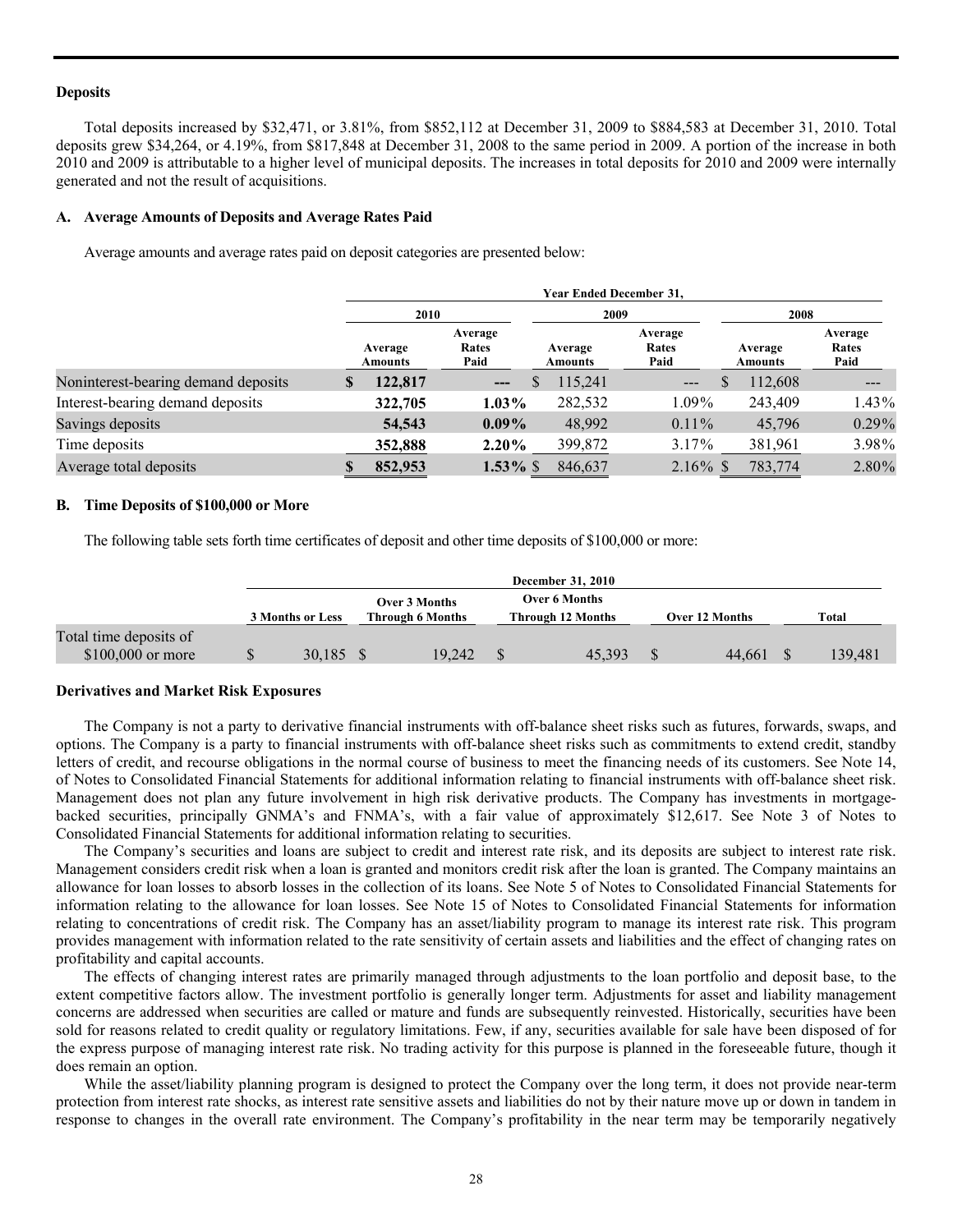affected in a period of rapidly rising or rapidly falling rates, because it takes some time for the Company to change its rates to adjust to a new interest rate environment. See Note 16 of Notes to Consolidated Financial Statements for information relating to fair value of financial instruments and comments concerning interest rate sensitivity.

#### **Liquidity**

 Liquidity measures the Company's ability to meet its financial commitments at a reasonable cost. Demands on the Company's liquidity include funding additional loan demand and accepting withdrawals of existing deposits. The Company has diverse liquidity sources, including customer and purchased deposits, customer repayments of loan principal and interest, sales, calls and maturities of securities, Federal Reserve discount window borrowing, short-term borrowing, and Federal Home Loan Bank advances. At December 31, 2010, the bank did not have discount window borrowings, short-term borrowings, or FHLB advances. To assure that short-term borrowing is readily available, the Company tests accessibility annually.

 Liquidity from securities is restricted by accounting and business considerations. The securities portfolio is segregated into available-for-sale and held-to-maturity. The Company considers only securities designated available-for-sale for typical liquidity needs. Further, portions of the securities portfolio are pledged to meet state requirements for public funds deposits. Discount window borrowings also require pledged securities. Increased/decreased liquidity from public funds deposits or discount window borrowings results in increased/decreased liquidity from pledging requirements. The Company monitors public funds pledging requirements and unpledged available-for-sale securities accessible for liquidity needs.

 Regulatory capital levels determine the Company's ability to use purchased deposits and the Federal Reserve discount window. At December 31, 2010, the Company is considered well capitalized and does not have any restrictions on purchased deposits or the Federal Reserve discount window.

 The Company monitors factors that may increase its liquidity needs. Some of these factors include deposit trends, large depositor activity, maturing deposit promotions, interest rate sensitivity, maturity and repricing timing gaps between assets and liabilities, the level of unfunded loan commitments and loan growth. At December 31, 2010, the Company's liquidity is sufficient to meet projected trends in these areas.

 To monitor and estimate liquidity levels, the Company performs stress testing under varying assumptions on credit sensitive liabilities and the sources and amounts of balance sheet and external liquidity available to replace outflows. The Company's Contingency Funding Plan sets forth avenues for rectifying liquidity shortfalls. At December 31, 2010, the analysis indicated adequate liquidity under the tested scenarios.

 The Company utilizes several other strategies to maintain sufficient liquidity. Loan and deposit growth are managed to keep the loan to deposit ratio within the Company's own policy range of 65% to 75%. At December 31, 2010, the loan to deposit ratio was 65.17%. The investment strategy takes into consideration the term of the investment, and securities in the available for sale portfolio are laddered based upon projected funding needs.

#### **Recent Accounting Pronouncements**

See Note 1 of Notes to Consolidated Financial Statements for information relating to recent accounting pronouncements.

#### **Capital Resources**

 Total stockholders' equity at December 31, 2010 was \$129,187, an increase of \$7,111, or 5.83%, from the \$122,076 at December 31, 2009. The largest factor in determining 2010 stockholders' equity were retained earnings of \$123,161, which included net income of \$15,569, offset by dividends of \$6,309.

 Total stockholders' equity grew by \$11,968, or 10.87%, from \$110,108 on December 31, 2008 to \$122,076 on December 31, 2009. Earnings, net of the change in unrealized gains and losses for securities available for sale and dividends paid, accounted for most of the increase in 2009. Exercised stock options provided \$54 in 2009.

 The Tier I and Tier II risk-based capital ratios at December 31, 2010 were 18.2% and 19.4%, respectively. Capital ratios are significantly above the regulatory minimum requirements of 4.0% for Tier I and 8.0% for Tier II. The Tier I and Tier II risk-based capital ratios at December 31, 2009 were 16.3% and 17.3%, respectively.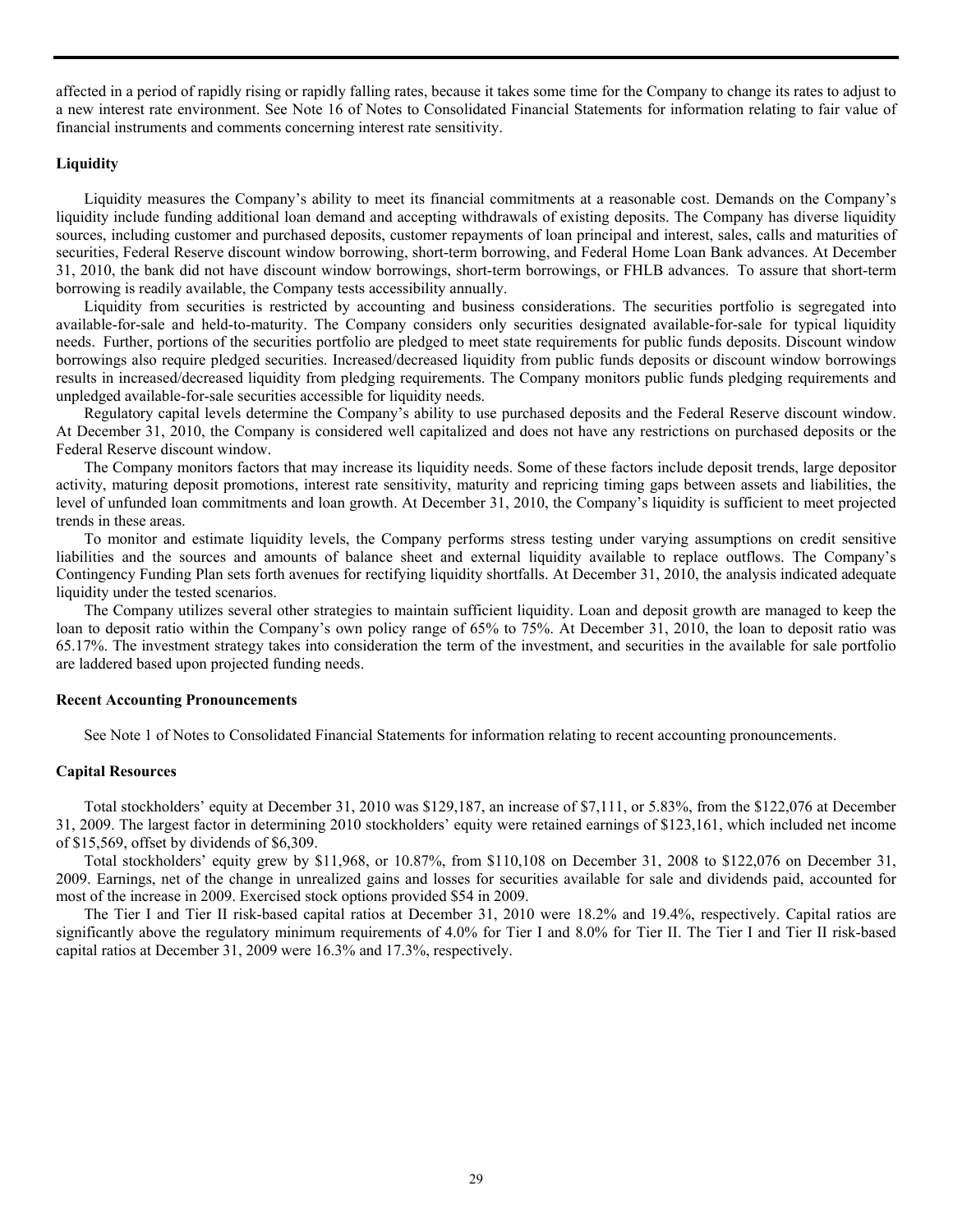#### **Off-Balance Sheet Arrangements**

|                                        | <b>Payments Due by Period</b> |              |  |                         |  |           |  |           |  |                   |  |
|----------------------------------------|-------------------------------|--------------|--|-------------------------|--|-----------|--|-----------|--|-------------------|--|
|                                        |                               | Total        |  | <b>Less Than 1 Year</b> |  | 1-3 Years |  | 3-5 Years |  | More Than 5 Years |  |
| Commitments to extend credit           |                               | $149,106$ \$ |  | 149,106 \$              |  | $---$     |  | $--$ S    |  | $- - -$           |  |
| Standby letters of credit              |                               | 13,540       |  | 13,540                  |  |           |  |           |  |                   |  |
| Mortgage loans with potential recourse |                               | 19,595       |  | 19,595                  |  | ---       |  |           |  | ---               |  |
| Operating leases                       |                               | 950          |  | 228                     |  | 449       |  | 249       |  | 24                |  |
| Total                                  |                               | 183,191      |  | 182.469 \$              |  | 449 \$    |  | 249 \$    |  | 24                |  |

The Company's off-balance sheet arrangements at December 31, 2010 are detailed in the table below.

 In the normal course of business the Company's banking affiliate extends lines of credit to its customers. Amounts drawn upon these lines vary at any given time depending on the business needs of the customers.

 Standby letters of credit are also issued to the bank's customers. There are two types of standby letters of credit. The first is a guarantee of payment to facilitate customer purchases. The second type is a performance letter of credit that guarantees a payment if the customer fails to perform a specific obligation. Revenue from these letters was approximately \$44 in 2010.

 While it would be possible for customers to draw in full on approved lines of credit and letters of credit, historically this has not occurred. In the event of a sudden and substantial draw on these lines, the Company has its own lines of credit on which it can draw funds. A sale of loans or investments would also be an option.

 The Company sells mortgages on the secondary market for which there are recourse agreements should the borrower default. The mortgages originated must meet strict underwriting and documentation requirements for the sale to be completed. The Company estimates a potential loss reserve for recourse provisions. The amount is not material as of December 31, 2010. To date, no recourse provisions have been invoked.

Operating leases are for buildings used in the Company's day-to-day operations.

#### **Item 7A. Quantitative and Qualitative Disclosures About Market Risk**

 Information about market risk is set forth above in the "Interest Rate Sensitivity" and "Derivatives and Market Risk Exposure" sections of the Management's Discussion and Analysis.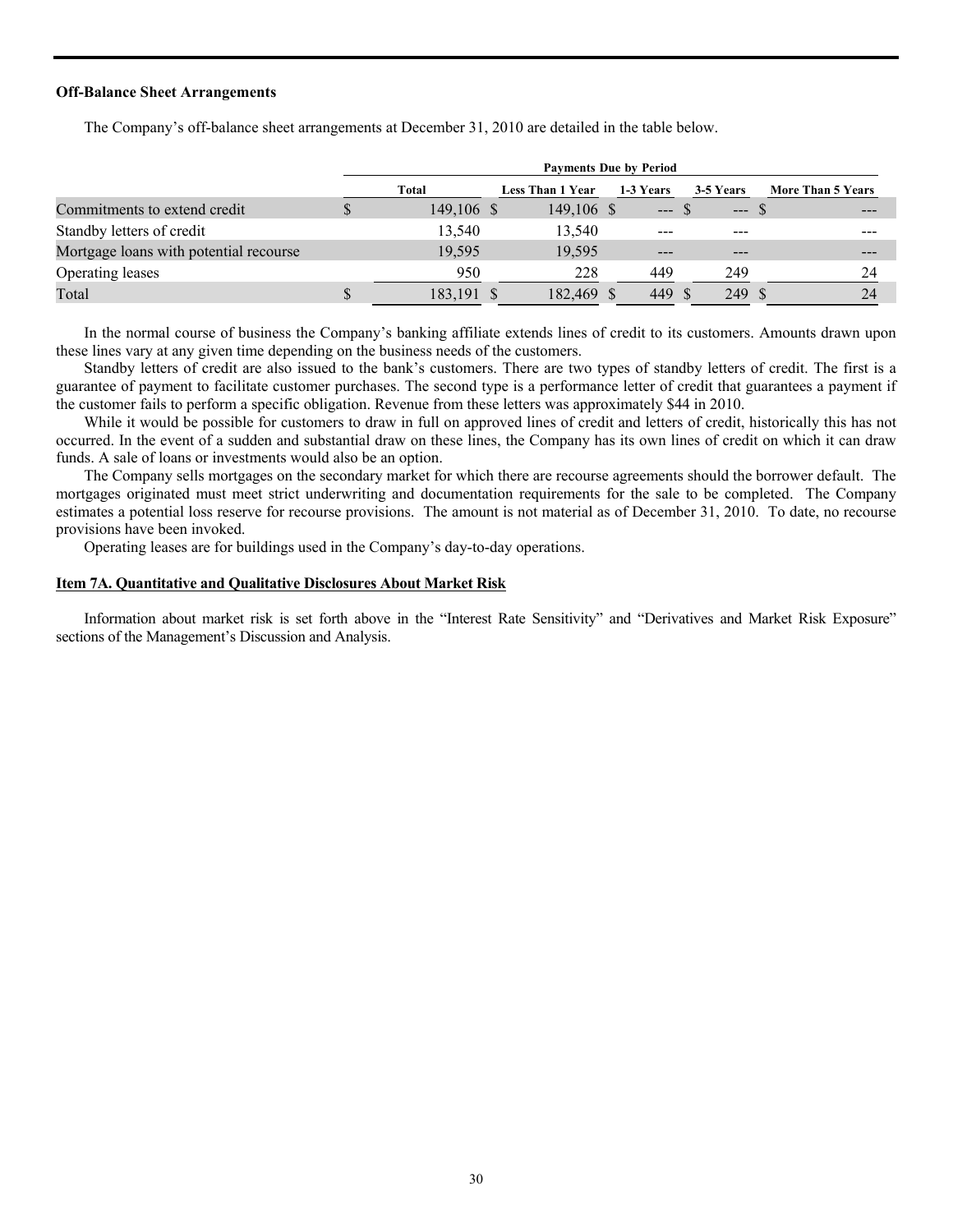## **Item 8. Financial Statements and Supplementary Data**

## **Consolidated Balance Sheets**

| 2010<br>\$ in thousands, except share data                                                           | 2009      |
|------------------------------------------------------------------------------------------------------|-----------|
| <b>Assets</b>                                                                                        |           |
| Cash and due from banks<br>$\boldsymbol{\mathsf{S}}$<br>\$<br>9,858                                  | 12,894    |
| 69,400<br>Interest-bearing deposits                                                                  | 32,730    |
| Securities available for sale, at fair value<br>184,907                                              | 168,041   |
| Securities held to maturity (fair value approximates \$129,913 at December 31, 2010 and \$129,892 at |           |
| December 31, 2009)<br>131,000                                                                        | 129,376   |
| Mortgage loans held for sale<br>2,460                                                                | 126       |
| Loans:                                                                                               |           |
| Real estate construction loans<br>46,169                                                             | 45,625    |
| Real estate mortgage loans<br>173,533                                                                | 165,542   |
| Commercial and industrial loans<br>269,818                                                           | 283,998   |
| Loans to individuals<br>87,868                                                                       | 95,844    |
| Total loans<br>577,388                                                                               | 591,009   |
| Less unearned income and deferred fees<br>(945)                                                      | (1,062)   |
| Loans, net of unearned income and deferred fees<br>576,443                                           | 589,947   |
| Less allowance for loan losses<br>(7,664)                                                            | (6,926)   |
| 568,779<br>Loans, net                                                                                | 583,021   |
| Premises and equipment, net<br>10,470                                                                | 10,628    |
| Accrued interest receivable<br>6,016                                                                 | 6,250     |
| Other real estate owned, net<br>1,723                                                                | 2,126     |
| Intangible assets and goodwill<br>11,543                                                             | 12,626    |
| Other assets<br>26,082                                                                               | 24,549    |
| Total assets<br>\$1,022,238                                                                          | \$982,367 |
|                                                                                                      |           |
| <b>Liabilities and Stockholders' Equity</b>                                                          |           |
| Noninterest-bearing demand deposits<br>S<br>131,540                                                  | \$122,549 |
| Interest-bearing demand deposits<br>365,040                                                          | 310,629   |
| Saving deposits<br>55,800                                                                            | 51,622    |
| Time deposits<br>332,203                                                                             | 367,312   |
| Total deposits<br>884,583                                                                            | 852,112   |
| Accrued interest payable<br>257                                                                      | 336       |
| Other liabilities<br>8,211                                                                           | 7,843     |
| <b>Total liabilities</b><br>893,051                                                                  | 860,291   |
| Commitments and contingencies                                                                        |           |
| Stockholders' equity:                                                                                |           |
| Preferred stock, no par value, 5,000,000 shares authorized; none issued and outstanding              |           |
| Common stock of \$1.25 par value. Authorized 10,000,000 shares; issued and outstanding,              |           |
| 6,933,474 shares - 2010 and 2009<br>8,667                                                            | 8,667     |
| Retained earnings<br>123,161                                                                         | 113,901   |
| Accumulated other comprehensive (loss), net<br>(2, 641)                                              | (492)     |
| Total stockholders' equity<br>129,187                                                                | 122,076   |
| Total liabilities and stockholders' equity<br>\$1,022,238                                            | \$982,367 |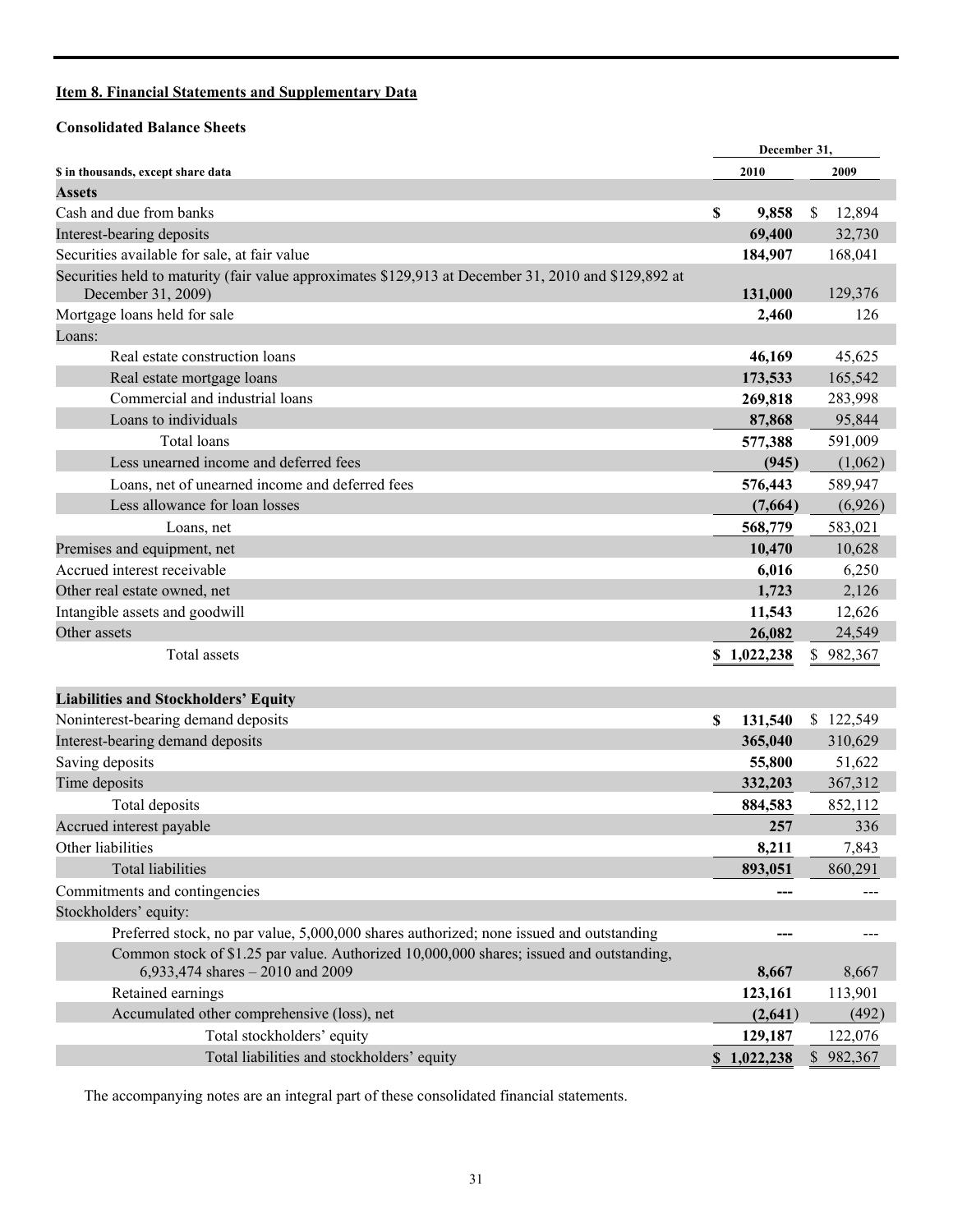## **Consolidated Statements of Income**

|                                                     | Years ended December 31, |        |      |        |             |        |  |  |  |
|-----------------------------------------------------|--------------------------|--------|------|--------|-------------|--------|--|--|--|
| \$ in thousands, except per share data              |                          | 2010   |      | 2009   |             | 2008   |  |  |  |
| <b>Interest Income</b>                              |                          |        |      |        |             |        |  |  |  |
| Interest and fees on loans                          | \$                       | 36,919 | \$   | 37,578 | \$          | 37,108 |  |  |  |
| Interest on interest-bearing deposits               |                          | 128    |      | 90     |             | 449    |  |  |  |
| Interest on securities - taxable                    |                          | 5,588  |      | 6,273  |             | 6,816  |  |  |  |
| Interest on securities - nontaxable                 |                          | 6,504  |      | 6,546  |             | 5,738  |  |  |  |
| Total interest income                               |                          | 49,139 |      | 50,487 |             | 50,111 |  |  |  |
| <b>Interest Expense</b>                             |                          |        |      |        |             |        |  |  |  |
| Interest on time deposits of \$100,000 or more      |                          | 3,439  |      | 5,417  |             | 6,004  |  |  |  |
| Interest on other deposits                          |                          | 7,719  |      | 10,405 |             | 12,802 |  |  |  |
| Interest on borrowed funds                          |                          |        |      | 3      |             | 12     |  |  |  |
| Total interest expense                              |                          | 11,158 |      | 15,825 |             | 18,818 |  |  |  |
| Net interest income                                 |                          | 37,981 |      | 34,662 |             | 31,293 |  |  |  |
| Provision for loan losses                           |                          | 3,409  |      | 1,634  |             | 1,119  |  |  |  |
| Net interest income after provision for loan losses |                          | 34,572 |      | 33,028 |             | 30,174 |  |  |  |
| <b>Noninterest Income</b>                           |                          |        |      |        |             |        |  |  |  |
| Service charges on deposit accounts                 |                          | 2,858  |      | 3,314  |             | 3,425  |  |  |  |
| Other service charges and fees                      |                          | 317    |      | 343    |             | 326    |  |  |  |
| Credit card fees                                    |                          | 2,954  |      | 2,803  |             | 2,808  |  |  |  |
| Trust income                                        |                          | 1,118  |      | 1,053  |             | 1,231  |  |  |  |
| <b>BOLI</b> income                                  |                          | 760    |      | 756    |             | 684    |  |  |  |
| Other income                                        |                          | 354    |      | 491    |             | 438    |  |  |  |
| Realized securities gains (losses), net             |                          | (14)   |      | 44     |             | 175    |  |  |  |
| Total noninterest income                            |                          | 8,347  |      | 8,804  |             | 9,087  |  |  |  |
|                                                     |                          |        |      |        |             |        |  |  |  |
| <b>Noninterest Expense</b>                          |                          |        |      |        |             |        |  |  |  |
| Salaries and employee benefits                      |                          | 10,963 |      | 11,336 |             | 11,168 |  |  |  |
| Occupancy and furniture and fixtures                |                          | 1,875  |      | 1,792  |             | 1,751  |  |  |  |
| Data processing and ATM                             |                          | 1,499  |      | 1,371  |             | 1,381  |  |  |  |
| FDIC assessment                                     |                          | 1,080  |      | 1,727  |             | 209    |  |  |  |
| Credit card processing                              |                          | 2,300  |      | 2,121  |             | 2,105  |  |  |  |
| Intangible assets amortization                      |                          | 1,083  |      | 1,093  |             | 1,119  |  |  |  |
| Net costs of other real estate owned                |                          | 214    |      | 393    |             | 100    |  |  |  |
| Franchise taxes                                     |                          | 963    |      | 885    |             | 823    |  |  |  |
| Other operating expenses                            |                          | 3,150  |      | 3,135  |             | 3,367  |  |  |  |
| Total noninterest expense                           |                          | 23,127 |      | 23,853 |             | 22,023 |  |  |  |
| Income before income taxes                          |                          | 19,792 |      | 17,979 |             | 17,238 |  |  |  |
| Income tax expense                                  |                          | 4,223  |      | 3,660  |             | 3,645  |  |  |  |
| Net income                                          | $\mathbb S$              | 15,569 | \$   | 14,319 | $\mathbb S$ | 13,593 |  |  |  |
| Basic net income per share                          | $\mathbb S$              | 2.25   | $\$$ | 2.07   | $\mathbb S$ | 1.96   |  |  |  |
| Fully diluted net income per share                  | \$                       | 2.24   | \$   | 2.06   | $\$$        | 1.96   |  |  |  |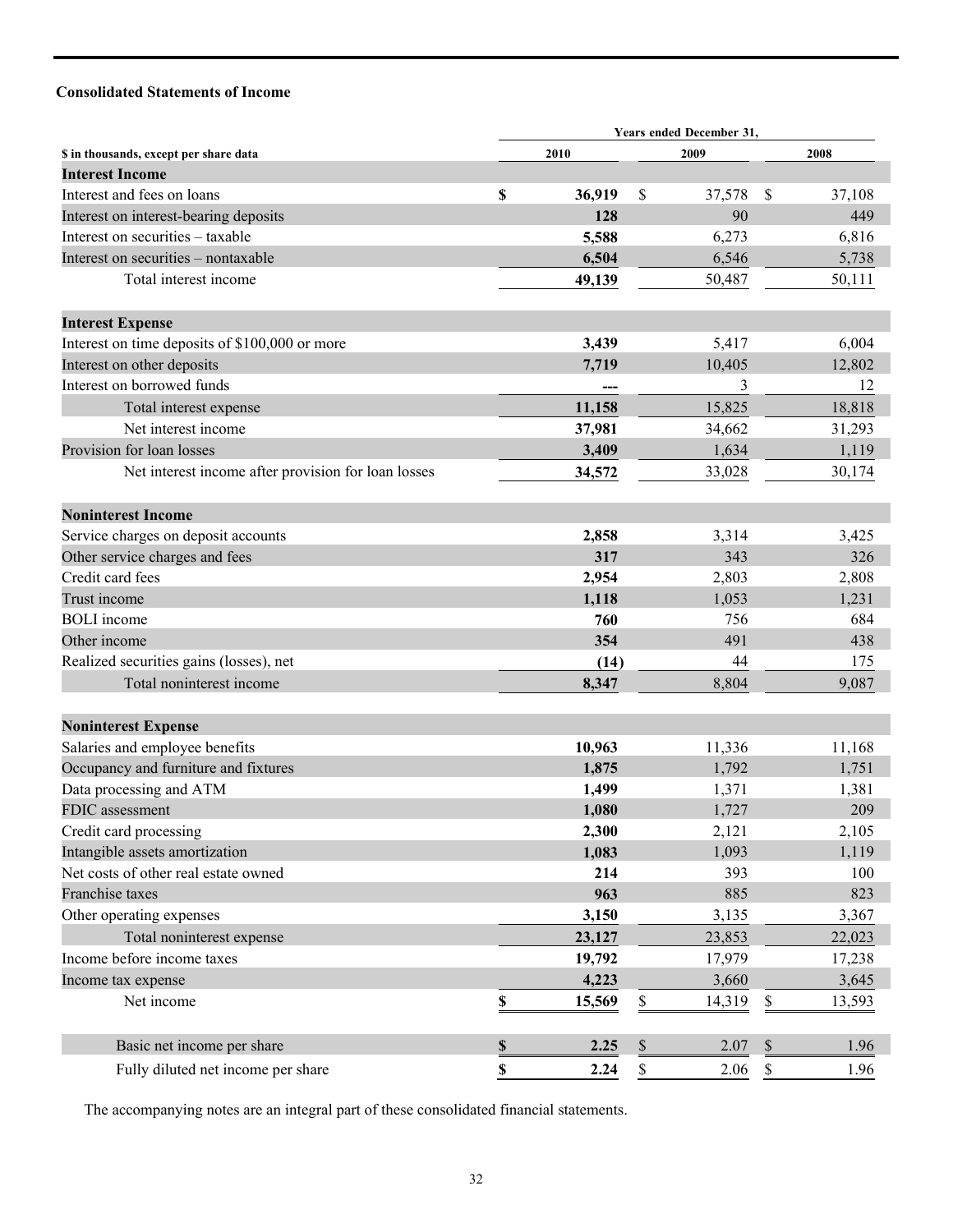## **Consolidated Statements of Changes in Stockholders' Equity**

| \$ in thousands, except per share data                                                         | <b>Common Stock</b>   |                    | <b>Retained Earnings</b> |               | <b>Accumulated Other</b><br>Comprehensive<br>Income (Loss) | Comprehensive<br>Income |              | <b>Total</b> |
|------------------------------------------------------------------------------------------------|-----------------------|--------------------|--------------------------|---------------|------------------------------------------------------------|-------------------------|--------------|--------------|
| <b>Balance at December 31, 2007</b>                                                            | $\mathbb{S}$<br>8,690 | $\mathcal{S}$      | 97,810                   | $\mathcal{S}$ | (1,700)                                                    |                         | $\mathbb{S}$ | 104,800      |
| Net income                                                                                     | $---$                 |                    | 13,593                   |               | $--$ \$                                                    | 13,593                  |              | 13,593       |
| Other comprehensive loss:                                                                      |                       |                    |                          |               |                                                            |                         |              |              |
| Unrealized holding losses on available for sale<br>securities net of deferred taxes of (\$908) | $---$                 |                    | ---                      |               |                                                            | (1,690)                 |              |              |
| Reclassification adjustment, net of income taxes<br>of $(\$51)$                                |                       |                    | ---                      |               |                                                            | (96)                    |              |              |
| Minimum pension liability adjustment, net of<br>deferred taxes of (\$230)                      | ---                   |                    | ---                      |               |                                                            | (427)                   |              |              |
| Other comprehensive loss, net of tax of (\$1,189)                                              |                       |                    | ---                      |               | (2,213)                                                    | (2,213)                 |              | (2,213)      |
| Total comprehensive income                                                                     |                       |                    | ---                      |               | ---                                                        | 11,380<br>S             |              |              |
| Adjustments to apply measurement data<br>provision of ASC 715, net of tax of (\$24)            |                       |                    | (45)                     |               | 3                                                          |                         |              | (42)         |
| Cash dividend (\$0.80 per share)                                                               |                       |                    | (5, 543)                 |               |                                                            |                         |              | (5, 543)     |
| Exercise of stock options                                                                      |                       | 8                  | 67                       |               |                                                            |                         |              | 75           |
| Common stock repurchased                                                                       | (36)                  |                    | (526)                    |               | $---$                                                      |                         |              | (562)        |
| <b>Balance at December 31, 2008</b>                                                            | \$<br>8,662           | $\mathcal{S}$      | 105,356 \$               |               | (3,910)                                                    |                         | \$           | 110,108      |
| Net income                                                                                     |                       |                    | 14,319                   |               | $--$ \$                                                    | 14,319                  |              | 14,319       |
| Other comprehensive income:                                                                    |                       |                    |                          |               |                                                            |                         |              |              |
| Unrealized holding gains on available for sale<br>securities net of deferred taxes of \$1,720  |                       |                    |                          |               |                                                            | 3,193                   |              |              |
| Reclassification adjustment, net of income taxes<br>of $(\$10)$                                | ---                   |                    | ---                      |               | $- - -$                                                    | (19)                    |              |              |
| Minimum pension liability adjustment, net of<br>deferred taxes of \$131                        |                       |                    |                          |               |                                                            | 244                     |              |              |
| Other comprehensive income, net of tax of<br>\$1,841                                           |                       |                    |                          |               | 3,418                                                      | 3,418                   |              | 3,418        |
| Total comprehensive income                                                                     |                       |                    | ---                      |               | $---$                                                      | <sup>S</sup><br>17,737  |              |              |
| Cash dividend (\$0.84 per share)                                                               |                       |                    | (5,823)                  |               |                                                            |                         |              | (5,823)      |
| Exercise of stock options                                                                      |                       | 5                  | 49                       |               | ---                                                        |                         |              | 54           |
| <b>Balance at December 31, 2009</b>                                                            | \$<br>8,667           | \$                 | 113,901                  | S             | (492)                                                      |                         | \$           | 122,076      |
| Net income                                                                                     |                       |                    | 15,569                   |               | $--$ \$                                                    | 15,569                  |              | 15,569       |
| Other comprehensive loss:                                                                      |                       |                    |                          |               |                                                            |                         |              |              |
| Unrealized holding losses on available for sale<br>securities net of deferred taxes of (\$923) |                       |                    |                          |               |                                                            | (1,716)                 |              |              |
| Reclassification adjustment, net of income taxes<br>of \$7                                     | ---                   |                    | ---                      |               |                                                            | (12)                    |              |              |
| Minimum pension liability adjustment, net of<br>deferred taxes of (\$227)                      |                       |                    |                          |               |                                                            | (421)                   |              |              |
| Other comprehensive loss, net of tax of (\$1,157)                                              | $---$                 |                    | $\qquad \qquad \qquad -$ |               | (2,149)                                                    | (2,149)                 |              | (2,149)      |
| Total comprehensive income                                                                     | ---                   |                    | ---                      |               | $---$                                                      | <sup>S</sup><br>13,420  |              |              |
| Cash dividend (\$0.91 per share)                                                               |                       | $---$              | (6,309)                  |               | $---$                                                      |                         |              | (6,309)      |
| <b>Balance at December 31, 2010</b>                                                            | $\mathbb S$<br>8,667  | $\mathbf{\hat{s}}$ | 123,161 \$               |               | (2,641)                                                    |                         | $\mathbb{S}$ | 129,187      |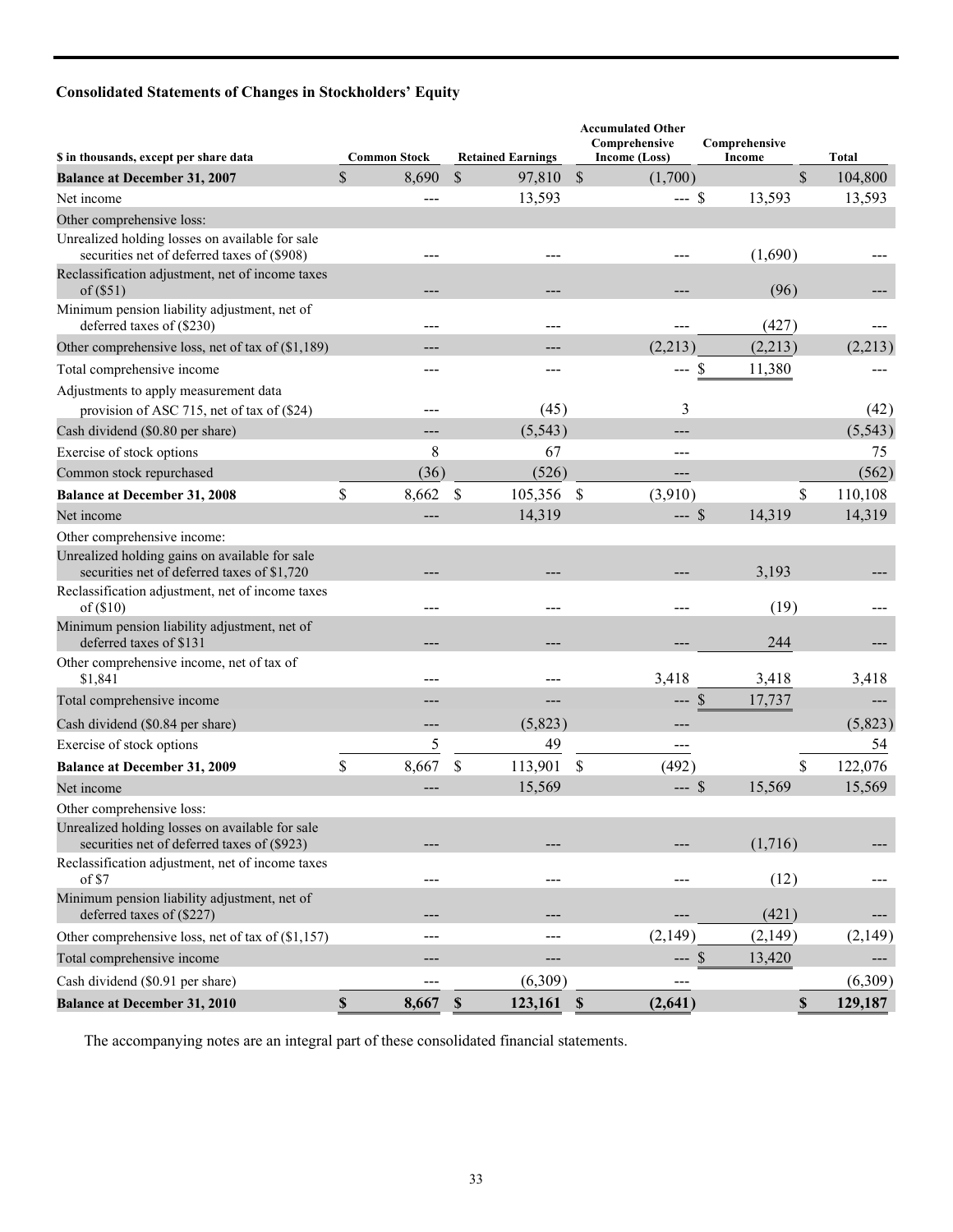## **Consolidated Statements of Cash Flows**

|                                                                      | Years Ended December 31, |           |      |           |      |           |  |  |  |
|----------------------------------------------------------------------|--------------------------|-----------|------|-----------|------|-----------|--|--|--|
| \$ in thousands                                                      |                          | 2010      | 2009 |           |      | 2008      |  |  |  |
| <b>Cash Flows from Operating Activities</b>                          |                          |           |      |           |      |           |  |  |  |
| Net income                                                           | \$                       | 15,569    | -\$  | 14,319    | - \$ | 13,593    |  |  |  |
| Adjustment to reconcile net income to net cash provided by operating |                          |           |      |           |      |           |  |  |  |
| activities:                                                          |                          |           |      |           |      |           |  |  |  |
| Provision for loan losses                                            |                          | 3,409     |      | 1,634     |      | 1,119     |  |  |  |
| Deferred income tax benefit                                          |                          | (312)     |      | (1,057)   |      | (310)     |  |  |  |
| Depreciation of premises and equipment                               |                          | 886       |      | 906       |      | 965       |  |  |  |
| Amortization of intangibles                                          |                          | 1,083     |      | 1,093     |      | 1,119     |  |  |  |
| Amortization of premiums and accretion of discounts, net             |                          | 300       |      | 357       |      | 250       |  |  |  |
| (Gains) losses on disposal of fixed assets                           |                          | (5)       |      | $---$     |      | 32        |  |  |  |
| (Gains) on sale and calls of securities available for sale, net      |                          | (19)      |      | (29)      |      | (147)     |  |  |  |
| (Gains) losses on calls of securities held to maturity, net          |                          | 33        |      | (15)      |      | (28)      |  |  |  |
| Losses and writedowns on other real estate owned                     |                          | 63        |      | 309       |      | 6         |  |  |  |
| Originations of mortgage loans held for sale                         |                          | (21, 929) |      | (25, 265) |      | (13, 594) |  |  |  |
| Sales of mortgage loans held for sale                                |                          | 19,595    |      | 25,487    |      | 13,466    |  |  |  |
| Net change in:                                                       |                          |           |      |           |      |           |  |  |  |
| Accrued interest receivable                                          |                          | 234       |      | (490)     |      | (49)      |  |  |  |
| Other assets                                                         |                          | 17        |      | (3, 564)  |      | (1, 414)  |  |  |  |
| Accrued interest payable                                             |                          | (79)      |      | (319)     |      | (137)     |  |  |  |
| Other liabilities                                                    |                          | (280)     |      | 1,508     |      | 993       |  |  |  |
| Net cash provided by operating activities                            |                          | 18,565    |      | 14,874    |      | 15,864    |  |  |  |
|                                                                      |                          |           |      |           |      |           |  |  |  |
| <b>Cash Flows from Investing Activities</b>                          |                          |           |      |           |      |           |  |  |  |
| Net change in interest-bearing deposits                              |                          | (36,670)  |      | (3,074)   |      | 31        |  |  |  |
| Proceeds from repayments of mortgage-backed securities               |                          | 5,817     |      | 7,119     |      | 5,394     |  |  |  |
| Proceeds from sales of securities available for sale                 |                          |           |      | ---       |      | 290       |  |  |  |
| Proceeds from calls and maturities of securities available for sale  |                          | 68,565    |      | 22,446    |      | 19,636    |  |  |  |
| Proceeds from calls and maturities of securities held to maturity    |                          | 39,234    |      | 36,951    |      | 29,003    |  |  |  |
| Purchases of securities available for sale                           |                          | (93, 862) |      | (45, 439) |      | (16, 800) |  |  |  |
| Purchases of securities held to maturity                             |                          | (41,297)  |      | (49,003)  |      | (32, 350) |  |  |  |
| Purchases of loan participations                                     |                          | (55)      |      | (13)      |      | (1,614)   |  |  |  |
| Collections of loan participations                                   |                          | 876       |      | 727       |      | 1,021     |  |  |  |
| Loan originations and principal collections, net                     |                          | 7,820     |      | (16, 662) |      | (53,715)  |  |  |  |
| Purchase of bank-owned life insurance                                |                          | ---       |      |           |      | (2,250)   |  |  |  |
| Proceeds from disposal of other real estate owned                    |                          | 2,393     |      | 460       |      | 67        |  |  |  |
| Recoveries on loans charged off                                      |                          | 139       |      | 81        |      | 131       |  |  |  |
| Additions to premises and equipment                                  |                          | (728)     |      | (330)     |      | (351)     |  |  |  |
| Proceeds from sale of premises and equipment                         |                          | 5         |      |           |      | 166       |  |  |  |
| Net cash used in investing activities                                |                          | (47,763)  |      | (46, 737) |      | (51, 341) |  |  |  |
|                                                                      |                          |           |      |           |      |           |  |  |  |
| <b>Cash Flows from Financing Activities</b>                          |                          |           |      |           |      |           |  |  |  |
| Net change in time deposits                                          |                          | (35,109)  |      | (39, 161) |      | 25,616    |  |  |  |
|                                                                      |                          |           |      |           |      |           |  |  |  |

| $\overline{\text{N}}$ change in three deposits | 133,1071                     | 1 <i>37.</i> 1011 | 29,010      |
|------------------------------------------------|------------------------------|-------------------|-------------|
| Net change in other deposits                   | 67.580                       | 73.425            | 15.893      |
| Net change in other borrowed funds             | $\qquad \qquad \blacksquare$ |                   | 10)         |
|                                                |                              |                   | (continued) |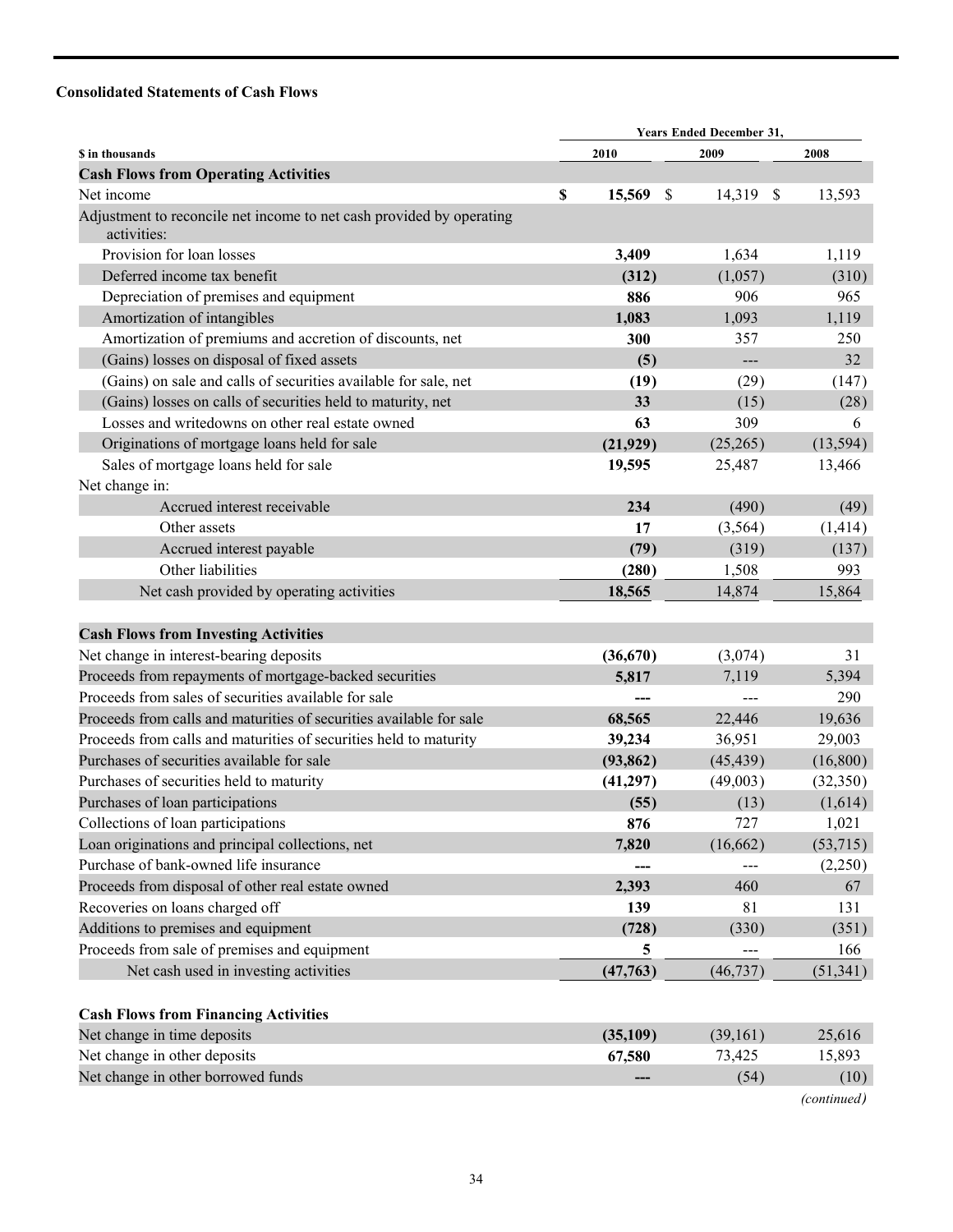| Cash dividends paid                                         |             | (6,309) |               | (5,823)     |              | (5, 543) |
|-------------------------------------------------------------|-------------|---------|---------------|-------------|--------------|----------|
| Common stock repurchased                                    |             |         |               |             |              | (562)    |
| Stock options exercised                                     |             |         |               | 54          |              | 75       |
| Net cash provided by financing activities                   |             | 26,162  |               | 28,441      |              | 35,469   |
| Net change in cash and due from banks                       |             | (3,036) |               | (3,422)     |              | (8)      |
| Cash and due from banks at beginning of year                |             | 12,894  |               | 16,316      |              | 16,324   |
| Cash and due from banks at end of year                      | S           | 9,858   | <sup>S</sup>  | 12,894      | <sup>S</sup> | 16,316   |
| <b>Supplemental Disclosures of Cash Flow Information</b>    |             |         |               |             |              |          |
| Interest paid on deposits and borrowed funds                | S           | 11,237  | -S            | $16,144$ \$ |              | 18,955   |
| Income taxes paid                                           |             | 5,478   |               | 3,914       |              | 4,231    |
| <b>Supplemental Disclosures of Noncash Activities</b>       |             |         |               |             |              |          |
| Loans charged against the allowance for loan losses         | $\mathbf S$ | 2,810   | <sup>\$</sup> | 647         | -S           | 611      |
| Loans transferred to other real estate owned                |             | 2,053   |               | 911         |              | 1,794    |
| Unrealized gains (losses) on securities available for sale  |             | (2,658) |               | 4,884       |              | (2,742)  |
| Minimum pension liability adjustment                        |             | (648)   |               | 375         |              | (657)    |
| Capital reduction due to change in pension measurement date |             |         |               |             |              | (66)     |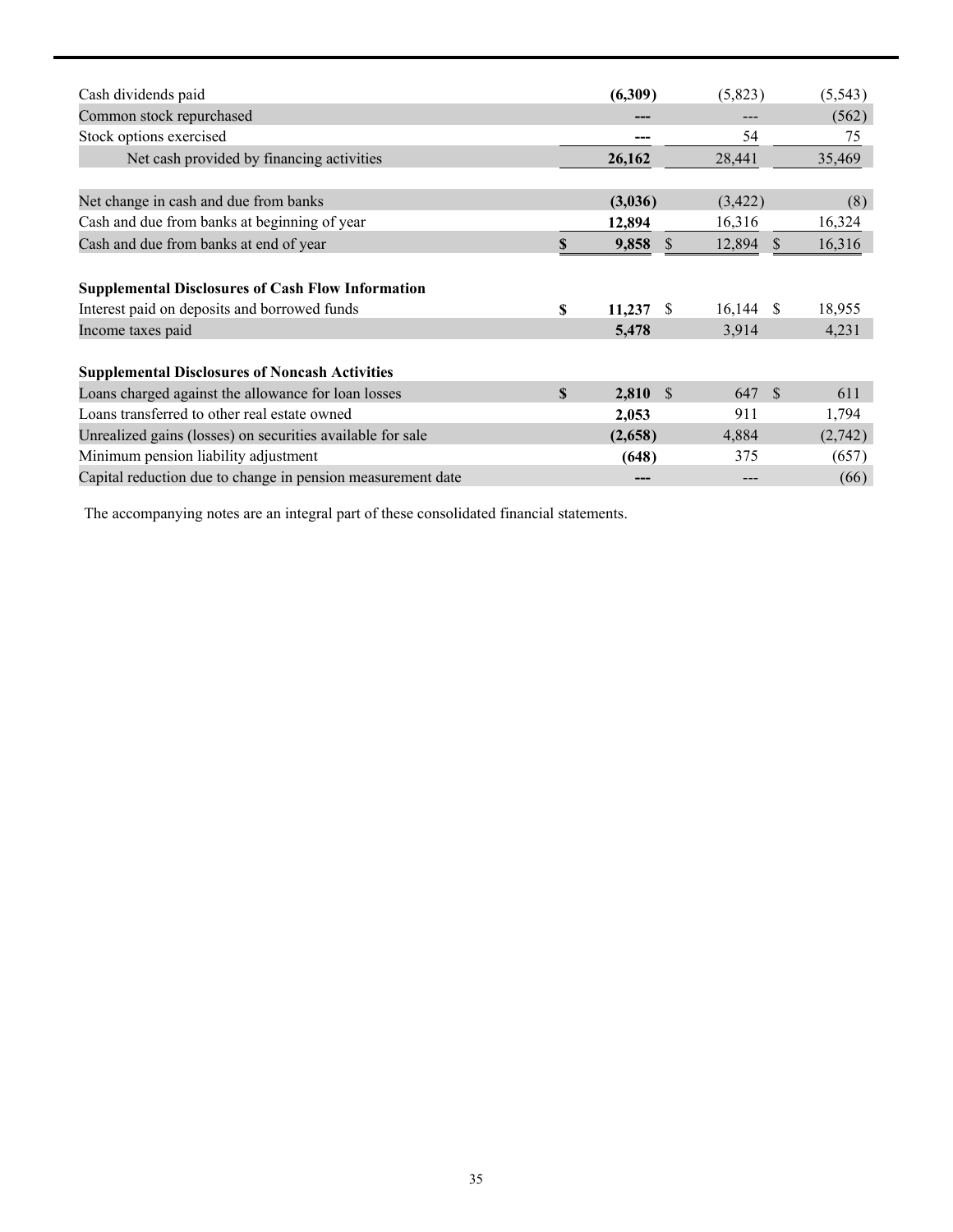#### **Notes to Consolidated Financial Statements**

\$ in thousands, except share data and per share data

#### **Note 1: Summary of Significant Accounting Policies**

 The consolidated financial statements include the accounts of National Bankshares, Inc. (Bankshares) and its wholly-owned subsidiaries, the National Bank of Blacksburg (NBB), and National Bankshares Financial Services, Inc. (NBFS), (the Company). All significant intercompany balances and transactions have been eliminated in consolidation.

 The accounting and reporting policies of the Company conform to accounting principles generally accepted in the United States of America and to general practices within the banking industry. The following is a summary of the more significant accounting policies.

Subsequent events have been considered through the date when the Form 10-K was issued.

#### **Cash and Cash Equivalents**

For purposes of the consolidated statements of cash flows, cash and cash equivalents include cash and due from banks.

#### **Securities**

 Certain debt securities that management has the positive intent and ability to hold to maturity are classified as "held to maturity" and recorded at amortized cost. Trading securities are recorded at fair value with changes in fair value and included in earnings. Securities not classified as held to maturity or trading, including equity securities with readily determinable fair values, are classified as "available for sale" and recorded at fair value, with unrealized gains and losses excluded from earnings and reported in other comprehensive income. Purchase premiums and discounts are recognized in interest income using the interest method over the terms of the securities. Gains and losses on the sale of securities are recorded on the trade date and are determined using the specific identification method.

 Effective April 1, 2009, the Company adopted new accounting guidance related to recognition and presentation of other-thantemporary impairment. This recent accounting guidance amends the recognition guidance for other-than-temporary impairment losses on debt and equity securities. The recent guidance replaced the "intent and ability" indication in prior guidance by specifying that (a) if a company does not have the intent to sell a debt security prior to recovery and (b) it is more likely than not that it will not have to sell the debt security prior to recovery, the security would not be considered other-than-temporarily impaired unless there is a credit loss. When an entity does not intend to sell the security, and it is more likely than not, the entity will not have to sell the security before recovery of its cost basis, it will recognize the credit component of an other-than-temporary impairment of a debt security in earnings and the remaining portion in other comprehensive income. For held-to-maturity debt securities, the amount of an other-thantemporary impairment recorded in other comprehensive income for the noncredit portion of a previous other-than-temporary impairment should be amortized prospectively over the remaining life of the security on the basis of the timing of future estimated cash flows of the security.

Prior to the adoption of the accounting guidance on April 1, 2009, management considered, in determining whether other-thantemporary impairment exists, (1) the length of time and the extent to which the fair value has been less than cost, (2) the financial condition and near-term prospects of the issuer, and (3) the intent and ability of the Company to retain its investment in the issuer for a period of time sufficient to allow for any anticipated recovery in fair value.

 For equity securities, when the Company has decided to sell an impaired available-for-sale security and the equity does not expect the fair value of the security to fully recover before the expected time of sale, the security is deemed other-than-temporarily impaired in the period in which the decision to sell is made. The Company recognizes an impairment loss when the impairment is deemed other than temporary even if a decision to sell has not been made.

#### **Loans Held for Sale**

 Loans originated and intended for sale in the secondary market are carried at the lower of cost or estimated fair value on an individual loan basis. Net unrealized losses, if any, are recognized through a valuation allowance by charges to income. Loans held for sale are sold with the mortgage servicing rights released by the Company.

#### **Loans**

 The Company, through its banking subsidiary, grants mortgage, commercial, and consumer loans to customers. A substantial portion of the loan portfolio is represented by mortgage loans, particularly commercial mortgages. The ability of the Company's debtors to honor their contracts is dependent upon the real estate and general economic conditions in the Company's market area.

 Loans that management has the intent and ability to hold for the foreseeable future, or until maturity or payoff, generally are reported at their outstanding unpaid principal balances adjusted for the allowance for loan losses and any deferred fees or costs on originated loans. Interest income is accrued on the unpaid principal balance. Loan origination fees, net of certain direct origination costs, are deferred and recognized as an adjustment of the related loan yield using the interest method.

 The accrual of interest is discontinued for all loans for which collection of interest and/or full principal is considered doubtful. Generally, interest accrual is discontinued at the time a loan is 90 days delinquent unless the credit is well-secured and in the process of collection. Interest accrual is also discontinued for impaired loans with an associated impairment loss; as well as loans that are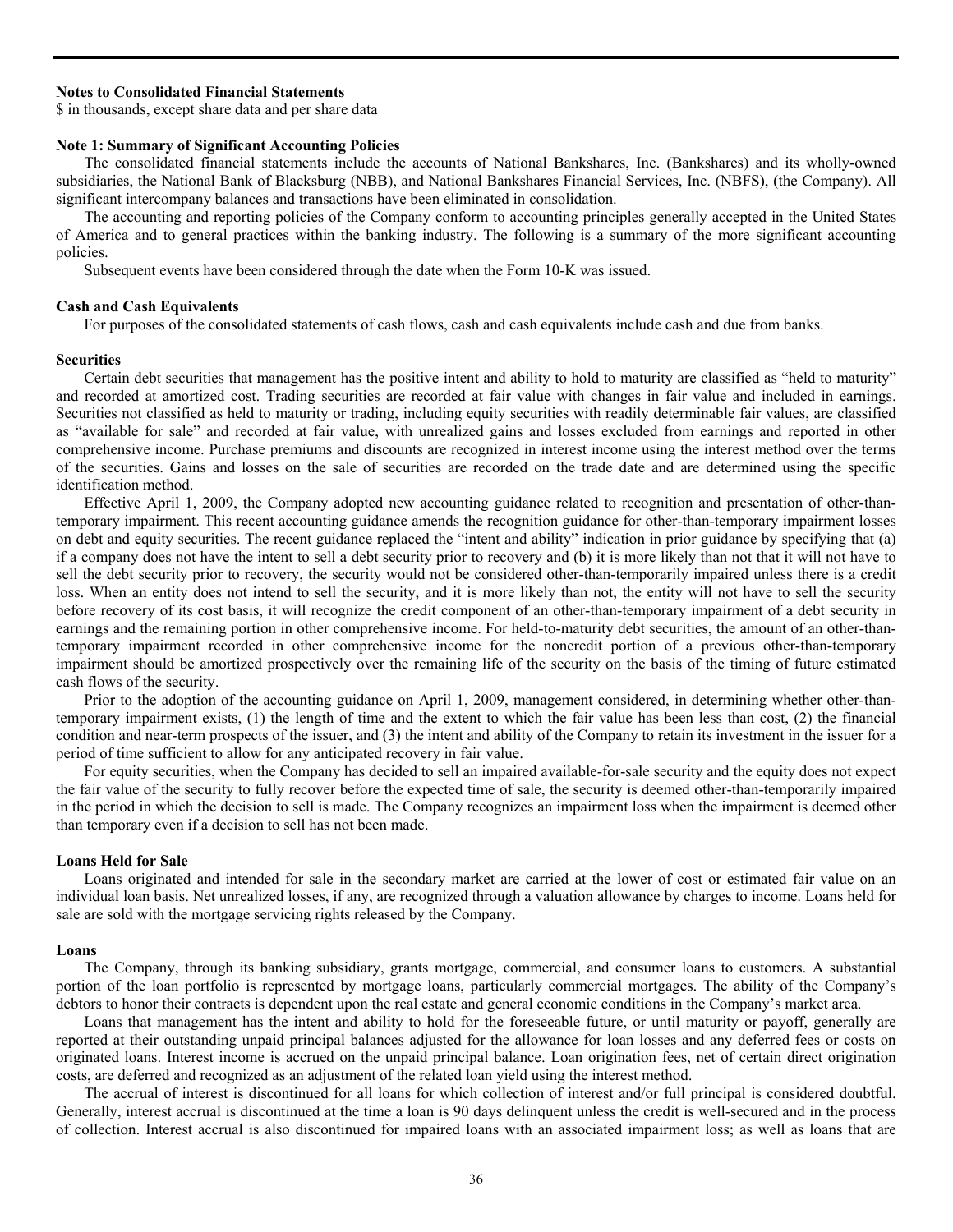modified to allow the borrower to discontinue payments of principal or interest for more than 90 days, unless the modification provides reasonable assurance of repayment performance and collateral value supports regular underwriting requirements; and loans that finance the sale of OREO property that do not meet down payment thresholds. If deemed appropriate, loans for which collection is considered doubtful may be partially or fully charged off.

 All interest accrued but not collected for loans that are placed on nonaccrual or charged off is reversed against interest income. The interest on these loans is accounted for on the cash-basis or cost-recovery method until qualifying for return to accrual. Loans are returned to accrual status when all the principal and interest amounts contractually due are current; future payments are reasonably assured; and for loans that financed the sale of OREO property, loan-to-value thresholds are met.

 A loan is considered past due when a payment of principal and/or interest is due but not paid. Credit card payments not received within 30 days after the statement date, real estate loan payments not received within the payment cycle; and all other non-real estate secured loans for which payment is not made within 30 days of the payment due date are considered 30 days past due. Management closely monitors past due loans in timeframes of 30-59 days past due, 60-89 days past due and 90 or more days past due.

#### **Allowance for Loan Losses**

 The allowance for loan losses represents management's estimate of probable losses inherent in the Company's loan portfolio. A provision for estimated losses is charged to earnings to establish and maintain the allowance for loan losses at a level reflective of the estimated credit risk. When management determines that a loan balance or portion of a loan balance is not collectible, the loss is charged against the allowance. Subsequent recoveries, if any, are credited to the allowance.

 Management evaluates the allowance each quarter through a methodology that estimates losses on individual impaired loans and evaluates the effect of numerous factors on the credit risk of groups of homogeneous loans.

 Specific allowances are established for individual impaired loans based on the excess of the loan balance relative to the fair value of the loan. Impaired loans are designated as such when current information indicates that it is probable that the Company will be unable to collect principal or interest according to the contractual terms of the loan agreement. Large loans in nonaccrual status that are significantly past due, or for which a credit review identified weaknesses that indicate principal and interest will not be collected according to the loan terms as well as all loans modified in a troubled debt restructuring, are designated impaired.

 Fair value of impaired loans is estimated in one of three ways. These are (1) the estimated fair value (less selling costs) of the underlying collateral, (2) the present value of the loan's expected future cash flows, or (3) the loan's observable market value. The amount of recorded investment (unpaid principal and accrued interest) in an impaired loan that exceeds the fair value is accrued as estimated loss in the allowance, except for impaired loans considered collateral dependent. Estimated losses on collateral dependent impaired loans or loans in foreclosure are charged off against the allowance, instead of being accrued.

 All impaired loans that are determined to have an impairment loss are placed in nonaccrual status. Impaired loans without an associated impairment loss may be placed in nonaccrual if collection of interest is in doubt.

 General allowances are established for non-impaired loans. Nonimpaired loans are grouped into classes based on similar characteristics. Generally, any group that exceeds 5% of regulatory capital is analyzed separately. Factors considered in determining general allowances include net charge-off trends, internal risk ratings, delinquency and nonperforming rates, product mix, underwriting practices, industry trends and economic trends.

 The Company's charge-off policy meets or is more stringent than the minimum standards required by regulators. When available information confirms that a specific loan or portions thereof is uncollectible, the amount is charged off against the allowance for loan losses. Additionally, losses on consumer loans are typically charged off no later than when the loans are 120-180 days past due, and losses on loans secured by residential real estate or by commercial real estate are charged off by the time the loans reach 180 days past due, in compliance with regulatory guidelines. Accordingly, secured loans may be charged down to the estimated value of the collateral, with previously accrued unpaid interest reversed. Subsequent charge-offs may be required as a result of changes in the market value of collateral or other repayment prospects.

#### **Troubled Debt Restructurings ("TDRs")**

 In situations where, for economic or legal reasons related to a borrower's financial condition, management grants a concession to the borrower that it would not otherwise consider, the related loan is classified as a troubled debt restructuring (TDR). These modified terms may include reduction of the interest rate, extension of the maturity date at an interest rate lower than the current market rate for a new loan with similar risk, forgiveness of principal or accrued interest or other actions intended to minimize the economic loss. TDR loans are measured for impairment.

#### **Rate Lock Commitments**

 The Company enters into commitments to originate mortgage loans in which the interest rate on the loan is determined prior to funding (rate lock commitments). Rate lock commitments on mortgage loans that are intended to be sold are considered to be derivatives. The period of time between issuance of a loan commitment and closing and sale of the loan generally ranges from 30 to 60 days. The Company protects itself from changes in interest rates through the use of best efforts forward delivery commitments, by committing to sell a loan at the time the borrower commits to an interest rate with the intent that the buyer has assumed interest rate risk on the loan. As a result, the Company is not exposed to losses nor will it realize significant gains related to its rate lock commitments due to changes in interest rates. The correlation between the rate lock commitments and the best efforts contracts is very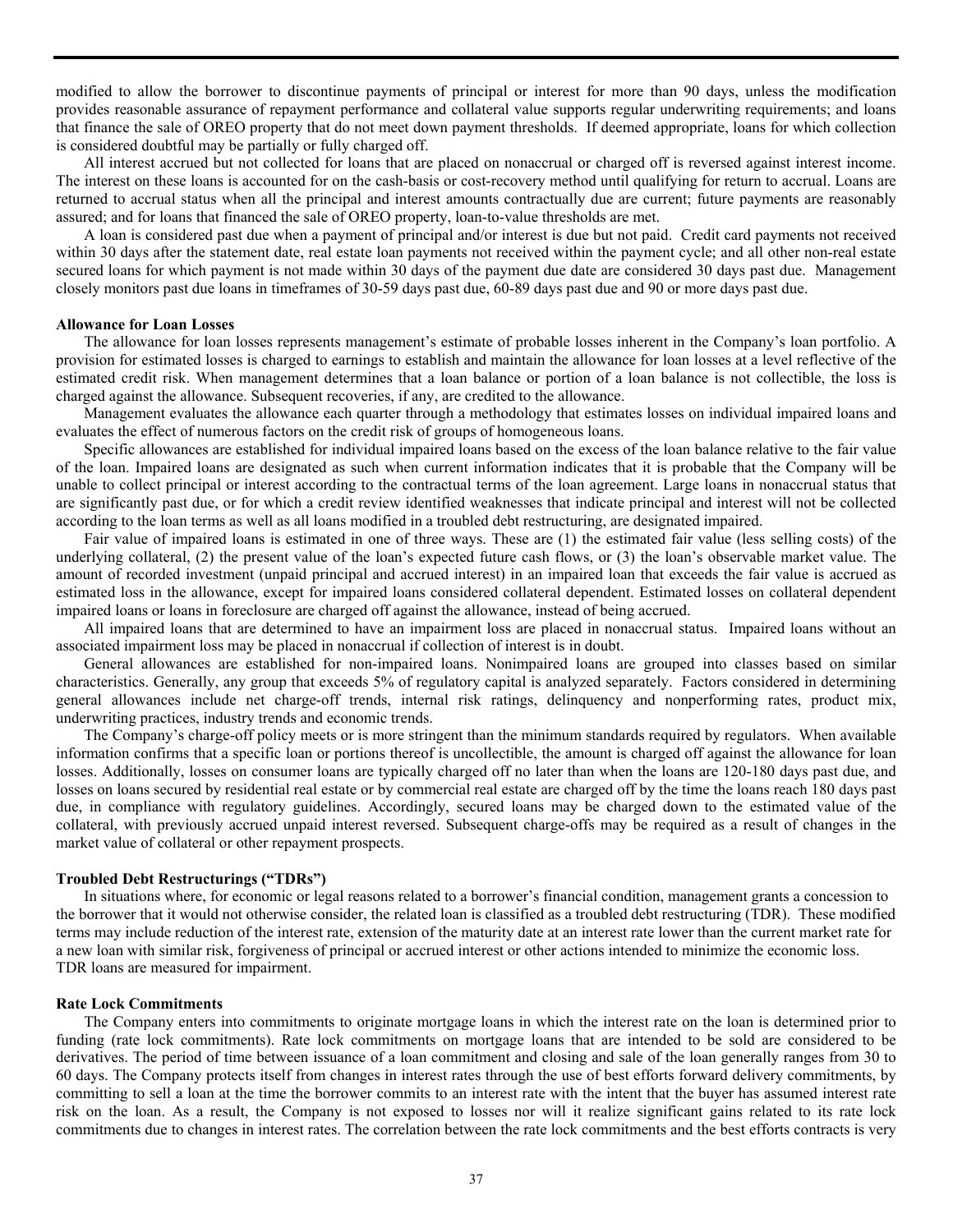high due to their similarity.

 The market value of rate lock commitments and best efforts contracts is not readily ascertainable with precision because rate lock commitments and best effort contracts are not actively traded in stand-alone markets. The Company determines the fair value of rate lock commitments and best efforts contracts by measuring the changes in the value of the underlying assets while taking into consideration the probability that the rate lock commitments will close. Because of the high correlation between rate lock commitments and best efforts contracts, no gain or loss occurs on the rate lock commitments.

#### **Premises and Equipment**

 Land is carried at cost. Premises and equipment are stated at cost, net of accumulated depreciation. Depreciation is charged to expense over the estimated useful lives of the assets on the straight-line basis. Depreciable lives include 40 years for premises, 3-10 years for furniture and equipment, and 3 years for computer software. Costs of maintenance and repairs are charged to expense as incurred and improvements are capitalized.

#### **Other Real Estate**

 Real estate acquired through, or in lieu of, foreclosure is held for sale and is initially recorded at fair value at the date of foreclosure, establishing a new cost basis. Subsequent to foreclosure, valuations are periodically performed by management and the assets are carried at the lower of carrying amount or fair value less cost to sell. Revenue and expenses from operations and changes in the valuation allowance are included in other operating expenses.

## **Intangible Assets and Goodwill**

The Company records as goodwill the excess of purchase price over the fair value of the identifiable net assets acquired. It utilizes a two-step process for impairment testing of goodwill, which is performed annually, as well as when an event triggering impairment may have occurred. The first step tests for impairment, while the second step, if necessary, measures the impairment. The Company has elected to perform its annual analysis during the fourth quarter of each fiscal year. No indicators of impairment were identified during the years ended December 31, 2010, 2009 and 2008.

 Intangible assets include customer deposit intangibles. Such intangible assets are amortized on a straight-line basis over their estimated useful lives, which are generally ten to twelve years.

#### **Stock-Based Compensation**

 The Company's 1999 Stock Option Plan terminated on March 9, 2009. Incentive stock options, all of which are now vested, were granted in the early years of the Plan. There were no stock options granted in 2009 and 2008. The Company recognizes the cost of employment services received in exchange for awards of equity instruments based on the fair value of those awards on the date of grant. Compensation cost is recognized over the award's required service period, which is usually the vesting period.

#### **Pension Plan**

 The Company recognizes the overfunded or underfunded status of a defined benefit postretirement plan as an asset or liability in its statement of financial position and recognizes changes in that funded status in the year in which the changes occur through comprehensive income. The funded status of a benefit plan is measured as the difference between plan assets at fair value and the benefit obligation. The benefit obligation is the projected benefit obligation.

#### **Income Taxes**

 Income tax accounting guidance results in two components of income tax expense: current and deferred. Current income tax expense reflects taxes to be paid or refunded for the current period by applying the provisions of the enacted tax law to the taxable income or excess of deductions over revenues. The Company determines deferred income taxes using the liability (or balance sheet) method. Under this method, the net deferred tax asset or liability is based on the tax effects of the differences between the book and tax bases of assets and liabilities, and enacted changes in tax rates and laws are recognized in the period in which they occur.

 Deferred income tax expense results from changes in deferred tax assets and liabilities between periods. Deferred tax assets are recognized if it is more likely than not, based on the technical merits, that the tax position will be realized or sustained upon examination. The term more likely than not means a likelihood of more than 50 percent; the terms examined and upon examination also include resolution of the related appeals or litigation processes, if any. A tax position that meets the more-likely-than-not recognition threshold is initially and subsequently measured as the largest amount of tax benefit that has a greater than 50 percent likelihood of being realized upon settlement with a taxing authority that has full knowledge of all relevant information. The determination of whether or not a tax position has met the more-likely-than-not recognition threshold considers the facts, circumstances, and information available at the reporting date and is subject to management's judgment. Deferred tax assets are reduced by a valuation allowance if, based on the weight of evidence available, it is more likely than not that some portion or all of a deferred tax asset will not be realized.

The Company recognizes interest and penalties on income taxes as a component of income tax expense.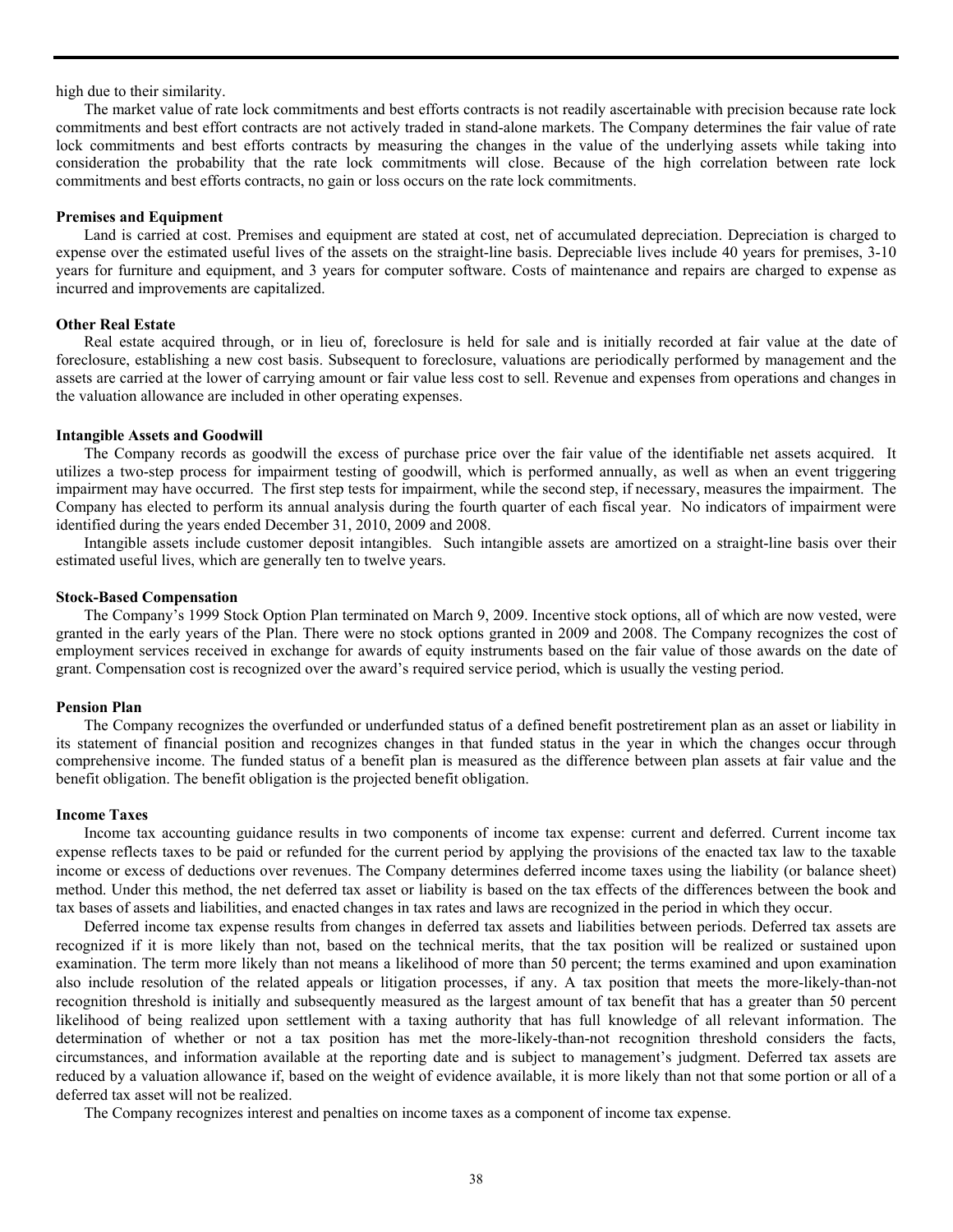#### **Trust Assets and Income**

 Assets (other than cash deposits) held by the Trust Department in a fiduciary or agency capacity for customers are not included in the consolidated financial statements since such items are not assets of the Company. Trust income is recognized on the accrual basis.

#### **Earnings Per Share**

 Basic earnings per share represents income available to common stockholders divided by the weighted-average number of common shares outstanding during the period. Diluted earnings per share reflects additional common shares that would have been outstanding if dilutive potential common shares had been issued, as well as any adjustment to income that would result from the assumed issuance. Potential common shares that may be issued by the Company relate solely to outstanding stock options and are determined using the treasury stock method.

 The following shows the weighted average number of shares used in computing earnings per share and the effect on the weighted average number of shares of dilutive potential common stock. Potential dilutive common stock had no effect on income available to common stockholders.

|                                                                                    | <b>2010</b> | 2009      | 2008      |
|------------------------------------------------------------------------------------|-------------|-----------|-----------|
| Average number of common shares outstanding                                        | 6,933,474   | 6.932.126 | 6.929.755 |
| Effect of dilutive options                                                         | 16.462      | 13.404    | 6,195     |
| Average number of common shares outstanding used to calculate diluted earnings per |             |           |           |
| share                                                                              | 6,949,936   | 6,945,530 | 6,935,950 |

In 2010, 2009 and 2008, stock options representing 7,750, 22,500 and 95,250 shares respectively, were not included in the computation of diluted net income per share because to do so would have been anti-dilutive.

#### **Advertising**

 The Company practices the policy of charging advertising costs to expenses as incurred. In 2010, the Company charged \$163 to expenses, and in 2009, \$179 and in 2008, \$146 was expensed.

#### **Use of Estimates**

 In preparing consolidated financial statements in conformity with accounting principles generally accepted in the United States of America, management is required to make estimates and assumptions that affect the reported amounts of assets and liabilities as of the date of the balance sheet and reported amounts of revenues and expenses during the reporting period. Actual results could differ from those estimates. Material estimates that are particularly susceptible to significant change in the near term relate to the determination of the allowance for loan losses, the valuation of foreclosed real estate and deferred tax assets, other-than-temporary impairments of securities and the fair value of financial instruments.

Changing economic conditions, adverse economic prospects for borrowers, as well as regulatory agency action as a result of examination, could cause NBB to recognize additions to the allowance for loan losses and may also affect the valuation of real estate acquired in connection with foreclosures or in satisfaction of loans.

Certain reclassifications have been made to prior period balances to conform to the current year provisions.

#### **Recent Accounting Pronouncements**

 In June 2009, the Financial Accounting Standards Board (FASB) issued new guidance relating to the accounting for transfers of financial assets. The new guidance, which was issued as SFAS No. 166, "Accounting for Transfers of Financial Assets, an amendment to SFAS No. 140," was adopted into the Accounting Standards Codification (Codification) in December 2009 through the issuance of Accounting Standards Update (ASU) 2009-16. The new standard provides guidance to improve the relevance, representational faithfulness, and comparability of the information that an entity provides in its financial statements about a transfer of financial assets; the effects of a transfer on its financial position, financial performance, and cash flows; and a transferor's continuing involvement, if any, in transferred financial assets. ASU 2009-16 was effective for transfers on or after January 1, 2010. The adoption of the new guidance did not have a material impact on the Company's consolidated financial statements.

 In June 2009, the FASB issued new guidance relating to variable interest entities. The new guidance, which was issued as SFAS No. 167, "Amendments to FASB Interpretation No. 46(R)," was adopted into the Codification in December 2009. The objective of the guidance is to improve financial reporting by enterprises involved with variable interest entities and to provide more relevant and reliable information to users of financial statements. SFAS No. 167 was effective as of January 1, 2010. The adoption of the new guidance did not have a material impact on the Company's consolidated financial statements.

 In October 2009, the FASB issued ASU 2009-15, "Accounting for Own-Share Lending Arrangements in Contemplation of Convertible Debt Issuance or Other Financing." ASU 2009-15 amends Subtopic 470-20 to expand accounting and reporting guidance for own-share lending arrangements issued in contemplation of convertible debt issuance. ASU 2009-15 is effective for fiscal years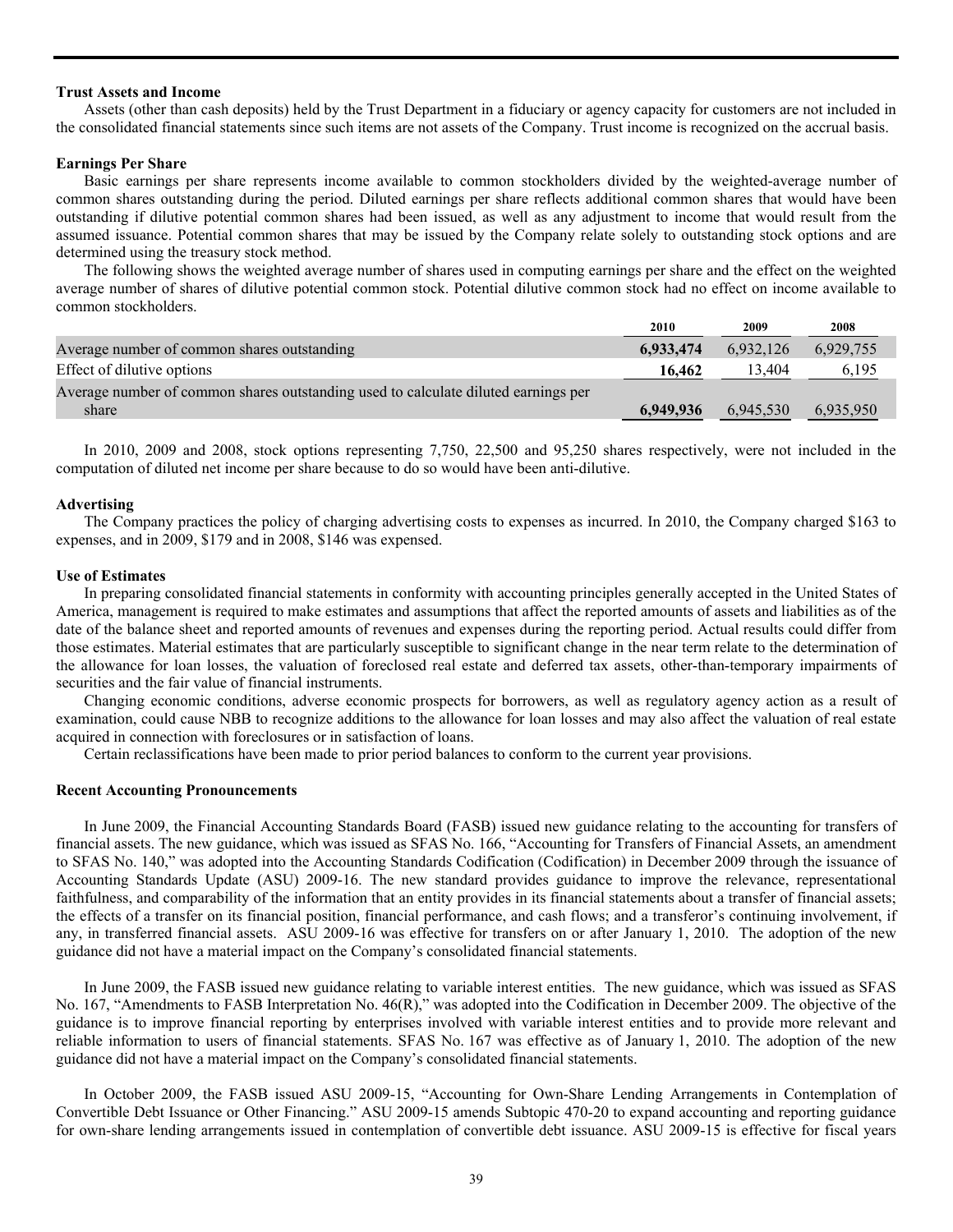beginning on or after December 15, 2009 and interim periods within those fiscal years for arrangements outstanding as of the beginning of those fiscal years. The adoption of the new guidance did not have a material impact on the Company's consolidated financial statements.

 In January 2010, the FASB issued ASU 2010-04, Accounting for Various Topics – Technical Corrections to SEC Paragraphs. ASU 2010-04 makes technical corrections to existing Securities and Exchange Commission (SEC) guidance including the following topics: accounting for subsequent investments, termination of an interest rate swap, issuance of financial statements - subsequent events, use of residential method to value acquired assets other than goodwill, adjustments in assets and liabilities for holding gains and losses, and selections of discount rate used for measuring defined benefit obligation. The adoption of the new guidance did not have a material impact on the Company's consolidated financial statements.

 In January 2010, the FASB issued ASU 2010-06, "Fair Value Measurements and Disclosures (Topic 820): Improving Disclosures about Fair Value Measurements." ASU 2010-06 amends Subtopic 820-10 to clarify existing disclosures, require new disclosures, and includes conforming amendments to guidance on employers' disclosures about postretirement benefit plan assets. ASU 2010-06 is effective for interim and annual periods beginning after December 15, 2009, except for disclosures about purchases, sales, issuances, and settlements in the roll forward of activity in Level 3 fair value measurements. Those disclosures are effective for fiscal years beginning after December 15, 2010 and for interim periods within those fiscal years. The adoption of the new guidance did not have a material impact on the Company's consolidated financial statements.

 In February 2010, the FASB issued ASU 2010-09, "Subsequent Events (Topic 855): Amendments to Certain Recognition and Disclosure Requirements." ASU 2010-09 addresses both the interaction of the requirements of Topic 855 with the SEC's reporting requirements and the intended breadth of the reissuance disclosures provisions related to subsequent events. An entity that is an SEC filer is not required to disclose the date through which subsequent events have been evaluated. ASU 2010-09 was effective immediately. The adoption of the new guidance did not have a material impact on the Company's consolidated financial statements.

 In July 2010, the FASB issued ASU 2010-20, "Disclosures about the Credit Quality of Financing Receivables and the Allowance for Credit Losses." The new disclosure guidance significantly expands the existing requirements and will lead to greater transparency into a company's exposure to credit losses from lending arrangements. The extensive new disclosures of information as of the end of a reporting period will become effective for both interim and annual reporting periods ending on or after December 15, 2010. Specific disclosures regarding activity that occurred before the issuance of the ASU, such as the allowance roll forward and modification disclosures, will be required for periods beginning on or after December 15, 2010. The Company has included the required disclosures in its consolidated financial statements.

 On September 17, 2010, the SEC issued Release No. 33-9144, "Commission Guidance on Presentation of Liquidity and Capital Resources Disclosures in Management's Discussion and Analysis." This interpretive release is intended to improve discussion of liquidity and capital resources in Management's Discussion and Analysis of Financial Condition and Results of Operations in order to facilitate understanding by investors of the liquidity and funding risks facing the registrant. This release was issued in conjunction with a proposed rule, "Short-Term Borrowings Disclosures," that would require public companies to disclose additional information to investors about their short-term borrowing arrangements. Release No. 33-9144 was effective on September 28, 2010.

 In January 2011, the FASB issued ASU 2011-01, "Deferral of the Effective Date of Disclosures about Troubled Debt Restructurings in Update No. 2010-20." The amendments in this ASU temporarily delay the effective date of the disclosures about troubled debt restructurings in ASU 2010-20 for public entities. The delay is intended to allow the FASB time to complete its deliberations on what constitutes a troubled debt restructuring. The effective date of the new disclosures about troubled debt restructurings for public entities and the guidance for determining what constitutes a troubled debt restructuring will then be coordinated. Currently, that guidance is anticipated to be effective for interim and annual periods ending after June 15, 2011.

 In December 2010, the FASB issued ASU 2010-29, "Disclosure of Supplementary Pro Forma Information for Business Combinations." The guidance requires pro forma disclosure for business combinations that occurred in the current reporting period as though the acquisition date for all business combinations that occurred during the year had been as of the beginning of the annual reporting period. If comparative financial statements are presented, the pro forma information should be reported as though the acquisition date for all business combinations that occurred during the current year had been as of the beginning of the comparable prior annual reporting period. ASU 2010-29 is effective for business combinations for which the acquisition date is on or after the beginning of the first annual reporting period beginning on or after December 15, 2010. Early adoption is permitted. The adoption of the new guidance is not expected to have a material impact on the Company's consolidated financial statements.

 In December 2010, the FASB issued ASU 2010-28, "When to Perform Step 2 of the Goodwill Impairment Test for Reporting Units with Zero or Negative Carrying Amounts." The amendments in this ASU modify Step 1 of the goodwill impairment test for reporting units with zero or negative carrying amounts. For those reporting units, an entity is required to perform Step 2 of the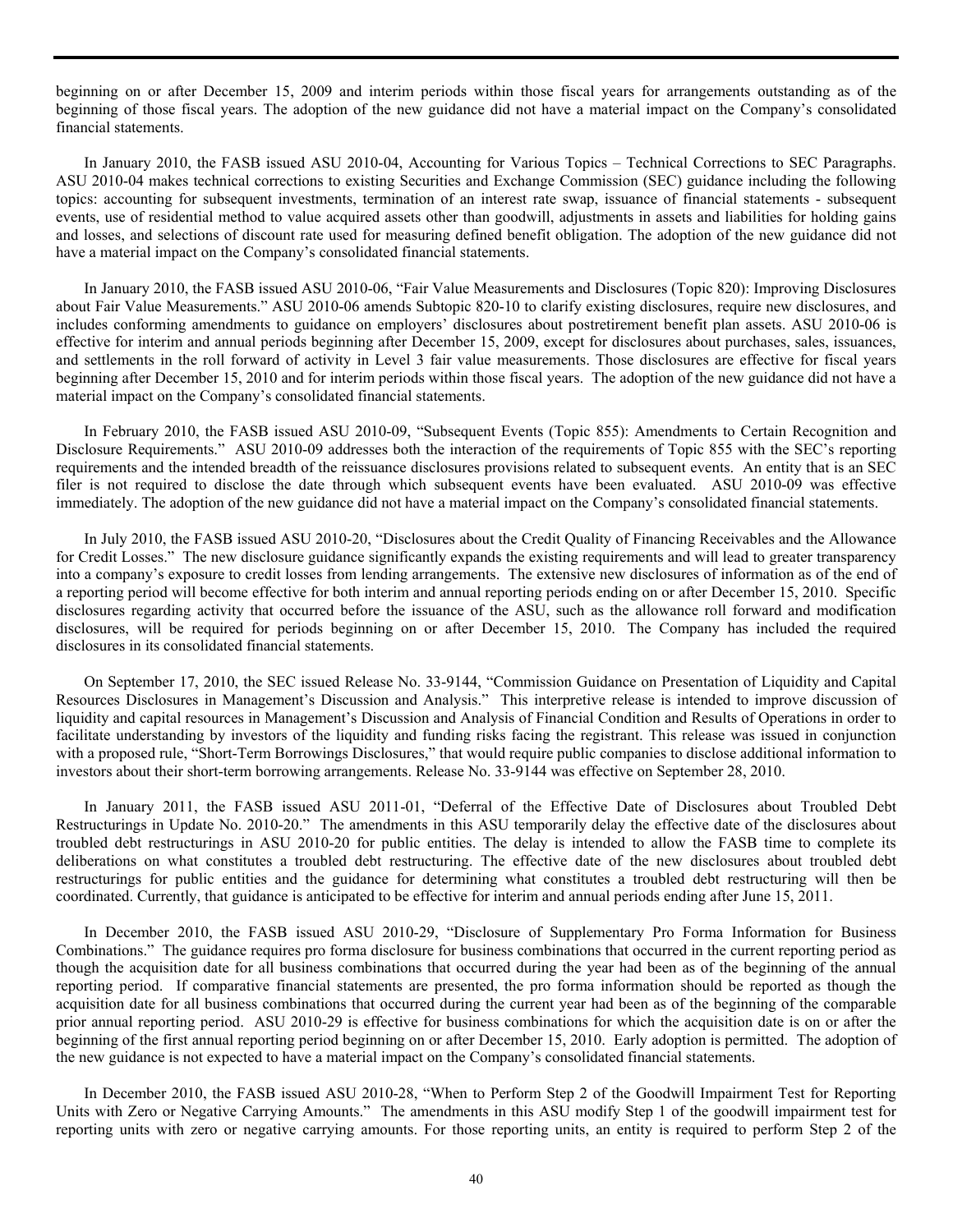goodwill impairment test if it is more likely than not that a goodwill impairment exists. The amendments in this ASU are effective for fiscal years, and interim periods within those years, beginning after December 15, 2010. Early adoption is not permitted. The adoption of the new guidance is not expected to have a material impact on the Company's consolidated financial statements.

 The SEC has issued Final Rule No. 33-9002, Interactive Data to Improve Financial Reporting, which requires companies to submit financial statements in XBRL (extensible business reporting language) format with their SEC filings on a phased-in schedule. Large accelerated filers and foreign large accelerated filers using U.S. GAAP were required to provide interactive data reports starting with their first quarterly report for fiscal periods ending on or after June 15, 2010. All remaining filers are required to provide interactive data reports starting with their first quarterly report for fiscal periods ending on or after June 15, 2011.

# **Note 2: Restriction on Cash**

 As members of the Federal Reserve System, the Company's subsidiary bank is required to maintain certain average reserve balances. For the final weekly reporting period in the years ended December 31, 2010 and 2009, the aggregate amounts of daily average required balances approximated \$350 in 2010 and \$5,250 in 2009.

## **Note 3: Securities**

The amortized cost and fair value of securities available for sale, with gross unrealized gains and losses, follows:

|                                                  |            |                          |          | <b>December 31, 2010</b>                          |             |                                                    |          |                   |
|--------------------------------------------------|------------|--------------------------|----------|---------------------------------------------------|-------------|----------------------------------------------------|----------|-------------------|
| Available for sale:                              |            | <b>Amortized</b><br>Cost |          | <b>Gross</b><br><b>Unrealized</b><br><b>Gains</b> |             | <b>Gross</b><br><b>Unrealized</b><br><b>Losses</b> |          | <b>Fair Value</b> |
| <b>U.S. Treasury</b>                             | S<br>2,015 |                          | <b>S</b> | 168                                               | -8<br>$---$ |                                                    | <b>S</b> | 2,183             |
| U.S. Government agencies and corporations        |            | 90.641                   |          | 424                                               |             | 2,913                                              |          | 88,152            |
| <b>States and political subdivisions</b>         |            | 60.676                   |          | 1,417                                             |             | 411                                                |          | 61,682            |
| Mortgage-backed securities                       |            | 10.744                   |          | 635                                               |             | ---                                                |          | 11,379            |
| <b>Corporate debt securities</b>                 |            | 16,902                   |          | 778                                               |             | ---                                                |          | 17,680            |
| <b>Federal Home Loan Bank stock – restricted</b> |            | 1,677                    |          | ---                                               |             | ---                                                |          | 1,677             |
| <b>Federal Reserve Bank stock – restricted</b>   |            | 92                       |          | $---$                                             |             | ---                                                |          | 92                |
| <b>Other securities</b>                          |            | 2,308                    |          | ---                                               |             | 246                                                |          | 2,062             |
| Total securities available for sale              |            | 185,055                  | S        | 3,422                                             |             | 3,570                                              |          | 184,907           |

|                                           |   |                   |   | <b>December 31, 2009</b>                   |    |                                             |    |                   |
|-------------------------------------------|---|-------------------|---|--------------------------------------------|----|---------------------------------------------|----|-------------------|
| <b>Available for sale:</b>                |   | Amortized<br>Cost |   | <b>Gross</b><br><b>Unrealized</b><br>Gains |    | Gross<br><b>Unrealized</b><br><b>Losses</b> |    | <b>Fair Value</b> |
| U.S. Treasury                             | S | 2,020             | S | 157                                        | -S | $---$                                       | S. | 2,177             |
| U.S. Government agencies and corporations |   | 48,137            |   | 375                                        |    | 925                                         |    | 47,587            |
| States and political subdivisions         |   | 72,743            |   | 2,016                                      |    | 354                                         |    | 74,405            |
| Mortgage-backed securities                |   | 16,250            |   | 766                                        |    | ---                                         |    | 17,016            |
| Corporate debt securities                 |   | 21,950            |   | 754                                        |    | 62                                          |    | 22,642            |
| Federal Home Loan Bank stock – restricted |   | 1,677             |   | ---                                        |    | ---                                         |    | 1,677             |
| Federal Reserve Bank stock – restricted   |   | 92                |   | $-- -$                                     |    | ---                                         |    | 92                |
| Other securities                          |   | 2,662             |   | $- - -$                                    |    | 217                                         |    | 2,445             |
| Total securities available for sale       |   | 165,531           |   | 4,068                                      |    | 1,558                                       |    | 168,041           |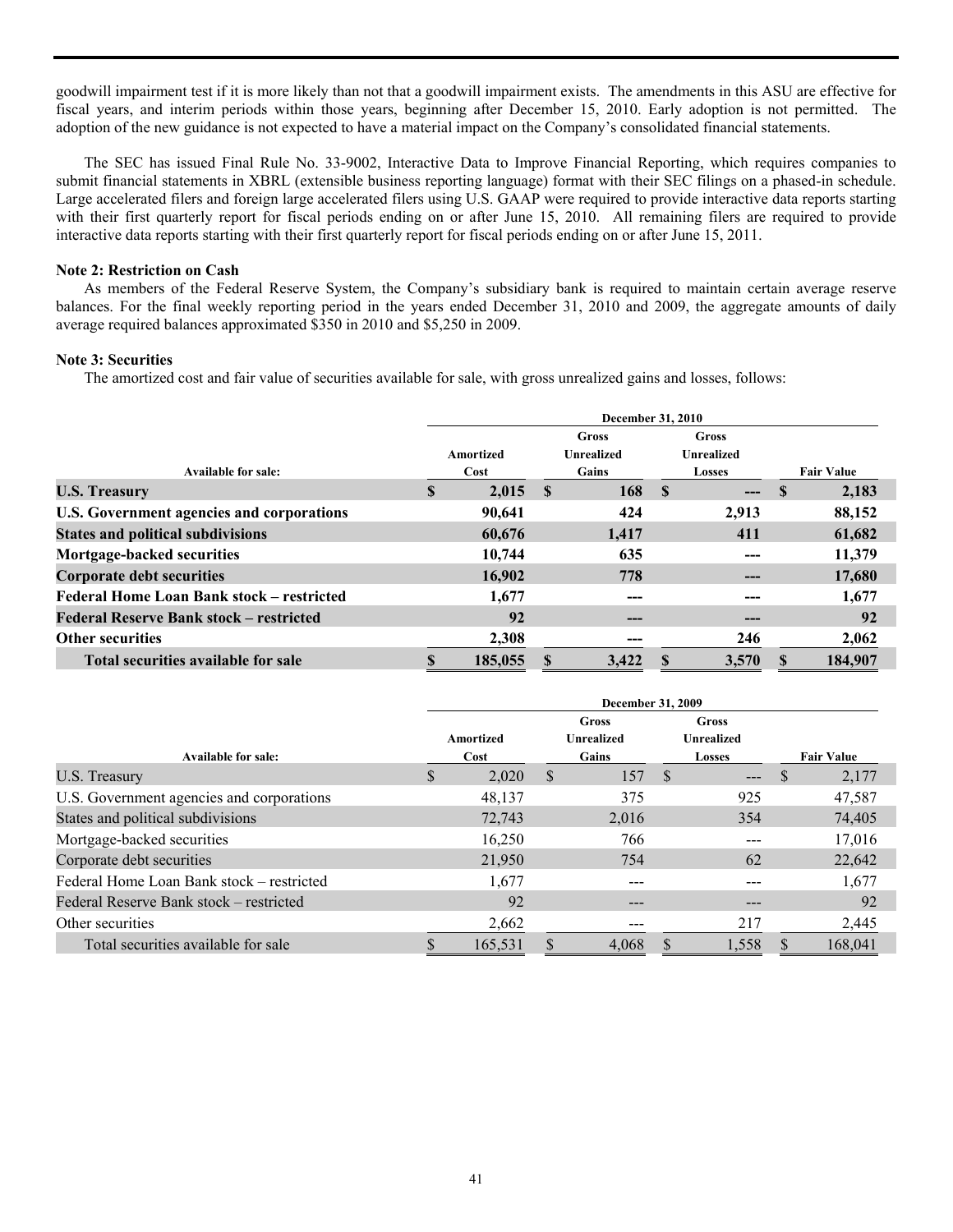The amortized cost and fair value of single maturity securities available for sale at December 31, 2010, by contractual maturity, are shown below. Expected maturities may differ from contractual maturities because borrowers may have the right to call or prepay obligations with or without call or prepayment penalties. Mortgage-backed securities included in these totals are categorized by final maturity at December 31, 2010.

|                                        |   | <b>December 31, 2010</b> |                   |
|----------------------------------------|---|--------------------------|-------------------|
|                                        |   | <b>Amortized Cost</b>    | <b>Fair Value</b> |
| Due in one year or less                | S | 10,906 \$                | 11,053            |
| Due after one year through five years  |   | 52,989                   | 55,202            |
| Due after five years through ten years |   | 21,407                   | 21,969            |
| Due after ten years                    |   | 96,167                   | 93,344            |
| <b>No maturity</b>                     |   | 3,586                    | 3,339             |
|                                        | S | 185,055                  | 184,907           |

The amortized cost and fair value of securities held to maturity, with gross unrealized gains and losses, follows:

|                                                  |      |           |    | <b>December 31, 2010</b>   |              |                            |                   |         |  |
|--------------------------------------------------|------|-----------|----|----------------------------|--------------|----------------------------|-------------------|---------|--|
|                                                  |      | Amortized |    | Gross<br><b>Unrealized</b> |              | Gross<br><b>Unrealized</b> |                   |         |  |
| <b>Held to maturity:</b>                         | Cost |           |    | Gains                      |              | <b>Losses</b>              | <b>Fair Value</b> |         |  |
| <b>U.S. Government agencies and corporations</b> | D    | 13,074    | -8 | <b>310</b>                 | $\mathbf{s}$ | 214                        | S                 | 13,170  |  |
| <b>States and political subdivisions</b>         |      | 112,625   |    | 1.174                      |              | 2,452                      |                   | 111,347 |  |
| Mortgage-backed securities                       |      | 1,142     |    | 97                         |              |                            |                   | 1,239   |  |
| <b>Corporate debt securities</b>                 |      | 4,159     |    | 29                         |              | 31                         |                   | 4,157   |  |
| <b>Total securities held to maturity</b>         |      | 131,000   |    | 1,610                      |              | 2,697                      |                   | 129,913 |  |

|                                           |                   |         |  | <b>December 31, 2009</b>            |               |                                             |   |                   |
|-------------------------------------------|-------------------|---------|--|-------------------------------------|---------------|---------------------------------------------|---|-------------------|
| <b>Held to maturity:</b>                  | Amortized<br>Cost |         |  | Gross<br><b>Unrealized</b><br>Gains |               | <b>Gross</b><br><b>Unrealized</b><br>Losses |   | <b>Fair Value</b> |
| U.S. Government agencies and corporations |                   | 25,078  |  | 279                                 | <sup>\$</sup> | 426                                         | S | 24,931            |
| States and political subdivisions         |                   | 94,674  |  | 847.ا                               |               | 915                                         |   | 95,606            |
| Mortgage-backed securities                |                   | 1,458   |  | 87                                  |               | ---                                         |   | 1,545             |
| Corporate debt securities                 |                   | 8,166   |  | 66                                  |               | 422                                         |   | 7,810             |
| Total securities held to maturity         |                   | 129,376 |  | 2,279                               |               | 1.763                                       |   | 129,892           |

The amortized cost and fair value of single maturity securities held to maturity at December 31, 2010, by contractual maturity, are shown below. Expected maturities may differ from contractual maturities because borrowers may have the right to call or prepay obligations with or without call or prepayment penalties. Mortgage-backed securities included in these totals are categorized by final maturity at December 31, 2010.

|                                        |   | December 31, 2010 |               |         |  |  |
|----------------------------------------|---|-------------------|---------------|---------|--|--|
|                                        |   | Amortized<br>Cost | Fair<br>Value |         |  |  |
| Due in one year or less                | S | 4,173             | - \$          | 4,224   |  |  |
| Due after one year through five years  |   | 22,617            |               | 23,315  |  |  |
| Due after five years through ten years |   | 17,784            |               | 18,169  |  |  |
| Due after ten years                    |   | 86,426            |               | 84,205  |  |  |
|                                        | S | 131,000           |               | 129,913 |  |  |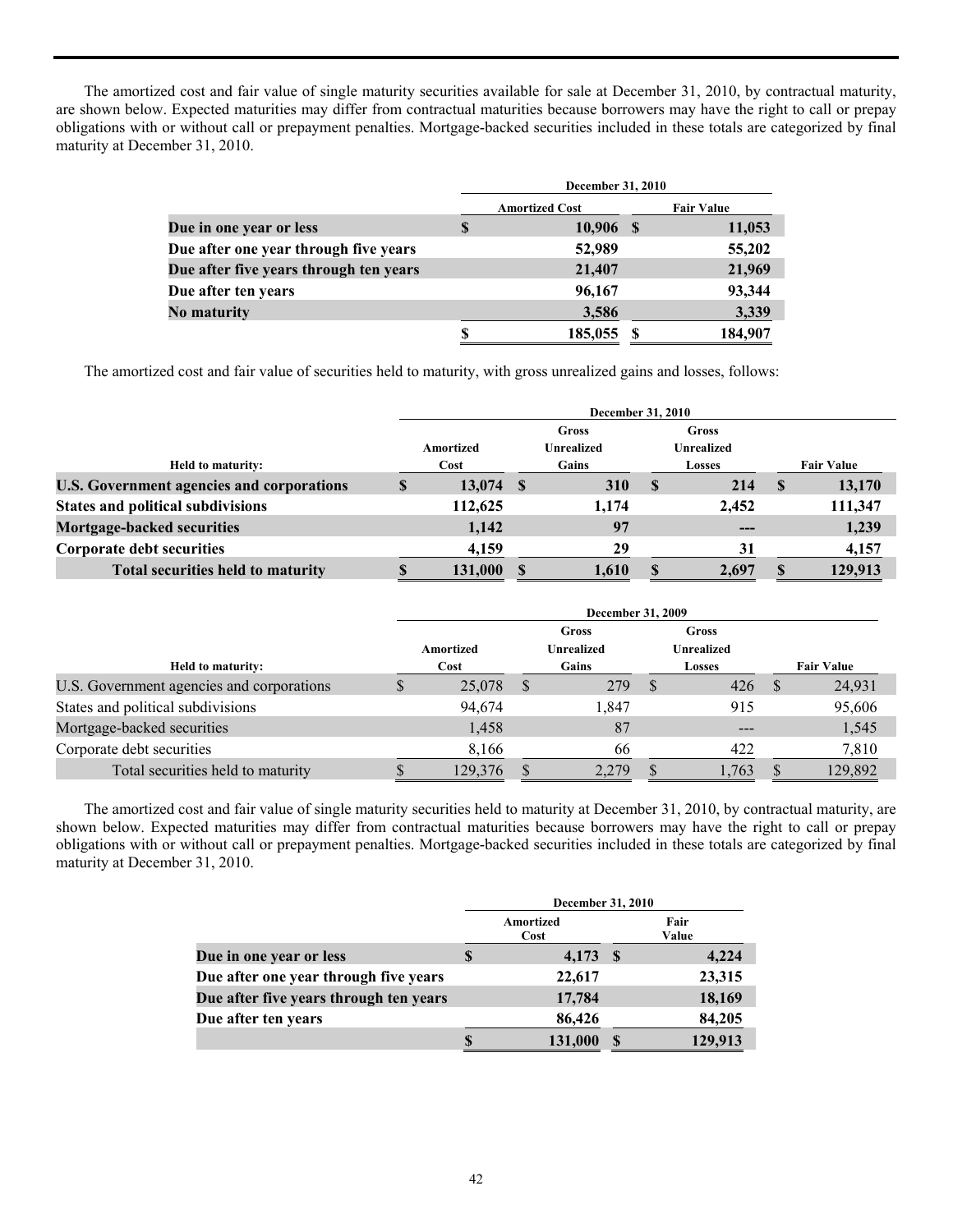Information pertaining to securities with gross unrealized losses at December 31, 2010 and 2009 aggregated by investment category and length of time that individual securities have been in a continuous loss position, follows:

|                                              |   | <b>December 31, 2010</b>   |                          |                           |   |               |  |                           |  |  |  |  |  |  |
|----------------------------------------------|---|----------------------------|--------------------------|---------------------------|---|---------------|--|---------------------------|--|--|--|--|--|--|
|                                              |   | <b>Less Than 12 Months</b> | <b>12 Months or More</b> |                           |   |               |  |                           |  |  |  |  |  |  |
|                                              |   | Fair<br>Value              |                          | <b>Unrealized</b><br>Loss |   | Fair<br>Value |  | <b>Unrealized</b><br>Loss |  |  |  |  |  |  |
| U.S. Government agencies and corporations    | S | 64,850 \$                  |                          | 3,127                     | S | $--$ S        |  | ---                       |  |  |  |  |  |  |
| State and political subdivisions             |   | 65,640                     |                          | 2,605                     |   | 2,528         |  | 258                       |  |  |  |  |  |  |
| <b>Corporate debt securities</b>             |   | 969                        |                          | 31                        |   | $--$          |  | $---$                     |  |  |  |  |  |  |
| Other                                        |   | ---                        |                          | ---                       |   | 247           |  | 246                       |  |  |  |  |  |  |
| <b>Total temporarily impaired securities</b> |   | 131,459 \$                 |                          | 5,763                     |   | 2.775 S       |  | 504                       |  |  |  |  |  |  |

|                                            |  |               |                           | <b>December 31, 2009</b>   |  |               |                           |
|--------------------------------------------|--|---------------|---------------------------|----------------------------|--|---------------|---------------------------|
|                                            |  |               |                           | <b>Less Than 12 Months</b> |  |               | <b>12 Months or More</b>  |
|                                            |  | Fair<br>Value | <b>Unrealized</b><br>Loss |                            |  | Fair<br>Value | <b>Unrealized</b><br>Loss |
| U. S. Government agencies and corporations |  | 42,876 \$     |                           | 1,351                      |  | $--$ S        |                           |
| State and political subdivisions           |  | 28,537        |                           | 571                        |  | 13,382        | 698                       |
| Corporate debt securities                  |  | 662           |                           |                            |  | 3,517         | 483                       |
| Other                                      |  | ---           |                           |                            |  | 277           | 217                       |
| Total temporarily impaired securities      |  | 72,075 \$     |                           | .923                       |  | 17,176 \$     | 1,398                     |

At December 31, 2010, the Company had 166 securities with a fair value of \$134,234 which had total unrealized losses of \$6,267. The Company has made the determination that these securities are temporarily impaired at December 31, 2010 for the following reasons:

 U.S. Government agencies and corporations. The unrealized losses in this category of investments were caused by interest rate fluctuations. The contractual terms of the investments do not permit the issuer to settle the securities at a price less than the cost basis of each investment. Because the Company does not intend to sell any of the investments and it is not more likely than not that the Company will be required to sell any of these investments before recovery of its amortized cost basis, which may be maturity, the Company does not consider these investments to be other-than-temporarily impaired.

 State and political subdivisions. This category's unrealized losses are primarily the result of interest rate fluctuations and also a certain few ratings downgrades brought about by the impact of the economic downturn on states and political subdivisions. The contractual terms of the investments do not permit the issuer to settle the securities at a price less than the cost basis of each investment. Because the Company does not intend to sell any of the investments and it is not more likely than not that the Company will be required to sell any of the investments before recovery of its amortized cost basis, which may be maturity, the Company does not consider these investments to be other-than-temporarily impaired.

 Corporate debt securities. The Company's unrealized losses in corporate debt securities are related to both interest rate fluctuations and ratings downgrades for a limited number of securities. The contractual terms of the investments do not permit the issuer to settle the securities at a price less than the cost basis of each investment. Because the Company does not intend to sell any of the investments before recovery of its amortized cost basis, which may be maturity, the Company does not consider these investments to be other-than-temporarily impaired.

 Other. The Company holds an investment in an LLC and a small amount of community bank stock. The value of these investments has been negatively affected by market conditions. Because the Company does not intend to sell these investments before recovery of amortized cost basis, the Company does not consider these investments to be other-than-temporarily impaired.

 At December 31, 2009, the Company had 120 securities with a fair value of \$89,251 which were temporarily impaired. The total unrealized loss on these securities, which was attributed to interest rate fluctuations, was \$3,321. Because the Company had the ability and intent to hold the securities until maturity or until the cost was recovered, the losses associated with the securities were not considered other than temporary at December 31, 2009.

 At December 31, 2010 and 2009, securities with a carrying value of \$141,810 and \$100,794, respectively, were pledged to secure trust deposits and for other purposes as required or permitted by law.

 As a member of the Federal Reserve and the Federal Home Loan Bank (FHLB) of Atlanta, NBB is required to maintain certain minimum investments in the common stock of those entities. Required levels of investment are based upon NBB's capital and a percentage of qualifying assets. In addition, NBB is eligible to borrow from the FHLB with borrowings collateralized by qualifying assets, primarily residential mortgage loans totaling approximately \$117,440, and NBB's capital stock investment in the FHLB. Redemption of FHLB stock is subject to certain limitations and conditions. At its discretion, the FHLB may declare dividends on the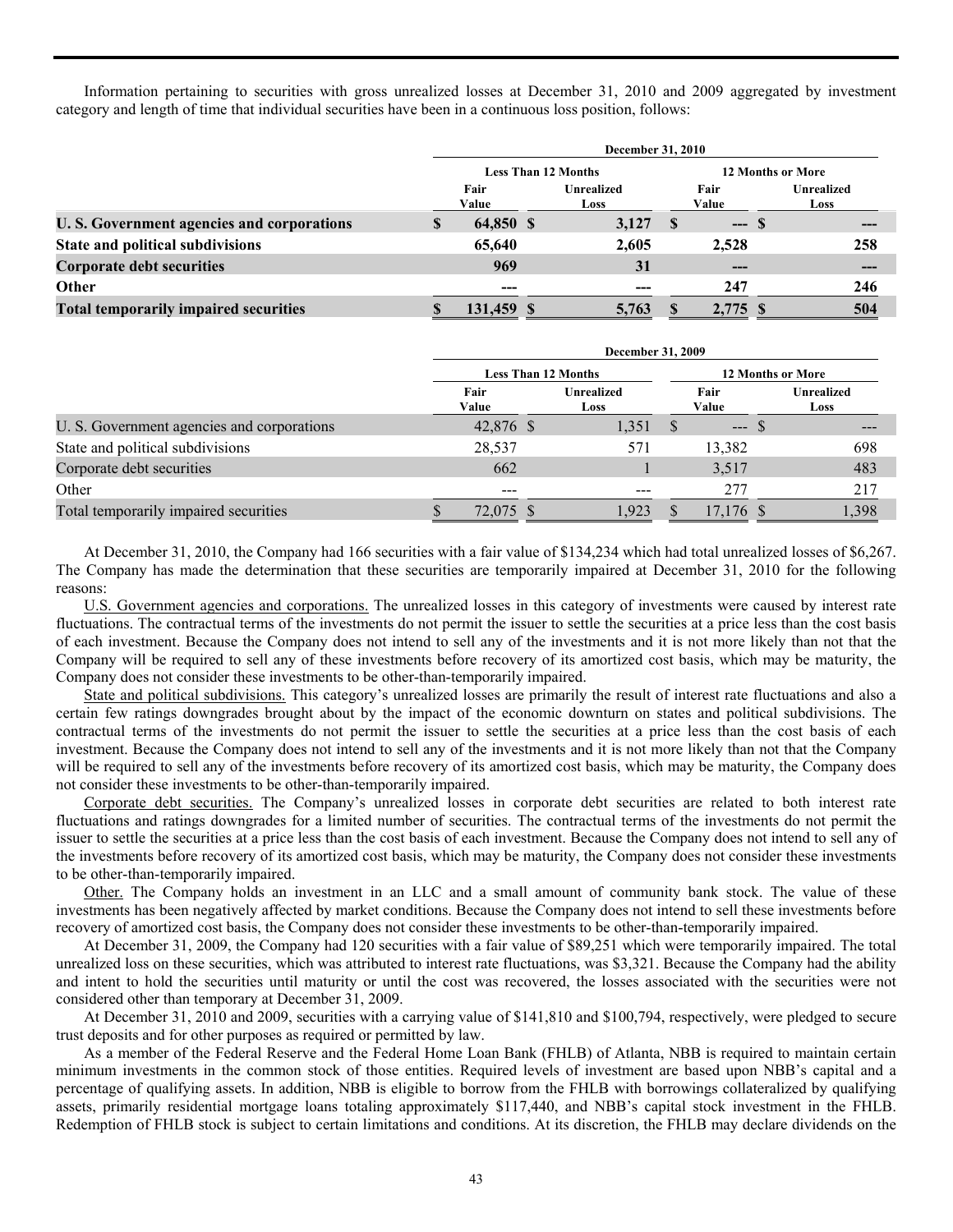stock. Management reviews for impairment based upon the ultimate recoverability of the cost basis in the FHLB stock.

#### **Note 4: Related Party Transactions**

 In the ordinary course of business, the Company, through its banking subsidiary, has granted loans to executive officers and directors of Bankshares and its subsidiaries amounting to \$4,025 at December 31, 2010 and \$3,466 at December 31, 2009. During the year ended December 31, 2010, total principal additions were \$3,003 and principal payments were \$2,444.

#### **Note 5: Allowance for Loan Losses**

 The allowance for loan losses methodology incorporates individual evaluation of impaired loans and collective evaluation of groups of nonimpaired loans. The Company performs ongoing analysis of the loan portfolio to determine credit quality and identify impaired loans. Credit quality is rated based on the loan's payment history, the borrower's current financial situation and value of the underlying collateral. Impaired loans are identified through the credit quality review of the Company.

 Impaired loans are those loans that are modified in a troubled debt restructure and larger, nonhomogeneous loans that are in nonaccrual or exhibit payment history or financial status that indicate the probability that collection will not occur according to the loan's terms. Generally, loans with a regulatory risk rating of "classified" are designated impaired. Impaired loans are measured at the lower of the invested amount or the fair market value. Impaired loans with an impairment loss are designated nonaccrual. Please refer to Note 1, "Summary of Significant Accounting Policies" for additional information on evaluation of impaired loans and associated specific reserves.

 The nonimpaired portfolio is divided according to risk characteristics and evaluated for credit risk. In 2010, the Company identified five major categories of loans, called portfolio segments, consisting of real estate-secured consumer loans, non-real estatesecured consumer loans, commercial real estate, commercial and industrial loans and construction, development and land loans. Further analysis of characteristics within the segments including borrower type, collateral type and loan term details is used to identify subgroups. Subgroups with total balances exceeding 5% of Tier I and Tier II Capital are designated loan classes. Risk factors are analyzed for each class to estimate collective reserves.

 Portfolio segments and classes are determined using a risk-based perspective. An analysis of loan characteristics, including collateral type, repayment sources, and (if applicable) the borrower's business model was included in the determination of segments and classes. This approach differs from the classification methodology prescribed for the Management's Discussion and Analysis section ("MD&A") of this report.

 For purposes of calculating the allowance for loan losses, the company segregated the portfolio based on a risk perspective. The Company determined five major segments: consumer real estate, consumer non-real estate, commercial real estate, commercial and industrial, and construction, development and land. Consumer real estate is composed of loans to purchase or build a primary residence as well as equity lines secured by a primary residence. Consumer non-real estate is composed of credit cards, automobile and other installment loans, and deposit overdrafts. Commercial real estate is composed of all commercial loans that are secured by real estate. Commercial and industrial is composed of commercial loans that are not secured by real estate. Construction, development and other land loans are composed of loans to developers of residential and commercial properties.

The segments were further divided into classes, as listed below.

| <b>Consumer Real Estate</b>        | Commercial Real Estate       |
|------------------------------------|------------------------------|
| Equity lines                       | College housing              |
| Closed-end consumer real estate    | Office/Retail space          |
| Consumer construction              | Nursing homes                |
|                                    | Hotel                        |
| Consumer, Non-Real Estate          | Municipalities               |
| Credit cards                       | Medical professionals        |
| Consumer, general                  | Religious organizations      |
| Consumer overdraft                 | Convenience stores           |
|                                    | Entertainment and sports     |
| Commercial & Industrial            | Nonprofit                    |
| Commercial & industrial            | Restaurants                  |
|                                    | General contractors          |
| Construction, Development and Land | Other commercial real estate |
| Residential                        |                              |
| Commercial                         |                              |

 Factors applied to the classes include allocations for the historical charge-off percentage, percentage of past due and nonaccrual loans to class balance, and external economic factors. Higher allocations for the risk factors applied to each class are made for special mention and classified loans.

 The policy for collective evaluation of nonimpaired loans was revised in the third quarter of 2010. The methodology for grouping loans, analyzing credit risk and allocating allowances was formalized. The adoption of the policy did not materially affect the total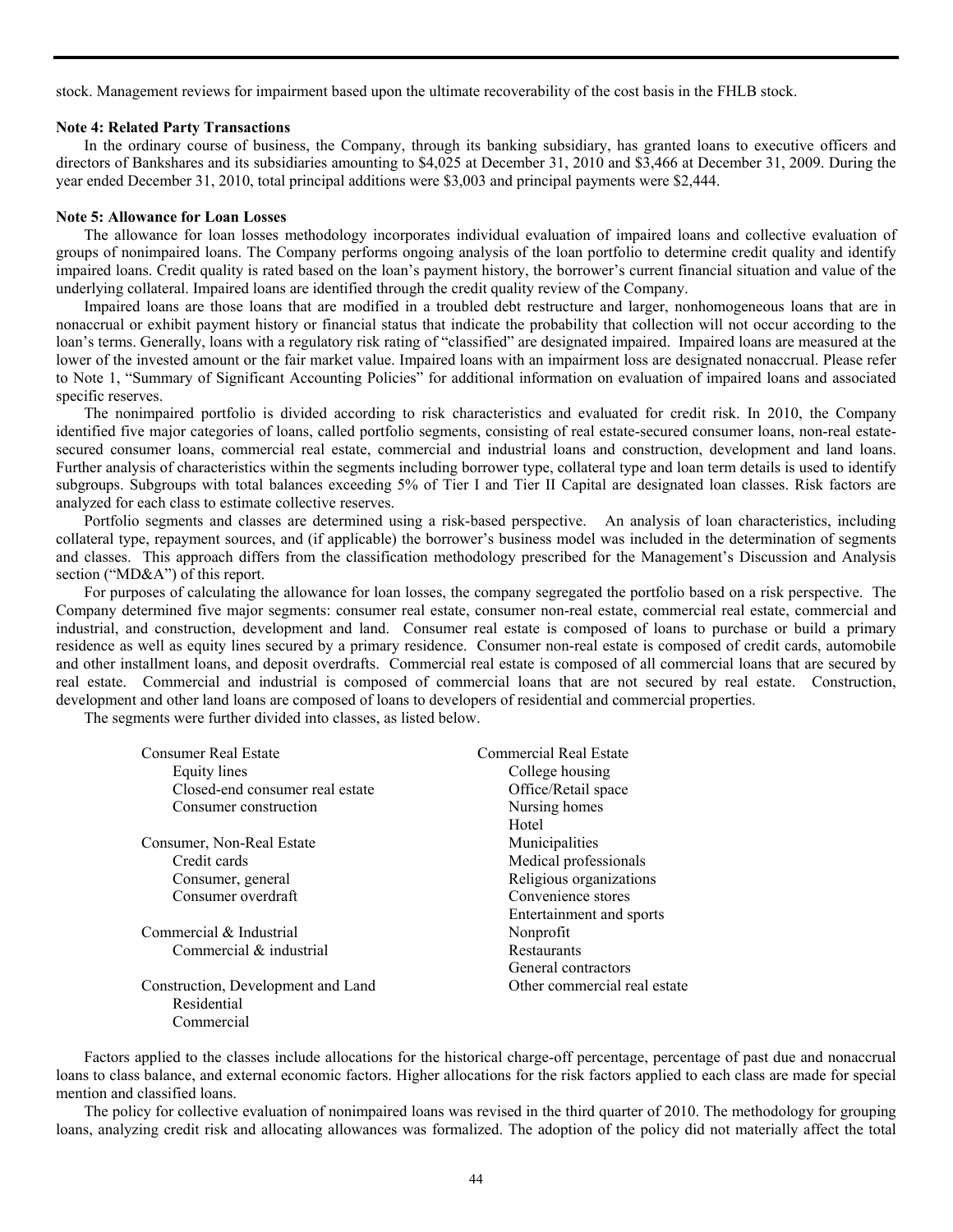estimated accrual or the provision for loan losses charged to income in 2010; however, previously unallocated amounts became allocated with the revised methodology.

An analysis of the allowance for loan losses follows:

|                                            |   |         | <b>Years ended December 31,</b> |       |
|--------------------------------------------|---|---------|---------------------------------|-------|
|                                            |   | 2010    | 2009                            | 2008  |
| Balance at beginning of year               | S | 6,926   | 5,858                           | 5,219 |
| Provision for loan losses                  |   | 3,409   | 1,634                           | 1,119 |
| Loans charged off                          |   | (2,810) | (647)                           | (611) |
| Recoveries of loans previously charged off |   | 139     | 81                              | 131   |
| Balance at end of year                     | Ф | 7,664   | 6.926                           | 5,858 |

A detailed analysis showing the allowance roll-forward by portfolio segment for the year ended December 31, 2010 follows:

|                                  |   | Consumer<br><b>Non-Real</b><br>Consumer<br><b>Real Estate</b><br><b>Estate</b> |   | Commercial<br>Commercial<br>& Industrial<br><b>Real Estate</b> |  |         | Construction,<br><b>Development</b><br>& Land | <b>Unallocated</b> | Total  |      |  |         |
|----------------------------------|---|--------------------------------------------------------------------------------|---|----------------------------------------------------------------|--|---------|-----------------------------------------------|--------------------|--------|------|--|---------|
| <b>Allowance for Loan Losses</b> |   |                                                                                |   |                                                                |  |         |                                               |                    |        |      |  |         |
| <b>Beginning Balance</b>         | S | 249                                                                            | S | $1,049$ \$                                                     |  | 4,321   | -S                                            | 459 \$             | 562 \$ | 286  |  | 6.926   |
| Charge-offs                      |   | (89)                                                                           |   | (358)                                                          |  | (1,021) |                                               | (927)              | (415)  | ---  |  | (2,810) |
| Recoveries                       |   | 10                                                                             |   | 67                                                             |  | 61      |                                               |                    | ---    |      |  | 139     |
| Provision for loan<br>losses     |   | 889                                                                            |   | (172)                                                          |  | 672     |                                               | 1,575              | 602    | 157) |  | 3,409   |
| <b>Ending Balance</b>            |   | 1,059                                                                          |   | 586 \$                                                         |  | 4,033   |                                               | 1,108              | 749    | 129  |  | .664    |

An analysis of the components of the ending balance of the allowance for loan losses by portfolio segment follows:

|                                                                 |   | Consumer<br><b>Real Estate</b> |   | Consumer<br><b>Non-Real</b><br><b>Estate</b> | Commercial<br><b>Real Estate</b> | Commercial<br>& Industrial |      | Construction,<br>Development<br>& Other<br>Land | <b>Unallocated</b> | Total |
|-----------------------------------------------------------------|---|--------------------------------|---|----------------------------------------------|----------------------------------|----------------------------|------|-------------------------------------------------|--------------------|-------|
| Allowance for loans<br>individually evaluated<br>for impairment | S | 27S                            |   | $--$ \$                                      | 565 \$                           | 508                        | - \$ | 100                                             | $---$              | 1,200 |
| Allowance for loans<br>collectively evaluated<br>for impairment | S | 1,032                          | S | 586 S                                        | 3.468                            | 600                        |      | 649                                             | 129                | 6.464 |

The ending balance of loans associated with the components of the allowance for loans losses follows:

|                                                   |    | Consumer<br><b>Real Estate</b> | Consumer<br><b>Non-Real</b><br><b>Estate</b> | Commercial<br><b>Real Estate</b> |              | <b>Commercial</b><br>& Industrial | Construction,<br>Development<br>& Other<br>Land |     | Unallocated | <b>Total</b> |
|---------------------------------------------------|----|--------------------------------|----------------------------------------------|----------------------------------|--------------|-----------------------------------|-------------------------------------------------|-----|-------------|--------------|
| Loans individually<br>evaluated for<br>impairment | S  | 505 \$                         | $--$ \$                                      | $5,151$ \$                       |              | 698 \$                            | 2,437                                           | - S |             | $-$ \$ 8,791 |
| Loans collectively<br>evaluated for<br>impairment | S. | 108,855                        | $$35,679$ \, S                               | 343,780                          | <sup>S</sup> | 36,374 \$                         | 42.964                                          |     |             | $-5567,652$  |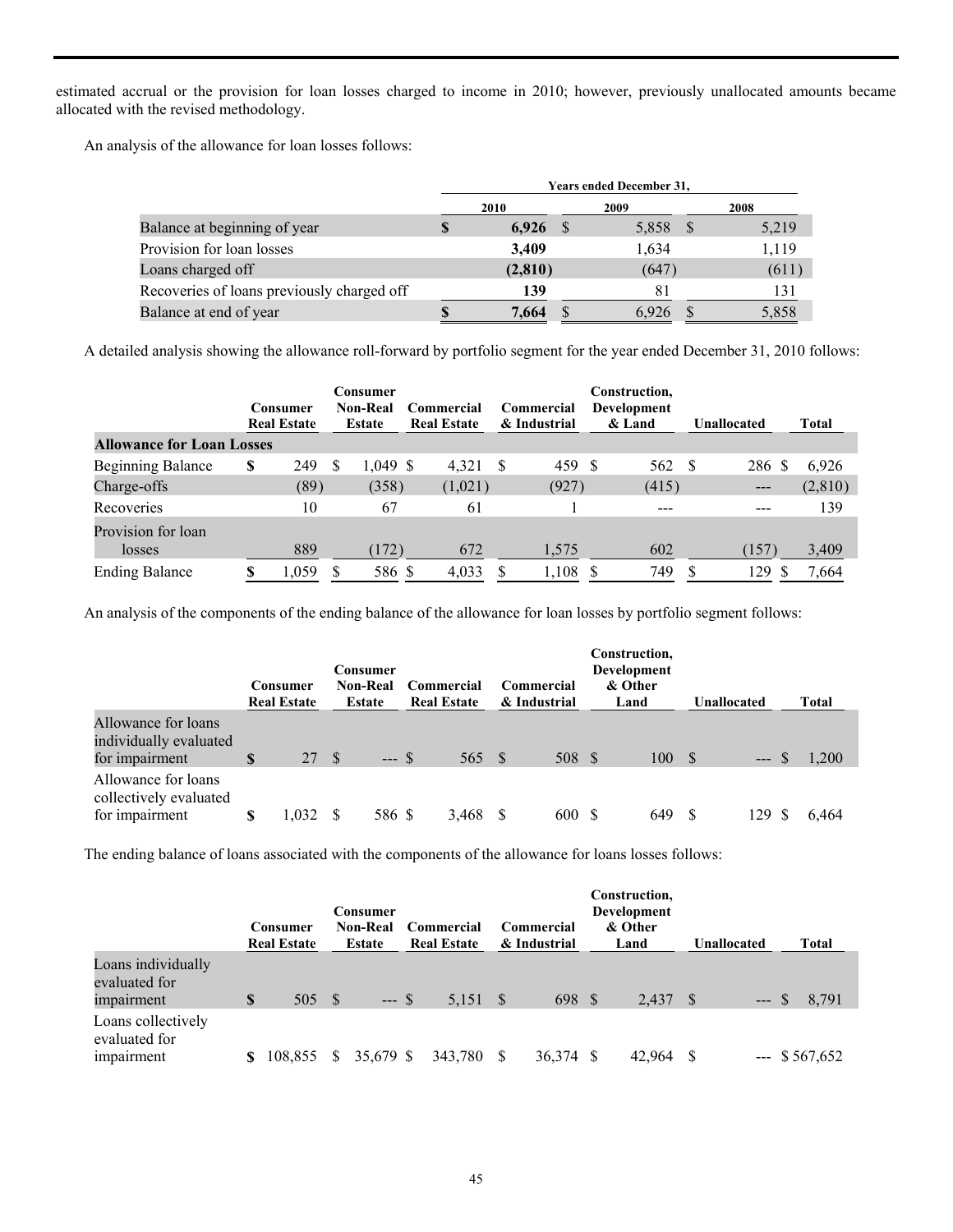The following is a summary of information pertaining to impaired loans:

|                                                  |  | December 31, |       |                                 |                  |                   |  |  |  |  |
|--------------------------------------------------|--|--------------|-------|---------------------------------|------------------|-------------------|--|--|--|--|
|                                                  |  | 2010         | 2009  |                                 |                  | 2008              |  |  |  |  |
| Impaired loans without a valuation allowance     |  | 1,115        |       | 50                              |                  | 1,028             |  |  |  |  |
| Impaired loans with a valuation allowance        |  | 7,676        |       | 7,630                           |                  | 2,548             |  |  |  |  |
| Total impaired loans                             |  | 8,791        |       | 7,680                           |                  | 3,576             |  |  |  |  |
| Valuation allowance related to impaired loans    |  | 1,200        |       | 2,495                           |                  | 679               |  |  |  |  |
|                                                  |  |              |       | <b>Years ended December 31,</b> |                  |                   |  |  |  |  |
|                                                  |  | 2010         |       | 2009                            |                  | 2008              |  |  |  |  |
| Average investment in impaired loans             |  | S            | 7,526 | 7,851                           |                  | 3,790<br><b>S</b> |  |  |  |  |
| Interest in cause measurined on increalmed lagua |  |              | $1 -$ |                                 | 1 C <sub>O</sub> | 1.4 <sub>0</sub>  |  |  |  |  |

Interest income recognized on impaired loans **17** 169 140 Interest income recognized on a cash basis on impaired loans **---** --- ---

 A detailed analysis of investment in impaired loans, associated reserves and interest income recognized, segregated by loan class for the year ended December 31, 2010 follows:

|                                              | Average<br><b>Recorded</b><br><b>Investment</b><br>in<br>Impaired<br>Loans | Unpaid<br>Principal<br><b>Balance</b><br>of<br>Impaired<br>Loans | (A)<br><b>Total</b><br><b>Recorded</b><br><b>Investment</b><br>in Impaired<br>Loan | <b>Recorded</b><br><b>Investment</b><br>in $(A)$ for<br>Which<br>There is<br><b>No Related</b><br><b>Allowance</b> | <b>Recorded</b><br><b>Investment</b><br>in $(A)$ for<br>Which<br>There is a<br><b>Related</b><br><b>Allowance</b> | <b>Related</b><br><b>Allowance</b><br>for<br><b>Impaired</b><br>Loans | <b>Interest</b><br><b>Income</b><br>Recognized |
|----------------------------------------------|----------------------------------------------------------------------------|------------------------------------------------------------------|------------------------------------------------------------------------------------|--------------------------------------------------------------------------------------------------------------------|-------------------------------------------------------------------------------------------------------------------|-----------------------------------------------------------------------|------------------------------------------------|
| <b>Consumer Real Estate</b>                  |                                                                            |                                                                  |                                                                                    |                                                                                                                    |                                                                                                                   |                                                                       |                                                |
| Closed-end Consumer<br><b>Real Estate</b>    | \$<br>337                                                                  | $\mathbf{\hat{S}}$<br>505                                        | 505                                                                                | $\mathbb{S}$                                                                                                       | \$<br>505 \$                                                                                                      | 26                                                                    | \$                                             |
| <b>Commercial Real Estate</b>                |                                                                            |                                                                  |                                                                                    |                                                                                                                    |                                                                                                                   |                                                                       |                                                |
| Office & Retail                              | 253                                                                        |                                                                  |                                                                                    | $---$                                                                                                              | ---                                                                                                               |                                                                       |                                                |
| Hotel                                        | 2,767                                                                      | 3,509                                                            | 3,509                                                                              | 287                                                                                                                | 3,222                                                                                                             | 267                                                                   |                                                |
| Convenience stores                           | 49                                                                         | 577                                                              | 592                                                                                | 592                                                                                                                | ---                                                                                                               |                                                                       | 15                                             |
| Other commercial real<br>estate              | 337                                                                        | 1,065                                                            | 1,066                                                                              | ---                                                                                                                | 1,066                                                                                                             | 299                                                                   | $\mathbf{1}$                                   |
| <b>Commercial &amp; Industrial</b>           |                                                                            |                                                                  |                                                                                    |                                                                                                                    |                                                                                                                   |                                                                       |                                                |
| Commercial &<br>Industrial                   | 1,183                                                                      | 698                                                              | 698                                                                                |                                                                                                                    | 698                                                                                                               | 508                                                                   |                                                |
| Construction,<br><b>Development and Land</b> |                                                                            |                                                                  |                                                                                    |                                                                                                                    |                                                                                                                   |                                                                       |                                                |
| Residential                                  | 2,579                                                                      | 2,185                                                            | 2,185                                                                              | ---                                                                                                                | 2,185                                                                                                             | 100                                                                   |                                                |
| Commercial                                   | 21                                                                         | 252                                                              | 253                                                                                | 253                                                                                                                | ---                                                                                                               |                                                                       | $\mathbf{1}$                                   |
| <b>Total</b>                                 | 7,526<br>$\mathbb{S}$                                                      | 8,791 \$<br><sup>S</sup>                                         | 8,808                                                                              | $\mathcal{S}$<br>1,132                                                                                             | 7,676<br>$\mathbb{S}$                                                                                             | 1,200<br><sup>\$</sup>                                                | \$<br>17                                       |

Note: Only classes with impaired loans are shown.

 The Company collects and discloses data in compliance with accounting guidance in effect for the year disclosed. The table above and the following tables disclose information for 2010 only, following accounting guidance adopted in 2010. Information for prior years was collected according to guidance in effect for those years and is not available in the format adopted in 2010.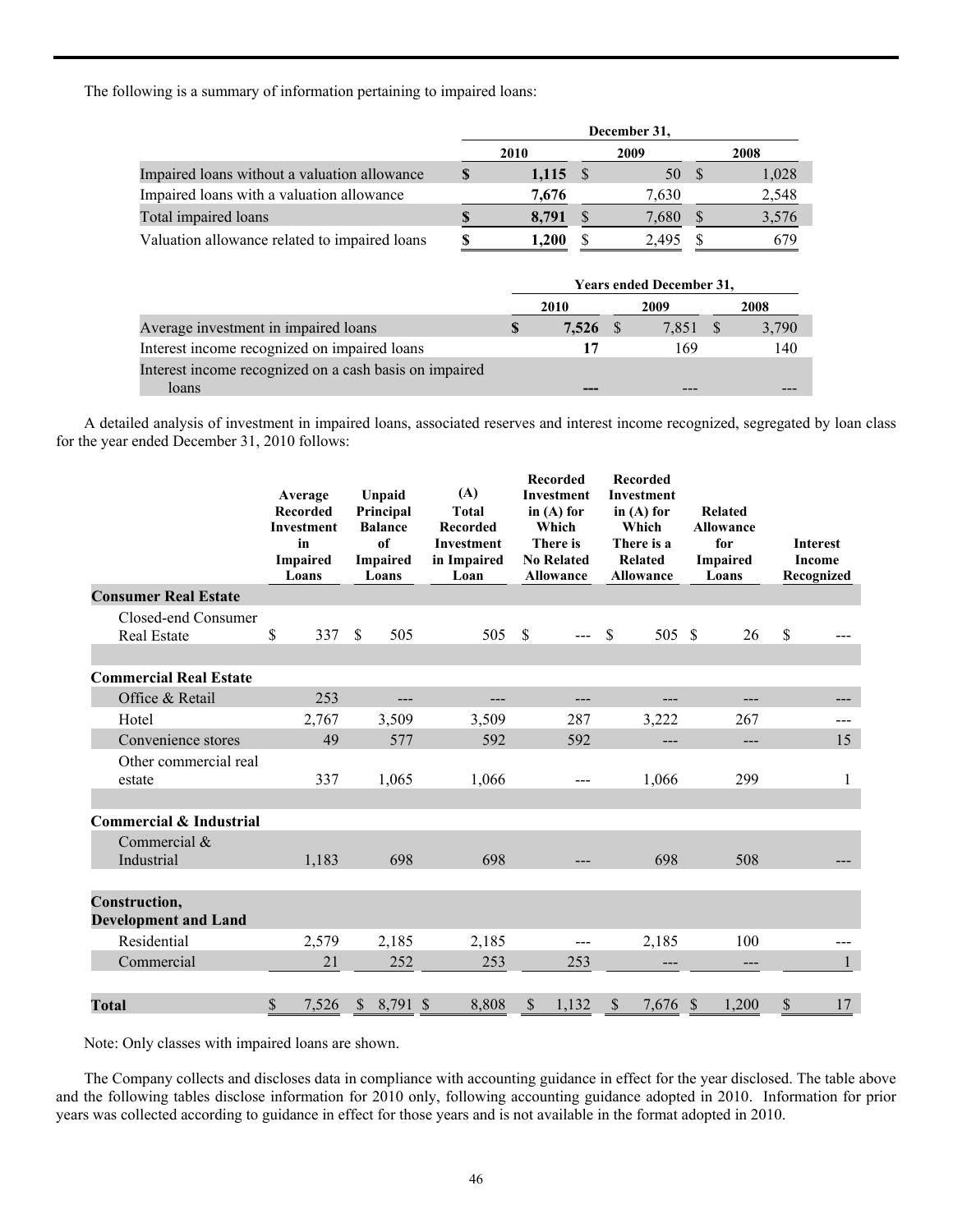An analysis of past due and nonaccrual loans follows:

| For the year ended December 31, 2010 |  |  |  |  |
|--------------------------------------|--|--|--|--|
|--------------------------------------|--|--|--|--|

|                                           | $30 - 89$<br><b>Days Past</b><br>Due | 90 or<br>More<br><b>Days Past</b><br>Due | 90 Days Past<br>Due and<br>Still<br>Accruing | <b>Nonaccruals</b><br>(Including<br>Impaired<br>Nonaccruals) |
|-------------------------------------------|--------------------------------------|------------------------------------------|----------------------------------------------|--------------------------------------------------------------|
| <b>Consumer Real Estate</b>               |                                      |                                          |                                              |                                                              |
| <b>Equity Lines</b>                       | \$<br>69 \$                          | $\overline{a}$                           | $\mathbf{\hat{S}}$<br>$\frac{1}{2}$          | $\mathcal{S}$<br>$---$                                       |
| Closed-ended Consumer Real<br>Estate      | 1,868                                | 1,178                                    | 612                                          | 783                                                          |
| <b>Consumer Construction</b>              | $---$                                | ---                                      | ---                                          | ---                                                          |
|                                           |                                      |                                          |                                              |                                                              |
| <b>Consumer, Non-Real Estate</b>          |                                      |                                          |                                              |                                                              |
| <b>Credit Cards</b>                       | 67                                   | 42                                       | 29                                           | ---                                                          |
| <b>Consumer General</b>                   | 518                                  | 45                                       | 37                                           |                                                              |
| <b>Consumer Overdraft</b>                 | $---$                                | $---$                                    | ---                                          | ---                                                          |
|                                           |                                      |                                          |                                              |                                                              |
| <b>Commercial Real Estate</b>             |                                      |                                          |                                              |                                                              |
| <b>College Housing</b>                    | 224                                  | 262                                      | $---$                                        |                                                              |
| Office/Retail                             | ---                                  | $---$                                    |                                              |                                                              |
| Nursing Homes                             | $---$                                | $---$                                    | $---$                                        | $---$                                                        |
| Hotel                                     | $---$                                | 802                                      |                                              | 3,509                                                        |
| Municipalities                            | $---$                                | $\overline{a}$                           | $---$                                        |                                                              |
| <b>Medical Professionals</b>              | $---$                                | 181                                      | $---$                                        |                                                              |
| Religious Organizations                   | ---                                  | $\overline{a}$                           | ---                                          | ---                                                          |
| <b>Convenience Stores</b>                 | 9                                    | 577                                      | 577                                          | ---                                                          |
| <b>Entertainment and Sports</b>           | $---$                                | $\sim$                                   | $\overline{a}$                               |                                                              |
| Nonprofit                                 | ---                                  | $---$                                    | $---$                                        |                                                              |
| <b>Restaurants</b>                        | $---$                                | ---                                      | ---                                          |                                                              |
| <b>General Contractors</b>                | ---                                  | 85                                       | ---                                          | ---                                                          |
| Other Commercial Real Estate              | 792                                  | 136                                      | ---                                          | 715                                                          |
| <b>Commercial and Industrial</b>          |                                      |                                          |                                              |                                                              |
| Commercial and Industrial                 | 740                                  | 609                                      | 81                                           | 879                                                          |
| <b>Construction, Development and Land</b> |                                      |                                          |                                              |                                                              |
| Residential                               | ---                                  | 2,185                                    | $---$                                        | 2,185                                                        |
| Commercial                                | 25                                   |                                          |                                              |                                                              |
|                                           |                                      |                                          |                                              |                                                              |
| <b>Total</b>                              | \$<br>4,312 \$                       | 6,102                                    | \$<br>1,336                                  | \$<br>8,071                                                  |

 Nonaccrual loans that meet the Company's balance thresholds are designated as impaired. Total nonaccrual loans at December 31, 2010 were \$8,071, of which \$7,612 were impaired. At December 31, 2009 and 2008, all nonaccrual loans met the balance threshold and were designated impaired.

 Loans past due greater than 90 days which continue to accrue interest totaled \$1,336 at December 31, 2010, compared with \$1,697 and \$1,127 at December 31, 2009 and 2008, respectively.

 The estimate of credit risk for nonimpaired loans is obtained by applying allocations for internal and external factors. The allocations are increased for loans that exhibit greater credit quality risk.

 Credit quality indicators, which the Company terms risk grades, are assigned through the Company's credit review function for larger loans and selective review of loans that fall below credit review thresholds. Loans that do not indicate heightened risk are graded as "pass". Loans that appear to have elevated credit risk because of frequent or persistent past due status which is less than 75 days or that show weakness in the borrower's financial condition are risk graded "special mention". Loans with frequent or persistent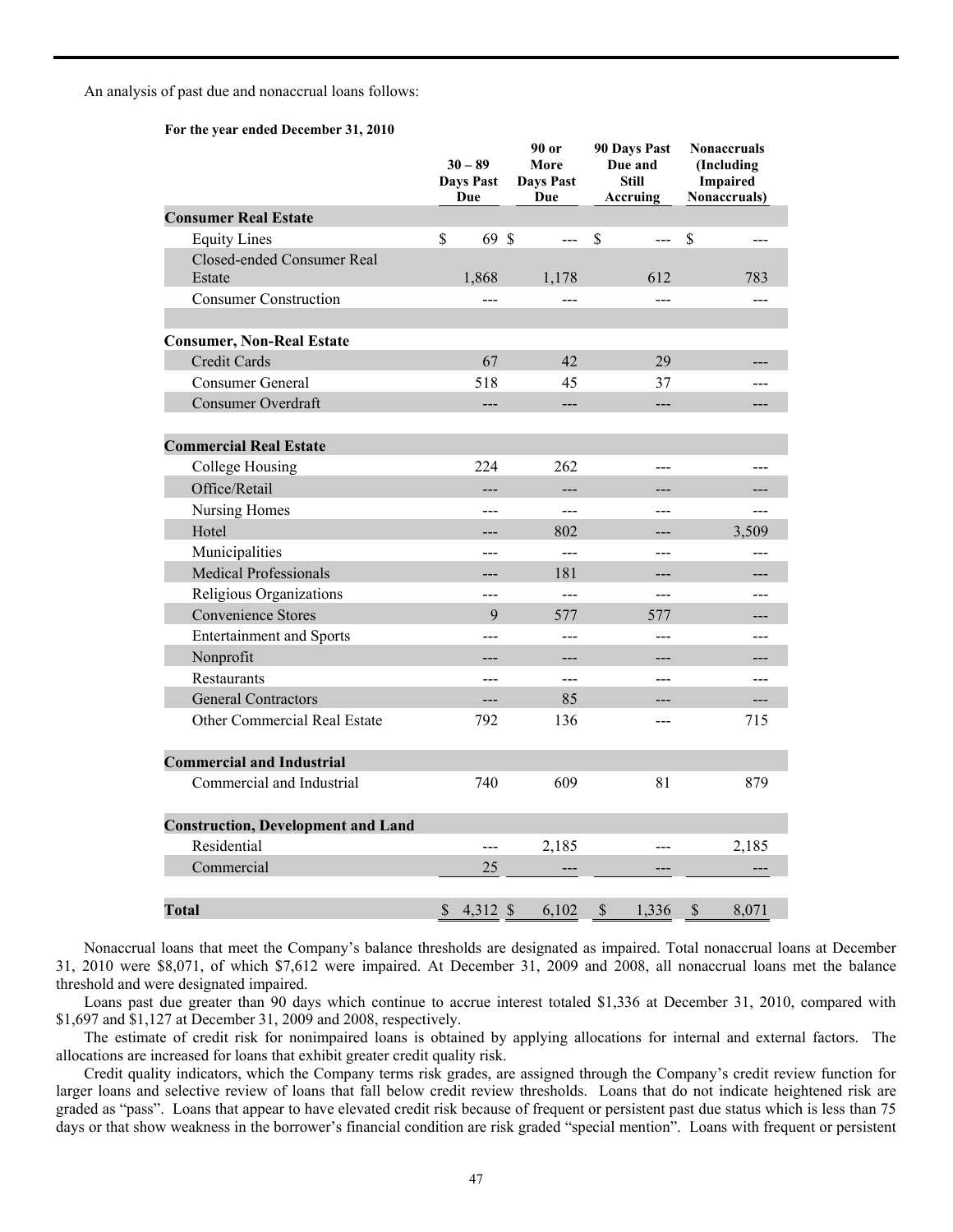delinquency exceeding 75 days or that have a higher level of weakness in the borrower's financial condition are graded "classified". Classified loans have regulatory risk ratings of "substandard" and "doubtful". Allocations are increased by 50% and by 100% for loans with grades of "special mention" and "classified", respectively.

Determination of risk grades was completed for the portfolio as of December 31, 2010 and 2009.

The following displays nonimpaired loans by credit quality indicator at December 31, 2010:

|                                           |             | Pass    | <b>Special Mention</b> | <b>Classified</b><br>(Excluding<br>Impaired) |       |
|-------------------------------------------|-------------|---------|------------------------|----------------------------------------------|-------|
| <b>Consumer Real Estate</b>               |             |         |                        |                                              |       |
| <b>Equity Lines</b>                       | $\mathbf S$ | 15,735  | \$<br>$---$            | \$                                           | 119   |
| Closed-ended Consumer Real<br>Estate      |             | 85,313  | 731                    |                                              | 2,969 |
| <b>Consumer Construction</b>              |             | 3,988   |                        |                                              | $---$ |
| <b>Consumer, Non-Real Estate</b>          |             |         |                        |                                              |       |
| <b>Credit Cards</b>                       |             | 6,446   | $---$                  |                                              | 14    |
| <b>Consumer General</b>                   |             | 28,730  | 392                    |                                              | 94    |
| <b>Consumer Overdraft</b>                 |             | 3       | $---$                  |                                              | $---$ |
| <b>Commercial Real Estate</b>             |             |         |                        |                                              |       |
| College Housing                           |             | 88,110  | 461                    |                                              | 1,016 |
| Office/Retail                             |             | 60,540  | 3,500                  |                                              | 848   |
| Nursing Homes                             |             | 28,018  | $---$                  |                                              |       |
| Hotel                                     |             | 10,689  | 1,878                  |                                              | 625   |
| Municipalities                            |             | 16,979  | ---                    |                                              |       |
| <b>Medical Professionals</b>              |             | 17,111  | $---$                  |                                              | 181   |
| Religious Organizations                   |             | 12,643  | ---                    |                                              |       |
| <b>Convenience Stores</b>                 |             | 9,010   | 9                      |                                              |       |
| <b>Entertainment and Sports</b>           |             | 7,694   | $---$                  |                                              |       |
| Nonprofit                                 |             | 6,421   | ---                    |                                              |       |
| Restaurants                               |             | 6,740   | $---$                  |                                              | 153   |
| <b>General Contractors</b>                |             | 6,175   | $---$                  |                                              | 240   |
| Other Commercial Real Estate              |             | 63,679  | 111                    |                                              | 951   |
| <b>Commercial and Industrial</b>          |             |         |                        |                                              |       |
| Commercial and Industrial                 |             | 34,826  | 129                    |                                              | 1,419 |
| <b>Construction, Development and Land</b> |             |         |                        |                                              |       |
| Residential                               |             | 25,760  | ---                    |                                              | 2,633 |
| Commercial                                |             | 14,405  |                        |                                              | 164   |
| <b>Total</b>                              | \$          | 549,015 | \$<br>7,211            | \$<br>11,426                                 |       |

# Sales, Purchases and Reclassification of Loans

 The Company finances mortgages under "best efforts" contracts with mortgage purchasers. The mortgages are designated as held for sale upon initiation. There have been no major reclassifications from portfolio loans to held for sale. Occasionally, the Company purchases or sells participations in loans. The Company purchased one participation in 2010, which is included in Commercial Real Estate loans. All participation loans met the Company's normal underwriting standards at the time the participation was entered. Participation loans are included in the appropriate portfolio balances to which the allowance methodology is applied.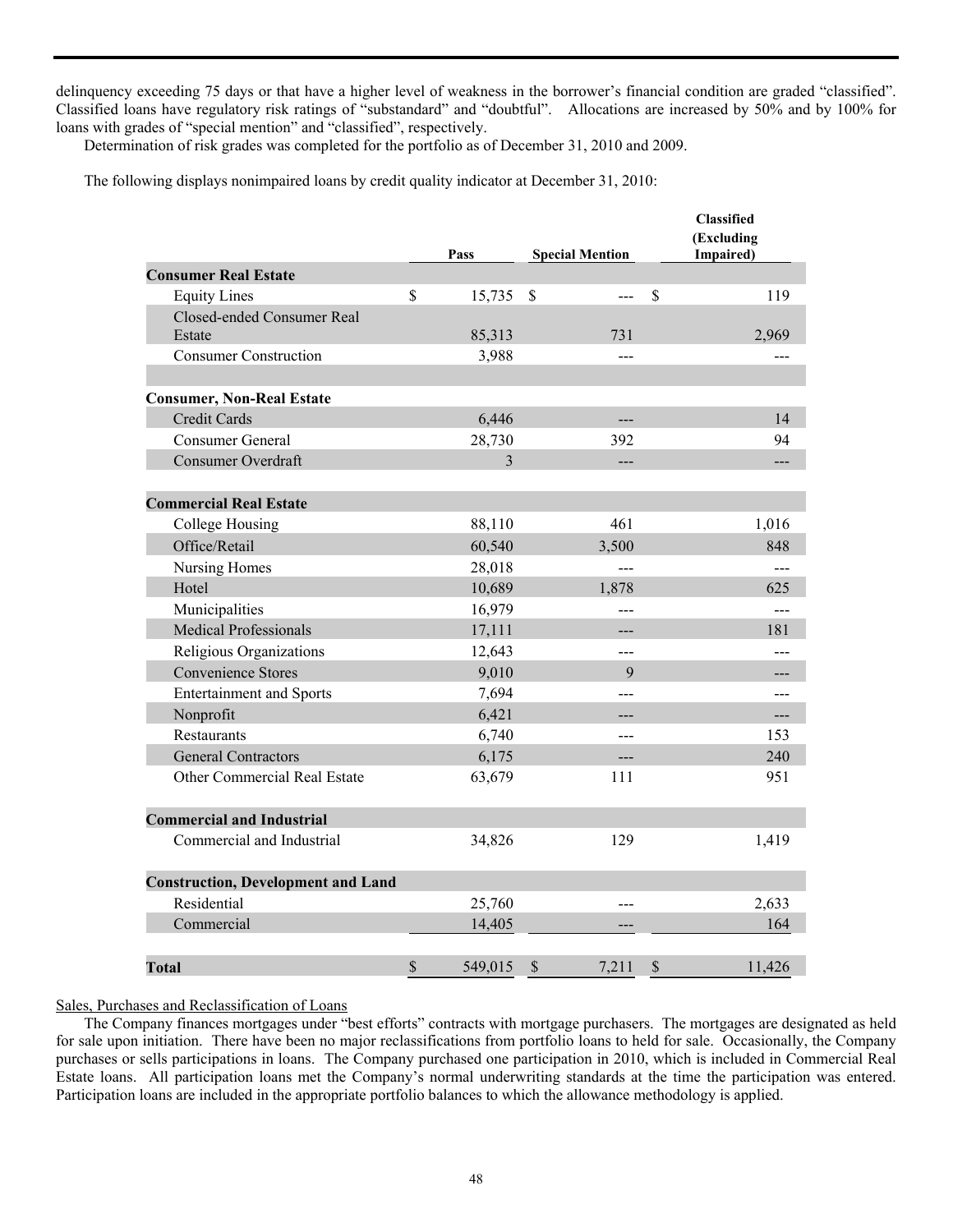#### Off-Balance Sheet and Secondary Market Risk

 In conjunction with the estimation of the allowance for loan losses, the Company also estimates credit risk for off-balance sheet items and secondary market risk. Off-balance sheet items are unfunded portions of lines of credit and letters of credit for which the company has committed to lend but has not yet been, and may never be, called upon to disburse funds. The methodology for estimating credit risk for off-balance sheet items is similar to that used for the allowance for loan losses. If the Company has unfunded commitments to a borrower with an impaired loan that it cannot revoke, the full amount of the unfunded commitment is accrued in a liability for off-balance sheet risk. The estimate of off-balance sheet risk is currently immaterial. If the estimate becomes material, a liability will be recorded.

 Secondary market risk stems from the recourse provisions in the Company's contracts to sell mortgages. The methodology for estimating secondary market risk applies risk factors to total secondary market loans sold for the previous year. The estimate of secondary market risk is currently immaterial. If the estimate becomes material, a separate liability for secondary market risk will be recorded.

#### **Note 6: Premises and Equipment**

A summary of the cost and accumulated depreciation of premises and equipment follows:

|                             | December 31, |           |              |          |  |  |  |  |
|-----------------------------|--------------|-----------|--------------|----------|--|--|--|--|
|                             |              | 2010      | 2009         |          |  |  |  |  |
| Premises                    | S            | 14,348    | <sup>S</sup> | 14,225   |  |  |  |  |
| Furniture and equipment     |              | 12,656    |              | 11,918   |  |  |  |  |
| Construction-in-progress    |              | 9         |              | 195      |  |  |  |  |
| Premises and equipment      |              | 27,013    |              | 26,338   |  |  |  |  |
| Accumulated depreciation    |              | (16, 543) |              | (15,710) |  |  |  |  |
| Premises and equipment, net |              | 10,470    |              | 10,628   |  |  |  |  |

Depreciation expense for the years ended December 2010, 2009 and 2008 amounted to \$886, \$906 and \$965, respectively.

 The Company leases certain branch facilities under noncancellable operating leases. The future minimum lease payments under these leases (with initial or remaining lease terms in excess of one year) as of December 31, 2010 are as follows: \$228 in 2011, \$229 in 2012, \$221 in 2013, \$194 in 2014, \$55 in 2015, and \$24 thereafter.

## **Note 7: Deposits**

 The aggregate amounts of time deposits in denominations of \$100 or more at December 31, 2010 and 2009 were \$139,481 and \$149,266, respectively.

At December 31, 2010 the scheduled maturities of time deposits are as follows:

| 2011       | 224,121 |
|------------|---------|
| 2012       | 85,880  |
| 2013       | 10,623  |
| 2014       | 1,473   |
| 2015       | 10,010  |
| Thereafter | 96      |
|            | 332,203 |

At December 31, 2010 and 2009, overdraft demand deposits reclassified to loans totaled \$1,206 and \$937, respectively.

#### **Note 8: Employee Benefit Plans**

#### **401(k) Plan**

The Company has a Retirement Accumulation Plan qualifying under IRS Code Section 401(k), in which NBI, NBB and NBFS are participating employers. Eligible participants may contribute up to 100% of their total annual compensation to the plan, subject to certain limits based on federal tax laws. Employee contributions are matched by the employer based on a percentage of an employee's total annual compensation contributed to the plan. For the years ended December 31, 2010, 2009 and 2008, the Company contributed \$277, \$268 and \$262, respectively, to the plan.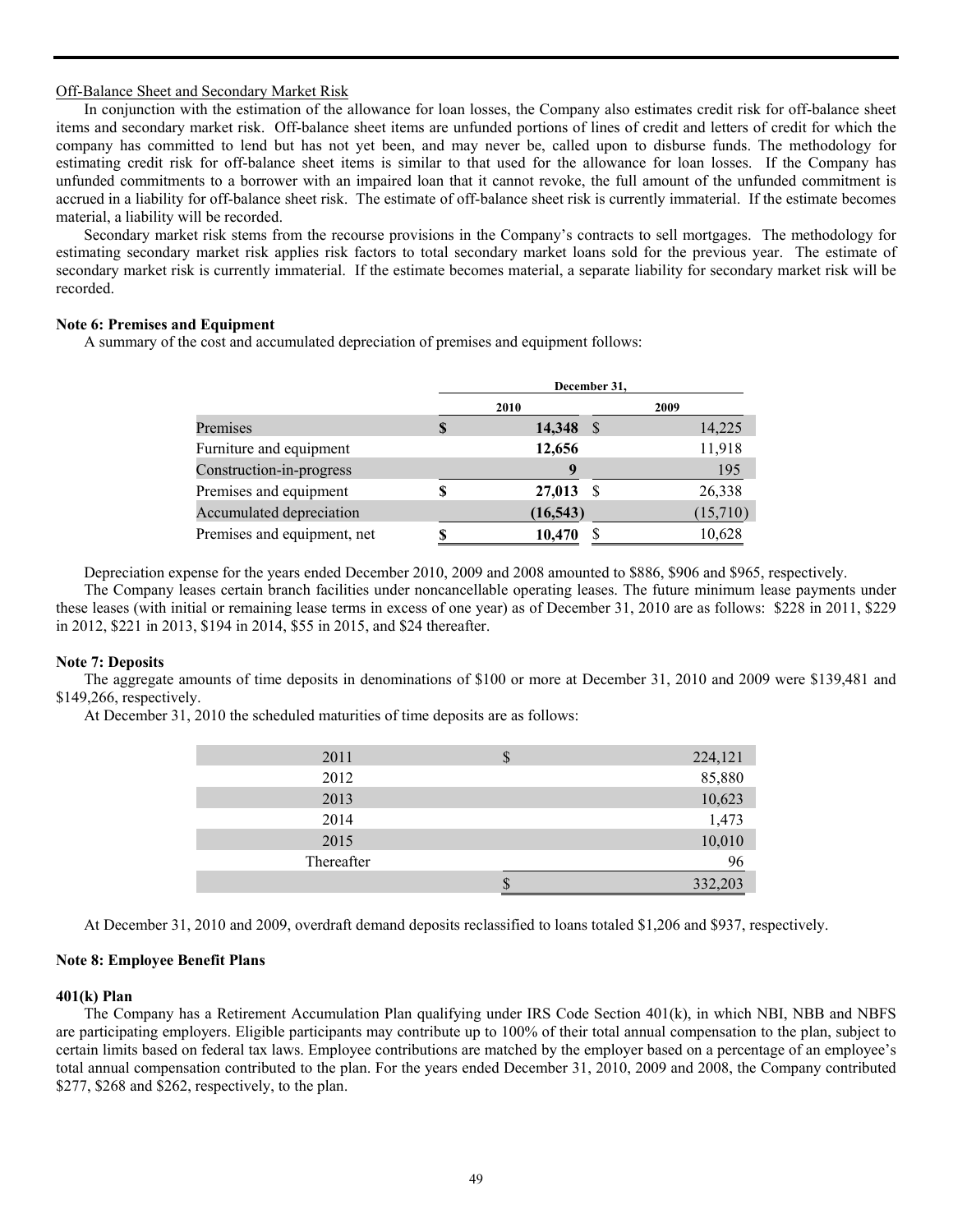#### **Employee Stock Ownership Plan**

 The Company has a nonleveraged Employee Stock Ownership Plan (ESOP) which enables employees of NBI and its subsidiaries who have one year of service and who have attained the age of 21 prior to the plan's January 1 and July 1 enrollment dates to own NBI common stock. Contributions to the ESOP, which are not mandatory, are determined annually by the Board of Directors. Contribution expense amounted to \$350, \$300 and \$300 in the years ended December 31, 2010, 2009 and 2008, respectively. Dividends on ESOP shares are charged to retained earnings. As of December 31, 2010, the number of allocated shares held by the ESOP was 243,499 and the number of unallocated shares was 13,196. All shares held by the ESOP are treated as outstanding in computing the Company's basic net income per share. Upon reaching age 55 with ten years of plan participation, a vested participant has the right to diversify 50% of his or her allocated ESOP shares and NBI or the ESOP, with the agreement of the Trustee, is obligated to purchase those shares. The ESOP contains a put option which allows a withdrawing participant to require the Company or the ESOP, if the plan administrator agrees, to purchase his or her allocated shares if the shares are not readily tradable on an established market at the time of distribution.

## **Defined Benefit Plan**

 The Company's defined benefit pension plan covers substantially all employees. The plan benefit formula is based upon the length of service of retired employees and a percentage of qualified W-2 compensation during their final years of employment. The defined benefit plan was amended in 2008 to reduce the benefit formula for future accruals. This resulted in a reduction in prior cost. Information pertaining to activity in the plan is as follows:

|                                                                          | December 31,  |         |              |              |              |          |
|--------------------------------------------------------------------------|---------------|---------|--------------|--------------|--------------|----------|
|                                                                          | 2010          |         |              | 2009         |              | 2008     |
| Change in benefit obligation                                             |               |         |              |              |              |          |
| Projected benefit obligation at beginning of year                        | 11,598<br>S   |         | \$           | 10,703       | S            | 11,859   |
| Service cost                                                             |               | 400     |              | 353          |              | 500      |
| Interest cost                                                            |               | 687     |              | 661          |              | 719      |
| Actuarial (gain) loss                                                    |               | 958     |              | 362          |              | (613)    |
| Benefits paid                                                            |               | (672)   |              | (481)        |              | (336)    |
| Prior cost due to amendment                                              |               | ---     |              |              |              | (1, 426) |
| Projected benefit obligation at end of year                              | 12,971        |         |              | 11,598       |              | 10,703   |
|                                                                          |               |         |              |              |              |          |
| Change in plan assets                                                    |               |         |              |              |              |          |
| Fair value of plan assets at beginning of year                           |               | 7,461   |              | 6,337        |              | 8,242    |
| Actual return on plan assets                                             |               | 782     |              | 1,249        |              | (1,964)  |
| <b>Employer contribution</b>                                             |               | 585     |              | 356          |              | 395      |
| Benefits paid                                                            |               | (672)   |              | (481)        |              | (336)    |
| Fair value of plan assets at end of year                                 |               | 8,156   |              | 7,461        |              | 6,337    |
| Funded status at the end of the year                                     | <sup>\$</sup> | (4,815) | $\mathbb{S}$ | (4,137)      | <sup>S</sup> | (4,366)  |
| <b>Amounts recognized in the Balance Sheet</b>                           |               |         |              |              |              |          |
| Other liabilities                                                        | \$            | (4,815) | \$           | (4,137)      | \$           | (4,366)  |
| Amounts recognized in accumulated other comprehensive income (loss), net |               |         |              |              |              |          |
| Net (loss)                                                               | \$            | (4,957) | \$           | $(4,420)$ \$ |              | (5,114)  |
| Prior service cost                                                       |               | 1,080   |              | 1,180        |              | 1,281    |
| Deferred tax asset                                                       |               | 1,357   |              | 1,130        |              | 1,335    |
| Net obligation at transition                                             |               |         |              | 11           |              | 23       |
| Amount recognized                                                        | S             | (2,520) | \$           | (2,099)      | \$           | (2, 475) |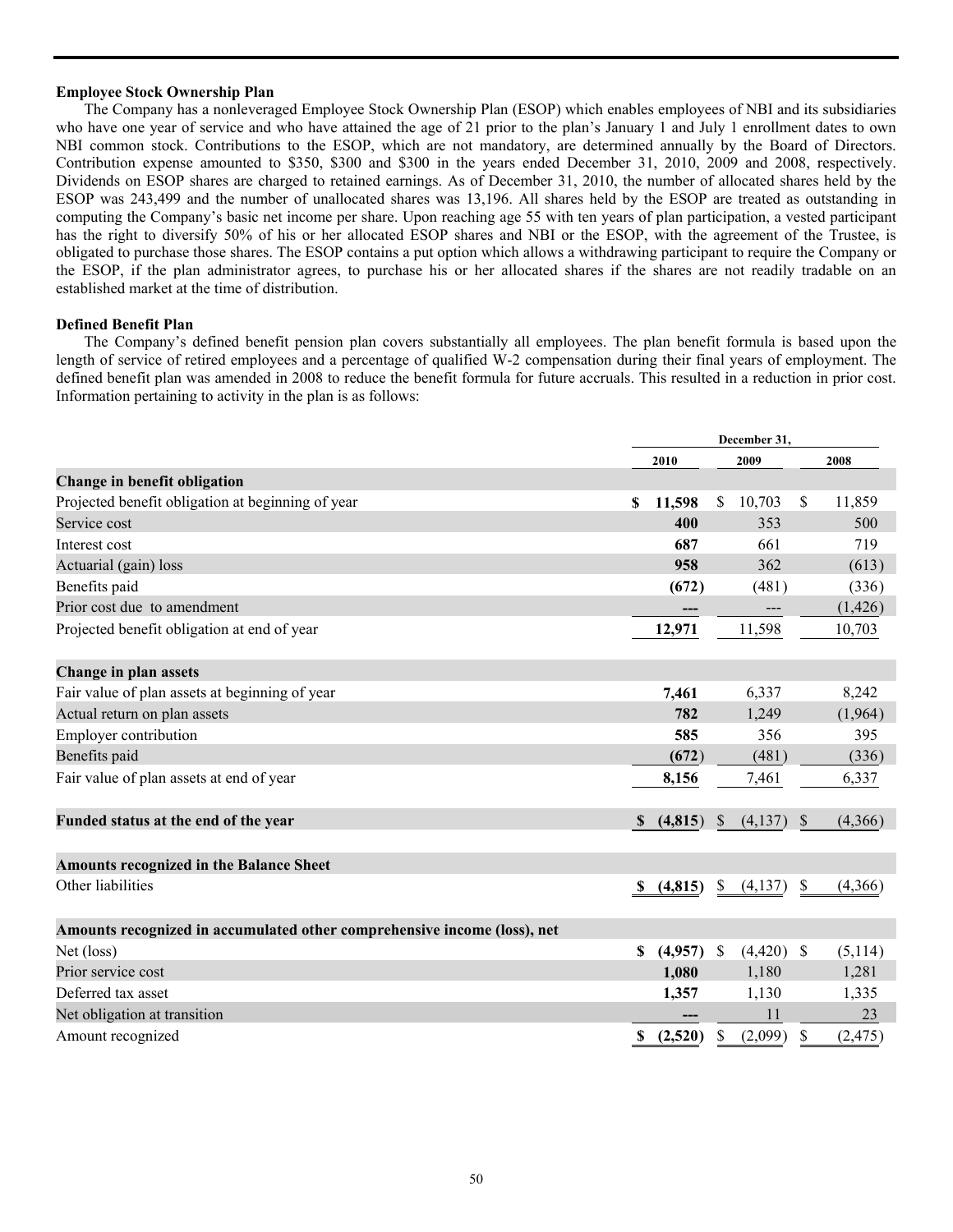| Components of net periodic benefit cost                                                                                     |               |          |                           |          |                           |          |
|-----------------------------------------------------------------------------------------------------------------------------|---------------|----------|---------------------------|----------|---------------------------|----------|
| Service cost                                                                                                                | \$            | 400      | \$                        | 353      | \$                        | 429      |
| Interest cost                                                                                                               |               | 687      |                           | 661      |                           | 616      |
| Expected return on plan assets                                                                                              |               | (607)    |                           | (527)    |                           | (667)    |
| Amortization of prior service cost                                                                                          |               | (101)    |                           | (101)    |                           | (101)    |
| Amortization of net obligation at transition                                                                                |               | (11)     |                           | (13)     |                           | (13)     |
| Recognized net actuarial loss                                                                                               |               | 246      |                           | 335      |                           | 154      |
| Net periodic benefit cost                                                                                                   | $\mathbf{\$}$ | 614      | $\$$                      | 708      | \$                        | 418      |
| Other changes in plan assets and benefit obligations recognized in accumulated<br>other comprehensive (income) loss         |               |          |                           |          |                           |          |
| Net (gain) loss                                                                                                             | \$            | 536      | \$                        | (489)    | $\boldsymbol{\mathsf{S}}$ | 1,951    |
| Prior service cost                                                                                                          |               |          |                           |          |                           | (1, 426) |
| Amortization of prior service cost                                                                                          |               | 101      |                           | 101      |                           | 117      |
| Amortization of net obligation at transition                                                                                |               | 11       |                           | 13       |                           | 15       |
| Deferred income tax (benefit) expense                                                                                       |               | (227)    |                           | 131      |                           | (230)    |
| Total recognized                                                                                                            | $\mathbf S$   | 421      | $\$$                      | (244)    | $\$$                      | 427      |
| Total recognized in net periodic benefit cost and other comprehensive (income)<br>loss, net of income tax (benefit) expense | $\mathbf{\$}$ | 1,035    | $\boldsymbol{\mathsf{S}}$ | 464      | \$                        | 845      |
| Adjustments to retained earnings due to change in measurement date                                                          |               |          |                           |          |                           |          |
| Service cost                                                                                                                | \$            | ---      | \$                        |          | \$                        | 71       |
| Interest cost                                                                                                               |               |          |                           |          |                           | 102      |
| Expected return on plan assets                                                                                              |               | ---      |                           |          |                           | (111)    |
| Amortization of prior service cost                                                                                          |               |          |                           |          |                           | (17)     |
| Amortization of net obligation at transition                                                                                |               | ---      |                           |          |                           | (2)      |
| Recognized net actuarial loss                                                                                               |               |          |                           |          |                           | 26       |
| Deferred tax benefit                                                                                                        |               |          |                           |          |                           | (24)     |
| Adjustment to retained earnings                                                                                             | $\mathbf S$   | ---      | $\mathbb{S}$              |          | $\mathcal{S}$             | 45       |
| Weighted average assumptions at end of the year                                                                             |               |          |                           |          |                           |          |
| Discount rate used for net periodic pension cost                                                                            |               | $6.00\%$ |                           | $6.00\%$ |                           | $6.00\%$ |
| Discount rate used for disclosure                                                                                           |               | 5.50%    |                           | $6.00\%$ |                           | $6.00\%$ |
| Expected return on plan assets                                                                                              |               | $8.00\%$ |                           | $8.00\%$ |                           | 8.00%    |
| Rate of compensation increase                                                                                               |               | 4.00%    |                           | $4.00\%$ |                           | 4.00%    |

# **Long Term Rate of Return**

 The Company, as plan sponsor, selects the expected long-term rate-of-return-on-assets assumption in consultation with its investment advisors and actuary. This rate is intended to reflect the average rate of earnings expected to be earned on the funds invested or to be invested to provide plan benefits. Historical performance is reviewed, especially with respect to real rates of return (net of inflation), for the major asset classes held or anticipated to be held by the trust, and for the trust itself. Undue weight is not given to recent experience, which may not continue over the measurement period, but other higher significance is placed on current forecasts of future long-term economic conditions.

 Because assets are held in a qualified trust, anticipated returns are not reduced for taxes. Further, and solely for this purpose, the plan is assumed to continue in force and not terminate during the period during which assets are invested. However, consideration is given to the potential impact of current and future investment policy, cash flow into and out of the trust, and expenses (both investment and non-investment) typically paid from plan assets (to the extent such expenses are not explicitly estimated within periodic cost).

 The Company, as plan sponsor, has adopted a Pension Administrative Committee Policy (the Policy) for monitoring the investment management of its qualified plans. The Policy includes a statement of general investment principles and a listing of specific investment guidelines, to which the committee may make documented exceptions. The guidelines state that, unless otherwise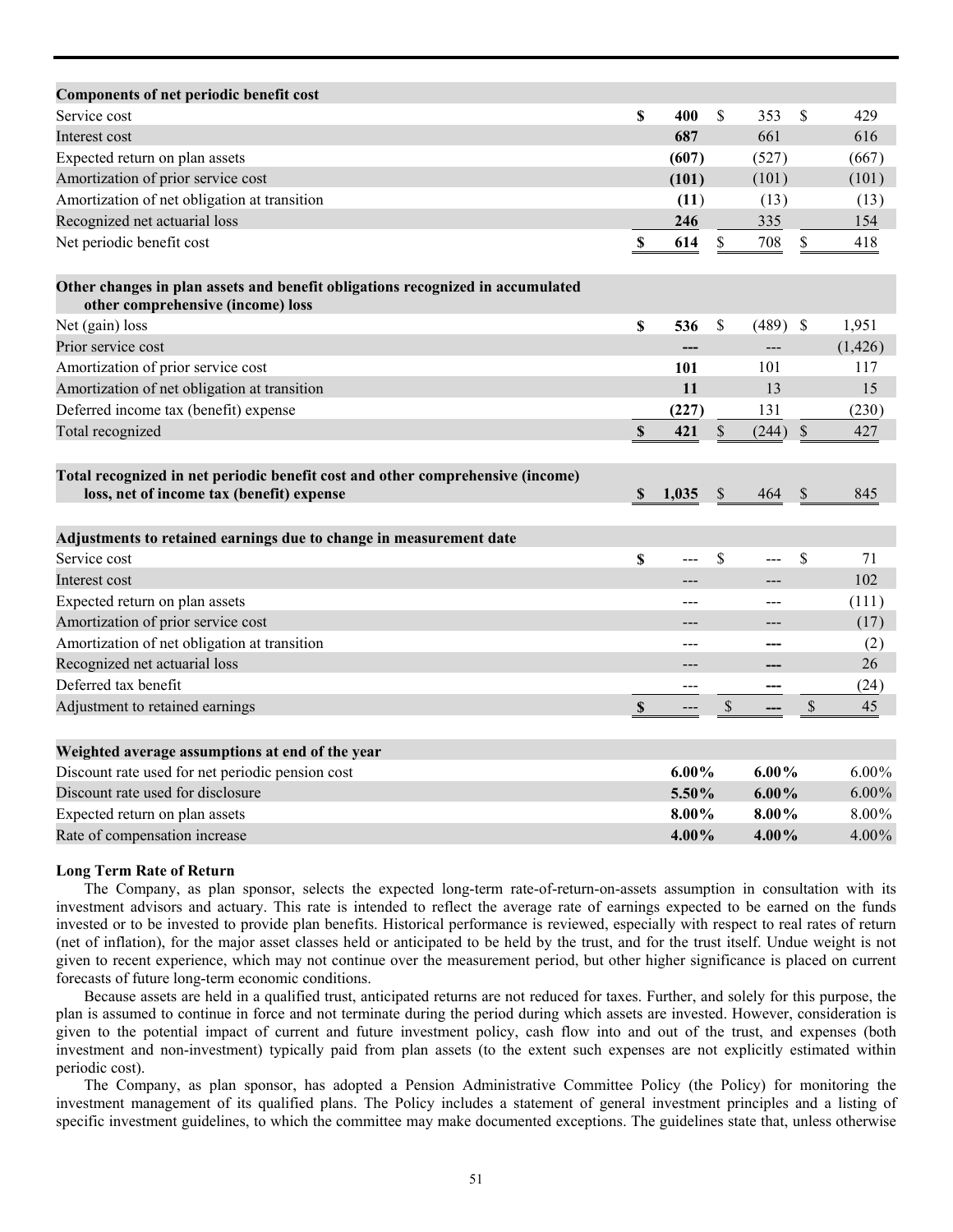indicated, all investments that are permitted under the Prudent Investor Rule shall be permissible investments for the defined benefit pension plan. All plan assets are to be invested in marketable securities. Certain investments are prohibited, including commodities and future contracts, private placements, repurchase agreements, options and derivatives. The Policy establishes quality standards for fixed income investments and mutual funds included in the pension plan trust. The Policy also outlines diversification standards.

 The preferred target allocation for the assets of the defined benefit pension plan is 65% in equity securities and 35% in fixed income securities. Equity securities include investments in large-cap and mid-cap companies primarily located in the United States, although a small number of international large-cap companies are included. There are also investments in mutual funds holding the equities of large-cap and mid-cap U.S. companies. Fixed income securities include U.S. government agency securities and corporate bonds from companies representing diversified industries. There are no investments in hedge funds, private equity funds or real estate.

Fair value measurements of the pension plan's assets at December 31, 2010 follow:

|                                              |       |       |                                                                                              |   | Fair Value Measurements at December 31, 2010         |                                                        |     |
|----------------------------------------------|-------|-------|----------------------------------------------------------------------------------------------|---|------------------------------------------------------|--------------------------------------------------------|-----|
| <b>Asset Category</b>                        | Total |       | <b>Ouoted Prices in</b><br><b>Active Markets for</b><br><b>Identical Assets</b><br>(Level 1) |   | Significant<br><b>Observable Inputs</b><br>(Level 2) | Significant<br><b>Unobservable Inputs</b><br>(Level 3) |     |
| Cash                                         |       | 183   | \$<br>183                                                                                    | S |                                                      |                                                        |     |
| Equity securities:                           |       |       |                                                                                              |   |                                                      |                                                        |     |
| U. S. companies                              |       | 3,375 | 3,375                                                                                        |   | $---$                                                |                                                        | --- |
| International companies                      |       | 134   | 134                                                                                          |   |                                                      |                                                        |     |
| Equities mutual funds (a)                    |       | 1,403 | 1,403                                                                                        |   | ---                                                  |                                                        |     |
| U. S. government agencies and corporations   |       | 425   | $- - -$                                                                                      |   | 425                                                  |                                                        | --- |
| State and political subdivisions             |       | 268   | ---                                                                                          |   | 268                                                  |                                                        |     |
| Corporate bonds – investment grade (b)       |       | 2,176 |                                                                                              |   | 2,176                                                |                                                        |     |
| Corporate bonds – below investment grade (c) |       | 192   | $\qquad \qquad \cdots$                                                                       |   | 192                                                  |                                                        |     |
| Total pension plan assets                    |       | 8,156 | 5,095                                                                                        |   | 3,061                                                |                                                        |     |

(a) This category comprises actively managed equity funds invested in large-cap and mid-cap U.S. companies.

(b) This category represents investment grade bonds of U.S. issuers from diverse industries.

(c) This category represents bonds from U.S. issuers from diverse industries that were purchased at investment grade, but which have fallen below investment grade.

The Company's required minimum pension contribution for 2011 has not yet been determined.

Estimated future benefit payments, which reflect expected future service, as appropriate, are as follows:

| 2011          | \$ | 237   |
|---------------|----|-------|
| 2012          | \$ | 278   |
| 2013          | \$ | 328   |
| 2014          | S  | 456   |
| 2015          | \$ | 509   |
| $2016 - 2020$ |    | 3,827 |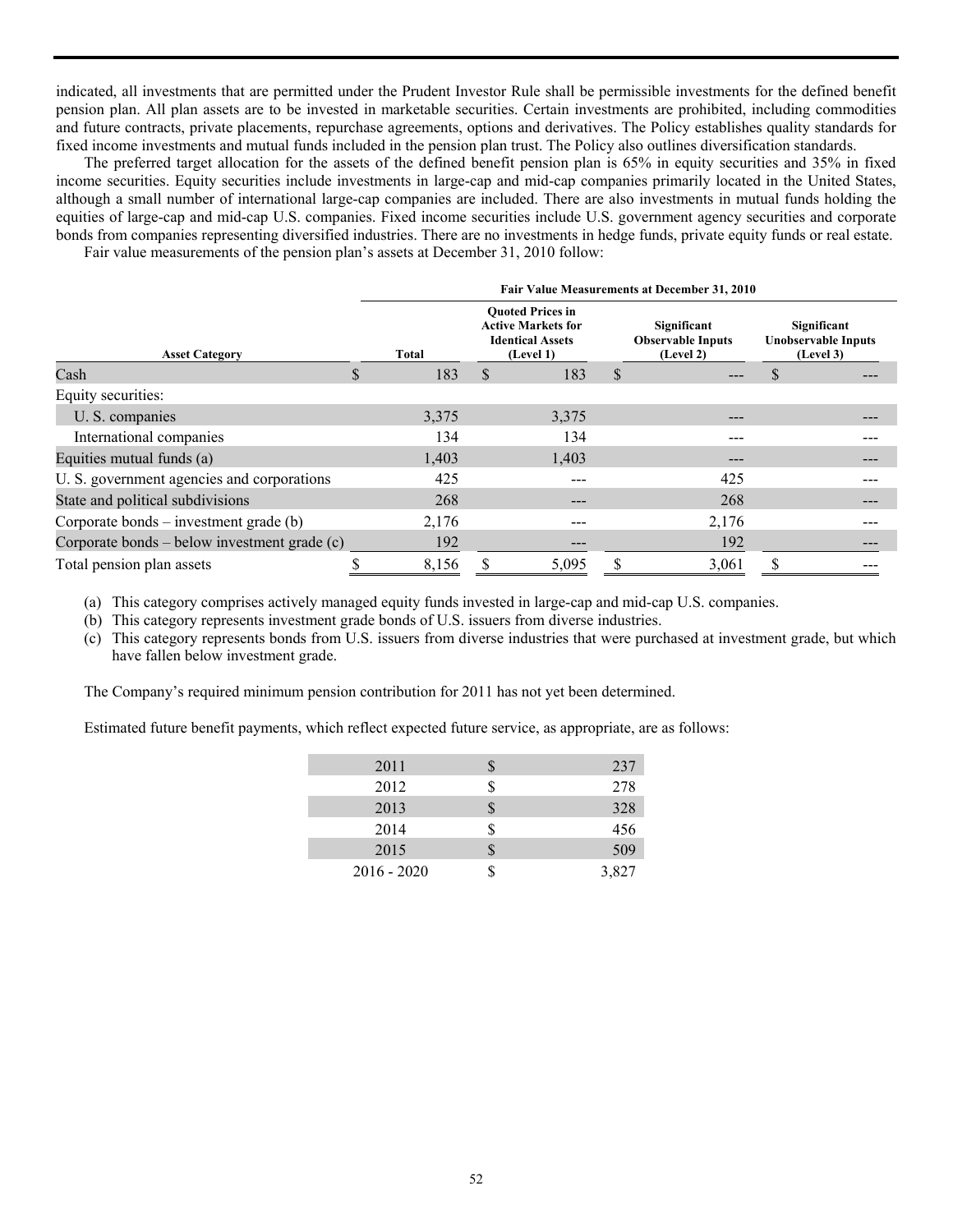### **Note 9: Stock Option Plan**

 The Company had a stock option plan, the 1999 Stock Option Plan, that was adopted in 1999 and that was terminated on March 9, 2009. Incentive stock options were granted annually to key employees of NBI and its subsidiaries from 1999 to 2005 and none have been granted since 2005. All of the stock options are vested.

A summary of the status of the Company's stock option plan is presented below:

| <b>Options</b>                   | Weighted-<br>Weighted-<br>Average<br>Remaining<br>Average<br><b>Exercise</b><br>Contractual<br>Price<br><b>Shares</b><br>Term |   | Aggregate<br><b>Intrinsic</b><br>Value |      |       |
|----------------------------------|-------------------------------------------------------------------------------------------------------------------------------|---|----------------------------------------|------|-------|
| Outstanding at January 1, 2010   | 109,500                                                                                                                       | S | 22.14                                  |      |       |
| Granted                          | ---                                                                                                                           |   | $---$                                  |      |       |
| Exercised                        | $- - -$                                                                                                                       |   | ---                                    |      |       |
| Forfeited or expired             | ---                                                                                                                           |   | ---                                    |      |       |
| Outstanding at December 31, 2010 | 109,500                                                                                                                       |   | 22.14                                  | 4.49 | 1,024 |
| Exercisable at December 31, 2010 | 109,500                                                                                                                       |   | 22.14                                  | 4.49 | 1,024 |

There were no shares exercised in 2010. For 2009 and 2008, the intrinsic value of shares exercised were \$59 and \$40, respectively. No tax benefit was recognized on shares exercised in those years.

## **Note 10: Income Taxes**

 The Company files United States federal income tax returns, and Virginia and West Virginia state income tax returns. With few exceptions, the Company is no longer subject to U.S. federal, state and local income tax examinations by tax authorities for years prior to 2007.

Allocation of income tax expense between current and deferred portions is as follows:

|                          | <b>Years ended December 31,</b> |  |       |  |       |  |  |  |  |  |
|--------------------------|---------------------------------|--|-------|--|-------|--|--|--|--|--|
|                          | 2010                            |  | 2009  |  | 2008  |  |  |  |  |  |
| Current                  | 4,535                           |  | 4,717 |  | 3,955 |  |  |  |  |  |
| Deferred                 | (312)                           |  | 1,057 |  | (310) |  |  |  |  |  |
| Total income tax expense | 4,223                           |  | 3,660 |  | 3,645 |  |  |  |  |  |

 The following is a reconciliation of the "expected" income tax expense, computed by applying the U.S. Federal income tax rate of 35% to income before income tax expense, with the reported income tax expense:

|                                        | <b>Years ended December 31,</b> |          |  |          |  |         |  |  |
|----------------------------------------|---------------------------------|----------|--|----------|--|---------|--|--|
|                                        |                                 | 2010     |  | 2009     |  | 2008    |  |  |
| Computed "expected" income tax expense |                                 | 6.927    |  | 6,293    |  | 6,033   |  |  |
| Tax-exempt interest income             |                                 | (2, 556) |  | (2, 556) |  | (2,224) |  |  |
| Nondeductible interest expense         |                                 | 195      |  | 267      |  | 291     |  |  |
| Other, net                             |                                 | (343)    |  | (344)    |  | (455)   |  |  |
| Reported income tax expense            |                                 | 4,223    |  | 3,660    |  | 3,645   |  |  |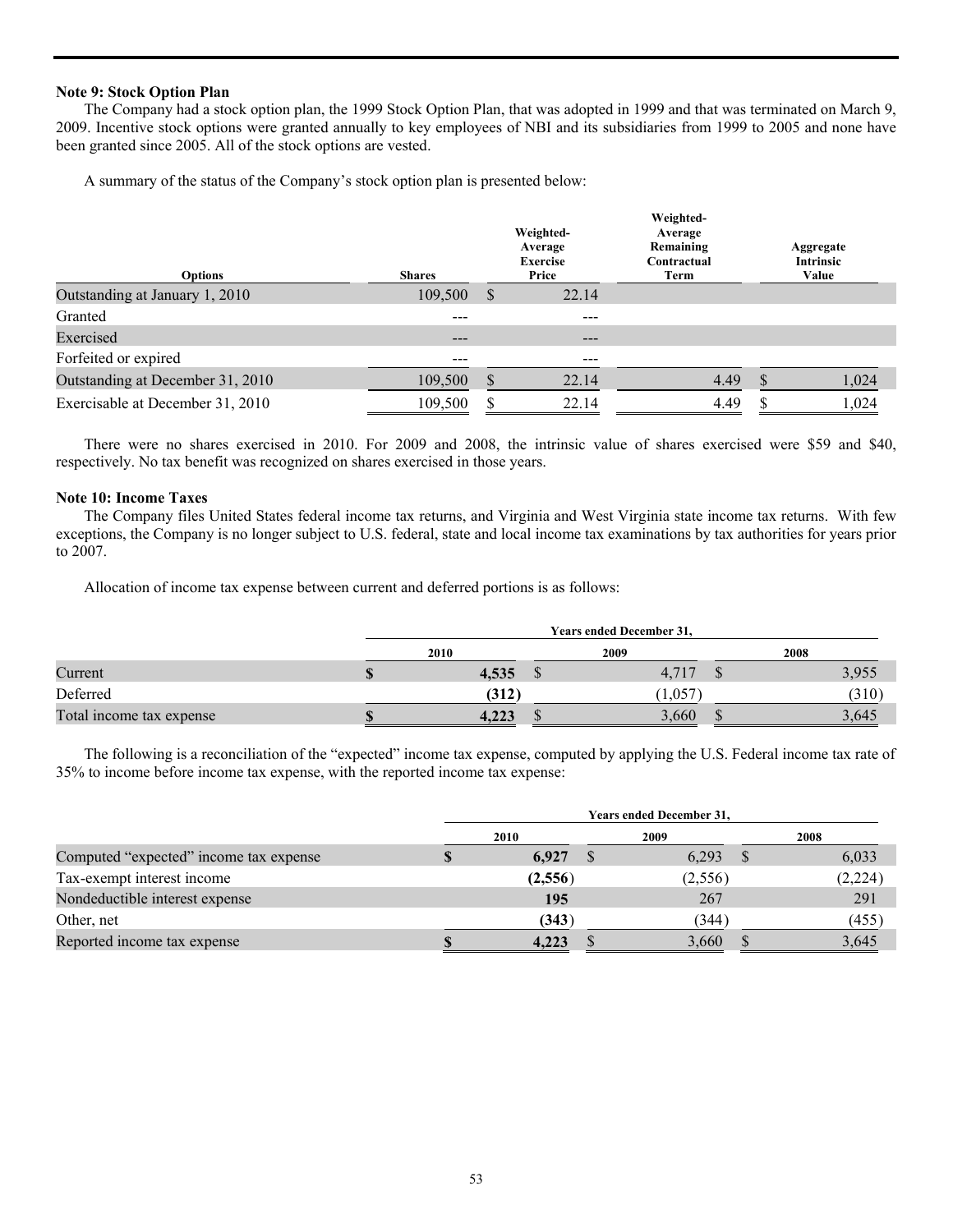The components of net deferred tax assets, included in other assets, are as follows:

|                                                        | December 31, |           |   |         |  |  |
|--------------------------------------------------------|--------------|-----------|---|---------|--|--|
|                                                        |              | 2010      |   | 2009    |  |  |
| Deferred tax assets:                                   |              |           |   |         |  |  |
| Allowance for loan losses and unearned fee income      | \$           | 2,857     | S | 2,365   |  |  |
| Valuation allowance on other real estate owned         |              | 123       |   | 159     |  |  |
| Deferred compensation and other liabilities            |              | 2,609     |   | 2,483   |  |  |
| Net unrealized losses on securities available for sale |              | 90        |   |         |  |  |
| Total deferred tax assets                              | \$           | 5,679     |   | 5,007   |  |  |
| Deferred tax liabilities:                              |              |           |   |         |  |  |
| Fixed assets                                           | \$           | $(72)$ \$ |   | (77)    |  |  |
| Discount accretion on securities                       |              | (44)      |   | (77)    |  |  |
| Deposit intangibles and goodwill                       |              | (798)     |   | (677)   |  |  |
| Other                                                  |              | (142)     |   | (182)   |  |  |
| Net unrealized gains on securities available for sale  |              | $--$      |   | (875)   |  |  |
| Total deferred tax liabilities                         |              | (1,056)   |   | (1,888) |  |  |
| Net deferred tax assets                                | \$           | 4,623     |   | 3,119   |  |  |

The Company has determined that a valuation allowance for the gross deferred tax assets is not necessary at December 31, 2010 and 2009 because the realization of all gross deferred tax assets can be supported by the amount of taxes paid during the carryback period available under current tax laws.

# **Note 11: Restrictions on Dividends**

 The Company's principal source of funds for dividend payments is dividends received from its subsidiary bank. For the years ended December 31, 2010, 2009 and 2008, dividends received from subsidiary banks were \$6,309, \$5,884 and \$5,591, respectively.

Substantially all of Bankshares' retained earnings are undistributed earnings of its sole banking subsidiary, which are restricted by various regulations administered by federal bank regulatory agencies. Bank regulatory agencies restrict, without prior approval, the total dividend payments of a bank in any calendar year to the bank's retained net income of that year to date, as defined, combined with its retained net income of the preceding two years, less any required transfers to surplus. At December 31, 2010, retained net income, which was free of such restriction, amounted to approximately \$26,698.

#### **Note 12: Minimum Regulatory Capital Requirement**

 The Company (on a consolidated basis) and its subsidiary bank are subject to various regulatory capital requirements administered by the federal banking agencies. Failure to meet minimum capital requirements can initiate certain mandatory and possible additional discretionary actions by regulators that, if undertaken, could have a direct material effect on the Company's and the bank's financial statements. Under capital adequacy guidelines and the regulatory framework for prompt corrective action, the Company and the bank must meet specific capital guidelines that involve quantitative measures of their assets, liabilities, and certain off balance sheet items as calculated under regulatory accounting practices. The capital amounts and classification are also subject to qualitative judgments by regulators about components, risk weightings, and other factors. Prompt corrective action provisions are not applicable to bank holding companies.

 Quantitative measures established by regulation to ensure capital adequacy require the Company and the bank to maintain minimum amounts and ratios (set forth in the following table) of total and Tier 1 capital (as defined in the regulations) to riskweighted assets (as defined), and of Tier 1 capital (as defined) to average assets (as defined). Management believes, as of December 31, 2010 and 2009, that the Company and the bank meet all capital adequacy requirements to which they are subject.

 As of December 31, 2010, the most recent notifications from the appropriate regulatory authorities categorized the bank as well capitalized under the regulatory framework for prompt corrective action. To be categorized as well capitalized, an institution must maintain minimum total risk-based, Tier 1 risk-based and Tier 1 leverage ratios, as set forth in the following tables. There are no conditions or events since these notifications that management believes have changed the bank's category. The Company's and the bank's actual capital amounts and ratios as of December 31, 2010 and 2009 are also presented in the following tables.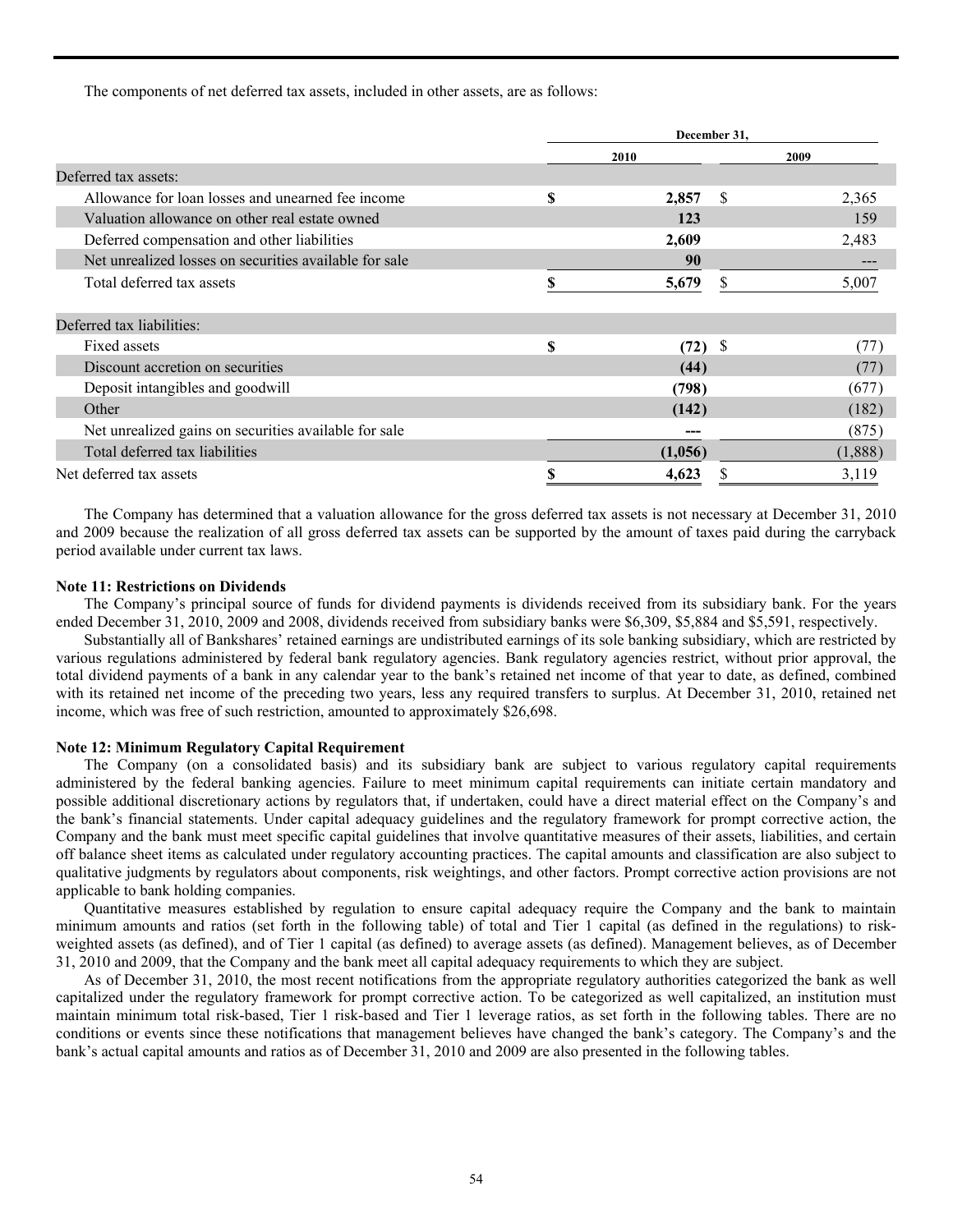|                                          | Actual    |             | <b>Minimum Capital</b><br>Requirement |         |              | <b>Minimum To Be Well</b><br><b>Capitalized Under</b><br><b>Prompt Corrective</b><br><b>Action Provisions</b> |          |
|------------------------------------------|-----------|-------------|---------------------------------------|---------|--------------|---------------------------------------------------------------------------------------------------------------|----------|
|                                          | Amount    | Ratio       | Amount                                | Ratio   |              | Amount                                                                                                        | Ratio    |
| <b>December 31, 2010</b>                 |           |             |                                       |         |              |                                                                                                               |          |
| Total capital (to risk weighted assets)  |           |             |                                       |         |              |                                                                                                               |          |
| NBI consolidated                         | \$127,958 | $19.4\%$ \$ | 52,883                                | $8.0\%$ |              | N/A                                                                                                           | N/A      |
| <b>NBB</b>                               | 124,758   | 19.0%       | 52,594                                | $8.0\%$ | \$           | 65,742                                                                                                        | $10.0\%$ |
| Tier 1 capital (to risk weighted assets) |           |             |                                       |         |              |                                                                                                               |          |
| NBI consolidated                         | \$120,294 | $18.2\%$ \$ | 26,441                                | $4.0\%$ |              | N/A                                                                                                           | N/A      |
| <b>NBB</b>                               | 117,094   | 17.8%       | 26,297                                | $4.0\%$ | $\mathbf{s}$ | 39,445                                                                                                        | $6.0\%$  |
| Tier 1 capital (to average assets)       |           |             |                                       |         |              |                                                                                                               |          |
| NBI consolidated                         | \$120,294 | $12.1\%$ \$ | 39,848                                | $4.0\%$ |              | N/A                                                                                                           | N/A      |
| <b>NBB</b>                               | 117,094   | 11.9%       | 39,516                                | $4.0\%$ | <b>S</b>     | 49,395                                                                                                        | $5.0\%$  |
|                                          | Actual    |             | <b>Minimum Capital</b><br>Requirement |         |              | <b>Minimum To Be Well</b><br><b>Capitalized Under</b><br><b>Prompt Corrective</b><br><b>Action Provisions</b> |          |
|                                          | Amount    | Ratio       | Amount                                | Ratio   |              | Amount                                                                                                        | Ratio    |
| December 31, 2009                        |           |             |                                       |         |              |                                                                                                               |          |
| Total capital (to risk weighted assets)  |           |             |                                       |         |              |                                                                                                               |          |
| NBI consolidated                         | \$116,783 |             | 17.3% \$ 53,931                       | 8.0%    |              | N/A                                                                                                           | N/A      |
| <b>NBB</b>                               | 113,310   | 16.9%       | 53,625                                | 8.0%    | \$           | 67,031                                                                                                        | 10.0%    |
| Tier 1 capital (to risk weighted assets) |           |             |                                       |         |              |                                                                                                               |          |
| NBI consolidated                         | \$109,857 | $16.3\%$    | 26,966<br><sup>S</sup>                | $4.0\%$ |              | N/A                                                                                                           | N/A      |
| <b>NBB</b>                               | 106,384   | 15.9%       | 26,812                                | 4.0%    | $\mathbb{S}$ | 40,218                                                                                                        | $6.0\%$  |
| Tier 1 capital (to average assets)       |           |             |                                       |         |              |                                                                                                               |          |
| NBI consolidated                         | \$109,857 | $11.5\%$ \$ | 38,259                                | 4.0%    |              | N/A                                                                                                           | N/A      |
| <b>NBB</b>                               | 106,384   | 11.2%       | 37,981                                | $4.0\%$ | \$           | 47,477                                                                                                        | 5.0%     |

## **Note 13: Condensed Financial Statements of Parent Company**

Financial information pertaining only to NBI (Parent) is as follows:

# **Condensed Balance Sheets**

|                                               | December 31, |              |               |         |  |  |  |
|-----------------------------------------------|--------------|--------------|---------------|---------|--|--|--|
|                                               |              | 2010         |               | 2009    |  |  |  |
| <b>Assets</b>                                 |              |              |               |         |  |  |  |
| Cash due from subsidiaries                    | \$           | $\mathbf{2}$ | -\$           | 13      |  |  |  |
| Securities available for sale                 |              | 2,331        |               | 2,445   |  |  |  |
| Investments in subsidiaries, at equity        |              | 127,019      |               | 119,472 |  |  |  |
| Refundable income taxes due from subsidiaries |              | ---          |               | 56      |  |  |  |
| Other assets                                  |              | 691          |               | 645     |  |  |  |
| Total assets                                  |              | 130,043      | <sup>\$</sup> | 122,631 |  |  |  |
| <b>Liabilities and Stockholders' Equity</b>   |              |              |               |         |  |  |  |
| Other liabilities                             | \$           | 856          | - \$          | 555     |  |  |  |
| Stockholders' equity                          |              | 129,187      |               | 122,076 |  |  |  |
| Total liabilities and stockholders' equity    |              | 130,043      |               | 122,631 |  |  |  |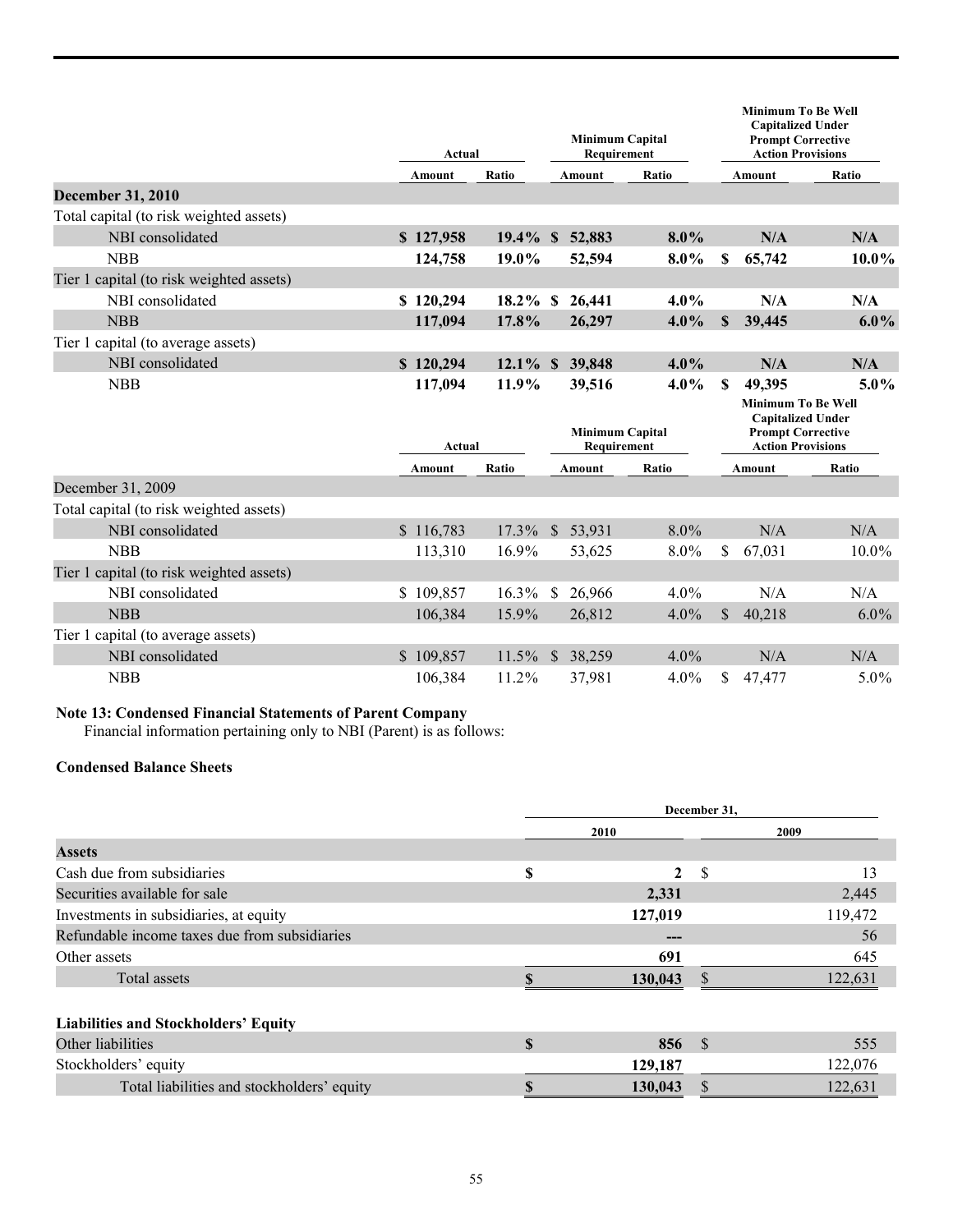# **Condensed Statements of Income**

|                                     |             | <b>Years Ended December 31,</b> |       |  |       |  |  |  |  |  |  |
|-------------------------------------|-------------|---------------------------------|-------|--|-------|--|--|--|--|--|--|
|                                     | 2010        |                                 | 2009  |  | 2008  |  |  |  |  |  |  |
| Income                              |             |                                 |       |  |       |  |  |  |  |  |  |
| Dividends from Subsidiaries         | \$<br>6,309 | S                               | 5,884 |  | 5,591 |  |  |  |  |  |  |
| Interest on securities – taxable    |             | 23                              |       |  | 41    |  |  |  |  |  |  |
| Interest on securities – nontaxable |             | 44                              | 61    |  | 62    |  |  |  |  |  |  |
| Other income                        | 1,157       |                                 | 1,129 |  | 1,147 |  |  |  |  |  |  |
| Securities gains (losses)           |             | $--$                            |       |  | (62)  |  |  |  |  |  |  |
|                                     | 7,533       |                                 | 7,083 |  | 6,779 |  |  |  |  |  |  |

# **Expenses**

| Other expenses                                                             |    | 1.756  | .590   | l.720  |
|----------------------------------------------------------------------------|----|--------|--------|--------|
| Income before income tax benefit and equity in undistributed net income of |    |        |        |        |
| subsidiaries                                                               |    | 5,777  | 5,493  | 5,059  |
| Applicable income tax benefit                                              |    | 152    | 120    | 182    |
| Income before equity in undistributed net income of subsidiaries           |    | 5,929  | 5,613  | 5,241  |
| Equity in undistributed net income of subsidiaries                         |    | 9,640  | 8,706  | 8,352  |
| Net income                                                                 | -S | 15,569 | 14.319 | 13.593 |

# **Condensed Statements of Cash Flows**

|                                                                                   | <b>Years ended December 31,</b> |                |              |         |               |          |  |
|-----------------------------------------------------------------------------------|---------------------------------|----------------|--------------|---------|---------------|----------|--|
|                                                                                   | 2010<br>2009                    |                |              |         | 2008          |          |  |
| <b>Cash Flows from Operating Expenses</b>                                         |                                 |                |              |         |               |          |  |
| Net income                                                                        | \$                              | 15,569         | S.           | 14,319  | <sup>\$</sup> | 13,593   |  |
| Adjustments to reconcile net income to net cash provided by operating activities: |                                 |                |              |         |               |          |  |
| Equity in undistributed net income of subsidiaries                                |                                 | (9,640)        |              | (8,706) |               | (8,352)  |  |
| Amortization of premiums and accretion of discounts, net                          |                                 | $\mathbf{2}$   |              |         |               |          |  |
| Depreciation expense                                                              |                                 | 9              |              | 9       |               | 9        |  |
| Securities (gains) losses                                                         |                                 |                |              | (2)     |               | 62       |  |
| Net change in refundable income taxes due from subsidiaries                       |                                 | 56             |              | (31)    |               | 59       |  |
| Net change in other assets                                                        |                                 | (24)           |              | (56)    |               | (28)     |  |
| Net change in other liabilities                                                   |                                 | 244            |              | 66      |               | 4        |  |
| Net cash provided by operating activities                                         |                                 | 6,216          |              | 5,600   |               | 5,348    |  |
| <b>Cash Flows from Investing Activities</b>                                       |                                 |                |              |         |               |          |  |
| Purchases of securities available for sale                                        |                                 | (1, 868)       |              | (327)   |               | (930)    |  |
| Maturities and calls of securities available for sale                             |                                 | 1,950          |              | 524     |               | 1,615    |  |
| Net cash provided by investing activities                                         |                                 | 82             |              | 197     |               | 685      |  |
| <b>Cash Flows from Financing Activities</b>                                       |                                 |                |              |         |               |          |  |
| Cash dividends paid                                                               |                                 | (6,309)        |              | (5,823) |               | (5, 543) |  |
| Common stock repurchased                                                          |                                 |                |              |         |               | (562)    |  |
| Exercise of stock options                                                         |                                 | ---            |              | 54      |               | 75       |  |
| Note payable                                                                      |                                 |                |              | (54)    |               |          |  |
| Net cash used in financing activities                                             |                                 | (6,309)        |              | (5,823) |               | (6,030)  |  |
| Net change in cash                                                                |                                 | (11)           |              | (26)    |               | 3        |  |
| Cash due from subsidiaries at beginning of year                                   |                                 | 13             |              | 39      |               | 36       |  |
| Cash due from subsidiaries at end of year                                         | \$                              | $\overline{2}$ | $\mathbb{S}$ | 13      | $\mathbb{S}$  | 39       |  |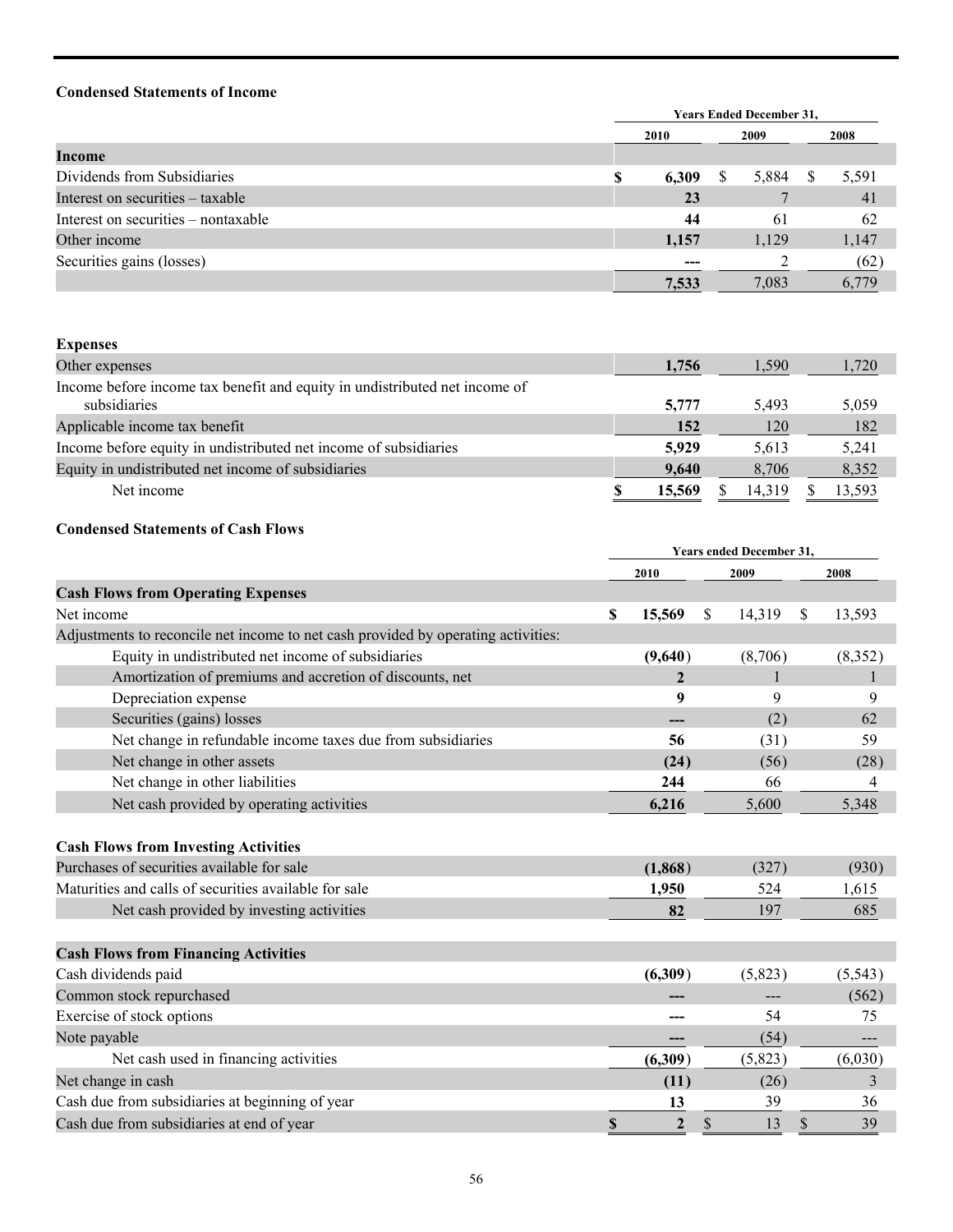#### **Note 14: Financial Instruments with Off-Balance Sheet Risk**

 The Company is a party to financial instruments with off-balance sheet risk in the normal course of business to meet the financing needs of its customers. These financial instruments include commitments to extend credit, standby letters of credit and interest rate locks. These instruments involve, to varying degrees, elements of credit risk in excess of the amount recognized in the consolidated balance sheets.

 The Company's exposure to credit loss, in the event of nonperformance by the other party to the financial instrument for commitments to extend credit and standby letters of credit, is represented by the contractual amount of those instruments. The Company uses the same credit policies in making commitments and conditional obligations as it does for on-balance sheet instruments. The Company may require collateral or other security to support the following financial instruments with credit risk.

 At December 31, 2010 and 2009, the following financial instruments were outstanding whose contract amounts represent credit risk:

|                                                                     | December 31. |         |  |         |  |
|---------------------------------------------------------------------|--------------|---------|--|---------|--|
|                                                                     | 2010         |         |  | 2009    |  |
| Financial instruments whose contract amounts represent credit risk: |              |         |  |         |  |
| Commitments to extend credit                                        |              | 149.106 |  | 133,816 |  |
| Standby letters of credit                                           |              | 13,540  |  | 11,953  |  |
| Mortgage loans sold with potential recourse                         |              | 19.595  |  | 25,487  |  |

Commitments to extend credit are agreements to lend to a customer as long as there is no violation of any condition established in the contract. Commitments generally have fixed expiration dates or other termination clauses and may require payment of a fee. The commitments for lines of credit may expire without being drawn upon. Therefore, the total commitment amounts do not necessarily represent future cash requirements. The amount of collateral obtained, if it is deemed necessary by the Company, is based on management's credit evaluation of the customer.

 Unfunded commitments under commercial lines of credit, revolving credit lines, and overdraft protection agreements are commitments for possible future extensions of credit. Some of these commitments are uncollateralized and do not contain a specified maturity date and may not be drawn upon to the total extent to which the Company is committed.

 Standby letters of credit are conditional commitments issued by the Company to guarantee the performance of a customer to a third party. The credit risk involved in issuing letters of credit is essentially the same as that involved in extending loans to customers. Collateral held varies but may include accounts receivable, inventory, property, plant and equipment, and income-producing commercial properties.

 The Company originates mortgage loans for sale to secondary market investors subject to contractually specified and limited recourse provisions. In 2010, the Company originated \$21,929 and sold \$19,595 to investors, compared to \$25,265 originated and \$25,487 sold in 2009. Every contract with each investor contains certain recourse language. In general, the Company may be required to repurchase a previously sold mortgage loan if there is major noncompliance with defined loan origination or documentation standards, including fraud, negligence or material misstatement in the loan documents. Repurchase may also be required if necessary governmental loan guarantees are canceled or never issued, or if an investor is forced to buy back a loan after it has been resold as a part of a loan pool. In addition, the Company may have an obligation to repurchase a loan if the mortgagor has defaulted early in the loan term. This potential default period is approximately twelve months after sale of a loan to the investor.

 At December 31, 2010, the Company had locked-rate commitments to originate mortgage loans amounting to approximately \$1,029 and loans held for sale of \$2,460. Risks arise from the possible inability of counterparties to meet the terms of their contracts. The Company does not expect any counterparty to fail to meet its obligations.

 The Company maintains cash accounts in other commercial banks. The amount on deposit with correspondent institutions at December 31, 2010 that exceeded the insurance limits of the Federal Deposit Insurance Corporation was \$9,752.

#### **Note 15: Concentrations of Credit Risk**

 The Company does a general banking business, serving the commercial and personal banking needs of its customers. NBB's market area in southwest Virginia is made up of the counties of Montgomery, Giles, Pulaski, Tazewell, Wythe, Smyth and Washington. It also includes the independent cities of Radford and Galax, and the portions of Carroll and Grayson Counties that are adjacent to Galax. In addition, it serves those portions of Mercer County and McDowell County, West Virginia that are contiguous with Tazewell County. Substantially all of NBB's loans are made in its market area. The ultimate collectability of the bank's loan portfolio and the ability to realize the value of any underlying collateral, if needed, is influenced by the economic conditions of the market area. The Company's operating results are therefore closely correlated with the economic trends within this area.

 At December 31, 2010 and 2009, approximately \$339,161 and \$328,786, respectively, of the loan portfolio was concentrated in commercial real estate. This represents approximately 59% of the loan portfolio at December 31, 2010 and 56% at December 31, 2009. Included in commercial loans at December 31, 2010 and 2009 was approximately \$154,330 and \$154,835, respectively, in loans for college housing and professional office buildings. This represents approximately 27% and 26% of the loan portfolio at December 31, 2010 and 2009, respectively. Loans secured by residential real estate were approximately \$154,750 and \$154,084 at December 31, 2010 and 2009, respectively. This represents approximately 27% of the loan portfolio at December 31, 2010 and 26% at December 31,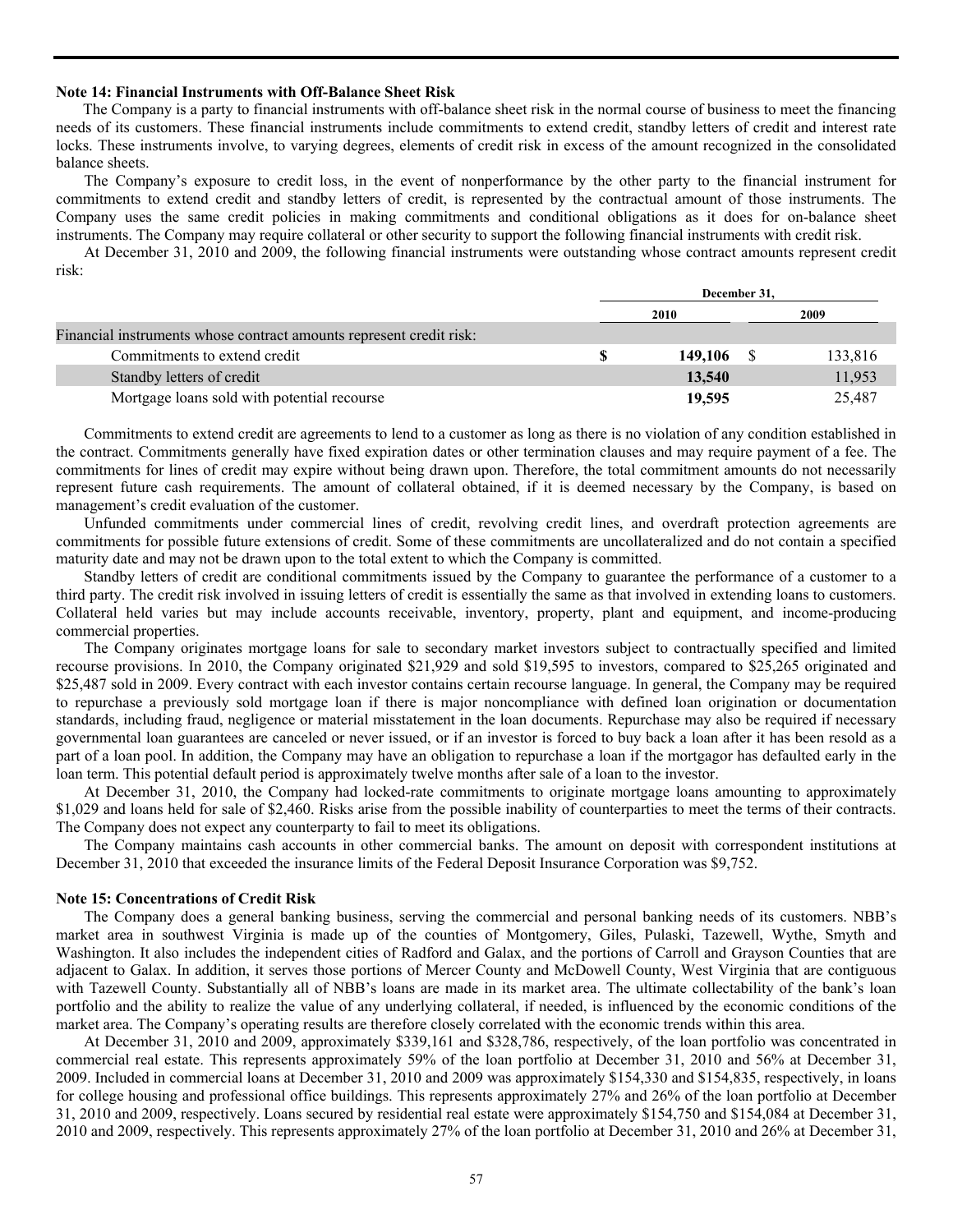2009, respectively. Loans secured by automobiles were approximately \$15,271 and \$15,180 at December 31, 2010 and 2009, respectively. This represents approximately 3% of the loan portfolio at December 31, 2010 and 2009.

 The Company has established operating policies relating to the credit process and collateral in loan originations. Loans to purchase real and personal property are generally collateralized by the related property and with loan amounts established based on certain percentage limitations of the property's total stated or appraised value. Credit approval is primarily a function of collateral and the evaluation of the creditworthiness of the individual borrower or project based on available financial information. Management considers the concentration of credit risk to be minimal.

#### **Note 16: Fair Value Measurements**

 The Company records fair value adjustments to certain assets and liabilities and determines fair value disclosures utilizing a definition of fair value of assets and liabilities that states that fair value is an exit price, representing the amount that would be received to sell an asset or paid to transfer a liability in an orderly transaction between market participants. Additional considerations come into play in determining the fair value of financial assets in markets that are not active.

 The Company uses a hierarchy of valuation techniques based on whether the inputs to those valuation techniques are observable or unobservable. Observable inputs reflect market data obtained from independent sources, while unobservable inputs reflect the Company's market assumptions. The three levels of the fair value hierarchy based on these two types of inputs are as follows:

- Level 1 Valuation is based on quoted prices in active markets for identical assets and liabilities.
- Level 2 Valuation is based on observable inputs including quoted prices in active markets for similar assets and liabilities, quoted prices for identical or similar assets and liabilities in less active markets, and model-based valuation techniques for which significant assumptions can be derived primarily from or corroborated by observable data in the market.
- Level 3 Valuation is based on model-based techniques that use one or more significant inputs or assumptions that are unobservable in the market.

 The following describes the valuation techniques used by the Company to measure certain financial assets and liabilities recorded at fair value on a recurring basis in the financial statements:

## **Securities Available for Sale**

 Securities available for sale are recorded at fair value on a recurring basis. Fair value measurement is based upon quoted market prices, when available (Level 1). If quoted market prices are not available, fair values are measured utilizing independent valuation techniques of identical or similar securities for which significant assumptions are derived primarily from or corroborated by observable market data. Third party vendors compile prices from various sources and may determine the fair value of identical or similar securities by using pricing models that considers observable market data (Level 2). The carrying value of restricted Federal Reserve Bank and Federal Home Loan Bank stock approximates fair value based upon the redemption provisions of each entity and is therefore excluded from the following table.

 The following table's presents the balances of financial assets and liabilities measured at fair value on a recurring basis as of December 31, 2010 and 2009:

|                                           |    |                                              | Fair Value Measurements at December 31, 2010 Using |                                                                                                 |   |                                                                         |    |                                                    |  |  |
|-------------------------------------------|----|----------------------------------------------|----------------------------------------------------|-------------------------------------------------------------------------------------------------|---|-------------------------------------------------------------------------|----|----------------------------------------------------|--|--|
| <b>Description</b>                        |    | <b>Balance as of</b><br>December 31,<br>2010 |                                                    | <b>Ouoted Prices</b><br>in Active<br><b>Markets</b> for<br><b>Identical Assets</b><br>(Level 1) |   | Significant<br><b>Other</b><br><b>Observable</b><br>Inputs<br>(Level 2) |    | Significant<br>Unobservable<br>Inputs<br>(Level 3) |  |  |
| U.S. Treasury                             | \$ | 2,183                                        | S                                                  |                                                                                                 | S | 2,183                                                                   | -S |                                                    |  |  |
| U.S. Government agencies and corporations |    | 88,152                                       |                                                    |                                                                                                 |   | 88,152                                                                  |    |                                                    |  |  |
| States and political subdivisions         |    | 61,682                                       |                                                    |                                                                                                 |   | 61,682                                                                  |    |                                                    |  |  |
| Mortgage-backed securities                |    | 11,379                                       |                                                    | ---                                                                                             |   | 11,379                                                                  |    |                                                    |  |  |
| Corporate debt securities                 |    | 17,680                                       |                                                    |                                                                                                 |   | 17,680                                                                  |    |                                                    |  |  |
| Other securities                          |    | 2,062                                        |                                                    |                                                                                                 |   | 2,062                                                                   |    |                                                    |  |  |
| Total securities available for sale       |    | 183,138                                      |                                                    |                                                                                                 |   | 183,138                                                                 |    |                                                    |  |  |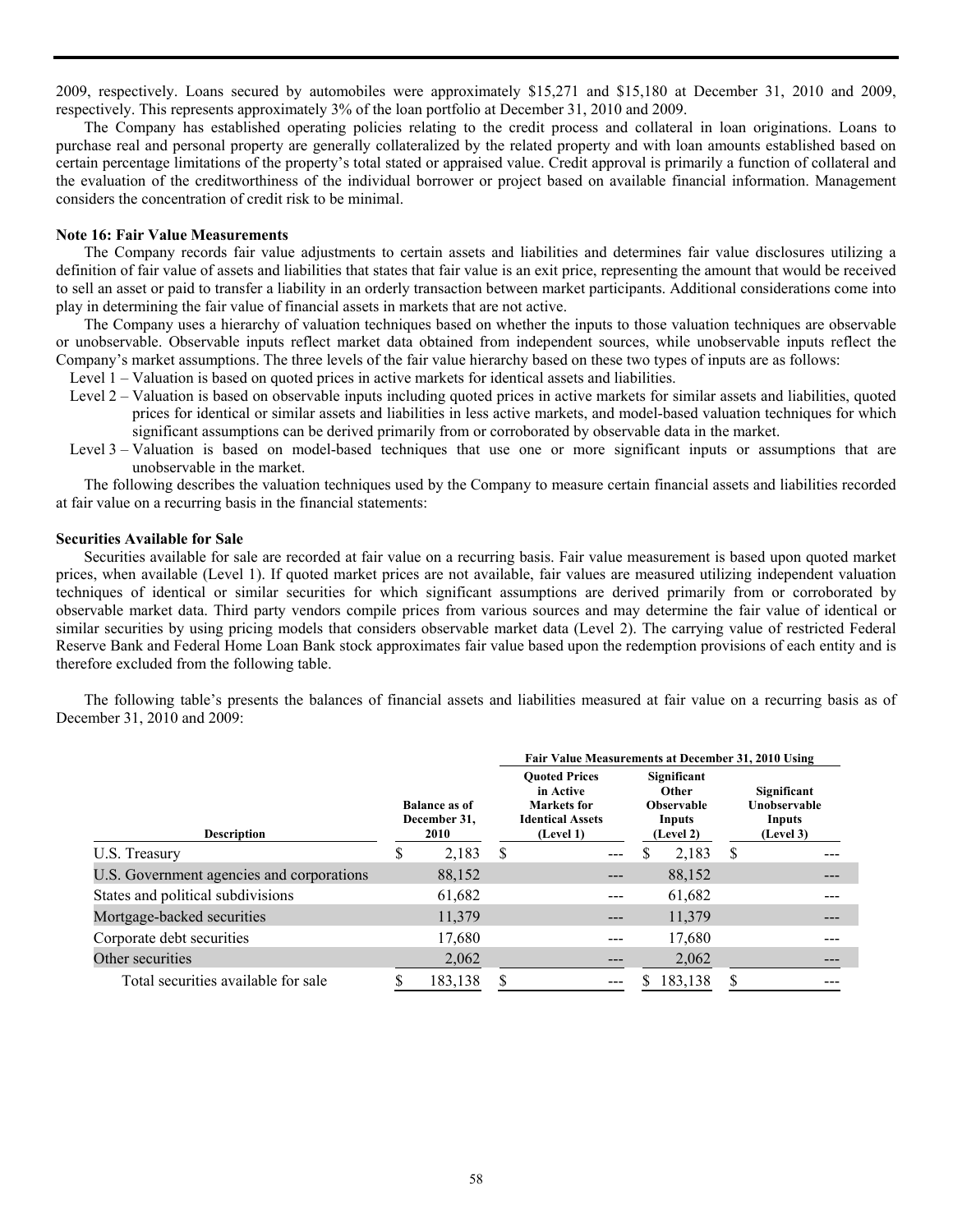|                                           |                                              |         |   | Fair Value Measurements at December 31, 2009 Using                                       |    |                                                                         |    |                                                    |  |  |  |  |
|-------------------------------------------|----------------------------------------------|---------|---|------------------------------------------------------------------------------------------|----|-------------------------------------------------------------------------|----|----------------------------------------------------|--|--|--|--|
| <b>Description</b>                        | <b>Balance as of</b><br>December 31,<br>2009 |         |   | <b>Ouoted Prices</b><br>in Active<br>Markets for<br><b>Identical Assets</b><br>(Level 1) |    | Significant<br><b>Other</b><br><b>Observable</b><br>Inputs<br>(Level 2) |    | Significant<br>Unobservable<br>Inputs<br>(Level 3) |  |  |  |  |
| U.S. Treasury                             | S                                            | 2,177   | S |                                                                                          | ъ. | 2,177                                                                   | -S |                                                    |  |  |  |  |
| U.S. Government agencies and corporations |                                              | 47,587  |   |                                                                                          |    | 47,587                                                                  |    |                                                    |  |  |  |  |
| States and political subdivisions         |                                              | 74,405  |   |                                                                                          |    | 74,405                                                                  |    |                                                    |  |  |  |  |
| Mortgage-backed securities                |                                              | 17,016  |   |                                                                                          |    | 17,016                                                                  |    |                                                    |  |  |  |  |
| Corporate debt securities                 |                                              | 22,642  |   |                                                                                          |    | 22,642                                                                  |    |                                                    |  |  |  |  |
| Other securities                          |                                              | 2,445   |   |                                                                                          |    | 2,445                                                                   |    |                                                    |  |  |  |  |
| Total securities available for sale       |                                              | 166,272 |   |                                                                                          |    | 166,272                                                                 |    |                                                    |  |  |  |  |

 Certain financial assets are measured at fair value on a nonrecurring basis in accordance with GAAP. Adjustments to the fair value of these assets usually result from the application of lower-of-cost-or-market accounting or write-downs of individual assets.

 The following describes the valuation techniques used by the Company to measure certain financial assets recorded at fair value on a nonrecurring basis in the financial statements:

#### **Loans Held for Sale**

 Loans held for sale are carried at the lower of cost or market value. These loans currently consist of one-to-four family residential loans originated for sale in the secondary market. Fair value is based on the price secondary markets are currently offering for similar loans using observable market data which is not materially different than cost due to the short duration between origination and sale (Level 2). As such, the Company records any fair value adjustments on a nonrecurring basis. No nonrecurring fair value adjustments were recorded on loans held for sale during the year ended December 31, 2010. Gains and losses on the sale of loans are recorded within income from mortgage banking on the Consolidated Statements of Income.

#### **Impaired Loans**

 Loans are designated as impaired when, in the judgment of management based on current information and events, it is probable that all amounts due according to the contractual terms of the loan agreement will not be collected. Troubled debt restructurings are impaired loans. The measurement of loss associated with impaired loans can be based on either the observable market price of the loan or the fair value of the collateral. Fair value is measured based on the value of the collateral securing the loans. Collateral may be in the form of real estate or business assets including equipment, inventory, and accounts receivable. The vast majority of the collateral is real estate. The value of real estate collateral is determined utilizing an income or market valuation approach based on an appraisal conducted by an independent, licensed appraiser outside of the Company using observable market data (Level 2). However, if the collateral is a house or building in the process of construction or if an appraisal of the real estate property is over two years old, then the fair value is considered Level 3. The value of business equipment is based upon an outside appraisal if deemed significant, or the net book value on the applicable business' financial statements if not considered significant using observable market data. Likewise, values for inventory and accounts receivables collateral are based on financial statement balances or aging reports (Level 3). Impaired loans allocated to the Allowance for Loan Losses are measured at fair value on a nonrecurring basis. Any fair value adjustments are recorded in the period incurred as provision for loan losses on the Consolidated Statements of Income.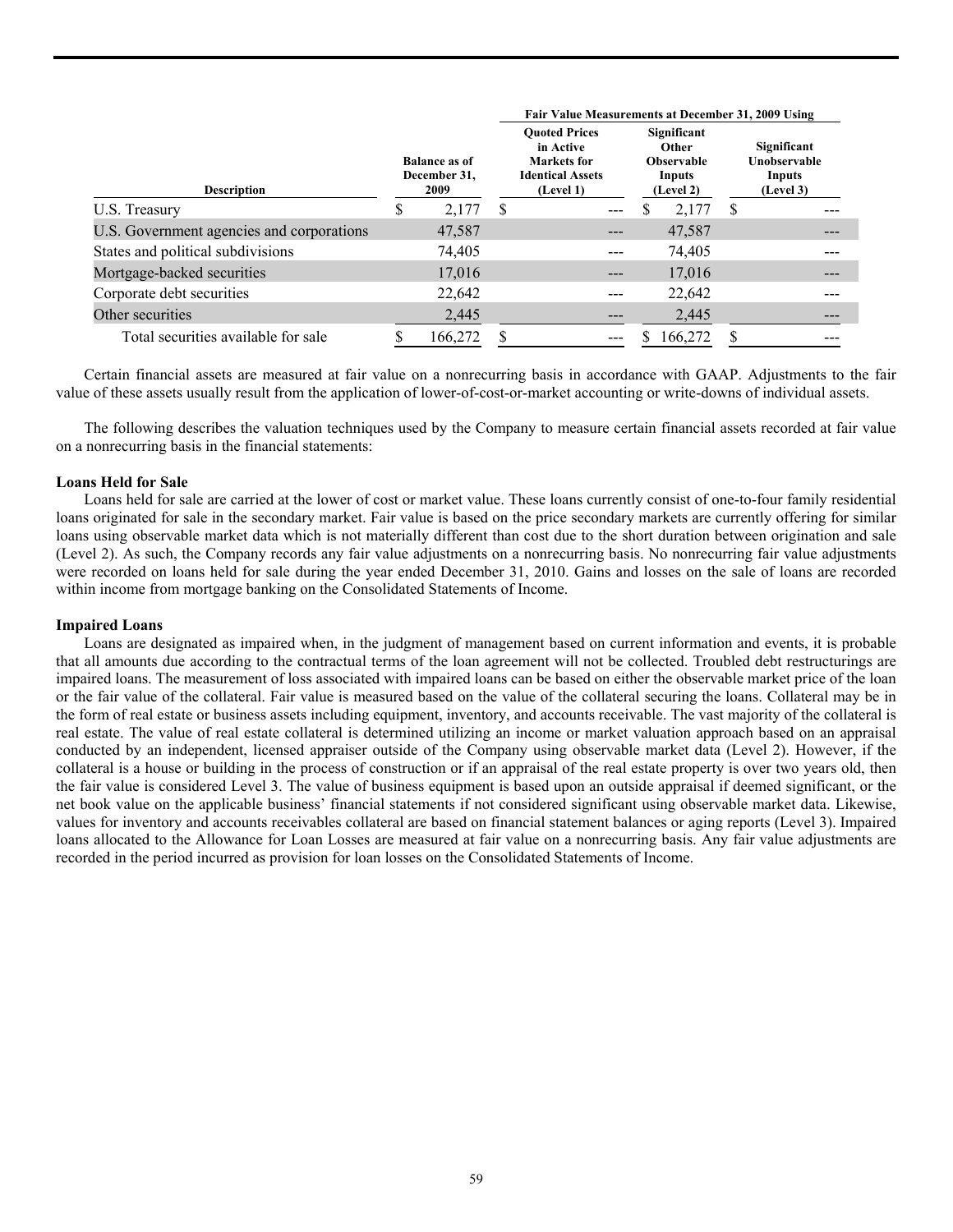The following table summarizes the Company's financial assets that were measured at fair value on a nonrecurring basis during the period.

|                               |                                              | Carrying value at December 31, 2010                                                      |                                     |                                                                  |  |               |                                                    |  |  |  |
|-------------------------------|----------------------------------------------|------------------------------------------------------------------------------------------|-------------------------------------|------------------------------------------------------------------|--|---------------|----------------------------------------------------|--|--|--|
| <b>Description</b><br>Assets: | <b>Balance as of</b><br>December 31,<br>2010 | <b>Ouoted Prices</b><br>in Active<br>Markets for<br><b>Identical Assets</b><br>(Level 1) |                                     | Significant<br>Other<br><b>Observable</b><br>Inputs<br>(Level 2) |  |               | Significant<br>Unobservable<br>Inputs<br>(Level 3) |  |  |  |
| Impaired loans net of         |                                              |                                                                                          |                                     |                                                                  |  |               |                                                    |  |  |  |
| valuation allowance           | \$<br>6,476                                  | <sup>\$</sup>                                                                            |                                     | \$                                                               |  | <sup>\$</sup> | 6,476                                              |  |  |  |
|                               |                                              |                                                                                          |                                     |                                                                  |  |               |                                                    |  |  |  |
|                               |                                              |                                                                                          | Carrying value at December 31, 2009 |                                                                  |  |               |                                                    |  |  |  |
| <b>Description</b>            | <b>Balance as of</b><br>December 31,<br>2009 | <b>Ouoted Prices</b><br>in Active<br>Markets for<br><b>Identical Assets</b><br>(Level 1) |                                     | Significant<br>Other<br><b>Observable</b><br>Inputs<br>(Level 2) |  |               | Significant<br>Unobservable<br>Inputs<br>(Level 3) |  |  |  |
| Assets:                       |                                              |                                                                                          |                                     |                                                                  |  |               |                                                    |  |  |  |

 The fair value of a financial instrument is the current amount that would be exchanged between willing parties, other than in a forced liquidation. Fair value is best determined based upon quoted market prices. However, in many instances, there are no quoted market prices for the Company's various financial instruments. In cases where quoted market prices are not available, fair values are based on estimates using present value or other valuation techniques. Those techniques are significantly affected by the assumptions used, including the fair discount rate and estimates of future cash flows. Accordingly, the fair value estimates may not be realized in an immediate settlement of the instrument. Accounting guidance for fair value excludes certain financial instruments and all nonfinancial instruments from its disclosure requirements. Accordingly, the aggregate fair value amounts presented may not necessarily represent the underlying fair value of the Company.

## **Other Real Estate Owned**

Certain assets such as other real estate owned (OREO) are measured at fair value less cost to sell.

The following table summarizes the Company's other real estate owned that were measured at fair value on a nonrecurring basis during the period.

|                                                       |                                              |                                              | Carrying Value at December 31, 2010 |                                                                                          |               |                                                                  |                                                    |                                                    |  |  |  |  |
|-------------------------------------------------------|----------------------------------------------|----------------------------------------------|-------------------------------------|------------------------------------------------------------------------------------------|---------------|------------------------------------------------------------------|----------------------------------------------------|----------------------------------------------------|--|--|--|--|
| <b>Description</b><br>Assets:                         | <b>Balance as of</b><br>December 31,<br>2010 |                                              |                                     | <b>Ouoted Prices</b><br>in Active<br>Markets for<br><b>Identical Assets</b><br>(Level 1) |               | Significant<br>Other<br><b>Observable</b><br>Inputs<br>(Level 2) | Significant<br>Unobservable<br>Inputs<br>(Level 3) |                                                    |  |  |  |  |
| Other real estate owned net<br>of valuation allowance | $\mathcal{S}$                                | 535                                          | <sup>\$</sup>                       |                                                                                          | <sup>\$</sup> |                                                                  | \$                                                 | 535                                                |  |  |  |  |
|                                                       |                                              |                                              | Carrying Value at December 31, 2009 |                                                                                          |               |                                                                  |                                                    |                                                    |  |  |  |  |
| <b>Description</b>                                    |                                              | <b>Balance as of</b><br>December 31,<br>2009 |                                     | <b>Ouoted Prices</b><br>in Active<br>Markets for<br><b>Identical Assets</b><br>(Level 1) |               | Significant<br>Other<br><b>Observable</b><br>Inputs<br>(Level 2) |                                                    | Significant<br>Unobservable<br>Inputs<br>(Level 3) |  |  |  |  |
| Assets:                                               |                                              |                                              |                                     |                                                                                          |               |                                                                  |                                                    |                                                    |  |  |  |  |
| Other real estate owned net<br>of valuation allowance | $\mathcal{S}$                                | 1,868                                        | S                                   |                                                                                          | S             |                                                                  | S                                                  | 1,868                                              |  |  |  |  |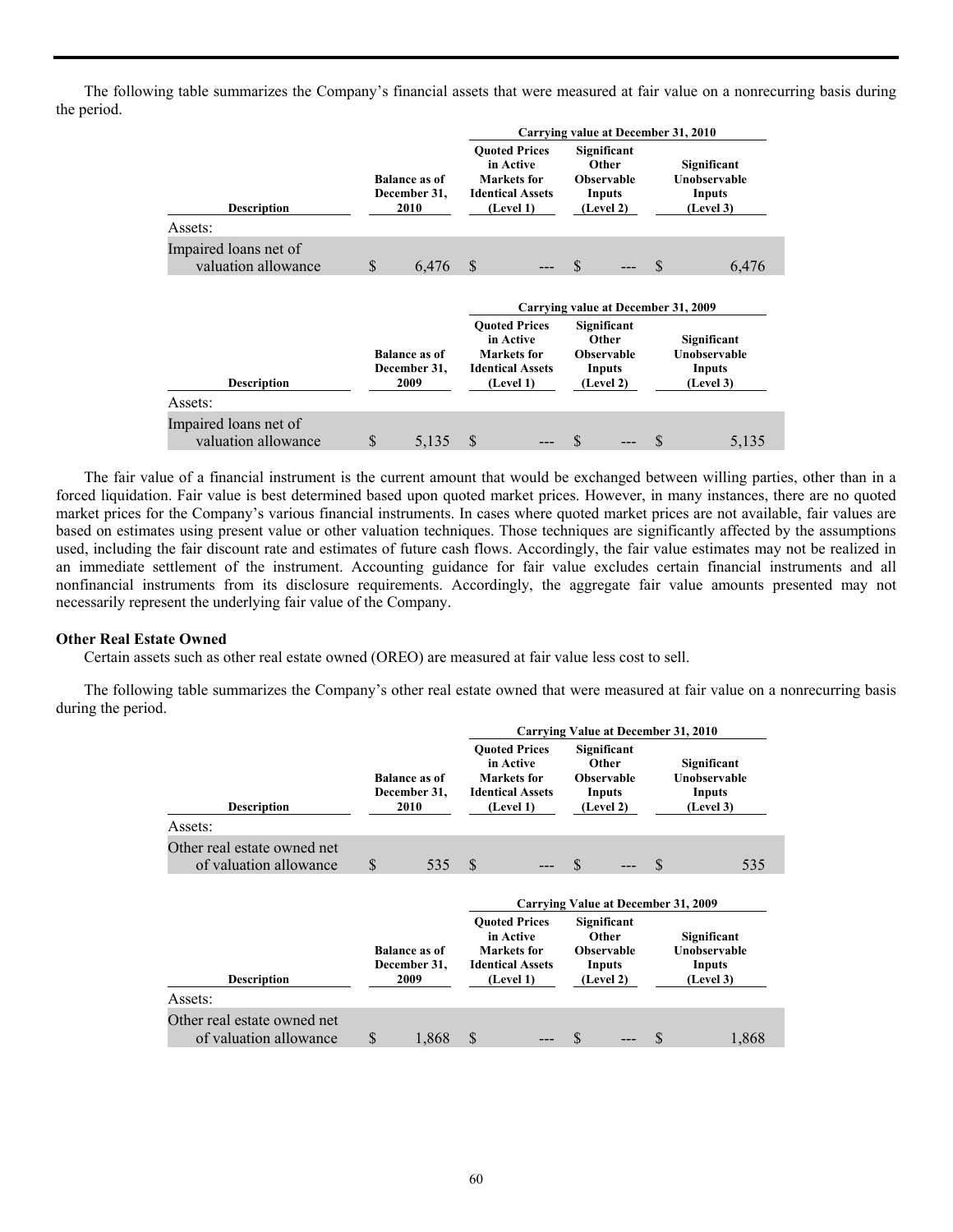The following methods and assumptions were used by the Company in estimating fair value disclosures for financial instruments: *Cash and Due from Banks, Interest-Bearing Deposits, and Federal Funds Sold* 

The carrying amounts approximate fair value.

# *Securities*

 The fair values of securities, excluding restricted stock, are determined by quoted market prices or dealer quotes. The fair value of certain state and municipal securities is not readily available through market sources other than dealer quotations, so fair value estimates are based on quoted market prices of similar instruments adjusted for differences between the quoted instruments and the instruments being valued. The carrying value of restricted securities approximates fair value based upon the redemption provisions of the applicable entities.

### *Loans Held for Sale*

Fair values of loans held for sale are based on commitments on hand from investors or prevailing market prices.

#### *Loans*

 Fair values are estimated for portfolios of loans with similar financial characteristics. Loans are segregated by type such as commercial, real estate – commercial, real estate – construction, real estate – mortgage, credit card and other consumer loans. Each loan category is further segmented into fixed and adjustable rate interest terms and by performing and nonperforming categories.

 The fair value of performing loans is calculated by discounting scheduled cash flows through the estimated maturity using estimated market discount rates that reflect the credit and interest rate risk inherent in the loan, as well as estimates for prepayments. The estimate of maturity is based on the Company's historical experience with repayments for loan classification, modified, as required, by an estimate of the effect of economic conditions on lending.

 Fair value for significant nonperforming loans is based on estimated cash flows which are discounted using a rate commensurate with the risk associated with the estimated cash flows. Assumptions regarding credit risk, cash flows and discount rates are determined within management's judgment, using available market information and specific borrower information. *Deposits* 

 The fair value of demand and savings deposits is the amount payable on demand. The fair value of fixed maturity term deposits and certificates of deposit is estimated using the rates currently offered for deposits with similar remaining maturities. *Accrued Interest* 

The carrying amounts of accrued interest approximate fair value.

#### *Other Borrowed Funds*

 Other borrowed funds, represents treasury tax and loan deposits and short-term borrowings from the Federal Home Loan Bank. The carrying amount is a reasonable estimate of fair value because the deposits are generally repaid within 120 days from the transaction date.

# *Commitments to Extend Credit and Standby Letters of Credit*

 The only amounts recorded for commitments to extend credit, standby letters of credit and financial guarantees written are the deferred fees arising from these unrecognized financial instruments. These deferred fees are not deemed significant at December 31, 2010 and 2009, and, as such, the related fair values have not been estimated.

The estimated fair values, and related carrying amounts, of the Company's financial instruments are as follows:

| December 31.  |                    |               |                                |              |                    |    |                                |  |  |
|---------------|--------------------|---------------|--------------------------------|--------------|--------------------|----|--------------------------------|--|--|
|               |                    |               |                                |              | 2009               |    |                                |  |  |
|               | Carrying<br>Amount |               | <b>Estimated Fair</b><br>Value |              | Carrying<br>Amount |    | <b>Estimated Fair</b><br>Value |  |  |
|               |                    |               |                                |              |                    |    |                                |  |  |
| \$            | 9,858              | -S            | 9,858                          | - \$         | 12,894             | -S | 12,894                         |  |  |
|               | 69,400             |               | 69,400                         |              | 32,730             |    | 32,730                         |  |  |
|               | 315,907            |               | 314,820                        |              | 297,417            |    | 297,933                        |  |  |
|               | 2,460              |               | 2,460                          |              | 126                |    | 126                            |  |  |
|               | 568,779            |               | 539,152                        |              | 583,021            |    | 588,201                        |  |  |
|               | 6,016              |               | 6,016                          |              | 6,250              |    | 6,250                          |  |  |
|               |                    |               |                                |              |                    |    |                                |  |  |
| <sup>\$</sup> | 884,583            | <sup>\$</sup> | 880,290                        | <sup>S</sup> | 852,112            | -S | 856,556                        |  |  |
|               | 257                |               | 257                            |              | 336                |    | 336                            |  |  |
|               |                    |               |                                | 2010         |                    |    |                                |  |  |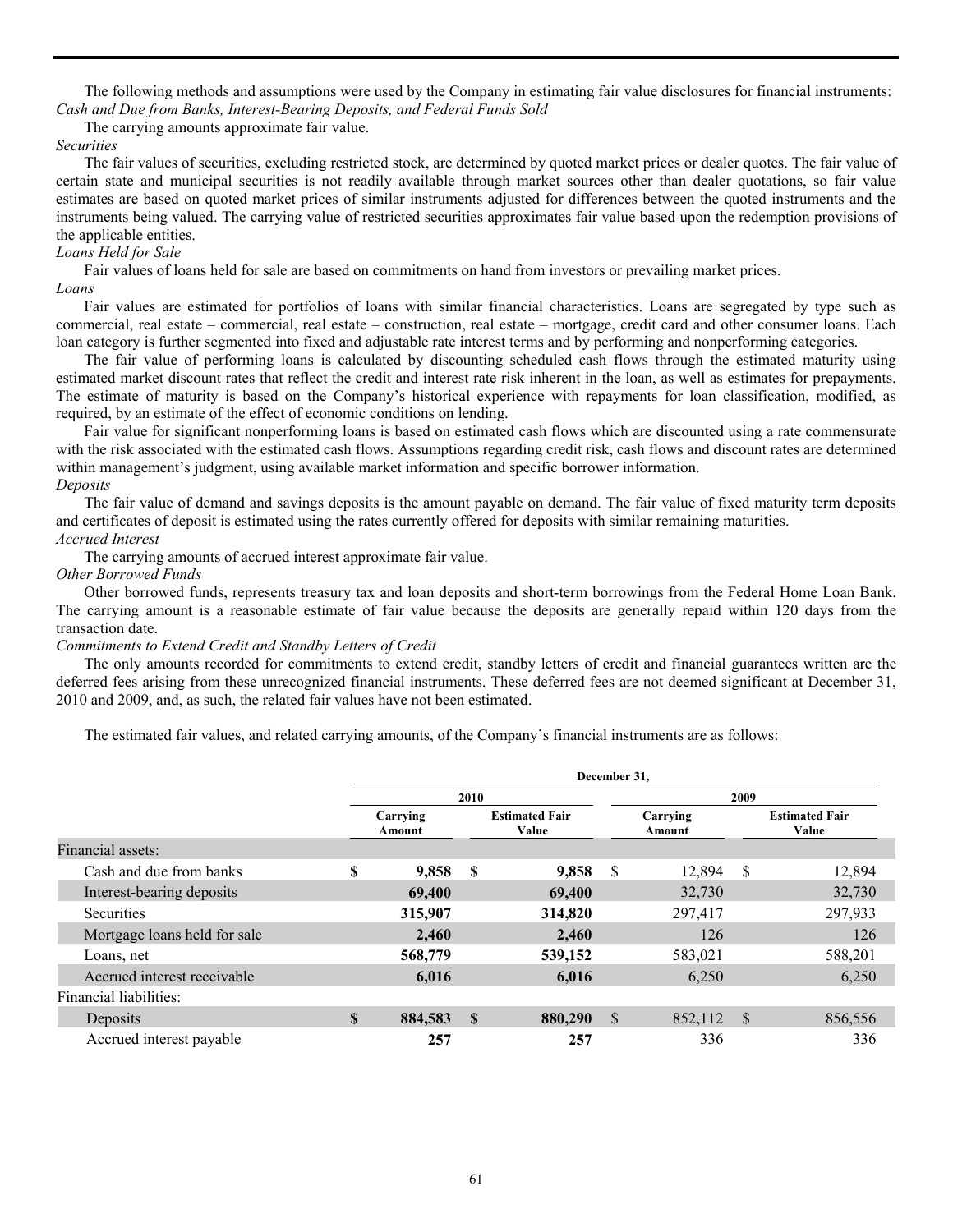# **Note 17: Selected Quarterly Data (Unaudited)**

The following is a summary of the unaudited quarterly results of operations for the years ended December 31, 2010 and 2009:

|                                    | 2010                      |        |              |                          |              |                         |              |                          |
|------------------------------------|---------------------------|--------|--------------|--------------------------|--------------|-------------------------|--------------|--------------------------|
|                                    | First<br><b>Ouarter</b>   |        |              | Second<br><b>Ouarter</b> |              | <b>Third</b><br>Ouarter |              | Fourth<br><b>Ouarter</b> |
| <b>Income Statement Data:</b>      |                           |        |              |                          |              |                         |              |                          |
| Interest income                    | \$                        | 12,240 | <b>S</b>     | 12,347                   | S            | 12,287                  | S            | 12,265                   |
| Interest expense                   |                           | 2,979  |              | 2,850                    |              | 2,726                   |              | 2,603                    |
| Net interest income                |                           | 9,261  |              | 9,497                    |              | 9,561                   |              | 9,662                    |
| Provision for loan losses          |                           | 647    |              | 852                      |              | 710                     |              | 1,200                    |
| Noninterest income                 |                           | 1,971  |              | 2,123                    |              | 2,101                   |              | 2,152                    |
| Noninterest expense                |                           | 5,784  |              | 5,697                    |              | 5,826                   |              | 5,820                    |
| Income taxes                       |                           | 1,032  |              | 1,075                    |              | 1,129                   |              | 987                      |
| Net income                         | $\boldsymbol{\mathsf{S}}$ | 3,769  | $\mathbf S$  | 3,996                    | $\mathbf{s}$ | 3,997                   | $\mathbf S$  | 3,807                    |
| <b>Per Share Data:</b>             |                           |        |              |                          |              |                         |              |                          |
| Basic net income per share         | $\mathbf S$               | 0.54   | $\mathbf{s}$ | 0.58                     | $\mathbf{s}$ | 0.58                    | <sup>S</sup> | 0.55                     |
| Fully diluted net income per share |                           | 0.54   | -S           | 0.58                     | S            | 0.58                    | S            | 0.55                     |
| Cash dividends per share           |                           | ---    |              | 0.44                     |              | $---$                   |              | 0.47                     |
| Book value per share               |                           | 18.25  |              | 18.44                    |              | 19.13                   |              | 18.63                    |

|                                    |                         | 2009    |                    |                          |                                |        |                    |        |
|------------------------------------|-------------------------|---------|--------------------|--------------------------|--------------------------------|--------|--------------------|--------|
|                                    | First<br><b>Ouarter</b> |         |                    | Second<br><b>Ouarter</b> | <b>Third</b><br><b>Ouarter</b> |        | Fourth<br>Quarter  |        |
| Income Statement Data:             |                         |         |                    |                          |                                |        |                    |        |
| Interest income                    | \$                      | 12,578  | \$.                | 12,711                   | <sup>\$</sup>                  | 12,616 | <sup>\$</sup>      | 12,582 |
| Interest expense                   |                         | 4,412   |                    | 4,274                    |                                | 3,876  |                    | 3,263  |
| Net interest income                |                         | 8,166   |                    | 8,437                    |                                | 8,740  |                    | 9,319  |
| Provision for loan losses          |                         | 370     |                    | 278                      |                                | 305    |                    | 681    |
| Noninterest income                 |                         | 2,107   |                    | 2,172                    |                                | 2,212  |                    | 2,313  |
| Noninterest expense                |                         | 5,630   |                    | 6,180                    |                                | 5,891  |                    | 6,152  |
| Income taxes                       |                         | 886     |                    | 794                      |                                | 976    |                    | 1,004  |
| Net income                         |                         | 3,387   | $\mathbf{\hat{S}}$ | 3,357                    | $\mathbf{\hat{X}}$             | 3,780  | $\mathbf{\hat{S}}$ | 3,795  |
| Per Share Data:                    |                         |         |                    |                          |                                |        |                    |        |
| Basic net income per share         | $\mathbf{\hat{S}}$      | 0.49    | <sup>\$</sup>      | 0.48                     | <sup>\$</sup>                  | 0.55   | <sup>\$</sup>      | 0.55   |
| Fully diluted net income per share |                         | 0.49    |                    | 0.48                     |                                | 0.54   |                    | 0.55   |
| Cash dividends per share           |                         | $- - -$ |                    | 0.41                     |                                | $---$  |                    | 0.43   |
| Book value per share               |                         | 16.39   |                    | 16.58                    |                                | 17.52  |                    | 17.61  |

# **Note 18. Intangible Assets and Goodwill**

 In accounting for goodwill and intangible assets, the Company conducts an impairment review at least annually and more frequently if certain impairment indicators are in evidence. Based on the testing for impairment of goodwill and intangible assets, there were no impairment charges for 2010, 2009 or 2008.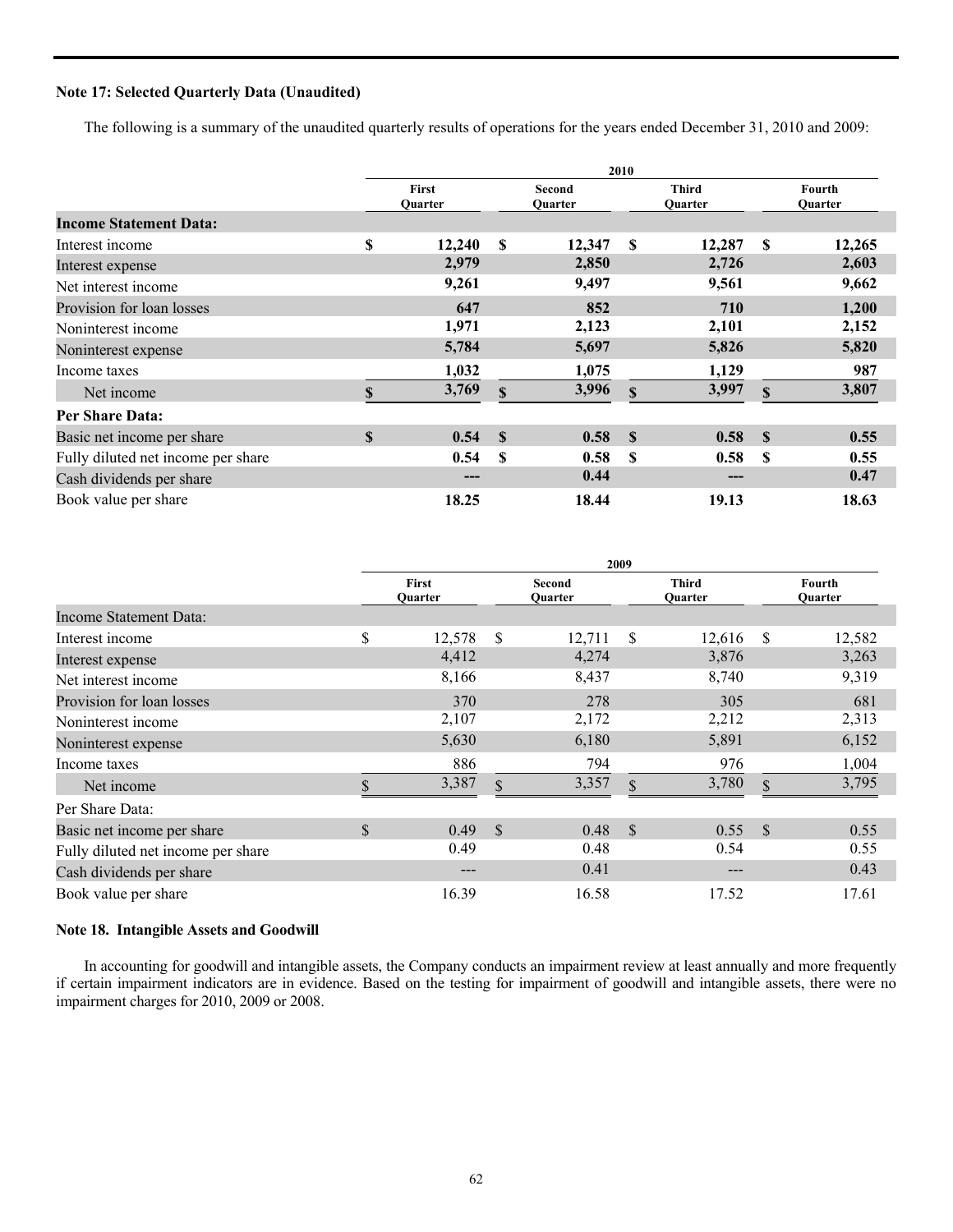Information concerning goodwill and intangible assets for years ended December 31, 2010 and 2009 is presented in the following table:

|                                      | <b>Gross Carrying Value</b> |        |    | <b>Accumulated Amortization</b> | <b>Net Carrying Value</b> |       |
|--------------------------------------|-----------------------------|--------|----|---------------------------------|---------------------------|-------|
| <b>December 31, 2010</b>             |                             |        |    |                                 |                           |       |
| Amortizable core deposit intangibles | S                           | 16.257 | -S | $10,562$ \$                     |                           | 5,695 |
| Unamortizable goodwill               | Φ                           | 5,848  | -S | $---$                           |                           | 5,848 |
|                                      |                             |        |    |                                 |                           |       |
| December 31, 2009                    |                             |        |    |                                 |                           |       |
| Amortizable core deposit intangibles |                             | 16.257 | -8 | 9.479                           |                           | 6,778 |
| Unamortizable goodwill               | J                           | 5,848  |    | ---                             |                           | 5.848 |

As of December 31, 2009, the estimated amortization expense of core deposit intangibles are as follows:

| 2011       | S | 1,083 |
|------------|---|-------|
| 2012       |   | 1,083 |
| 2013       |   | 1,077 |
| 2014       |   | 1,075 |
| 2015       |   | 1,075 |
| Thereafter |   | 302   |
| Total      |   | 5,695 |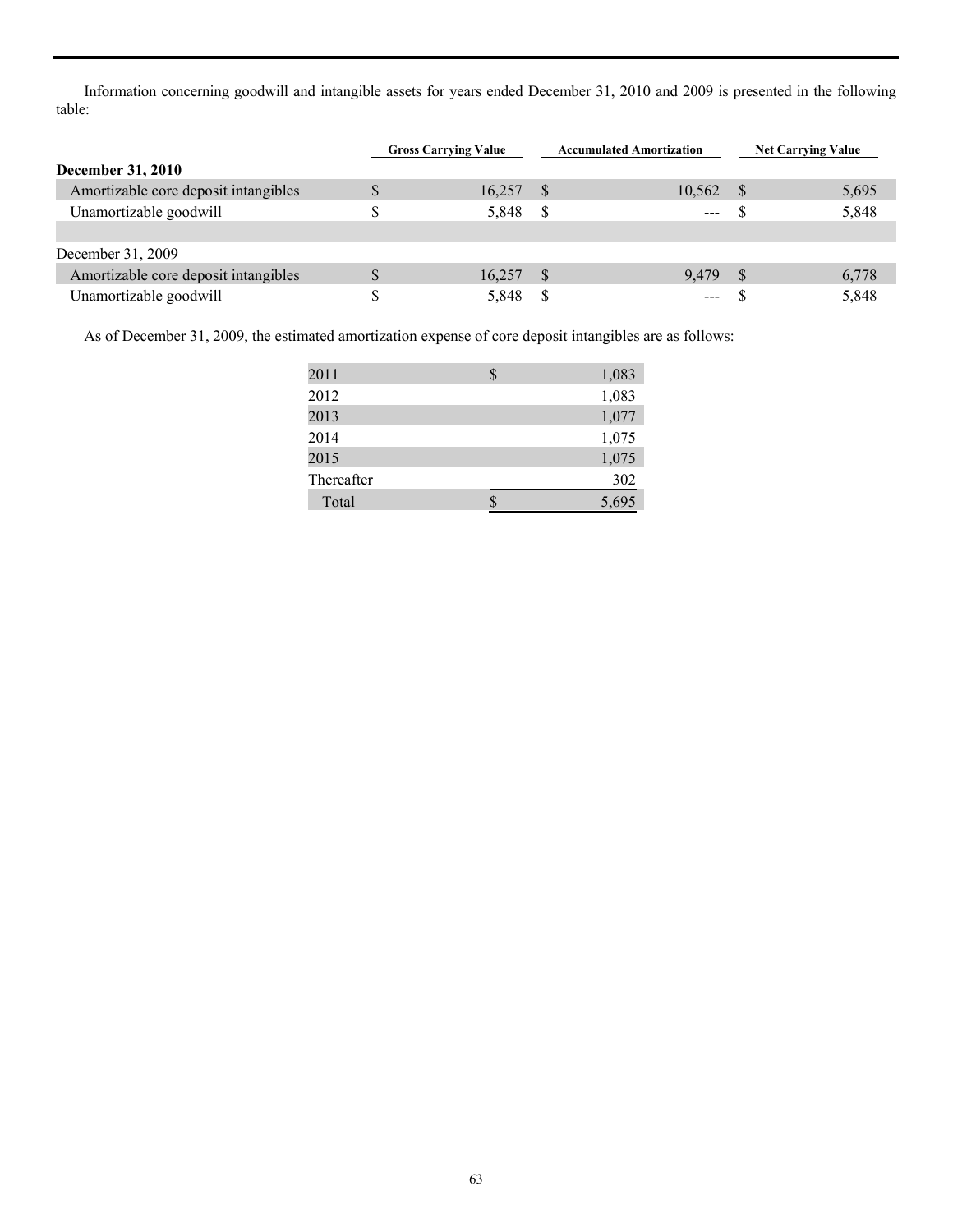

# **REPORT OF INDEPENDENT REGISTERED PUBLIC ACCOUNTING FIRM**

To the Board of Directors and Stockholders National Bankshares, Inc. Blacksburg, Virginia

We have audited the accompanying consolidated balance sheets of National Bankshares, Inc. and subsidiaries as of December 31, 2010 and 2009, and the related consolidated statements of income, changes in stockholders' equity, and cash flows for each of the three years in the period ended December 31, 2010. These financial statements are the December 31, 2010 and 2009, and the related consolidated statements of income, changes in stockholders' equity, and cash flows for each of the three years in the period ended December 31, 2010. These financial statements a based on our audits.

We conducted our audits in accordance with the standards of the Public Company Accounting Oversight Board (United States). Those standards require that we plan and perform the audit to obtain reasonable assurance about whether the financial statements are free of material misstatement. An audit includes examining, on a test basis, evidence supporting the amounts and disclosures in the financial statements. An audit also includes assessing the accounting principles used and significant estimates made by management, as well as evaluating the overall financial statement presentation. We believe that our audits provide a reasonable basis for our opinion. ed<br>ne<br>ng<br>ed<br>/e<br>al

In our opinion, the consolidated financial statements referred to above present fairly, in all material respects, the financia position of National Bankshares, Inc. and subsidiaries as of December 31, 2010 and 2009, and the results of their operations and their cash flows for each of the three years in the period ended December 31, 2010, in conformity with U.S. generally accepted accounting principles.

We have also audited, in accordance with the standards of the Public Company Accounting Oversight Board (United States), National Bankshares, Inc. and subsidiaries' internal control over financial reporting as of December 31, 2010 based on criteria established in *Internal Control — Integrated Framework* issued by the Committee of Sponsoring based on criteria established in *Internal Control — Integrated Framework* issued by the Committee of Sponsoring<br>Organizations of the Treadway Commission, and our report dated March 9, 2011 expressed an unqualified opinion effectiveness of National Bankshares, Inc. and subsidiaries' internal control over financial reporting. th<br>ed<br>0,

Winc chester, Virgi inia March 9, 2011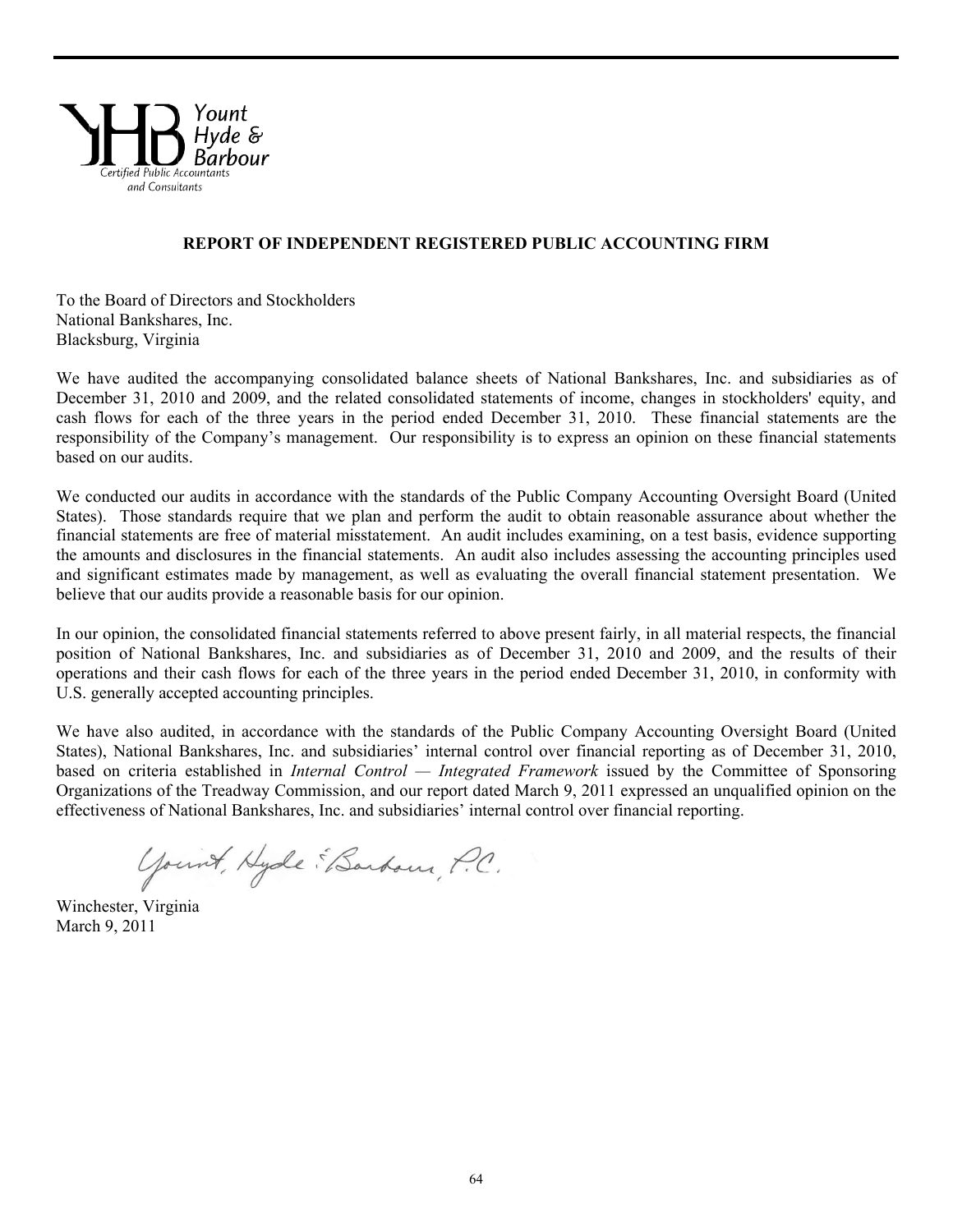

# **REPORT OF INDEPENDENT REGISTERED PUBLIC ACCOUNTING FIRM**

To the Board of Directors and Stockholders National Bankshares, Inc. Blacksburg, Virginia

We have audited National Bankshares, Inc. and subsidiaries' internal control over financial reporting as of December 31, 2010, based on criteria established in *Internal Control — Integrated Framework* issued by the Committee of Sponsoring 2010, based on criteria established in *Internal Control — Integrated Framework* issued by the Committee of Sponsoring<br>Organizations of the Treadway Commission. National Bankshares, Inc. and subsidiaries' management is res maintaining effective internal control over financial reporting and for its assessment of the effectiveness of internal control over financial reporting included in the accompanying Management's Report on Internal Control over Financial Reporting. Our responsibility is to express an opinion on the Company's internal control over financial reporting based on our a audit.

We conducted our audit in accordance with the standards of the Public Company Accounting Oversight Board (United States). Those standards require that we plan and perform the audit to obtain reasonable assurance about whethe effective internal control over financial reporting was maintained in all material respects. Our audit included obtaining an understanding of internal control over financial reporting, assessing the risk that a material weakness exists, and testing and evaluating the design and operating effectiveness of internal control based on the assessed risk. Our audit also included performing such other procedures as we considered necessary in the circumstances. We believe that our audi provides a reasonable basis for our opinion. on<br>ed<br>er n<br>goit

A company's internal control over financial reporting is a process designed to provide reasonable assurance regarding the reliability of financial reporting and the preparation of financial statements for external purposes in accordance with generally accepted accounting principles. A company's internal control over financial reporting includes those policie and procedures that (a) pertain to the maintenance of records that, in reasonable detail, accurately and fairly reflect the transactions and dispositions of the assets of the company; (b) provide reasonable assurance that transactions are recorded as necessary to permit preparation of financial statements in accordance with generally accepted accounting principles and that receipts and expenditures of the company are being made only in accordance with authorizations of management and directors of the company; and (c) provide reasonable assurance regarding prevention or timely detection of unauthorized acquisition, use, or disposition of the company's assets that could have a material effect on the financial statements. e<br>h<br>:s e<br>ds,

Because of its inherent limitations, internal control over financial reporting may not prevent or detect misstatements. Also, projections of any evaluation of effectiveness to future periods are subject to the risk that controls may become Also, projections of any evaluation of effectiveness to future periods are subject to the risk that controls may become inadequate because of changes in conditions, or that the degree of compliance with the policies or pro deteriorate.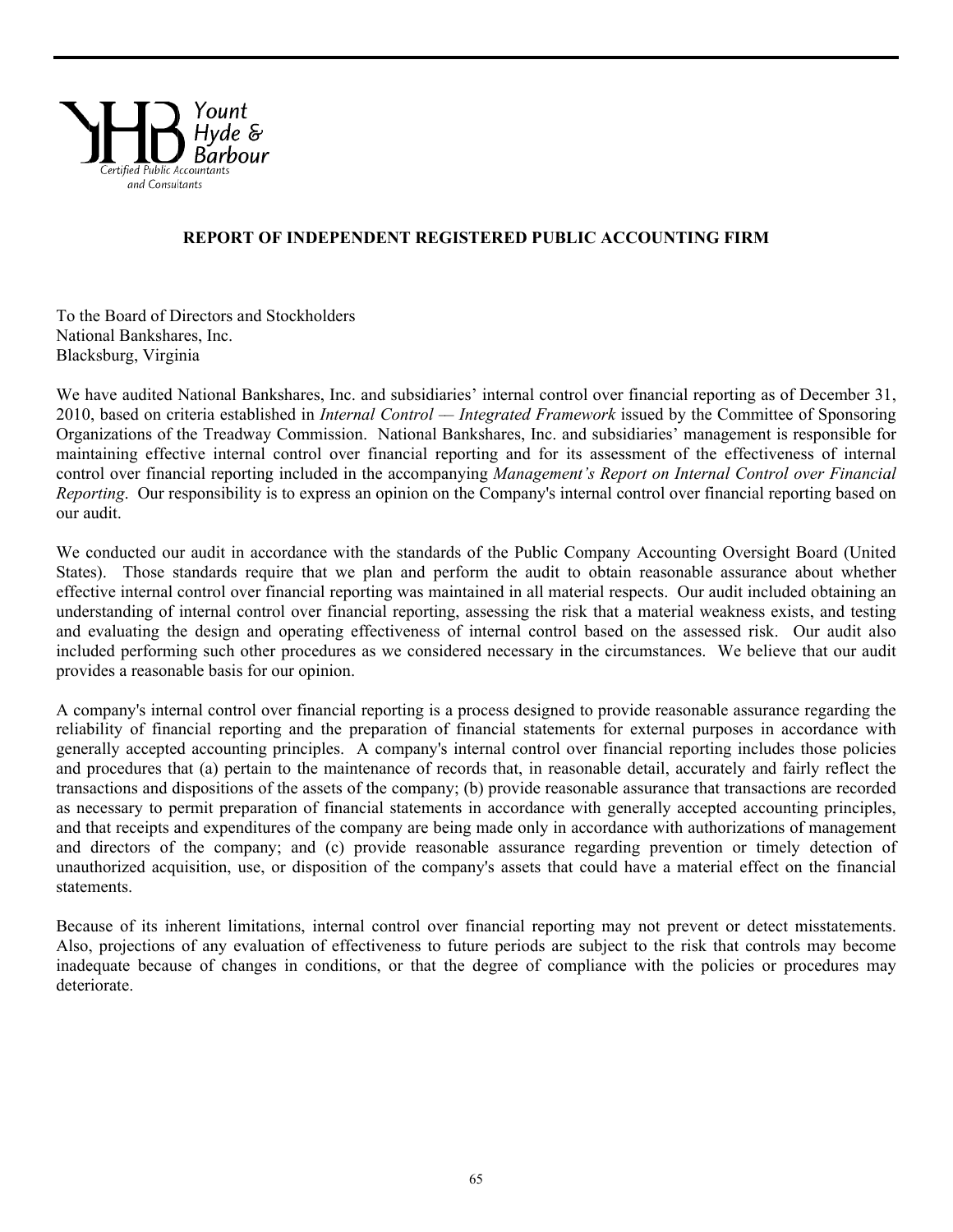In our opinion, National Bankshares, Inc. and subsidiaries maintained, in all material respects, effective internal control over financial reporting as of December 31, 2010, based on criteria established in *Internal Control — Integrated Framework* issued by the Committee of Sponsoring Organizations of the Treadway Commission.

We have also audited, in accordance with the standards of the Public Company Accounting Oversight Board (United States), the consolidated balance sheets as of December 31, 2010 and 2009, and the related consolidated statements of income, changes in stockholders' equity and cash flows for each of the three years in the period ended December 31, 2010 of National Bankshares, Inc. and subsidiaries and our report dated March 9, 2011 expressed an unqualified opinion.

Yount, Hyde : Barbour, P.C.

Winchester, Virginia March 9, 2011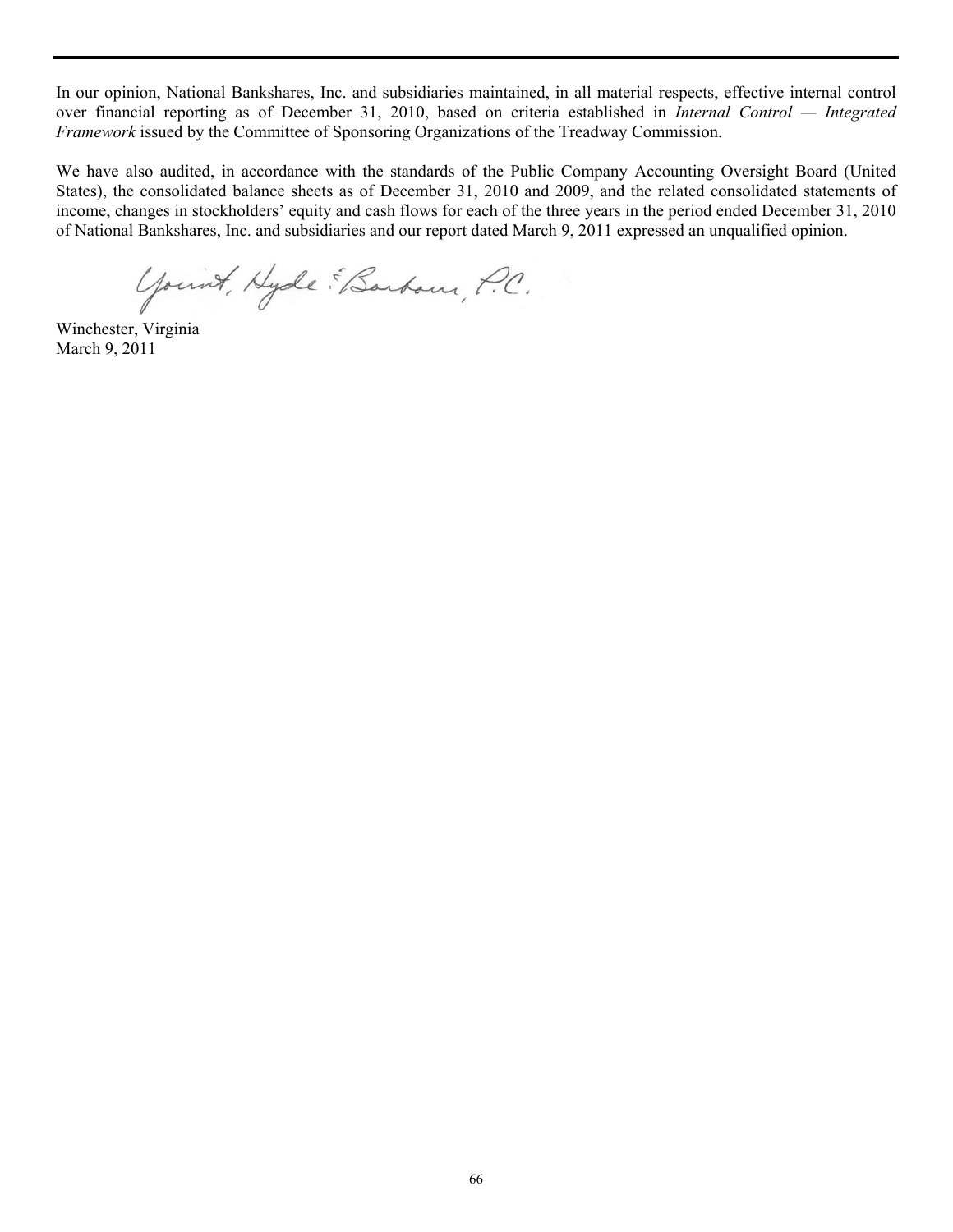### **Item 9. Changes In and Disagreements With Accountants on Accounting and Financial Disclosure**

None

## **Item 9A. Controls and Procedures**

#### **Disclosure Controls and Procedures**

 The Company's management evaluated, with the participation of the Company's principal executive officer and principal financial officer, the effectiveness of the Company's disclosure controls and procedures (as defined in Rule 13a-15(e) under the Securities Exchange Act of 1934, as amended (the "Exchange Act")) as of the end of the period covered by this report. Based on that evaluation, the Company's principal executive officer and principal financial officer concluded that the Company's disclosure controls and procedures are effective as of December 31, 2010 to ensure that information required to be disclosed in the reports that the Company files or submits under the Exchange Act is recorded, processed, summarized and reported, within the time periods specified by the Company's management, including the Company's principal executive officer and principal financial officer, as appropriate, to allow timely decisions regarding required disclosure.

 There were no changes in the Company's internal control over financial reporting (as defined in Rule 13a-15(f) of the Exchange Act) during the year ended December 31, 2010 that have materially affected, or are reasonably likely to materially affect, the Corporation's internal control over financial reporting.

 Because of the inherent limitations in all control systems, the Company believes that no system of controls, no matter how well designed and operated, can provide absolute assurance that all control issues have been detected.

#### **Internal Control Over Financial Reporting**

## Management's Report on Internal Control Over Financial Reporting

To the Stockholders of National Bankshares, Inc.:

 Management is responsible for the preparation and fair presentation of the financial statements included in this annual report. The financial statements have been prepared in conformity with accounting principles generally accepted in the United States of America and reflect management's judgments and estimates concerning effects of events and transactions that are accounted for or disclosed.

 Management is also responsible for establishing and maintaining adequate internal control over financial reporting. The Company's internal control over financial reporting includes those policies and procedures that pertain to the Company's ability to record, process, summarize and report reliable financial data. Management recognizes that there are inherent limitations in the effectiveness of any internal control over financial reporting, including the possibility of human error and the circumvention or overriding of internal control. Accordingly, even effective internal control over financial reporting can provide only reasonable assurance with respect to financial statement preparation. Further, because of changes in conditions, the effectiveness of internal control over financial reporting may vary over time.

 In order to ensure that the Company's internal control over financial reporting is effective, management regularly assesses such controls and did so most recently for its financial reporting as of December 31, 2010. This assessment was based on criteria for effective internal control over financial reporting described in *Internal Control Integrated Framework* issued by the Committee of Sponsoring Organizations (COSO) of the Treadway Commission. Based on this assessment, management believes the Company maintained effective internal control over financial reporting as of December 31, 2010.

 The Board of Directors, acting through its Audit Committee, is responsible for the oversight of the Company's accounting policies, financial reporting and internal control. The Audit Committee of the Board of Directors is comprised entirely of outside directors who are independent of management. The Audit Committee is responsible for the appointment and compensation of the independent registered public accounting firm and approves decisions regarding the appointment or removal of the Company Auditor. It meets periodically with management, the independent registered public accounting firm and the internal auditors to ensure that they are carrying out their responsibilities. The Audit Committee is also responsible for performing an oversight role by reviewing and monitoring the financial, accounting and auditing procedures of the Company in addition to reviewing the Company's financial reports. The independent registered public accounting firm and the internal auditors have full and unlimited access to the Audit Committee, with or without management, to discuss the adequacy of internal control over financial reporting, and any other matter which they believe should be brought to the attention of the Audit Committee. The Company's independent registered public accounting firm has also issued an attestation report on the effectiveness of internal control over financial reporting.

Chairman, President and Chief Executive Officer

/s/ JAMES G. RAKES /s/ DAVID K. SKEENS Treasurer and

Chief Financial Officer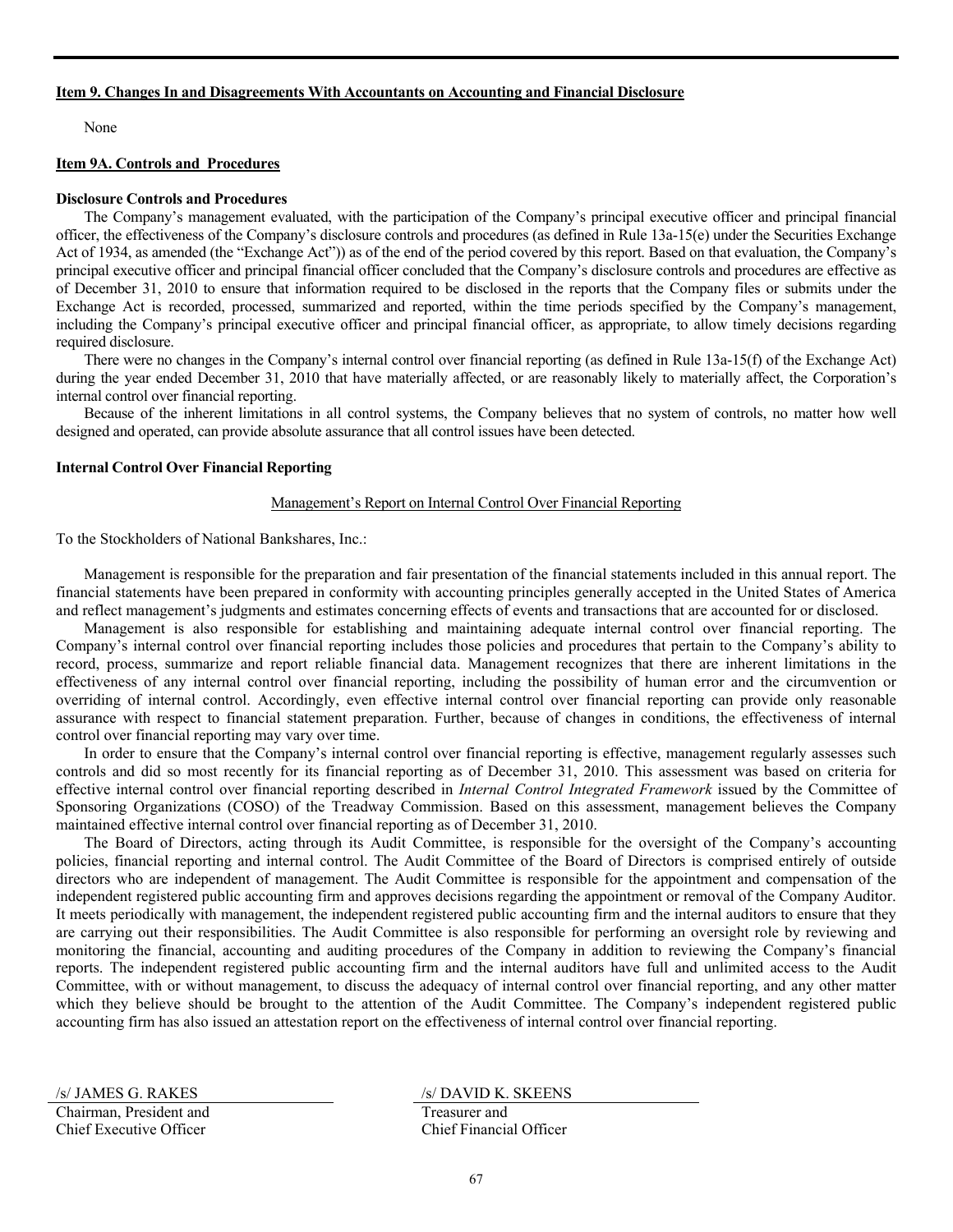### **Item 9B. Other Information**

#### Subsequent Events

 From December 31, 2010, the balance sheet date of this Form 10-K, through the date of filing of the Form 10-K with the Securities and Exchange Commission, there have been no material subsequent events that 1) provide additional evidence about conditions that existed on the date of the balance sheet, or 2) provides evidence about conditions that did not exist at the date of the balance sheet, but arose after the balance sheet date.

# **Part III**

## **Item 10. Directors, Executive Officers and Corporate Governance**

 Information with respect to the directors of Bankshares is set out under the caption "Election of Directors" on pages 2 through 4 of Bankshares' Proxy Statement dated March 11, 2011 which information is incorporated herein by reference.

 The Board of Directors of Bankshares has a standing audit committee made up entirely of independent directors, as that term is defined in the NASDAQ Stock Market Listing Rules. In 2010, Dr. J. M. Lewis chaired the Audit Committee and its members were Mr. L. J. Ball, Mr. J. W. Bowling and Mr. J. H. Harry. Each member of the Audit Committee has extensive business experience; however, the Committee has identified Dr. Lewis as its financial expert, since he has a professional background which involves financial oversight responsibilities. Dr. Lewis currently oversees the preparation of financial statements in his role as President of New River Community College. He previously served as the College's Chief Financial Officer. The Audit Committee's Charter is available on the Company's web site at www.nationalbankshares.com.

 The Company and each of its subsidiaries have adopted Codes of Ethics for directors, officers and employees, specifically including the Chief Executive Officer and Chief Financial Officer of Bankshares. These Codes of Ethics are available on the Company's web site at www.nationalbankshares.com.

 The following is a list of names and ages of all executive officers of Bankshares; their terms of office as officers; the positions and offices within Bankshares held by each officer; and each person's principal occupation or employment during the past five years.

| Name               | Age | <b>Offices and Positions Held</b>                                                                                                                                                                                                                                                                                                                                      | <b>Year Elected an</b><br><b>Officer/Director</b> |
|--------------------|-----|------------------------------------------------------------------------------------------------------------------------------------------------------------------------------------------------------------------------------------------------------------------------------------------------------------------------------------------------------------------------|---------------------------------------------------|
| James G. Rakes     | 66  | Chairman, President and Chief Executive Officer,<br>National Bankshares, Inc.; President and Chief Executive<br>Officer of National Bank of Blacksburg since 1983 and<br>Chairman since 2005. Chairman, President and Treasurer<br>of National Bankshares Financial Services, Inc. since<br>2001.                                                                      | 1986                                              |
| David K. Skeens    | 44  | Treasurer and Chief Financial Officer of National<br>Bankshares, Inc. since January 14, 2009; Senior Vice<br>President/Operations & Risk Management & CFO of<br>National Bank of Blacksburg since 2009; prior thereto<br>Senior Vice President/Operations & Risk Management<br>since 2008; prior thereto Vice President/Operations $\&$<br>Risk Management since 2004. | 2009                                              |
| F. Brad Denardo    | 58  | Executive Vice President, National Bankshares, Inc. since<br>2008; Interim Treasurer and Chief Financial Officer from<br>May 23, 2008 to January 14, 2009; prior thereto<br>Corporate Officer since 1989; Executive Vice<br>President/Chief Operating Officer of National Bank of<br>Blacksburg since 2002.                                                            | 1989                                              |
| Marilyn B. Buhyoff | 62  | Secretary & Counsel, National Bankshares, Inc.; Counsel<br>of National Bank of Blacksburg since 1989; Secretary of<br>National Bankshares Financial Services, Inc. since 2001,<br>and Executive Vice President since 2004.                                                                                                                                             | 1989                                              |

## **Item 11. Executive Compensation**

 The information set forth under "Executive Compensation" on pages 11 through 17 of NBI's Proxy Statement dated March 11, 2011 is incorporated herein by reference.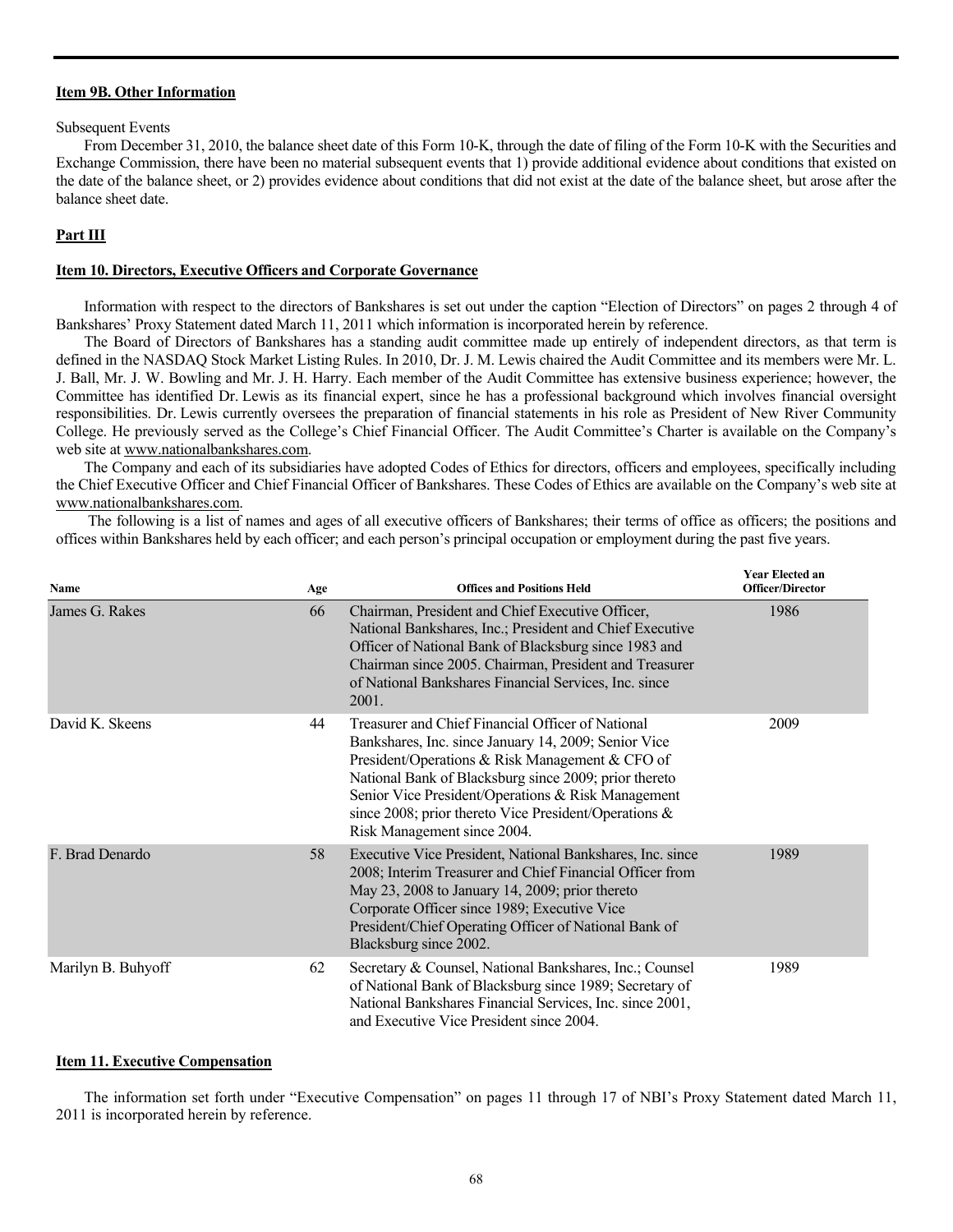# **Item 12. Security Ownership of Certain Beneficial Owners and Management and Related Stockholder Matters**

 The information contained under "Stock Ownership of Directors and Executive Officers" on page 2 of NBI's Proxy Statement dated March 11, 2011 for the Annual Meeting of Stockholders to be held April 12, 2011 is incorporated herein by reference.

The following table summarizes information concerning National Bankshares equity compensation plans at December 31, 2010:

| <b>Plan Category</b>                                                         | Number of Shares to be<br><b>Issued upon Exercise of</b><br><b>Outstanding Options</b><br>and Warrants | <b>Weighted Average</b><br><b>Exercise</b><br><b>Price of Outstanding</b><br><b>Options and Warrants</b> | <b>Number of Shares Remaining</b><br><b>Available for Future Issuance</b><br><b>Under Equity Compensation</b><br><b>Plans (Excluding Shares)</b><br><b>Reflected in First Column)</b> |
|------------------------------------------------------------------------------|--------------------------------------------------------------------------------------------------------|----------------------------------------------------------------------------------------------------------|---------------------------------------------------------------------------------------------------------------------------------------------------------------------------------------|
| Equity compensation plans approved by stockholders<br>1999 Stock Option Plan | 109,500                                                                                                | 22.14                                                                                                    | 109,500                                                                                                                                                                               |
| Equity compensation plans not approved by<br>stockholders                    |                                                                                                        |                                                                                                          |                                                                                                                                                                                       |
| Total                                                                        | 109,500                                                                                                | 22.14                                                                                                    | 109,500                                                                                                                                                                               |

## **Item 13. Certain Relationships and Related Transactions, and Director Independence**

 The information contained under "Director Independence and Certain Transactions With Officers and Directors" on pages 6 and 7 of NBI's Proxy Statement dated March 11, 2011 is incorporated herein by reference.

# **Item 14. Principal Accounting Fees and Services**

 The following fees were paid to Yount, Hyde & Barbour, P.C., Certified Public Accountants, for services provided to NBI for the years ended December 31, 2010 and 2009. The Audit Committee determined that the provision of non-audit services by Yount, Hyde & Barbour P.C. did not compromise the firm's ability to maintain its independence.

Principal Accounting Fees and Services

|                    | 2010    |            | 2009    |            |  |  |
|--------------------|---------|------------|---------|------------|--|--|
|                    | Fees    | Percentage | Fees    | Percentage |  |  |
| Audit fees         | 105,500 | <b>79%</b> | 102,500 | 78%        |  |  |
| Audit-related fees | 21,650  | 16%        | 21,300  | 16%        |  |  |
| Tax fees           | 7,200   | $5\%$      | 8,492   | 6%         |  |  |
|                    | 134.350 | 100%       | 132,292 | 100%       |  |  |

Audit fees: Audit and review services and review of documents filed with the SEC.

Audit-related fees: Employee benefit plan audits and consultation concerning financial accounting and reporting standards.

 Tax fees: Preparation of federal and state tax returns, review of quarterly estimated tax payments and consultation concerning tax compliance issues.

 The Audit Committee of the Board of Directors meets in advance and specifically approves of the provision of all services of Yount, Hyde & Barbour, P.C.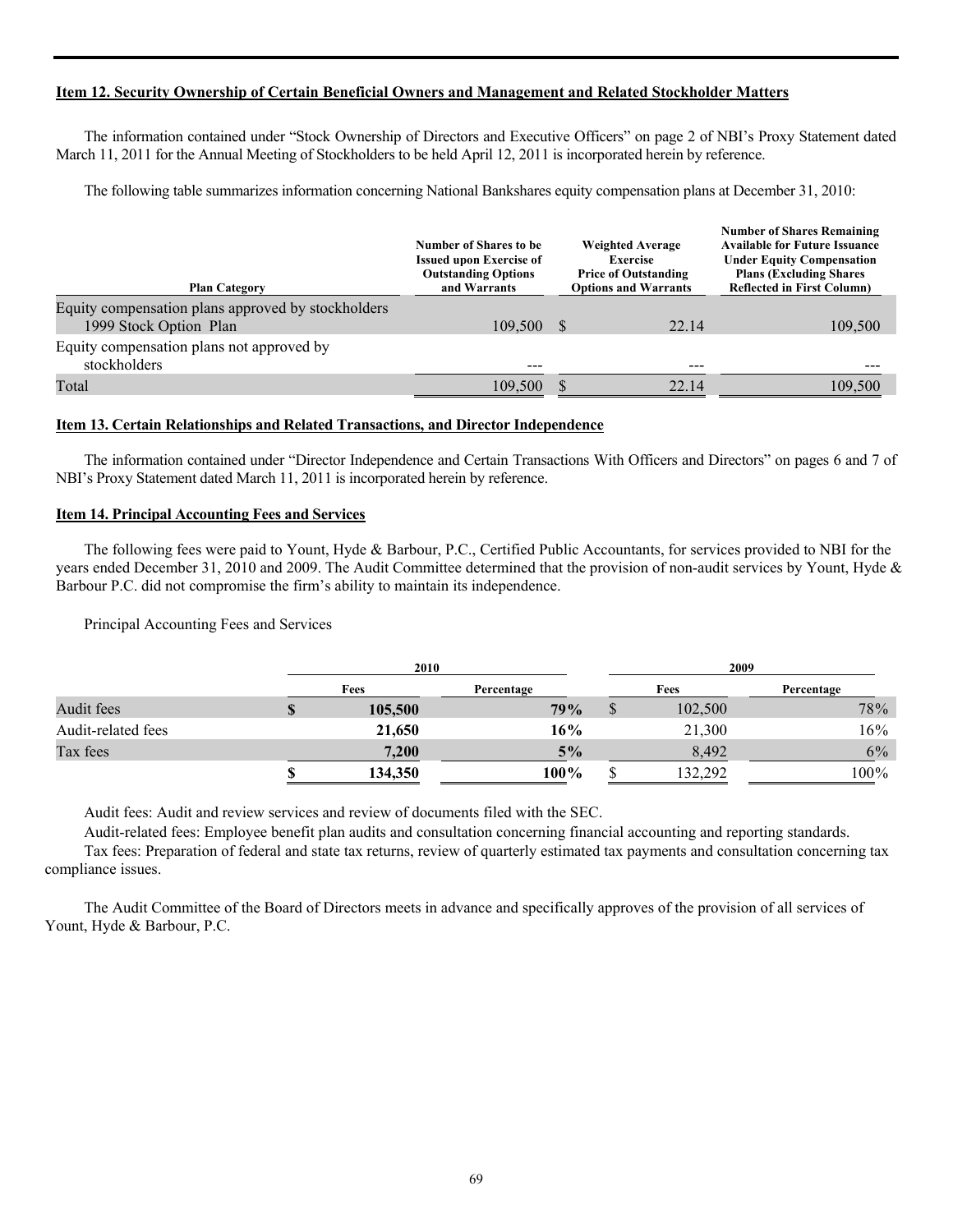# **Part IV**

# **Item 15. Exhibits, Financial Statement Schedules**

# **(a) (1) Financial Statements**

The following consolidated financial statements of National Bankshares, Inc. are included in Item 8:

Reports of Independent Registered Public Accounting Firm

Consolidated Balance Sheets – As of December 31, 2010 and 2009

Consolidated Statements of Income – Years ended December 31, 2010, 2009 and 2008

Consolidated Statements of Changes in Stockholders' Equity – Years ended December 31, 2010, 2009 and 2008

Consolidated Statements of Cash Flows – Years ended December 31, 2010, 2009 and 2008

Notes to Consolidated Financial Statements

# **(a) (2) Financial Statement Schedules**

 Certain schedules to the consolidated financial statements have been omitted if they were not required by Article 9 of Regulation S-X or if, under the related instructions, they were inapplicable, or if the information is contained elsewhere in this Annual Report on Form 10-K.

# **(a) (3) Exhibits**

A list of the exhibits filed or incorporated in this Annual Report by reference is as follows:

| Exhibit No.   | <b>Description</b>                                                                                                       | Page No. in<br><b>Sequential System</b>                                                                                                             |
|---------------|--------------------------------------------------------------------------------------------------------------------------|-----------------------------------------------------------------------------------------------------------------------------------------------------|
| 3(i)          | Amended and Restated Articles of Incorporation of National Bankshares,<br>Inc.                                           | (incorporated herein by reference to Exhibit<br>3.1 of the Form 8K for filed on March 16,<br>2006)                                                  |
| 3(ii)         | Amended By-laws of National Bankshares, Inc.                                                                             | (incorporated herein by reference to Exhibit<br>3(ii) of the Annual Report on Form 10K for<br>fiscal year ended December 31, 2007)                  |
| 4(i)          | Specimen copy of certificate for National Bankshares, Inc. common stock                                                  | (incorporated herein by reference to Exhibit<br>4(a) of the Annual Report on Form 10K for<br>fiscal year ended December 31, 1993)                   |
| $*10(iii)(A)$ | National Bankshares, Inc. 1999 Stock Option Plan                                                                         | (incorporated herein by reference to Exhibit<br>4.3 of the Form S-8, filed as Registration<br>No. 333-79979 with the Commission on<br>June 4, 1999) |
| $*10(iii)(A)$ | Executive Employment Agreement dated December 17, 2008, between<br>National Bankshares, Inc. and James G. Rakes          | (incorporated herein by reference to Exhibit<br>10(iii)(A) of the Annual Report on Form<br>10K for fiscal year ended December 31,<br>2008)          |
| $*10(iii)(A)$ | Employee Lease Agreement dated August 14, 2002, between National<br>Bankshares, Inc. and The National Bank of Blacksburg | (incorporated herein by reference to Exhibit<br>10 (iii) (A) of Form 10Q for the period<br>ended September 30, 2002)                                |
| $*10(iii)(A)$ | Executive Employment Agreement dated December 17, 2008, between<br>National Bankshares, Inc. and F. Brad Denardo         | (incorporated herein by reference to Exhibit<br>10(iii)(A) of the Annual Report on Form<br>10K for fiscal year ended December 31,<br>2008)          |
| $*10(iii)(A)$ | Executive Employment Agreement dated December 17, 2008, between<br>National Bankshares, Inc. and Marilyn B. Buhyoff      | (incorporated herein by reference to Exhibit<br>10(iii)(A) of the Annual Report on Form<br>10K for fiscal year ended December 31,<br>2008)          |
| $*10(iii)(A)$ | Salary Continuation Agreement dated February 8, 2006, between The<br>National Bank of Blacksburg and James G. Rakes      | (incorporated herein by reference to Exhibit<br>10(iii)(A) of the Form 8K filed on February<br>8, 2006)                                             |
| $*10(iii)(A)$ | Salary Continuation Agreement dated February 8, 2006, between The<br>National Bank of Blacksburg and F. Brad Denardo     | (incorporated herein by reference to Exhibit<br>10(iii)(A) of the Form 8K filed on February<br>8, 2006)                                             |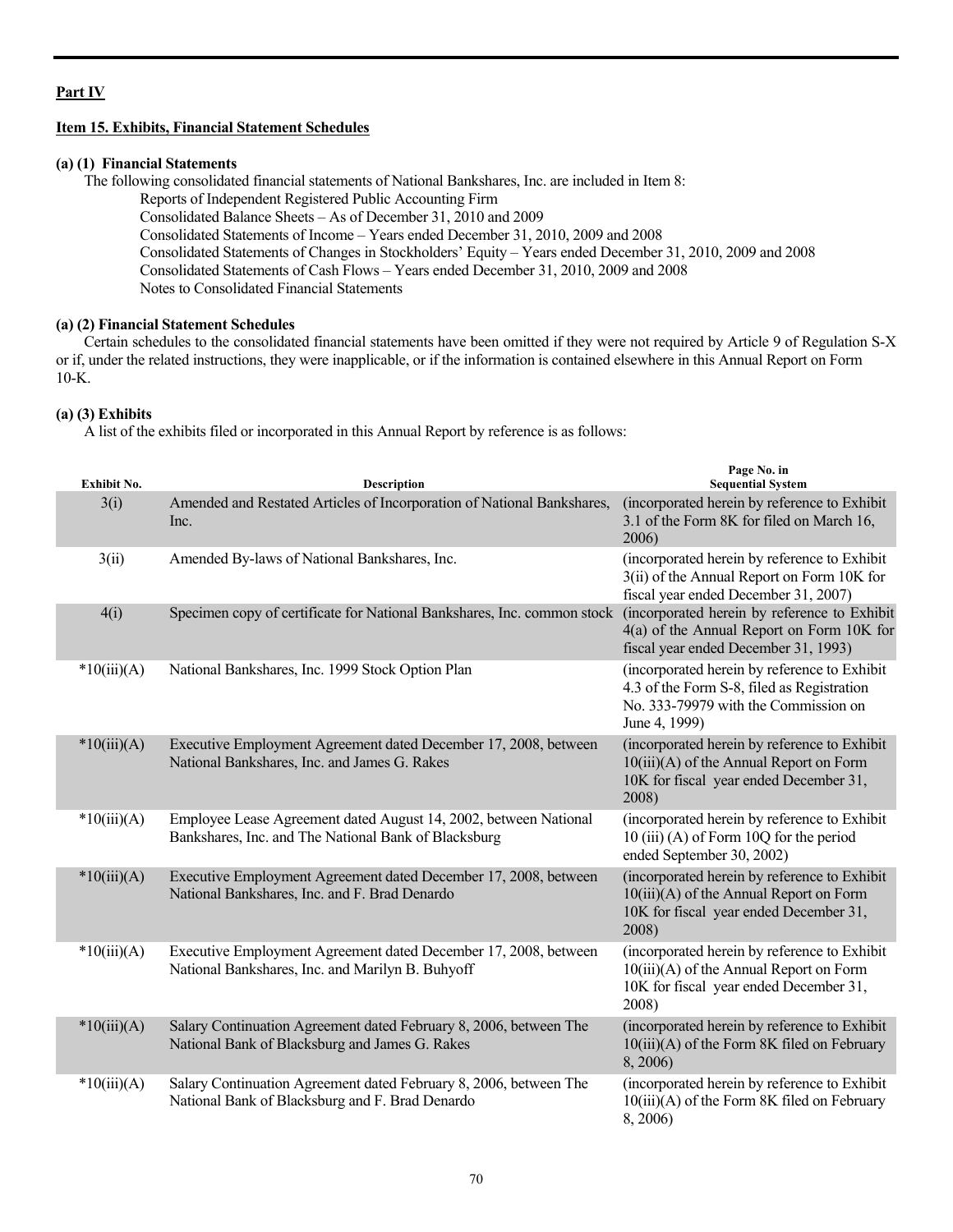| $*10(iii)(A)$                                                                     | Salary Continuation Agreement dated February 8, 2006, between<br>National Bankshares, Inc. and Marilyn B. Buhyoff                                                                           | (incorporated herein by reference to Exhibit<br>10(iii)(A) of the Form 8K filed on February<br>8, 2006)                                       |  |
|-----------------------------------------------------------------------------------|---------------------------------------------------------------------------------------------------------------------------------------------------------------------------------------------|-----------------------------------------------------------------------------------------------------------------------------------------------|--|
| $*10(iii)(A)$                                                                     | First Amendment, dated December 19, 2007, to The National Bank of<br>Blacksburg Salary Continuation Agreement for James G. Rakes                                                            | (incorporated herein by reference to Exhibit<br>10(iii)(A) of the Form 8K filed on December<br>19, 2007                                       |  |
| $*10(iii)(A)$                                                                     | First Amendment, dated December 19, 2007, to The National Bank of<br>Blacksburg Salary Continuation Agreement for F. Brad Denardo                                                           | (incorporated herein by reference to Exhibit<br>10(iii)(A) of the Form 8K filed on December<br>19, 2007)                                      |  |
| $*10(iii)(A)$                                                                     | First Amendment, dated December 19, 2007, to National Bankshares, Inc.<br>Salary Continuation Agreement for Marilyn B. Buhyoff                                                              | (incorporated herein by reference to Exhibit<br>10(iii)(A) of the Form 8K filed on December<br>19, 2007                                       |  |
| $*10(viii)(A)$                                                                    | Second Amendment, dated June 12, 2008, to The National Bank of<br>Blacksburg Salary Continuation Agreement for F. Brad Denardo                                                              | (incorporated herein by reference to Exhibit<br>10(iii)(A) of the Form 8K filed on June 12,<br>2008)                                          |  |
| $*10(viii)(A)$                                                                    | Second Amendment, dated December 17, 2008, to The National Bank of<br>Blacksburg Salary Continuation Agreement for James G. Rakes                                                           | (incorporated herein by reference to Exhibit<br>10(viii)(A) of the Annual Report on Form<br>10K for fiscal year ended December 31,<br>2008)   |  |
| $*10(viii)(A)$                                                                    | Second Amendment, dated December 17, 2008, to The National Bank of<br>Blacksburg Salary Continuation Agreement for Marilyn B. Buhyoff                                                       | (incorporated herein by reference to Exhibit<br>$10(viii)(A)$ of the Annual Report on Form<br>10K for fiscal year ended December 31,<br>2008) |  |
| $*10(viii)(A)$                                                                    | Third Amendment, dated December 17, 2008, to The National Bank of<br>Blacksburg Salary Continuation Agreement for F. Brad Denardo                                                           | (incorporated herein by reference to Exhibit<br>10(viii)(A) of the Annual Report on Form<br>10K for fiscal year ended December 31,<br>2008)   |  |
| $+23$                                                                             | Consent of Yount, Hyde & Barbour, P.C. to incorporation by reference of<br>independent auditor's report included in this Form 10-K, into registrant's<br>registration statement on Form S-8 | Page 64                                                                                                                                       |  |
| $+31(i)$                                                                          | Section 906 Certification of Chief Executive Officer                                                                                                                                        | Page 72                                                                                                                                       |  |
| $+31(ii)$                                                                         | Section 906 Certification of Chief Financial Officer                                                                                                                                        | Page 73                                                                                                                                       |  |
| $+32(i)$                                                                          | 18 U.S.C. Section 1350 Certification of Chief Executive Officer                                                                                                                             | Page 75                                                                                                                                       |  |
| $+32(ii)$                                                                         | 18 U.S.C. Section 1350 Certification of Chief Financial Officer                                                                                                                             | Page 75                                                                                                                                       |  |
| *Indicates a management contract or companiatory plan required to be filed herein |                                                                                                                                                                                             |                                                                                                                                               |  |

\*Indicates a management contract or compensatory plan required to be filed herein.

+Filed with this Annual Report on Form 10-K.

# **Signatures**

 Pursuant to the requirements of Section 13 or 15(d) of the Securities Exchange Act of 1934, National Bankshares, Inc. has duly caused this report to be signed on its behalf by the undersigned, thereunto duly authorized.

NATIONAL BANKSHARES, INC.

# /s/ JAMES G. RAKES

James G. Rakes Chairman, President and Chief Executive Officer (Principal Executive Officer)

## /s/ DAVID K. SKEENS

David K. Skeens Treasurer (Principal Financial Officer) (Principal Accounting Officer)

Date: March 11, 2011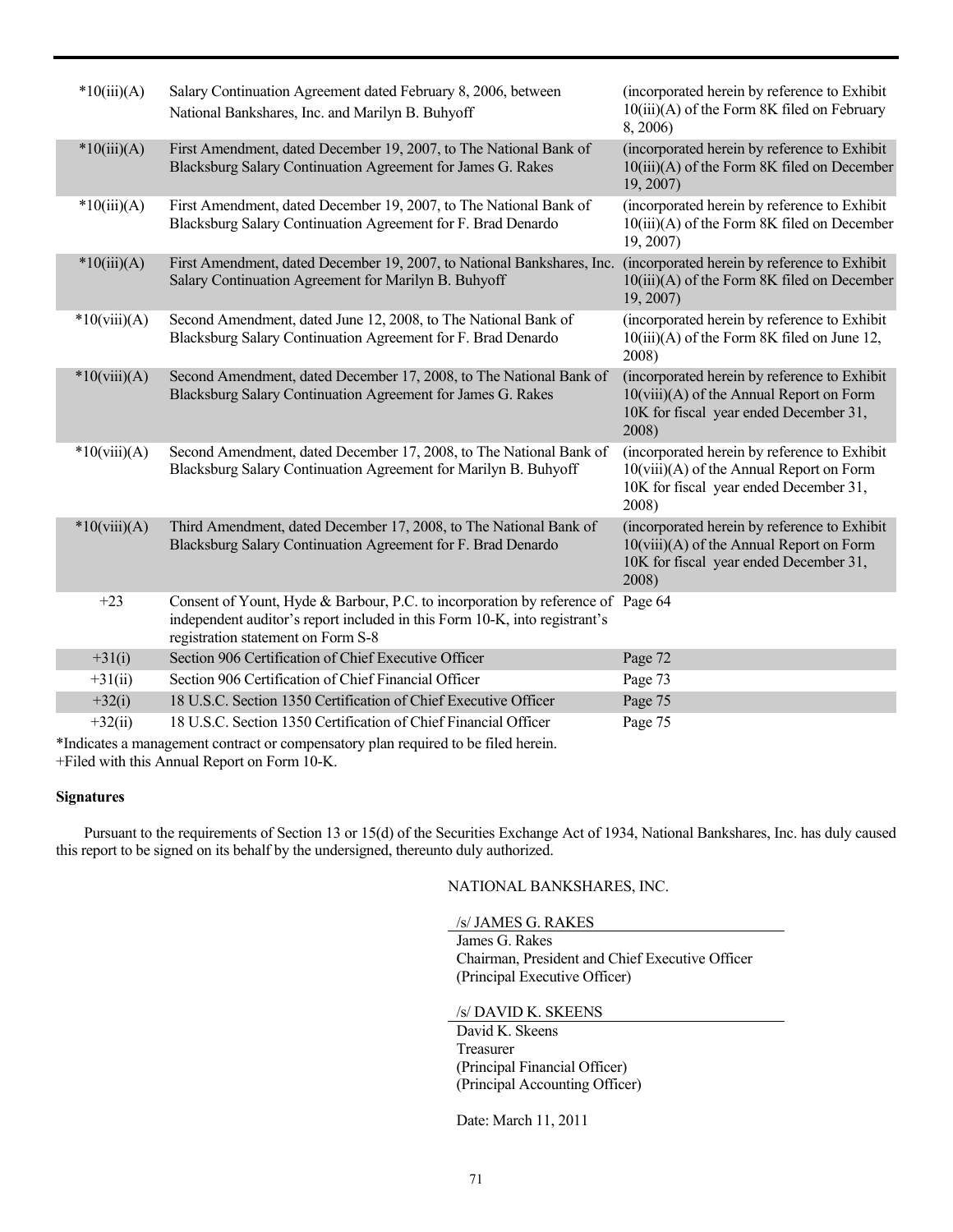Exhibit No. 31(i)

# CERTIFICATIONS UNDER SECTION 906 OF THE SARBANES OXLEY ACT OF 2002

- I, James G. Rakes, Chairman, President and Chief Executive Officer of National Bankshares, Inc., certify that:
- 1. I have reviewed this annual report on Form 10-K of National Bankshares, Inc.;
- 2. Based on my knowledge, this report does not contain any untrue statement of a material fact or omit to state a material fact necessary to make the statements made, in light of the circumstances under which such statements were made, not misleading with respect to the period covered by this report;
- 3. Based on my knowledge, the financial statements, and other financial information included in this report, fairly present in all material respects the financial condition, results of operations and cash flows of the registrant as of, and for, the periods presented in this report;
- 4. The registrant's other certifying officer(s) and I are responsible for establishing and maintaining disclosure controls and procedures (as defined in Exchange Act Rules 13a – 15 (e) and 15d – 15 (e)) and internal control over financial reporting (as defined in Exchange Act Rules  $13a - 15(f)$  and  $15d - 15(f)$  for the registrant and have:
	- (a) Designed such disclosure controls and procedures, or caused such disclosure controls and procedures to be designed under our supervision, to ensure that material information relating to the registrant, including its consolidated subsidiaries, is made known to us by others within those entities, particularly during the period in which this report is being prepared; and
	- (b) Designed such internal control over financial reporting, or caused such internal control over financial reporting to be designed under our supervision, to provide reasonable assurance regarding the reliability of financial reporting and the preparation of financial statements for external purposes in accordance with generally accepted accounting principles; and
	- (c) Evaluated the effectiveness of the registrant's disclosure controls and procedures and presented in this report our conclusions about the effectiveness of the disclosure controls and procedures, as of the end of the period covered by this report based on such evaluations; and
	- (d) Disclosed in this report any change in the registrant's internal control over financial reporting that occurred during the registrant's most recent fiscal quarter (the registrant's fourth fiscal quarter in the case of an annual report) that has materially affected, or is reasonably likely to materially affect, the registrant's internal control over financial reporting.
- 5. The registrant's other certifying officer(s) and I have disclosed, based on our most recent evaluation of internal control over financial reporting, to the registrant's auditors and the audit committee of the registrant's board of directors (or persons performing the equivalent functions):
	- (a) All significant deficiencies and material weaknesses in the design or operation of internal control over financial reporting which are reasonably likely to adversely affect the registrant's ability to record, process, summarize and report financial information; and
	- (b) Any fraud, whether or not material, that involves management or other employees who have a significant role in the registrant's internal control over financial reporting.

Date: March 11, 2011

/s/ JAMES G. RAKES

James G. Rakes Chairman, President and Chief Executive Officer (Principal Executive Officer)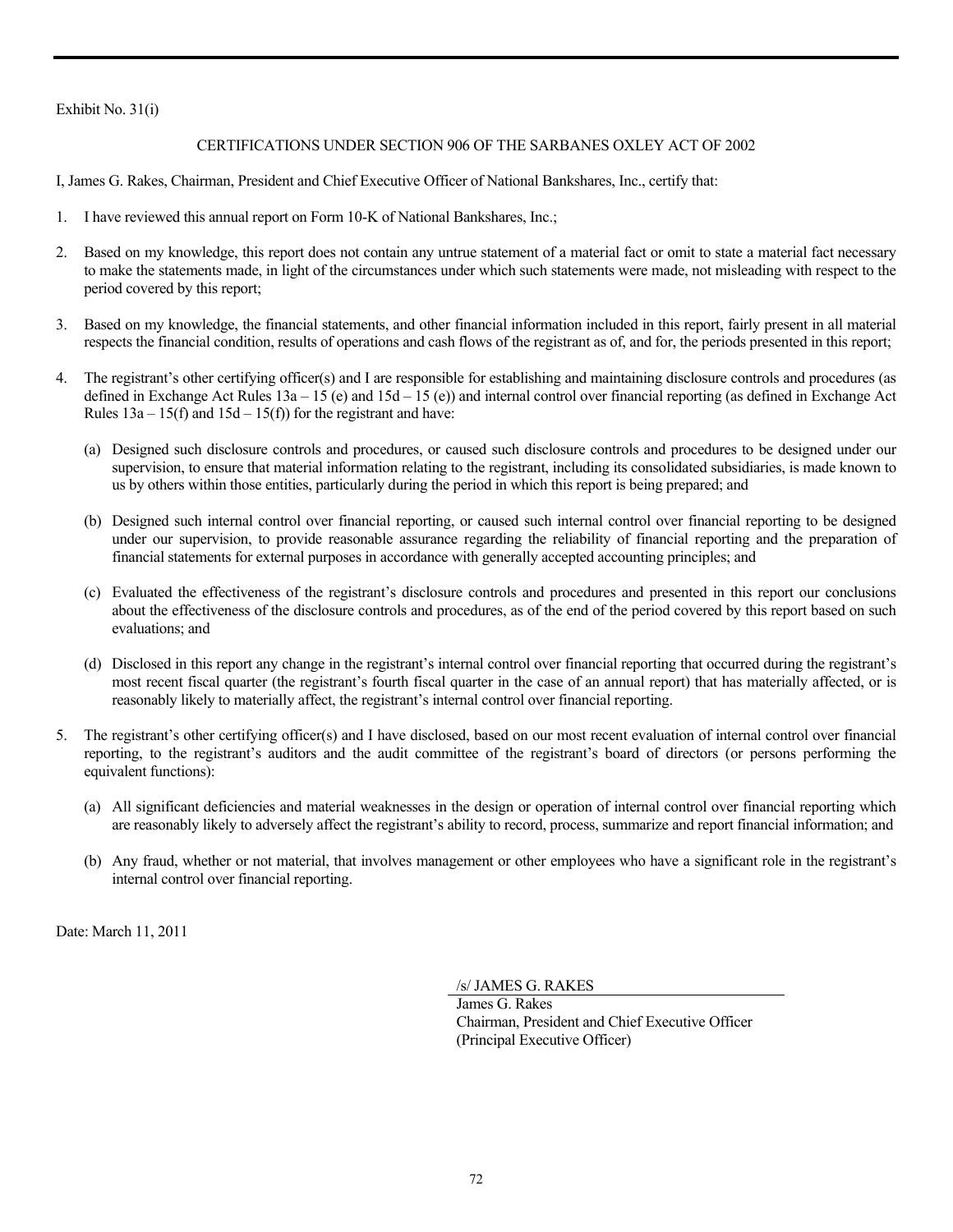## Exhibit 31(ii)

I, David K. Skeens, Treasurer (Chief Financial Officer) of National Bankshares, Inc., certify that:

- 1. I have reviewed this annual report on Form 10-K of National Bankshares, Inc.;
- 2. Based on my knowledge, this report does not contain any untrue statement of a material fact or omit to state a material fact necessary to make the statements made, in light of the circumstances under which such statements were made, not misleading with respect to the period covered by this report;
- 3. Based on my knowledge, the financial statements, and other financial information included in this report, fairly present in all material respects the financial condition, results of operations and cash flows of the registrant as of, and for, the periods presented in this report;
- 4. The registrant's other certifying officer(s) and I are responsible for establishing and maintaining disclosure controls and procedures (as defined in Exchange Act Rules  $13a - 15$  (e) and  $15d - 15$  (e)) and internal control over financial reporting (as defined in Exchange Act Rules  $13a - 15(f)$  and  $15d - 15(f)$  for the registrant and have:
	- (a) Designed such disclosure controls and procedures, or caused such disclosure controls and procedures to be designed under our supervision, to ensure that material information relating to the registrant, including its consolidated subsidiaries, is made known to us by others within those entities, particularly during the period in which this report is being prepared; and
	- (b) Designed such internal control over financial reporting, or caused such internal control over financial reporting to be designed under our supervision, to provide reasonable assurance regarding the reliability of financial reporting and the preparation of financial statements for external purpose in accordance with generally accepted accounting principles; and
	- (c) Evaluated the effectiveness of the registrant's disclosure controls and procedures and presented in this report our conclusions about the effectiveness of the disclosure controls and procedures, as of the end of the period covered by this report based on such evaluations; and
	- (d) Disclosed in this report any change in the registrant's internal control over financial reporting that occurred during the registrant's most recent fiscal quarter (the registrant's fourth fiscal quarter in the case of an annual report) that has materially affected, or is reasonably likely to materially affect, the registrant's internal control over financial reporting.
- 5. The registrant's other certifying officer(s) and I have disclosed, based on our most recent evaluation of internal control over financial reporting, to the registrant's auditors and the audit committee of the registrant's board of directors (or persons performing the equivalent functions):
	- (a) All significant deficiencies and material weaknesses in the design or operation of internal control over financial reporting which are reasonably likely to adversely affect the registrant's ability to record, process, summarize and report financial information; and
	- (b) Any fraud, whether or not material, that involves management or other employees who have a significant role in the registrant's internal control over financial reporting.

Date: March 11, 2011

/s/ DAVID K. SKEENS

David K. Skeens Treasurer and Chief Financial Officer (Principal Financial Officer)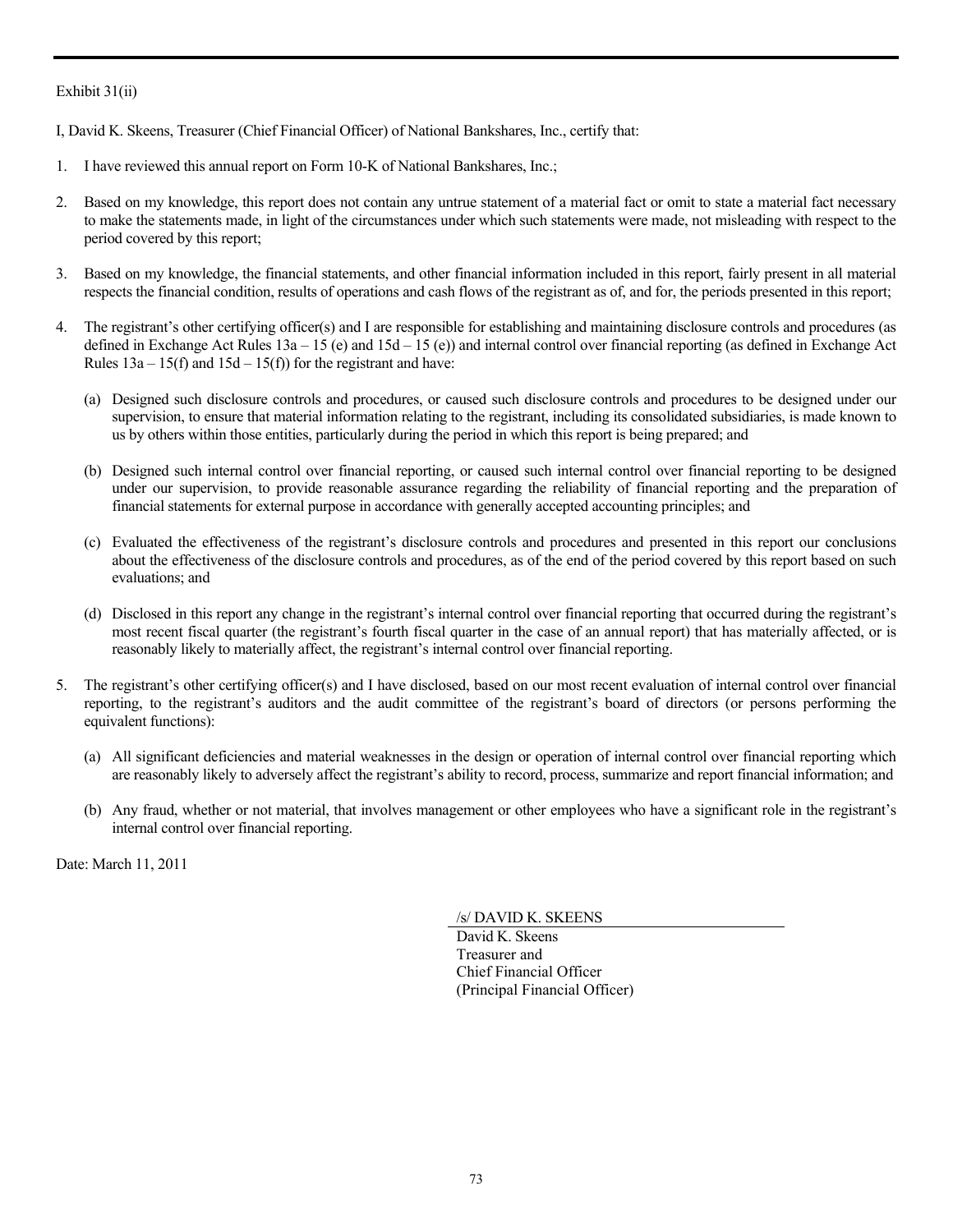Pursuant to the requirements of the Securities Exchange Act of 1934, this report has been signed by the following persons on behalf of the Registrant and in the capacities and on the date indicated.

|                                      | <b>Date</b> | <b>Title</b>                                                                                             |
|--------------------------------------|-------------|----------------------------------------------------------------------------------------------------------|
| /s/ L. J. BALL<br>L. J. Ball         | 03/11/2011  | Director                                                                                                 |
| /s/ J. W. BOWLING<br>J. W. Bowling   | 03/11/2011  | Director                                                                                                 |
| /s/ J. H. HARRY<br>J. H. Harry       | 03/11/2011  | Director                                                                                                 |
| /s/ J. M. LEWIS<br>J. M. Lewis       | 03/11/2011  | Director                                                                                                 |
| /s/ M. G. MILLER<br>M. G. Miller     | 03/11/2011  | Director                                                                                                 |
| /s/W. A. PEERY<br>W. A. Peery        | 03/11/2011  | Director                                                                                                 |
| /s/ J. G. RAKES<br>J. G. Rakes       | 03/11/2011  | Chairman of the Board<br>President and Chief Executive Officer-<br>National Bankshares, Inc.<br>Director |
| /s/ G. P. REYNOLDS<br>G. P. Reynolds | 03/11/2011  | Director                                                                                                 |
| /s/ J. M. SHULER<br>J. M. Shuler     | 03/11/2011  | Director                                                                                                 |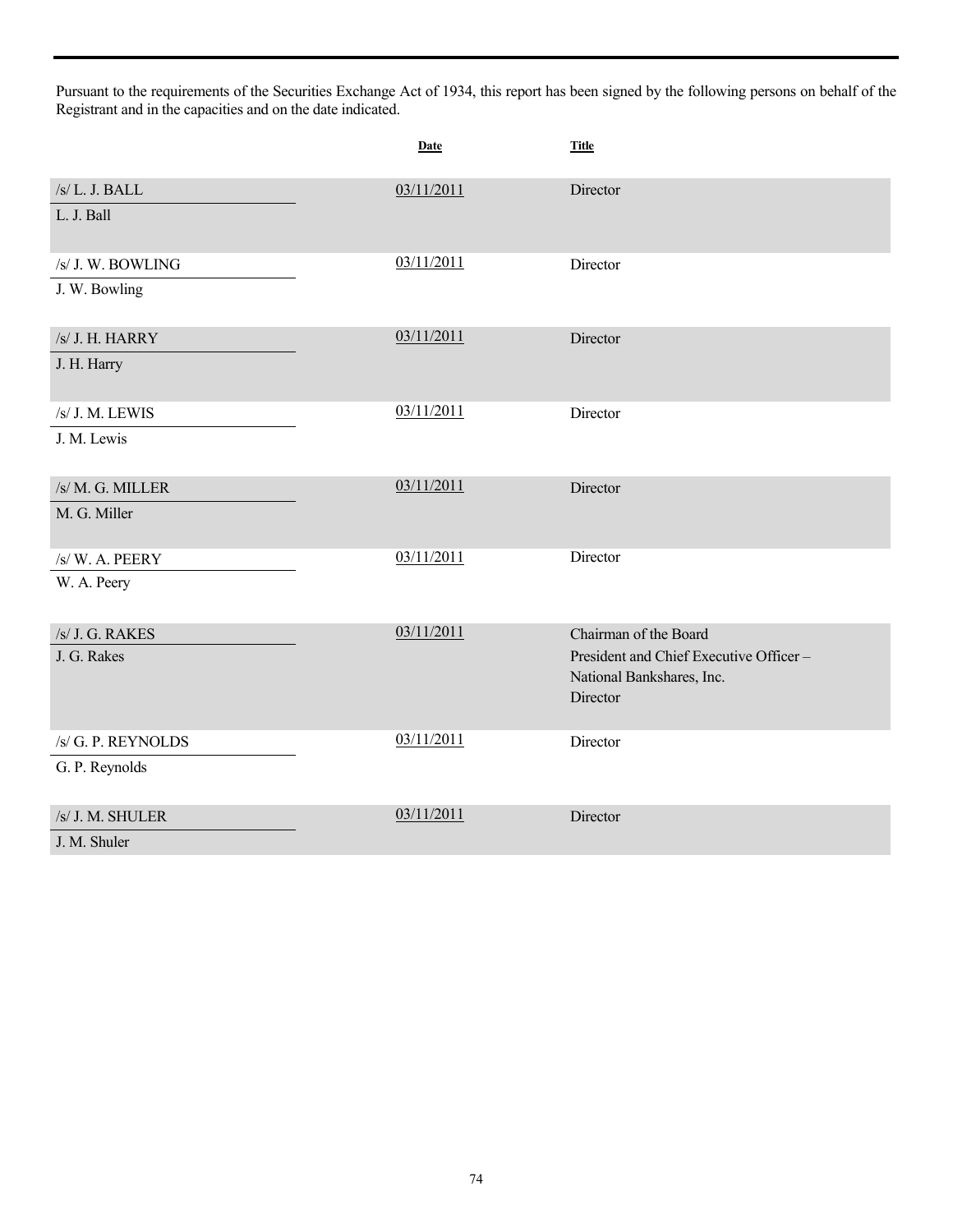Exhibit 32(i)

## CERTIFICATION OF CHIEF EXECUTIVE OFFICER PURSUANT TO U.S.C. SECTION 1350

 In connection with the Form 10-K of National Bankshares, Inc. for the year ended December 31, 2010, I, James G. Rakes, Chairman, President and Chief Executive Officer of National Bankshares, Inc., hereby certify pursuant to 18 U.S.C. Section 1350, as adopted pursuant to section 906 of the Sarbanes-Oxley Act of 2002, to the best of my knowledge and belief that:

- (1) such Form 10-K for the year ended December 31, 2010, fully complies with the requirements of section 13(a) or 15(d) of the Securities Act of 1934; and
- (2) the information contained in such Form 10-K for the year ended December 31, 2010, fairly presents in all material respects, the financial condition and results of operations of National Bankshares, Inc.

/s/ JAMES G. RAKES

James G. Rakes Chairman, President and Chief Executive Officer (Principal Executive Officer)

Exhibit 32(ii)

## CERTIFICATION OF CHIEF FINANCIAL OFFICER PURSUANT TO U.S.C. SECTION 1350

 In connection with the Form 10-K of National Bankshares, Inc. for the year ended December 31, 2010, I, David K. Skeens, Treasurer of National Bankshares, Inc., hereby certify pursuant to 18 U. S. C. Section 1350, as adopted pursuant to section 906 of the Sarbanes-Oxley Act of 2002, to the best of my knowledge and belief that:

- (1) such Form 10-K for the year ended December 31, 2010, fully complies with the requirements of section 13(a) or 15(d) of the Securities Act of 1934; and
- (2) the information contained in such Form 10-K for the year ended December 31, 2010, fairly presents in all material respects, the financial condition and results of operations of National Bankshares, Inc.

/s/ DAVID K. SKEENS

David K. Skeens Treasurer and Chief Financial Officer (Principal Financial Officer)